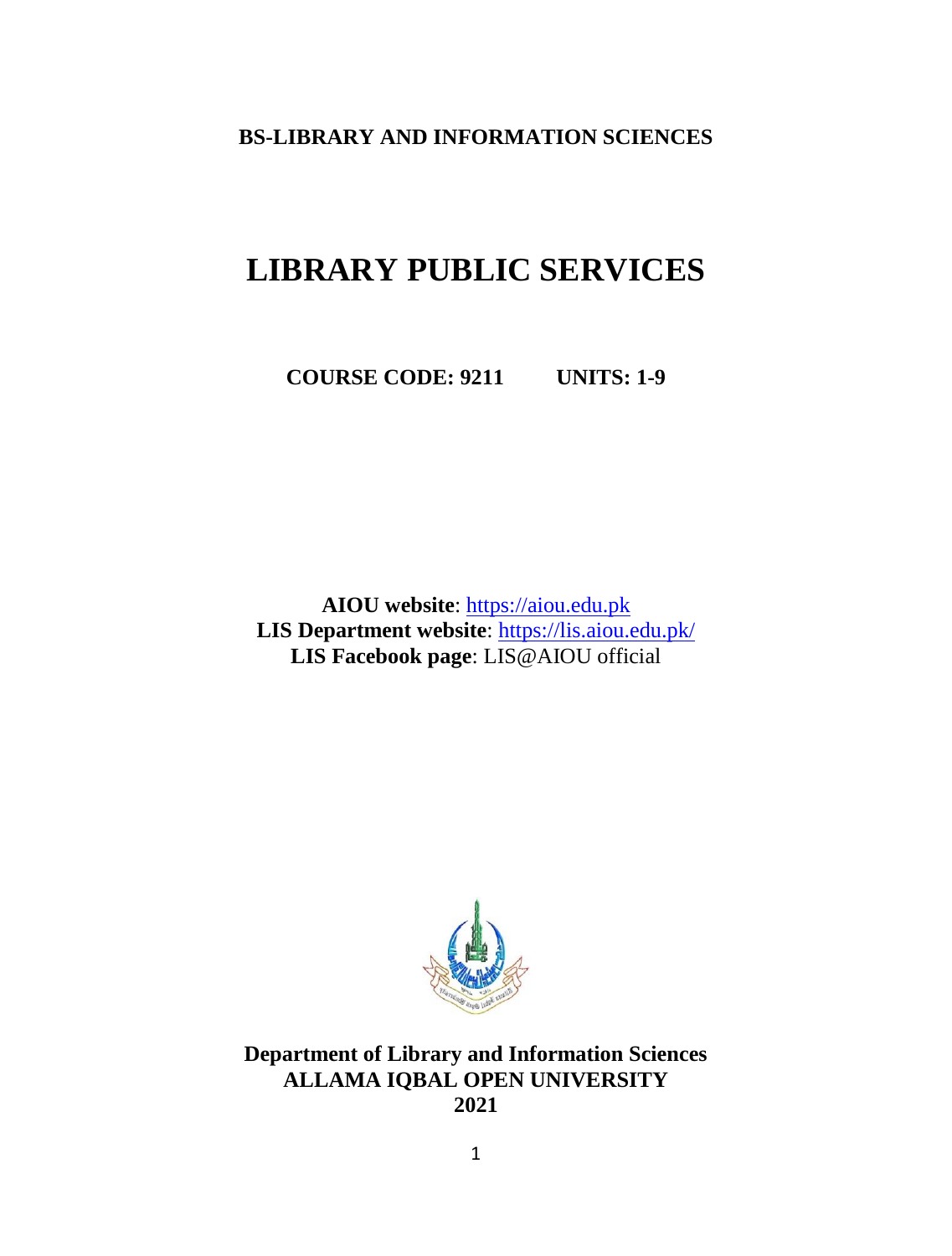## **COURSE TEAM**

**Compiled by:** Muhammad Jawwad

**Reviewed by:** Dr. Amjid Khan

**Program Coordinator** Muhammad Jawwad Lecturer

**Course Coordinator** Muhammad Jawwad Lecturer

**Editor:** Humera Ejaz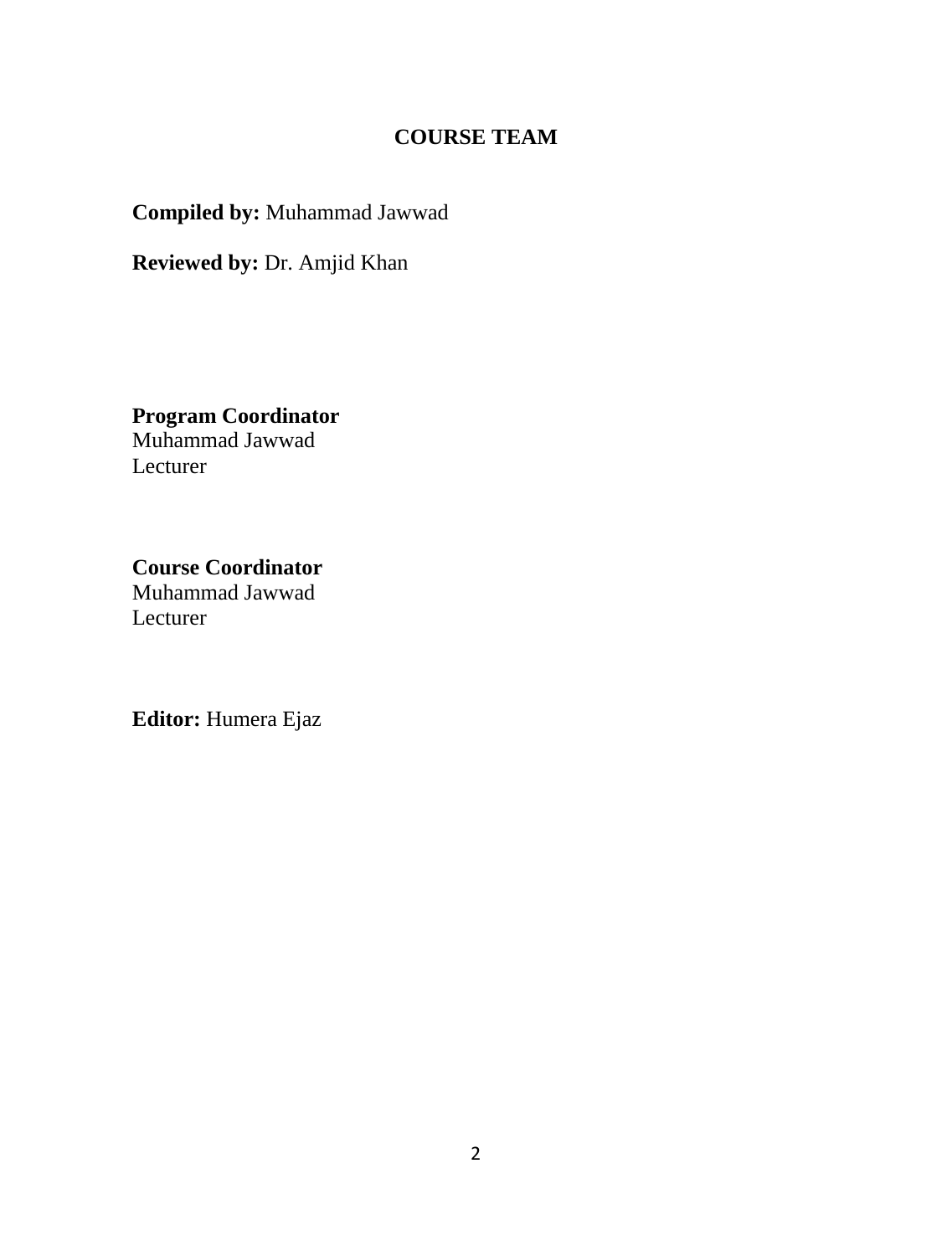#### **FOREWORD**

Department of Library and Information Sciences established under the flagship of the Faculty of Social Sciences and Humanities with the aim to produce trained professional graduates. Since its establishment the department is offering various programs from certificate level to PHD level. The department is supporting the mission of AIOU keeping in view the philosophies of distance education. The primary focus of its programs is to provide quality education through targeting the educational needs of masses at their doorsteps all over the country.

BS 4-year program is a competency-based learning program. The primary aim of this program is to produce knowledgeable ICT-related skilled professionals. This program scheme of study is especially designed on the foundational courses which provide in-depth knowledge and understanding of the area of specialization. It also focuses on the general subjects and theories, principle, and methodologies of the area.

This new program has a well-defined level of knowledge which includes general education courses, foundational skills courses. The students are expected to advance beyond their secondary level, and mature and deepen their competencies, including in writing, communication, mathematics, languages, analytical and intellectual discipline. Moreover, the salient feature of this program is its practical learning requirement component which provides students a platform of practical knowledge of the environment which they will face in future of their professional life.

It is hoped that this program intends to enhance student's abilities in planning and controlling library functions. The program will also produce highly skilled professional human resource to serve the libraries, resource centers, documentation centers, archives, museums, information centers, and LIS schools. Further, it will also help the students to improve their talent of management, research, ICT, advocacy, problem-solving, and decision making relevant to information work in a rapidly changing environment along with integrity and social responsibility.

> **Prof. Dr. Zia Ul Qayyum** Vice Chancellor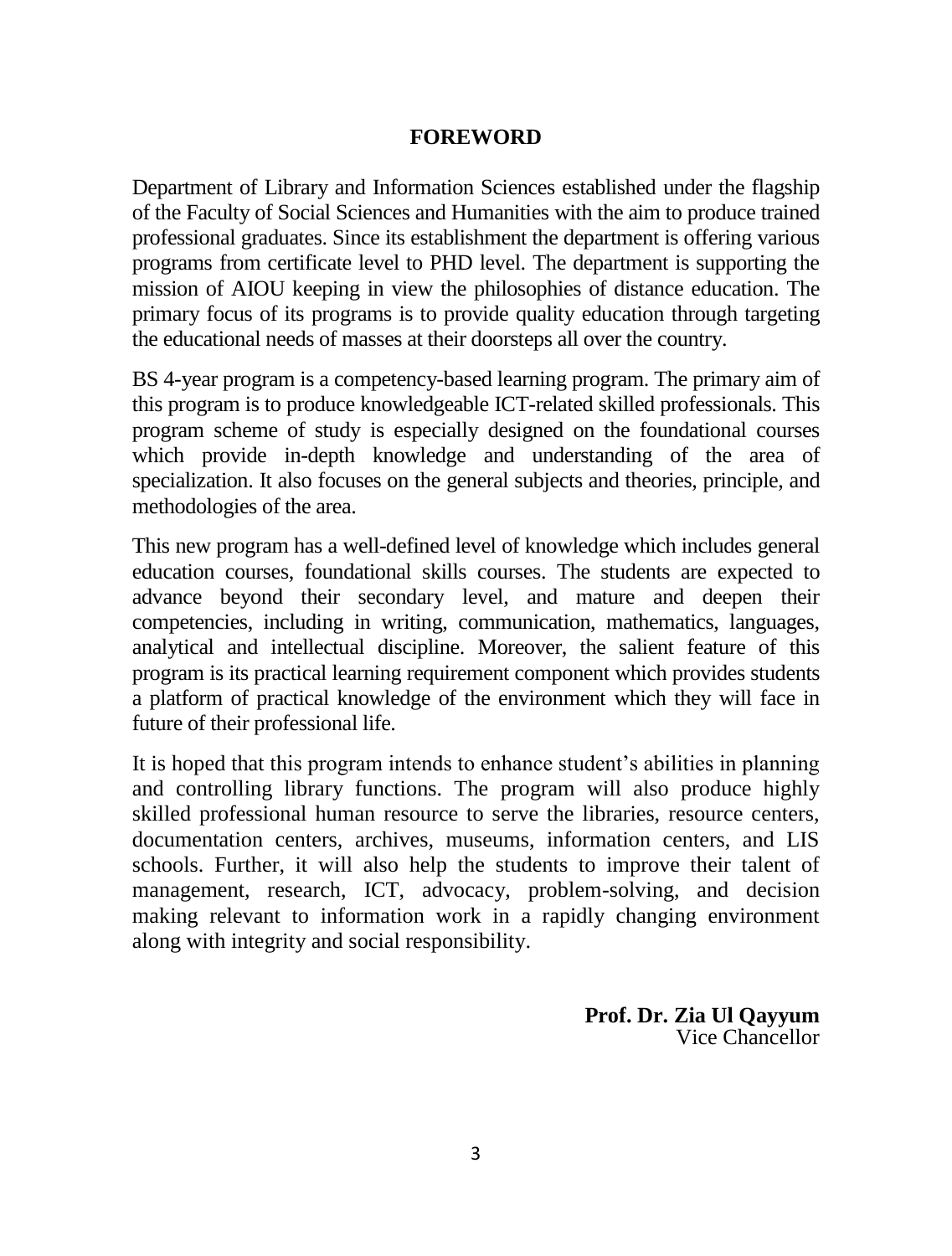#### **PREFACE**

The function of libraries is three-fold. Libraries acquire information, organize that information in a way that it can be retrieved, and disseminate the information the library has acquired. The library is a service institution and provides various services to its users/patrons. The services provided by the library to the students, faculty members, research scholars and users can include instruction on how to access and use library materials; reference services to provide quick and in-depth answers to student's questions; and materials delivery services that provide the students with access to library materials online or items delivered to students' homes. Resources and activities provided by libraries to address information needs of the users are circulation services, reference services, online information services, inter library loans, and information literacy skills training. These are the resources, activities, programs, etc. which are provided by libraries to enable users meet their information needs. These are the various services rendered in the library to its users in the form of direct and indirect services in person and through communication technologies. These services can be provided outside the library's regular service center or outlet.

This course is planned for use in both graduate programs of library and information science and those undergraduate and technical programs leading to degrees and certificates for career service in libraries. It has also been widely used for training purposes within various library and information science departments to train the students and library professionals. The main aim of this course is giving a broadly based view of each of the functions of library public service. Here in this course, we incorporated the duties and responsibilities of both professional librarians and support staff, which can overlap in different types of libraries, but the main function is the same.

The course has nine units. After the introduction unit, there will be a second unit. Reference Services (RS) are very important services in a library. These services are provided by the reference department in a library that helps the library patron to get access to the information that they need. Reference department provide library user with direction to the library materials, give advice on library collections and services on various kind of information form variety of sources. The Reference Department basically helps user to answer the questions that they have in mind as well as helps them to locate the information that they need in the library. Reference services may vary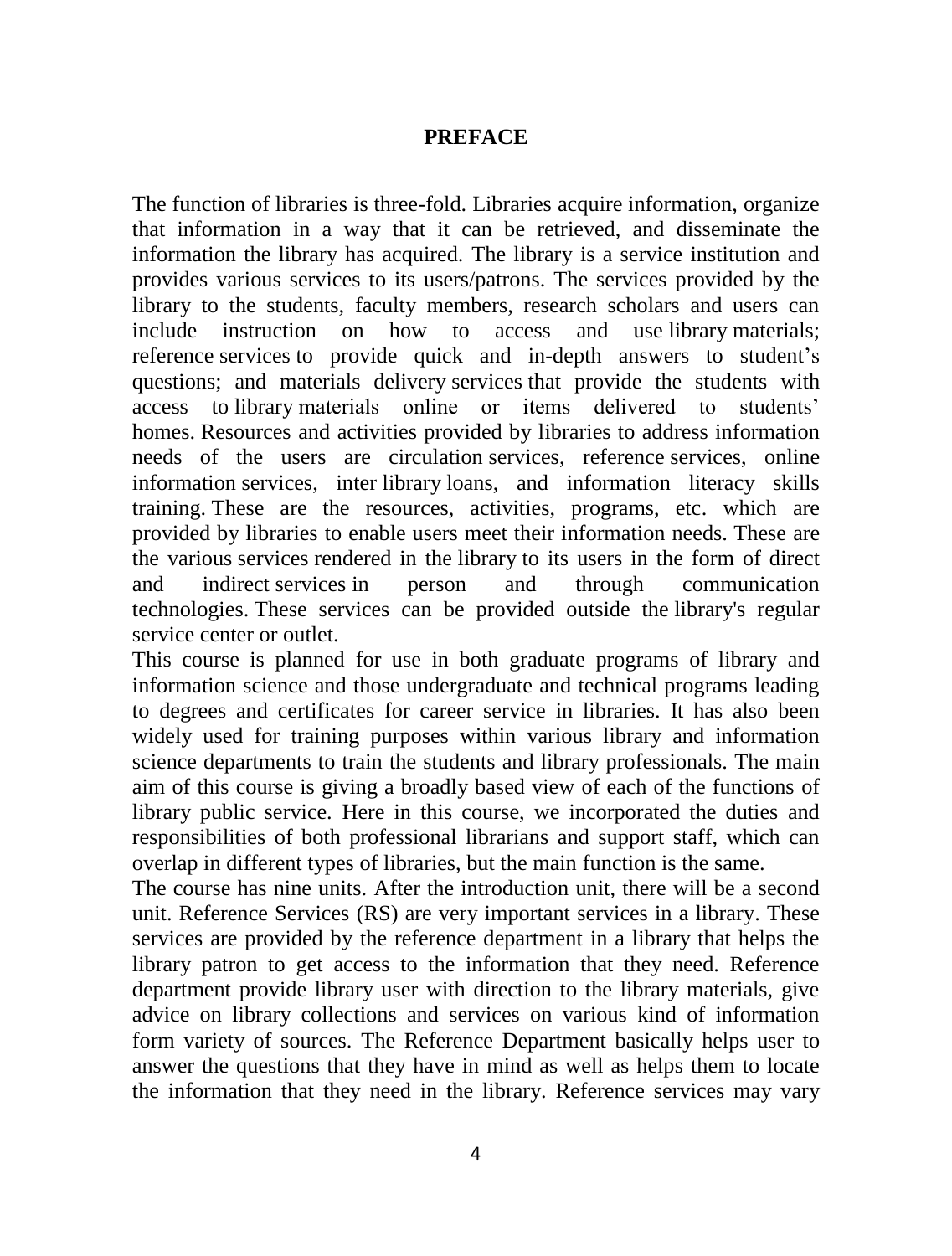from library to library, but most libraries have an information or Reference Desk where assistance from a librarian is available. Almost all libraries provide reference services via the telephone and many libraries offer email, text, or chat services with a reference librarian. The third unit is about various reference sources, types of reference materials and online databases, the internet and knowing the library collection. The unit will also give an overview of in-house resources, reference to outside sources and other libraries. The fourth unit will cover the main types of reference assistance or instruction with using the library, including locating materials, using the catalogue, using computers to access information, and using basic reference sources. It will also provide assistance in identifying library materials needed to answer a question. Providing brief, factual answers to questions, such as addresses, statistics, phone numbers, etc. that can be quickly located. The fifth unit will provide us the information about interlibrary loan and document delivery services which are the value-added services. Interlibrary Loan (ILL) is the process by which a user of one library receives published material owned by another library in the same country, either as a copy or in the original format, for non-commercial purposes. ILL is sometimes a matter of local national copyright laws but is not always expressly defined in local laws. It is understood generally that not every academic library can subscribe to every journal, and ILL is intended to help address academic library user access to content that is not considered "core" to their particular library (and not as a "substitute" for purchase or subscription). Libraries all over the world participate in Interlibrary Loan (ILL) in a cooperative effort to provide articles, books, and other materials to researchers, students, and others. Unit six is designated to circulation and reserve services. The unit also discusses the circulation control system, arrangement, storage and access to material. How reading material can be reserved and provided to users on demand? It also gives a picture of automated and manual ILL system. The sixth unit of the course deals with circulation and reserve services of library collection which are being provide to patrons. The unit explains about philosophy of circulation, circulation control system, stack maintenance and collection growth and shifting. It will also provide information in detail about the role and philosophy of reserve services, circulation reserve items system and keeping and using of library statistics. Special collections and serial collections are very important features of library services. The unit seven and eight are dedicated for collection related services and provide information about the role and philosophy of these collections and gives detailed information about collections storage etc. It will also give an overview of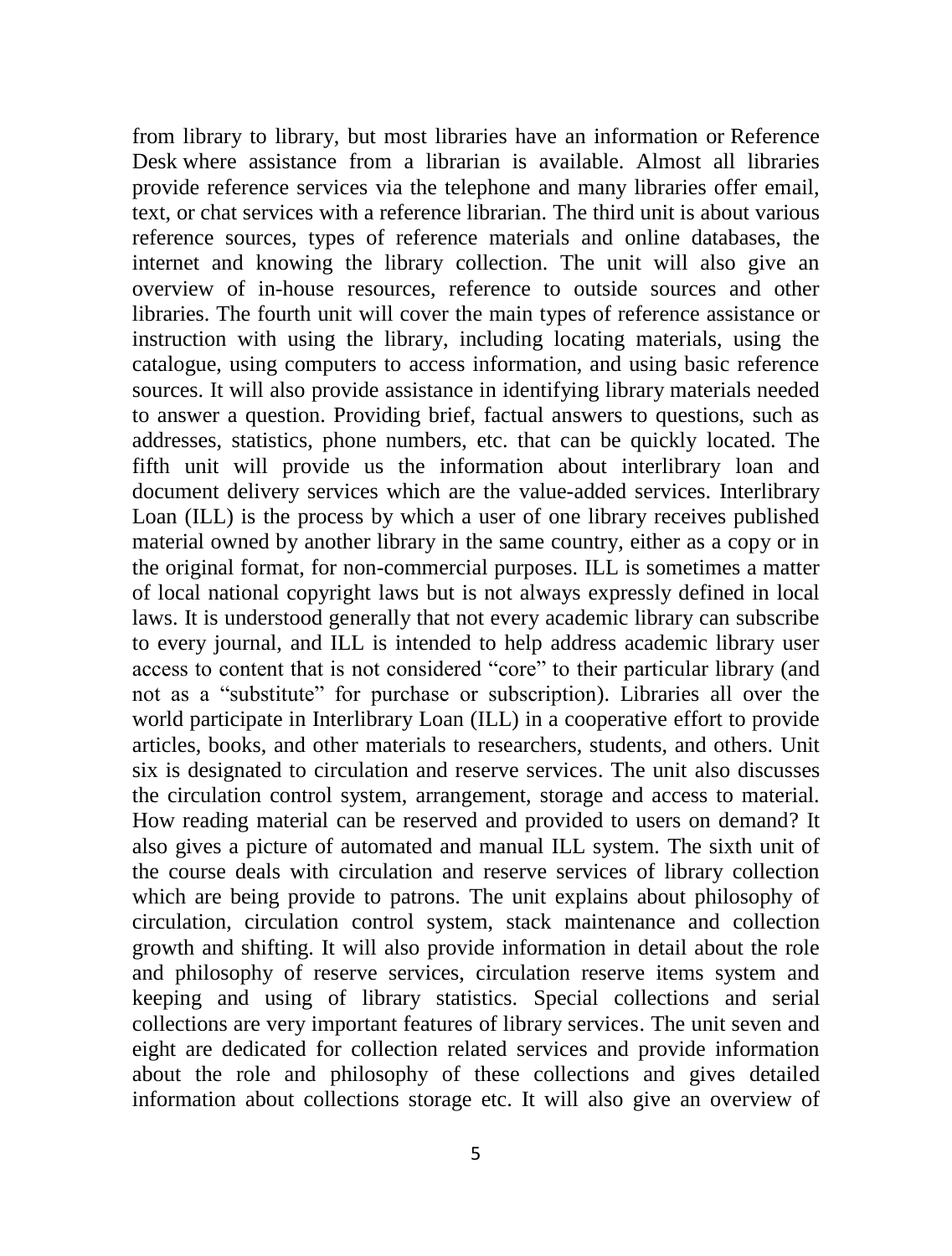types of serials and their organization, access, and circulation decisions. The last unit of the course will illustrate media services and government information. It will elaborate the role of media in public service and philosophy of media services. The services provided in respect to government information and types of government information will also be discussed in this unit. The course is overall beneficial particularly for professional librarians, professors of library and information sciences, students of library and information science and professional library support staff in general.

The remaining study guide focuses on: reference services, sources; library instruction; interlibrary loan and document delivery; circulation services; reserve services; special collections; serial services; media services; government information; and security issues. The chapter includes a summary equip the student with ALA Code of Ethics, National Interlibrary Loan Code, and Freedom to View Statement. These lessons would provide students with insight knowledge regarding Library Services and its related information.

> **Prof. Dr. Syed Hassan Raza** Dean Faculty of Social Sciences and Humanities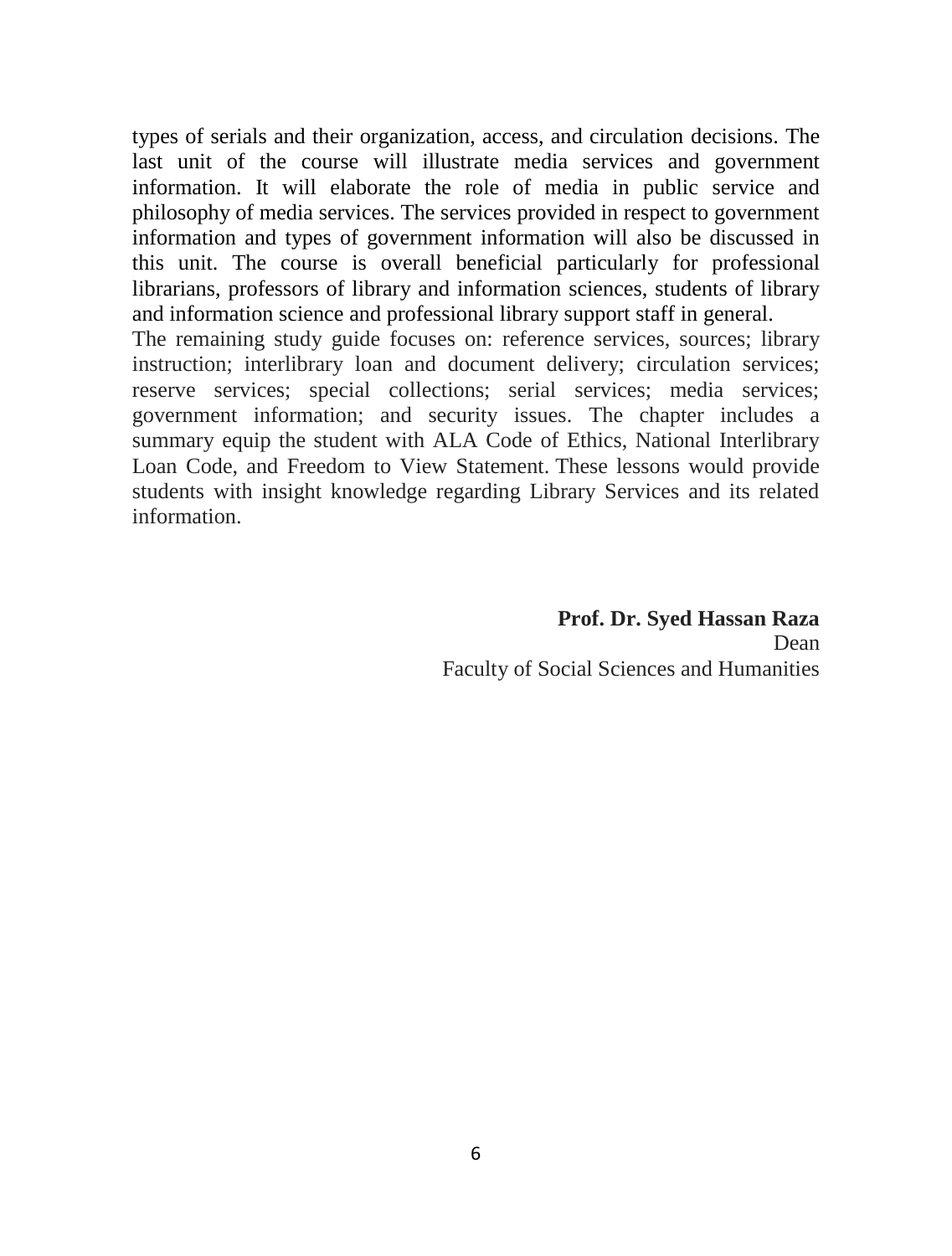### **ACKNOWLEDGEMENTS**

All praise to Almighty Allah who has bestowed me the potential and courage to undertake this work. Prayers and peace be upon our Prophet Hazrat Muhammad, his family and all of his faithful companions.

I am thankful to the worthy Vice-Chancellor and the worthy Dean, FSSH for giving me the opportunity to prepare this study guide. Without their support, this task may not be possible. Further, they have consistently been a source of knowledge, inspiration, motivation, and much more.

I am highly indebted to my parents, spouse, siblings, and children, who allowed me to utilize family time in completion of this work timely. Their continuous prayers kept me consistent throughout this journey. I would also appreciate the cooperation of my departmental colleagues extended to me whenever required. Special thanks to Academic Planning and Course Production (APCP) and Editing Cell of AIOU for their valued input that paved my path to improve and finish this study guide in accordance with AIOU standards and guidelines. They have been very kind and supportive as well.

I would also like to thank Print Production Unit (PPU) of AIOU for their support with regard to comprehensive formatting of the manuscript and designing an impressive cover and title page. Special thanks also owes to AIOU's library for giving me the relevant resources to complete this task in a befitting manner. I am also thankful to ICT officials for uploading this book on AIOU website. There are many other persons, whose names I could not mention here, but they have been a source of motivation in the whole extent of this pursuit.

> **Muhammad Jawwad** Course Coordinator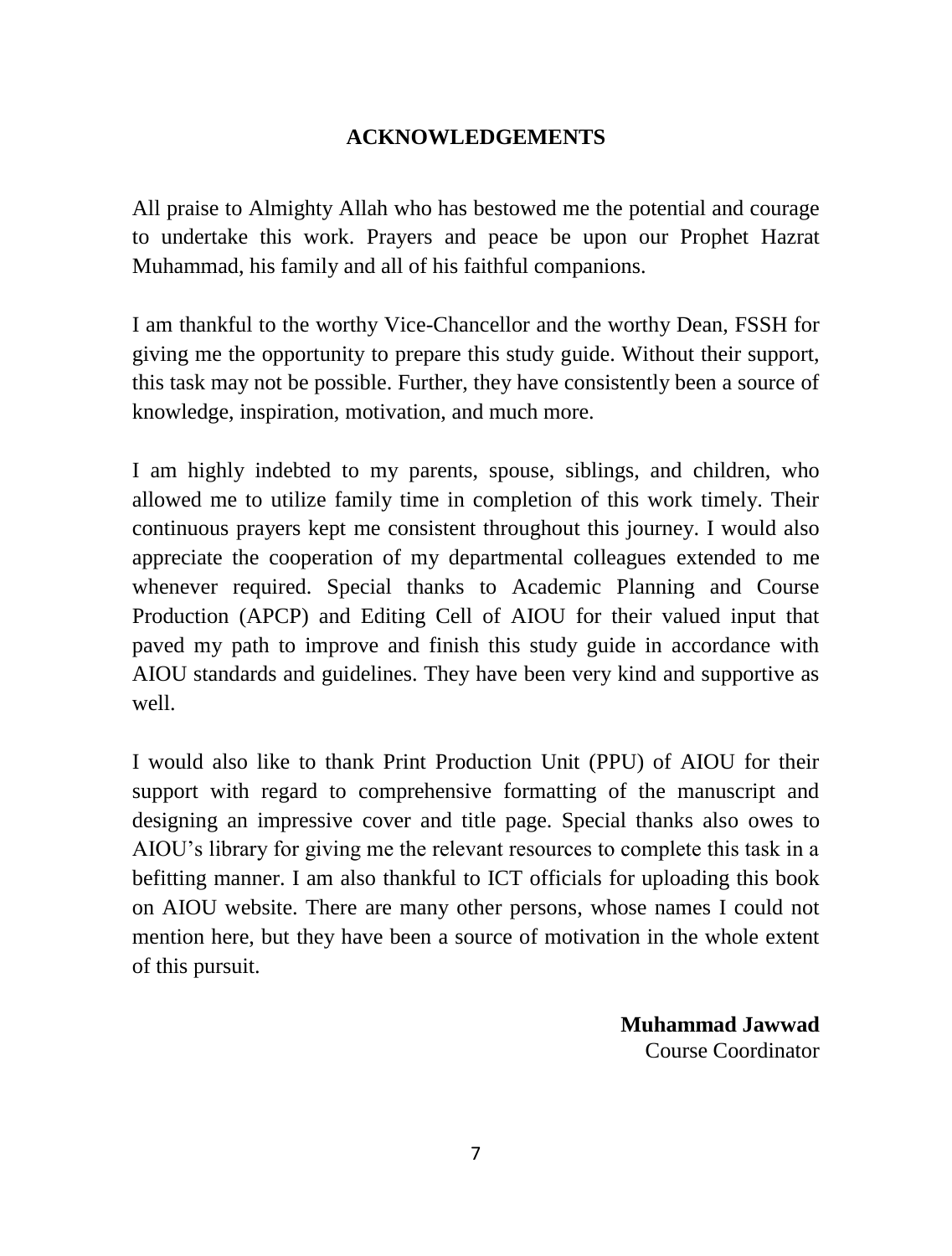# **OBJECTIVES OF THE COURSE**

This course is particularly designed for the students of BS LIS Program. After completion of this course the students will be able to:

- 1. Understand the role and philosophy of reference services in the library.
- 2. Identify various reference sources and their characteristics.
- 3. Define information literacy and understand the role and philosophy of library instruction program.
- 4. Articulate the interlibrary loan and document delivery system and service provided by the libraries.
- 5. Demonstrate about the circulation and reserve services and know how about the role and philosophy of circulation services and reserve services.
- 6. Explain the role and philosophy of serial services and special collections.
- 7. Discuss the role of media in public services and different types of government information.

## **Recommended Reading:**

Evans, G. E., Amodeo, J. A., & Carter, T. L. (2005). *Introduction to library public services* (6<sup>th</sup>ed.). Greenwood Village, Colorado: Libraries Unlimited. Available at

https://digitalassets.lib.berkeley.edu/sunsite/Library%20Services%20in%20T heory%20and%20Context,%202nd%20Edition.pdf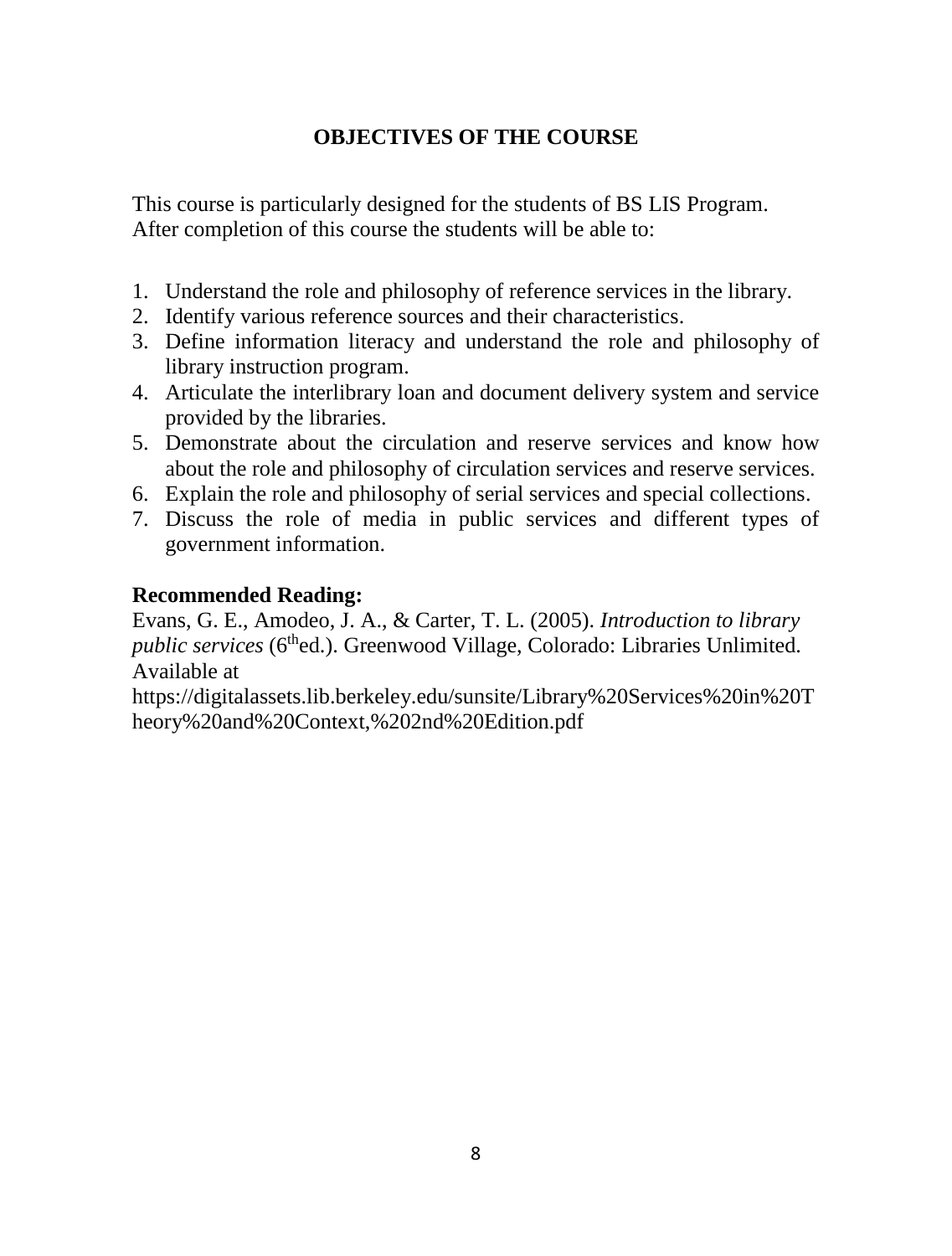#### **COURSE ORGANIZATION**

The course has been designed as easy as possible for distance mode of learning and it will help students in completing his/her required course work. The course is of three credit hours and comprises on nine units, each unit starts with an introduction which provides an overall overview of that particular unit. At the end of every unit the objective of unit shows student the basic learning purposes. The rationale behind these objectives is that after reading unit a student should be able to explain, discuss, compare, and analyze the concepts studied in that particular unit. This study guide specifically structured for students to acquire the skill of self-learning through studying prescribed reading material. Studying all this material is compulsory for successful completion of the course. Recommended readings are listed at the end of each unit. Few self-assessment questions and activities have also been put forth for the students. These questions are meant to facilitate students in understanding and self-assessment that how much they have learned.

For this course, a 3-days workshop at the end of semester, and four tutorial classes/meeting during semester will be arranged by the department for learning this course. The participation/attendance in workshop is compulsory (at least 70%). The tutorial classes/meetings are not formal lectures as given in any formal university. These are meant for group and individual discussion with tutor to facilitate students learning. So, before going to attend a tutorial, prepare yourself to discuss course contents with your tutor (attendance in tutorial classes/meetings is non-compulsory).

After completing the study of first 5 units the 'Assignment No. 1' is due. The second assignment that is 'Assignment No. 2' is due after the completion of next 4 units. These two assignments are to be assessed by the relevant tutor/resource person. Students should be very careful while preparing the assignments because these may also be checked with Turnitin for plagiarism.

#### **Course Study Plan**

As you know the course is offered through distance education, so it is organized in a manner to evolve a self-learning process in absence of formal classroom teaching. Although the students can choose their own way of studying the required reading material, but advised to follow the following steps: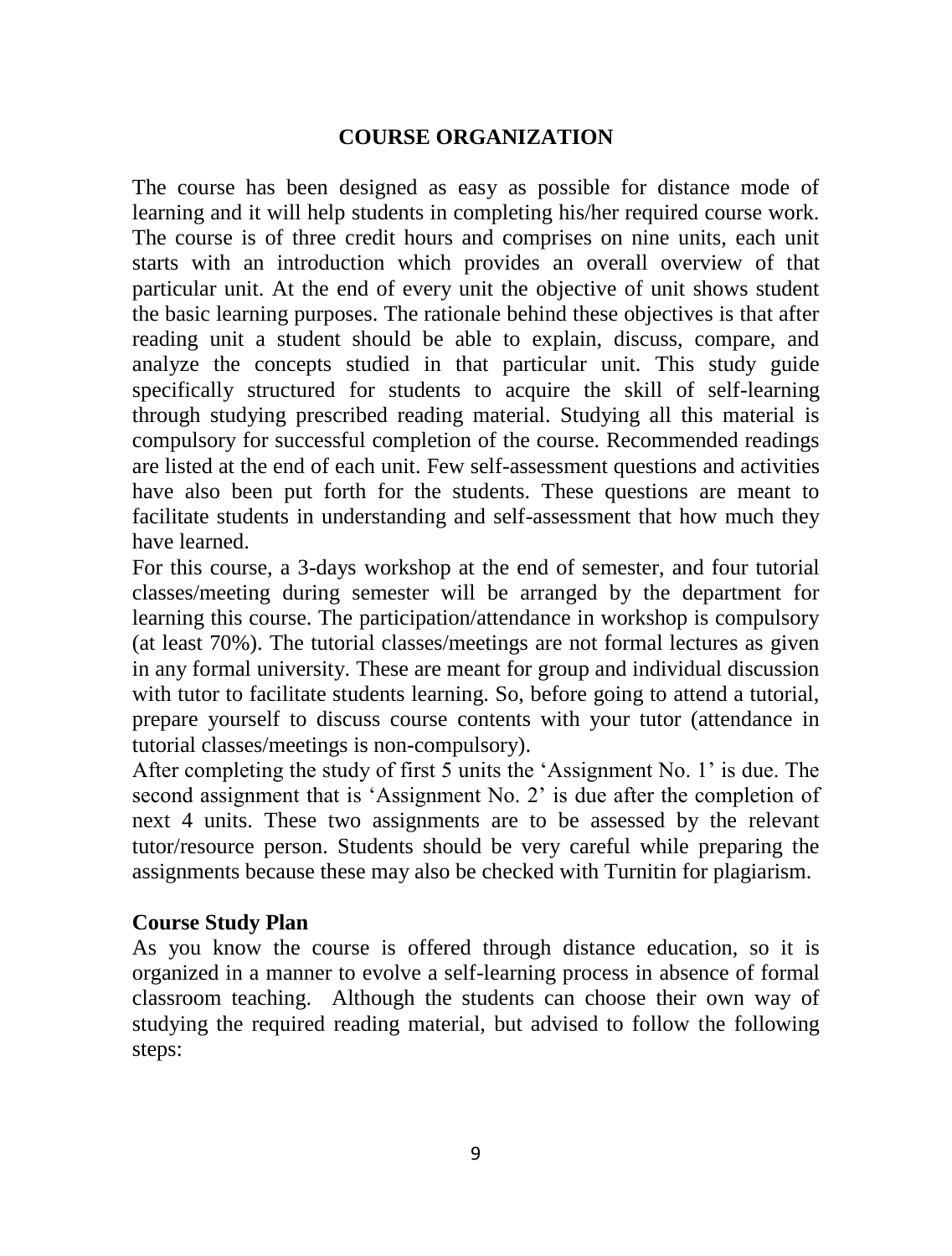**Step-1:** Thoroughly read description of the course for clear identification of reading material.

**Step-2:** Carefully read the way the reading material is to be used.

**Step-3:** Complete the first quick reading of your required study materials.

**Step-4:** Carefully make the second reading and note down some of the points in notebook, which are not clear and needs fully understanding.

**Step-5:** Carry out the self-assessment questions with the help of study material and tutor guidance.

**Step-6:** Revise notes. It is quite possible that many of those points which are not clear and understandable previously become clearer during the process of carrying out self-assessment questions.

**Step-7:** Make a third and final reading of study material. At this stage, it is advised to keep in view the homework (assignments). These are compulsory for the successful completion of course.

#### **Assessment/Evaluation Criteria of Students' Coursework**

As per AIOU policy.

**Note:** Assignment submission and getting pass marks is compulsory, the student who will not submit assignments or marked as fail considered FAIL in the course. He/she will need to get fresh admission in the course.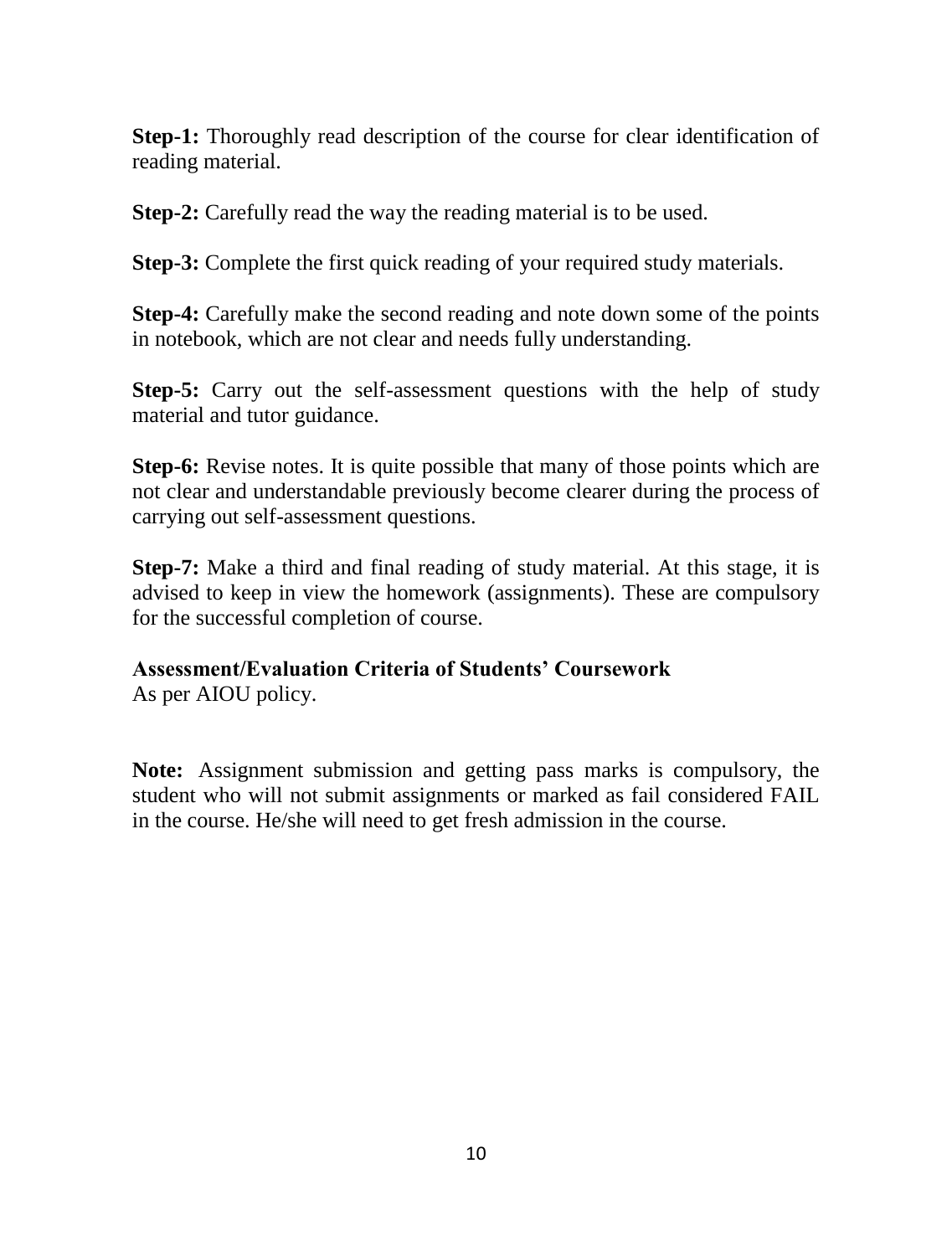# **CONTENTS**

| Sr#           | <b>Content / Title</b>                           | Page#     |
|---------------|--------------------------------------------------|-----------|
| Unit 1        | <b>Library Public Services</b>                   | 11        |
| Unit 2        | <b>Reference Services</b>                        | <b>16</b> |
| Unit $3$      | <b>Reference Sources</b>                         | 24        |
| Unit 4        | <b>Library Instruction</b>                       | 33        |
| Unit 5        | <b>Interlibrary Loan and Document Delivery</b>   | 40        |
| Unit 6        | <b>Circulation and Reserve Services</b>          | 46        |
| Unit 7        | <b>Special Collection</b>                        | 60        |
| <b>Unit 8</b> | <b>Serial Services</b>                           | 70        |
| Unit 9        | <b>Media Services and Government Information</b> | 82        |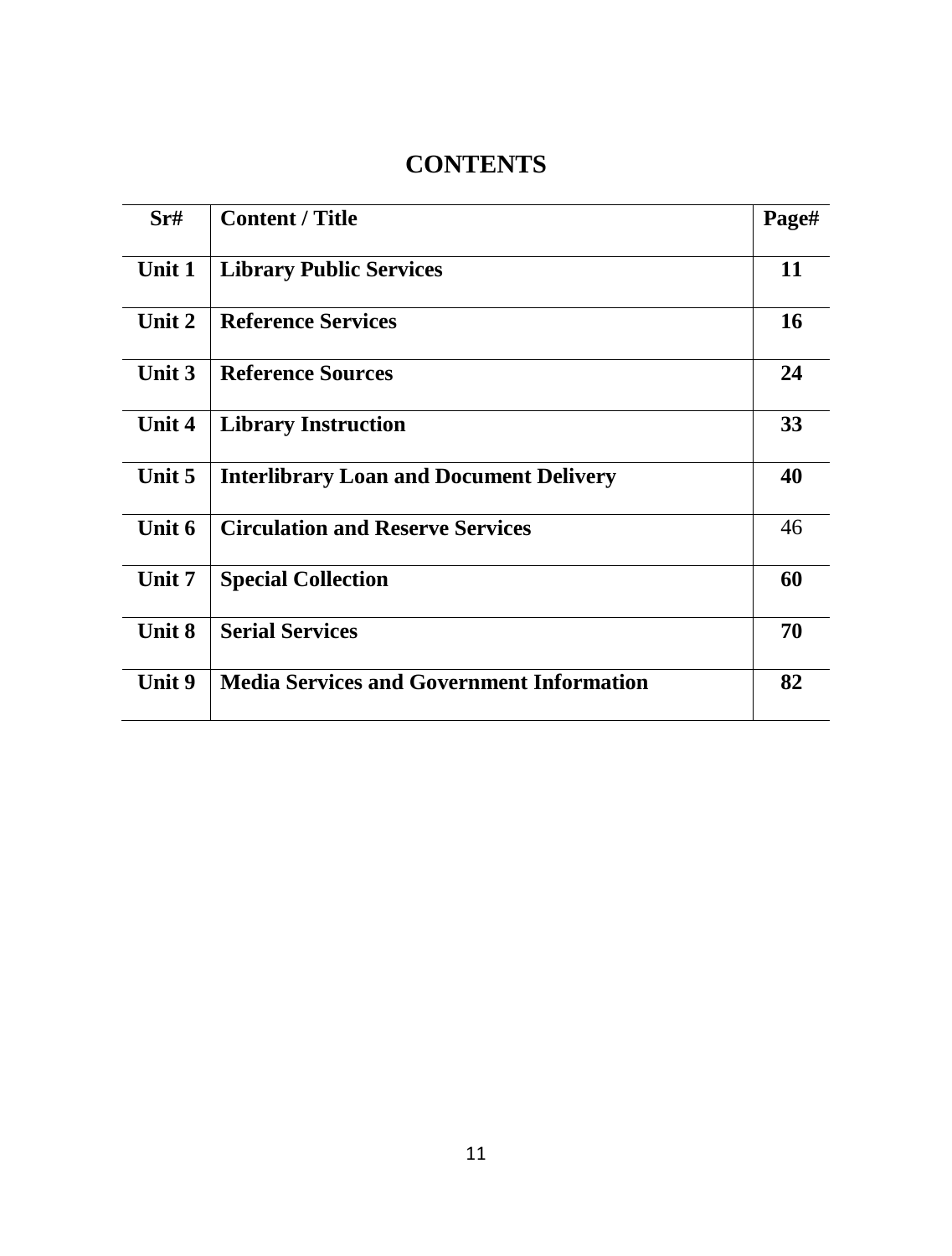# **UNIT NO. 1**

# **LIBRARY PUBLIC SERVICES**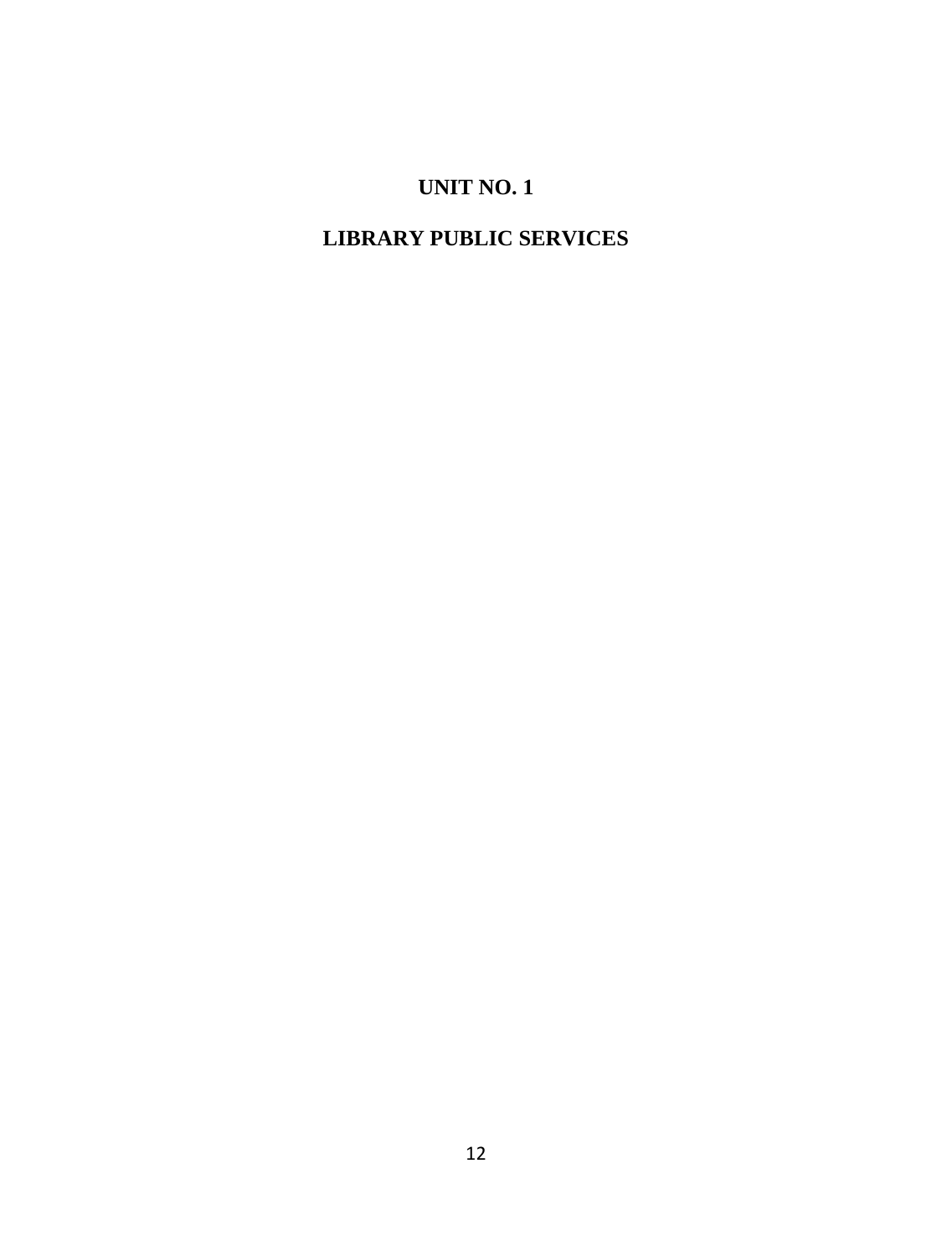# **CONTENTS**

1.1 Introduction

- 1.2 Role and Philosophy of Public Services
- 1.3 Basic Functions of Public Services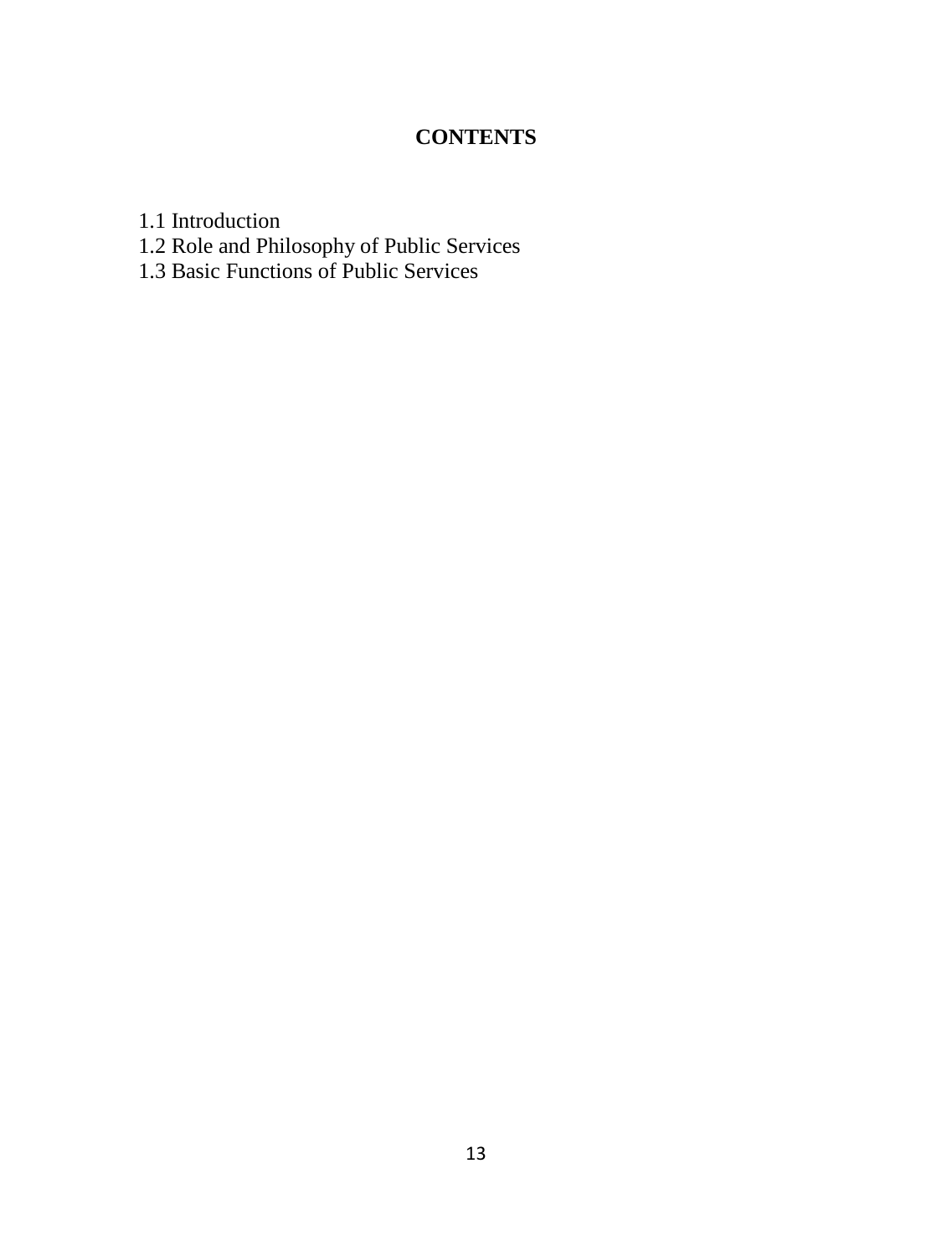## **OBJECTIVES OF THE UNIT**

After studying this unit, the students will be able to explain the following:

- 1. What are Public Services?
- 2. What functions and activities libraries as service organizations provide to their users?
- 3. What are the basic functions, role, and philosophies of public services?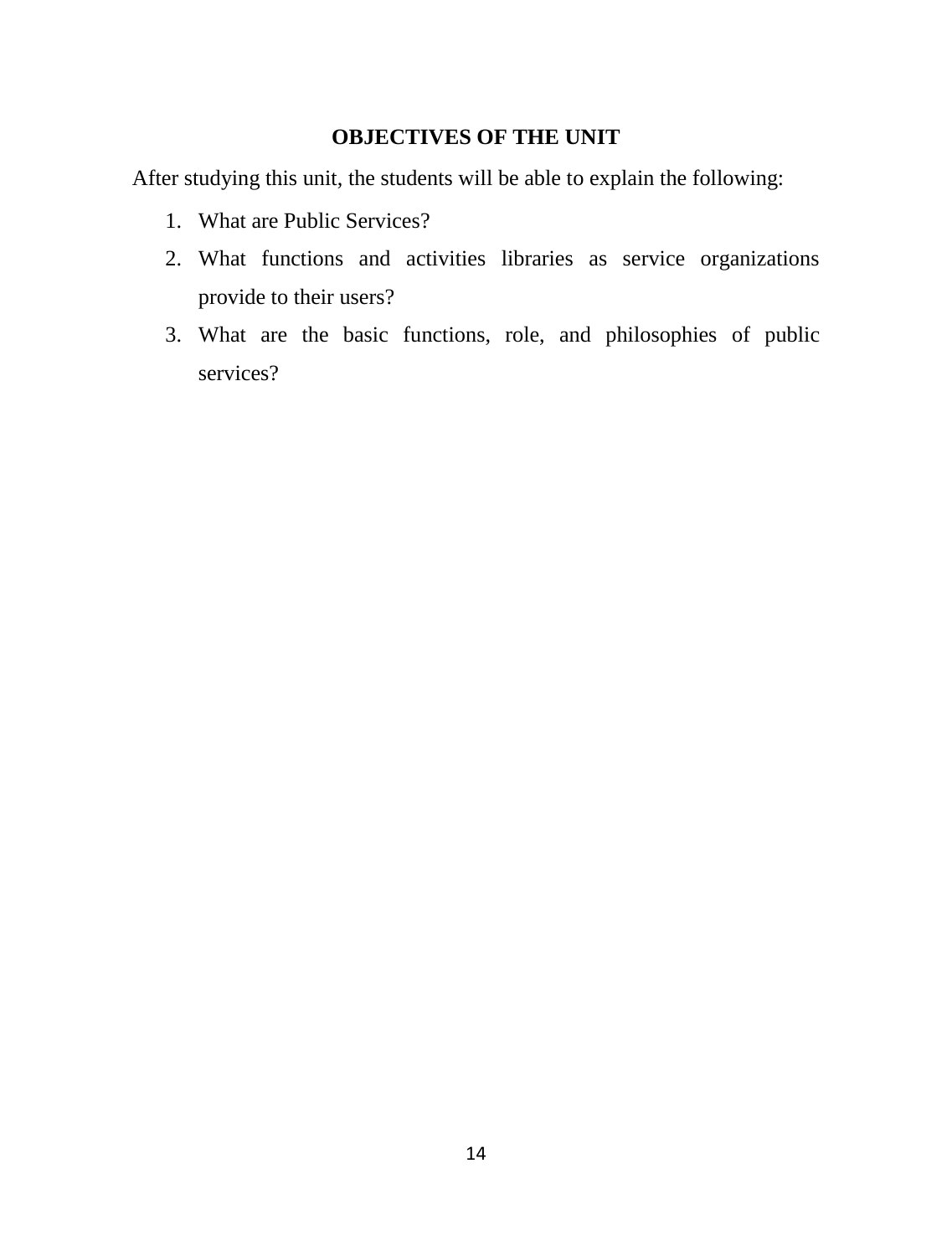## **1.1 Introduction**

A library's primary function is to provide access to information considered useful or valuable to the society in which they exist. True to their introduction, Evans and Carter provide a solid, broadly based view of library public service and its functions. As in the preceding edition, its authors marry the importance of the help ethos with a plethora of technological tools and techniques. Coverage of such essential topics as circulation, reference, interlibrary loan, literacy instruction, reserves, and security has been extended, updated, and predicated on the importance of keeping a watchful eye on ethical and legal implications. New to this edition are discussions of staffing and training, customer service, programming, and assessment. The result brings into focus the duties and responsibilities of both professional librarians and support staff, with particular emphasis on areas of common concern.

Libraries are service organizations, when examining library mission and goals statements, one finds a strong emphasis on service. In the whole study guide and throughout the course contents you will find the words such as patron, client, use, and d customer with great frequency.

Traditionally, libraries divided their functional activities between two broad categories: technical and public services. Technical functions were and are those that secure and prepare materials for use. Public service functions are those that involve direct daily contact with the customer. In this study guide we cover the role, purpose, and philosophy related to each of the major functional areas of public service.

## **1.2 Role and Philosophy of Public Services**

Libraries are cooperative in several ways. People require information for their daily work, learning, and recreational activities. While it is true that, for a majority of individuals, necessary daily information comes from personal sources and resources, there are always some materials that are too costly, too complex, or too awkward for an individual to purchase or maintain. Libraries are one means individuals, organizations, and societies use to provide large numbers of people with substantial quantities of information at a reasonable cost. Looking at library history, we see that libraries have served their publics, parent institutions, and society in following four ways:

1. Libraries meet society's information needs by acquiring a wide variety of materials.

2. They provide a central location and proper environment for the storing and preserving of those items.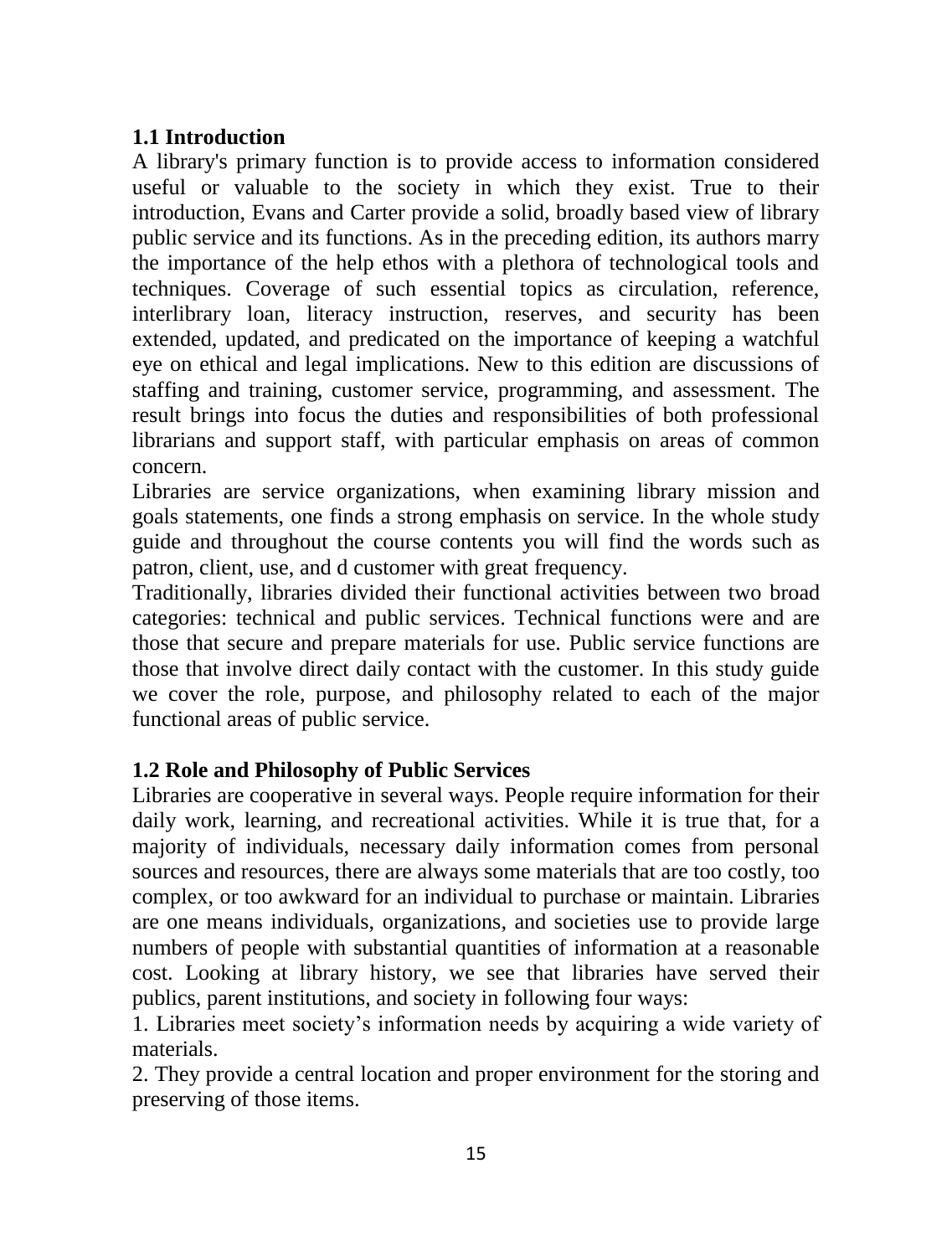3. Libraries add value to the items acquired by organizing them for easy access, and

4. The library's staff improves access by providing assistance to individuals in locating needed information.

From an historical point of view, acquisition and storage of materials are libraries' first priorities. Early libraries provided limited access to materials, and almost no assistance. As collections grew in size and more of the public could effectively use the material, access increased. Today educational libraries expect to devote significant staff time to library instruction (LI) in addition to providing reference service. Library instruction serves two purposes: 1) it teaches the public how to use information sources independently, and 2) allows existing staff to assist an ever-increasing customer base or devote more time to complicated questions.

For library public service staff, there are two major goals. The first is to provide access to informational materials; the second is to provide assistance allowing the customer to benefit from the access. In this regard, libraries must provide the highest level of service through appropriate and usefully organized collections, fair and equitable circulation and service policies and skillful, accurate, unbiased, and courteous responses to all requests for assistance. Implementing this standard should be the goal of all public service staff, regardless of assigned duties. Free library service has been the tradition in most countries. In the past, customers outside the primary service group occasionally paid a fee for a service that was free to the primary group. Today, technology is slowly changing that tradition. No one thinks twice about charging or paying for photocopies made from library materials. Twenty years ago the idea of paying for an interlibrary loan (ILL) was a topic of heated debate. ILL charges to libraries and customers are now fairly common. Although completely free library services are becoming a thing of the past, libraries still offer many free services, and charges seldom recover the full cost of the service provided.

#### **1.3 Basic Functions of Public Services**

As mentioned earlier, traditionally libraries have organized activities into two categories: those where direct contact with the customer occurs on a daily basis (public services) and those with very limited public contact (technical services). Technical services are acquisitions, bindery and repair, cataloging and serials control, while public services revolve around circulation and reference activities. As principal operations of public services, circulation and reference involve direct contact with customers and responsibility for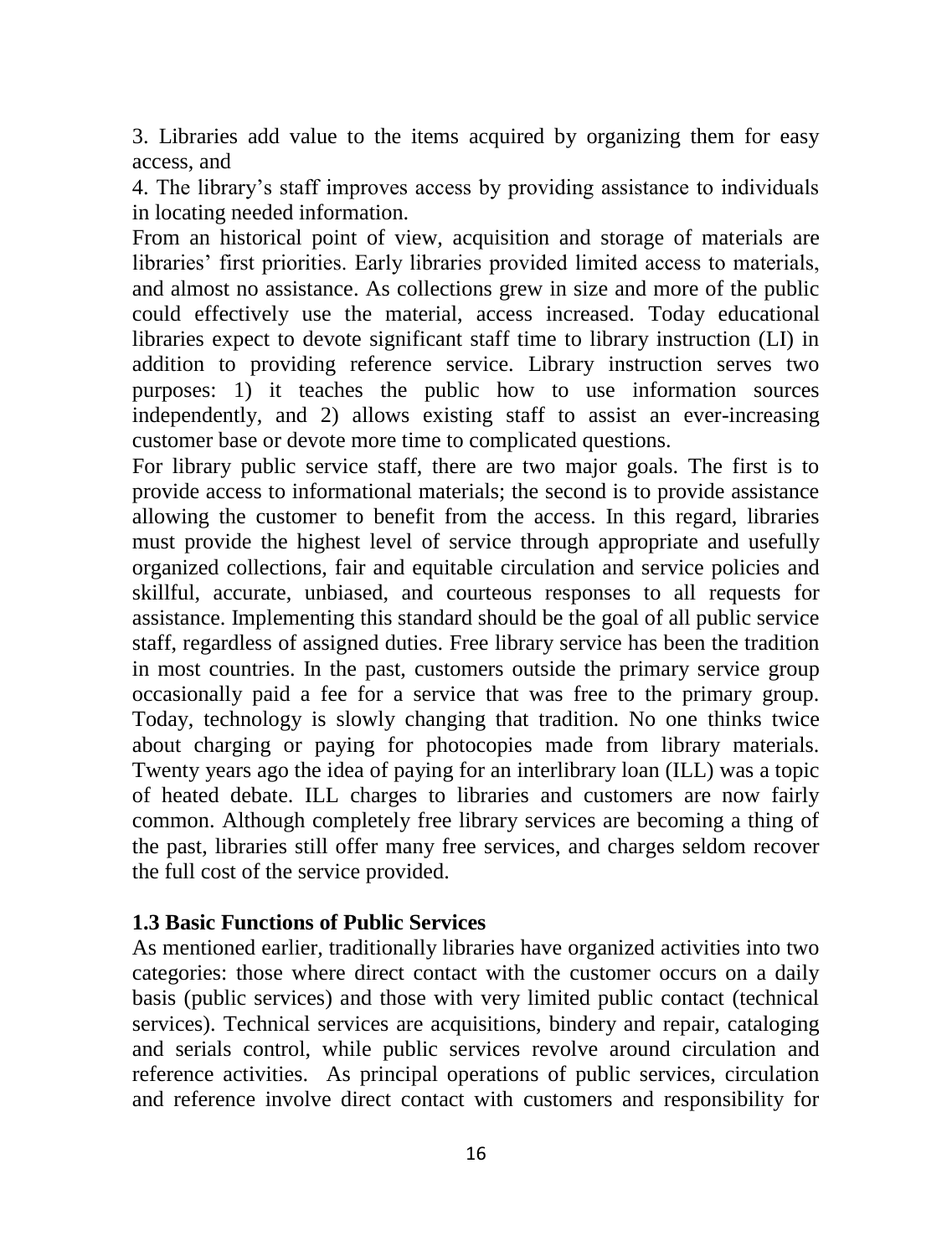their needs. The only reason for the existence of most libraries is to serve a specific group of people. Customers judge a library on the basis of their experience with public services. Every public transaction adds to or detracts from the library's image. Keeping this in mind, especially when it is busy and the pressure builds is difficult; yet this is when library personnel must try hardest to provide good service.

Traditionally libraries employed some type of categorization of staff positions: librarians (professional), technical (paraprofessional), clerical (support), and part time. For library customers, anyone working in the library, even a volunteer, is a "librarian." This situation causes some serious staff concerns. This is one of the areas where labels or categories do matter. This situation causes some serious staff concerns. The application of technology "integrated library automation systems" and the Internet over the past 25 years has influenced and continues to influence library staffing patterns. One impact is that staff sizes have remained relatively constant in spite of increased customer demands and expectations. Automation allows technical service staff to handle changing and, in a few cases increased, workloads without additional staff. Occasionally it has allowed some libraries to shift positions form technical to public services. Certainly technology has a tendency to flatten the administration structure of the library, creating fewer levels of supervisors/ managers. Today's libraries require a much wider variety of skill sets than they did even 25 years ago.

One key to having a successful customer service-oriented library is making certain all staff members have adequate and appropriate training and development opportunities. There are several types of needs and opportunities; needs are related to a person's specific job duties, while opportunities may or may not be directly job related. It is believed that those libraries that provide employees with opportunities for continuing their education and encourage all staff to do so generally have high morale. There is no question that staff needs continuous updated training as libraries add to or upgrade existing technology. It is mandatory for all library staff to have opportunities to develop personal skills and knowledge that may or may not be directly job related. Staff training is essential and involves expenses as well as time away from "normal duties." Successful library operations require a team effort involving contributions from all staff members. A flexible work schedule is usually an option for any staff member taking degree-related course work- and job-related training. It is recommended for library administration to chalk out a flexible work schedule to accommodate library staff.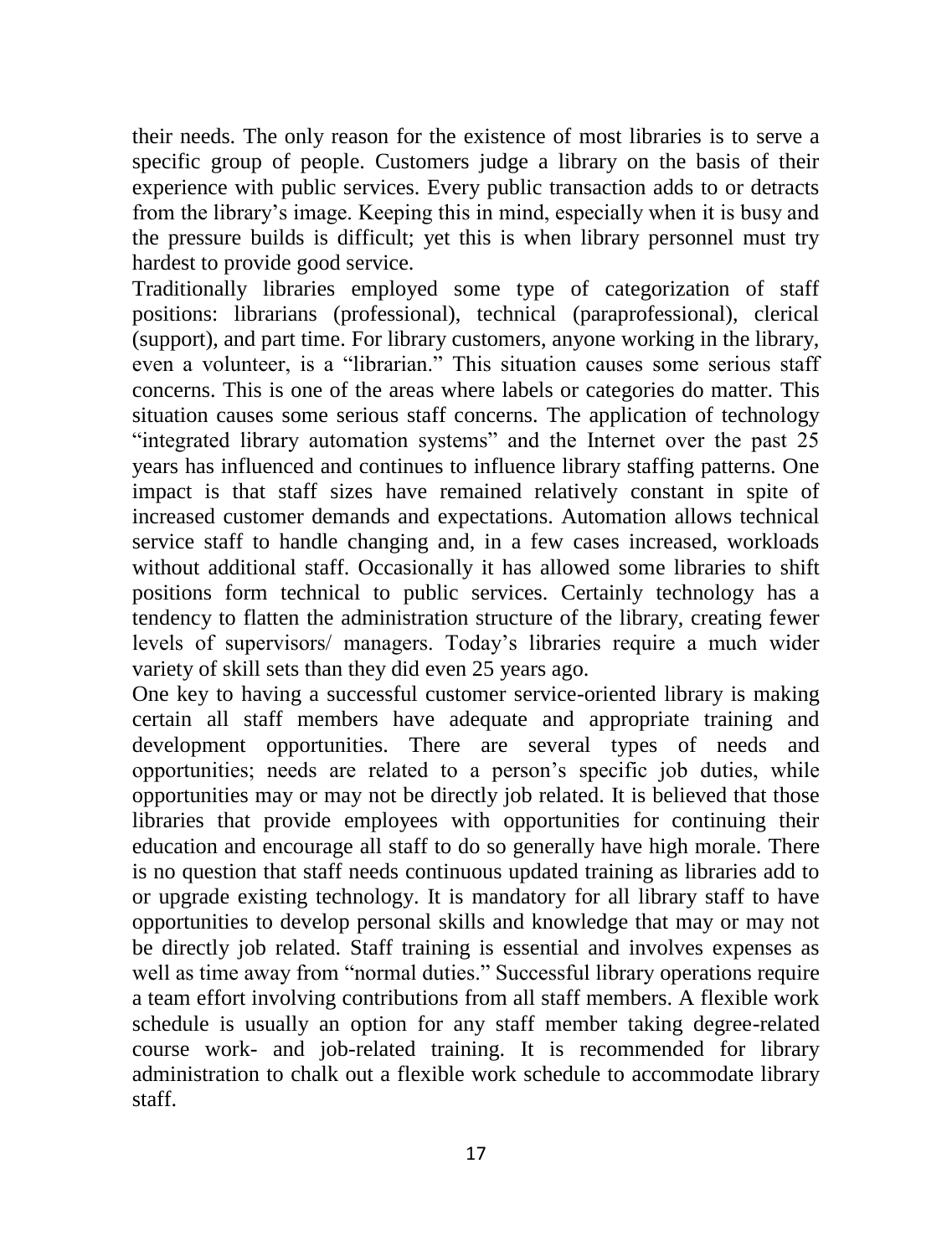## **SELF-ASSESSMENT QUESTIONS**

- 1. Define public and technical services in libraries.
- 2. What are the four ways libraries serving their societies?
- 3. Describe the two major goals for public service staff?
- 4. Discuss two purposes of library instruction service.
- 5. Why training is necessary for library staff? Explain.

## **ACTIVITY:**

Prepare the chart of ten functions a paraprofessional librarian might perform in a library.

## **RECOMMENDED READINGS:**

Abell, A. (1998). Information Professionals? Knowledge Professionals? Or Support Staff? The Law Librarian. 29 (1), 11-14.

Beales, K. (1989). Non-professional Information Training. Education for Information. 7 (March), 24-41.

Halstead, D. D., and Neely, D. M. (1990). The Importance of the Library Technician, Library Journal. 115 (March), 62-63.

Kaufman, P. T. (1992). Professional Diversity in Libraries. Library Trends. 41 (Fall), 214.

Manley, W. (1988). Facing the Public. Wilson Library Bulletin 63 (Nov.), 82-83.

Stoakley, R. (1982). Presenting the Library Service. London: Clive Bingley.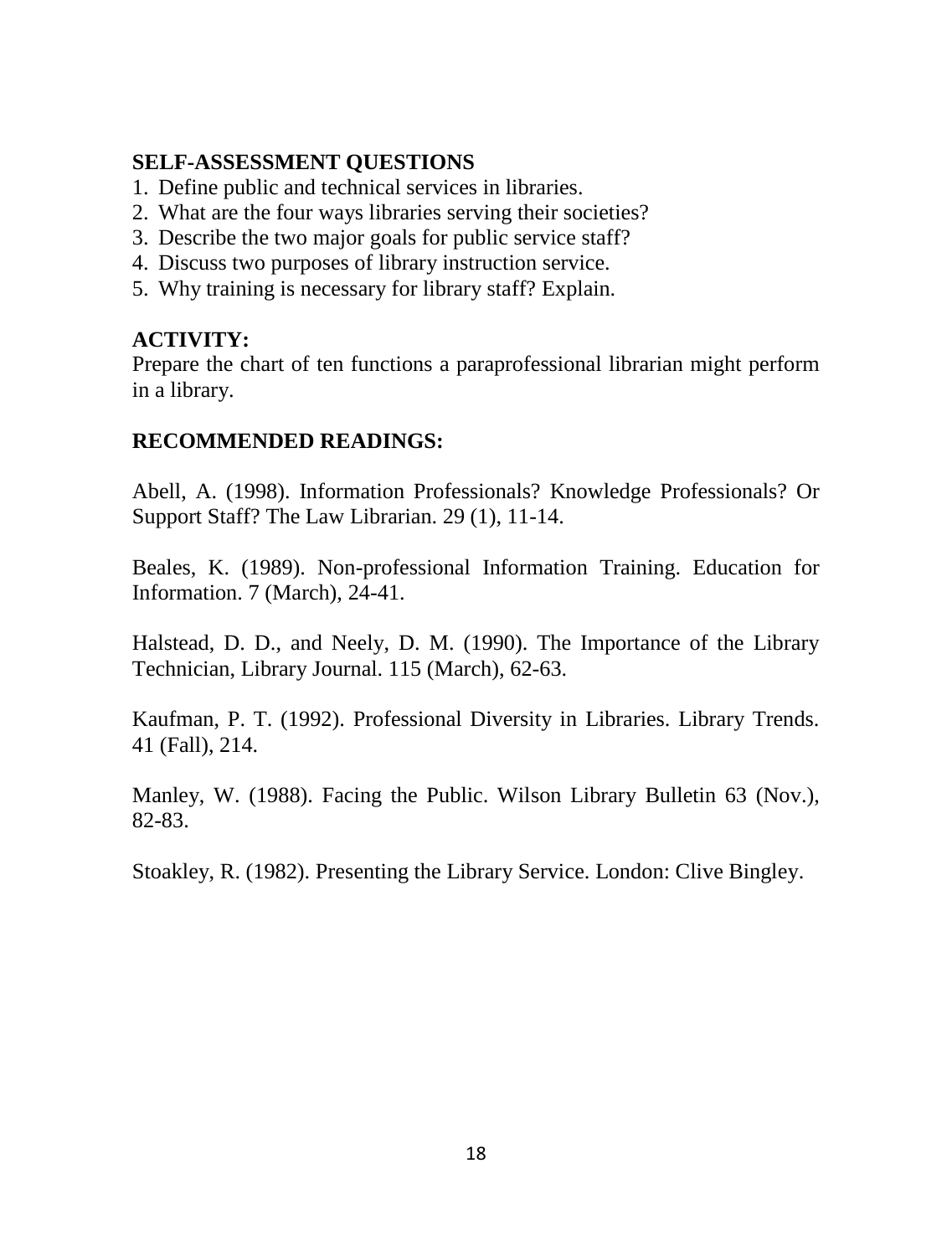# **UNIT NO. 2**

# **REFERENCE SERVICES**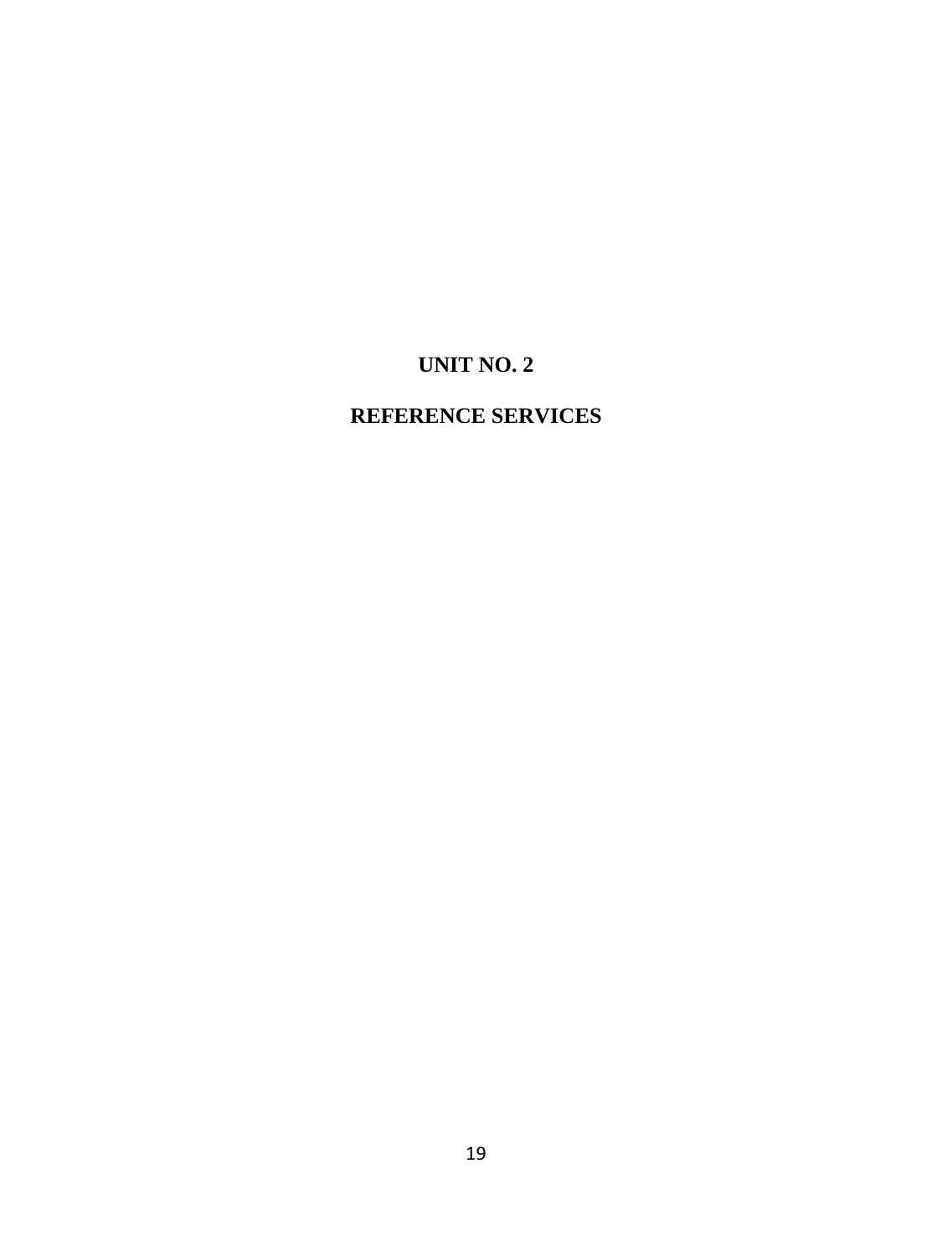## **CONTENTS**

- 2.1 Introduction
- 2.2 Role and Philosophy of Reference Services
- 2.3 Education and Training
- 2.4 Reference Interview and Types of Reference Questions
- 2.5 Reference Services
- 2.6 Effect of Automation on Reference Service
- 2.7 Ethical and Legal Considerations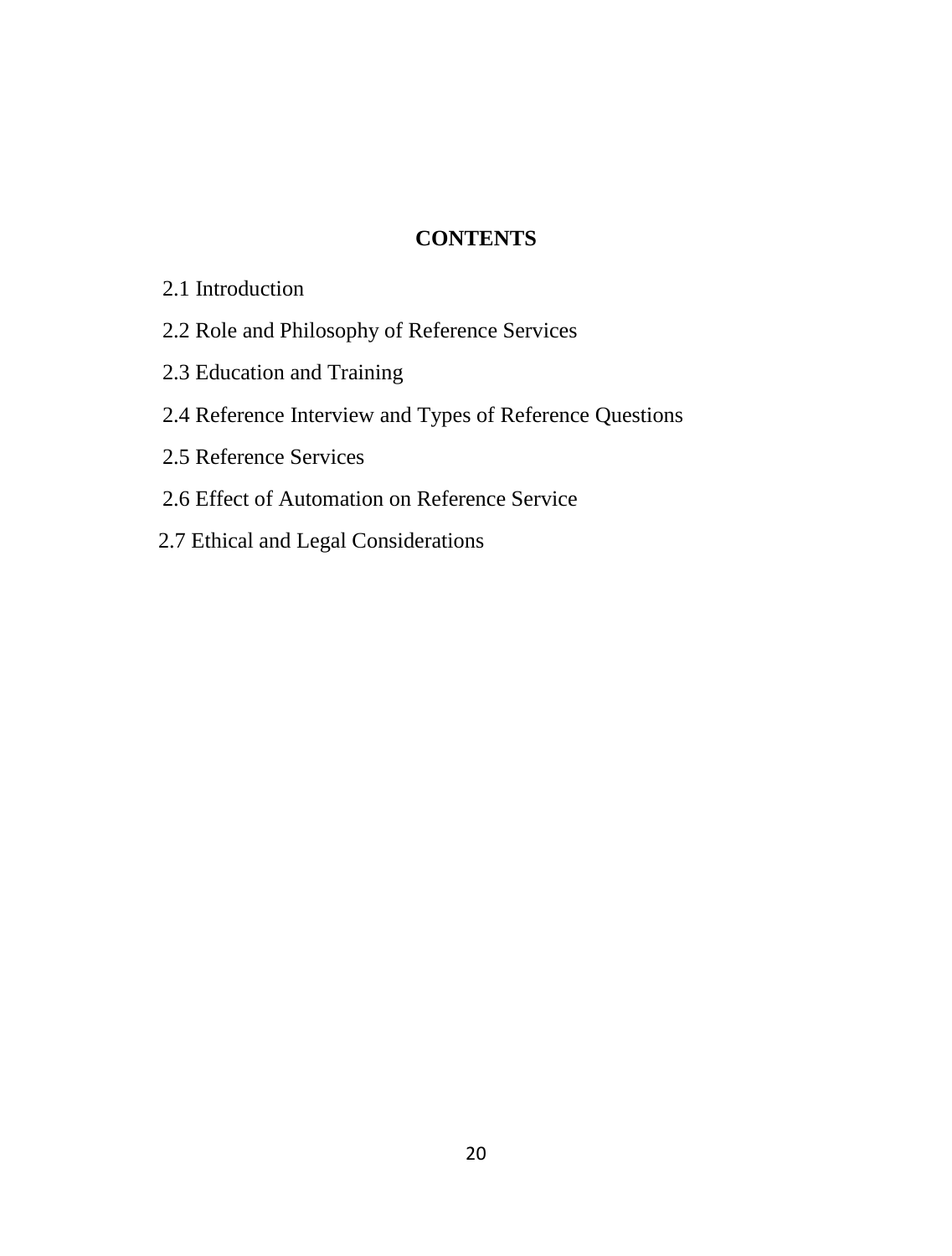#### **OBJECTIVES OF THE UNIT**

After studying this unit, the students will be able to explain the following:

- 1. What are reference services?
- 2. What are the basic functions, role, and philosophies of reference services?
- 3. What is reference interview, and what types of reference questions asked?
- 4. How readers advisory services provided to library patrons?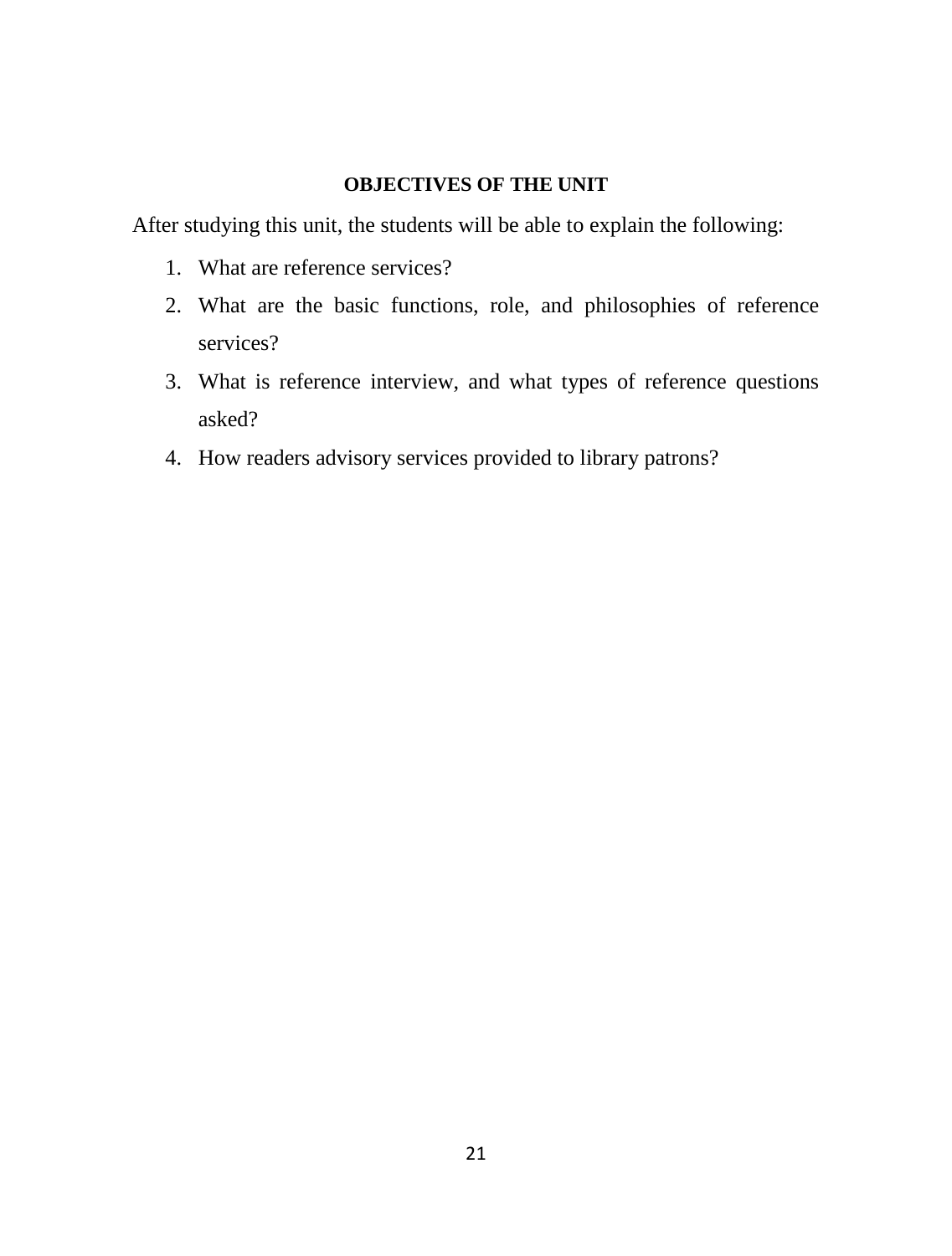#### **2.1 Introduction**

Libraries are no longer passive and archival institutions but are effective service institutions. The responsibilities of libraries go beyond gathering and organizing books and journals to include an active role in disseminating information. One way this can be achieved is through effective reference service. Reference service handles inquiry and assists user in find the information they require, access it and use it to meet their needs. Reference service helps to establish contact between a user and the right document at the right time, thereby saving the time of the user. A reference service includes question-answering service, search service/search help, bibliography service, and information and referral service identifying related web resources inside or outside. Those services are designed to provide information to users in response to identified needs. Instruction services can range from FAQ to citation guide. SDI service (current awareness service), legal notice, and news service are considered as guidance or advisory service. An important part of a reference service is in charge the reference interview, which involves a personal discussion between a user and the reference librarian. Through the interview the reference librarian not only tries to understand the specific information needs, but also collects information about the user, such as the user's subject knowledge, the purpose of finding the specific information, and so on. Based on the reference interview, the reference librarian is often able to filter the retrieved information in order to pick up the most appropriate sources for the given user at the given point of time. Other than that reference service especially academic library will conduct classes for user education program to help them searching the right information by using correct Boolean searching, databases and OPAC. User education program is very important in order to assist them search information according to their needs without having any problems. Libraries have also played a key role in providing information services in anticipation of user needs. Such services include various forms of current awareness and selective dissemination of information services that aim to keep the users abreast of the latest developments in their areas of interest.

The tremendous growth and continuous development of technology has decrease the number of user using traditional library services as well as reference service. There is pro and contra when technology makes everything easier. Technological developments have affected not only the formats and sources of the information, but also how and where to provide library services. Libraries and their resources have partially moved to the virtual world of the Internet. As a result, library users can access the resources from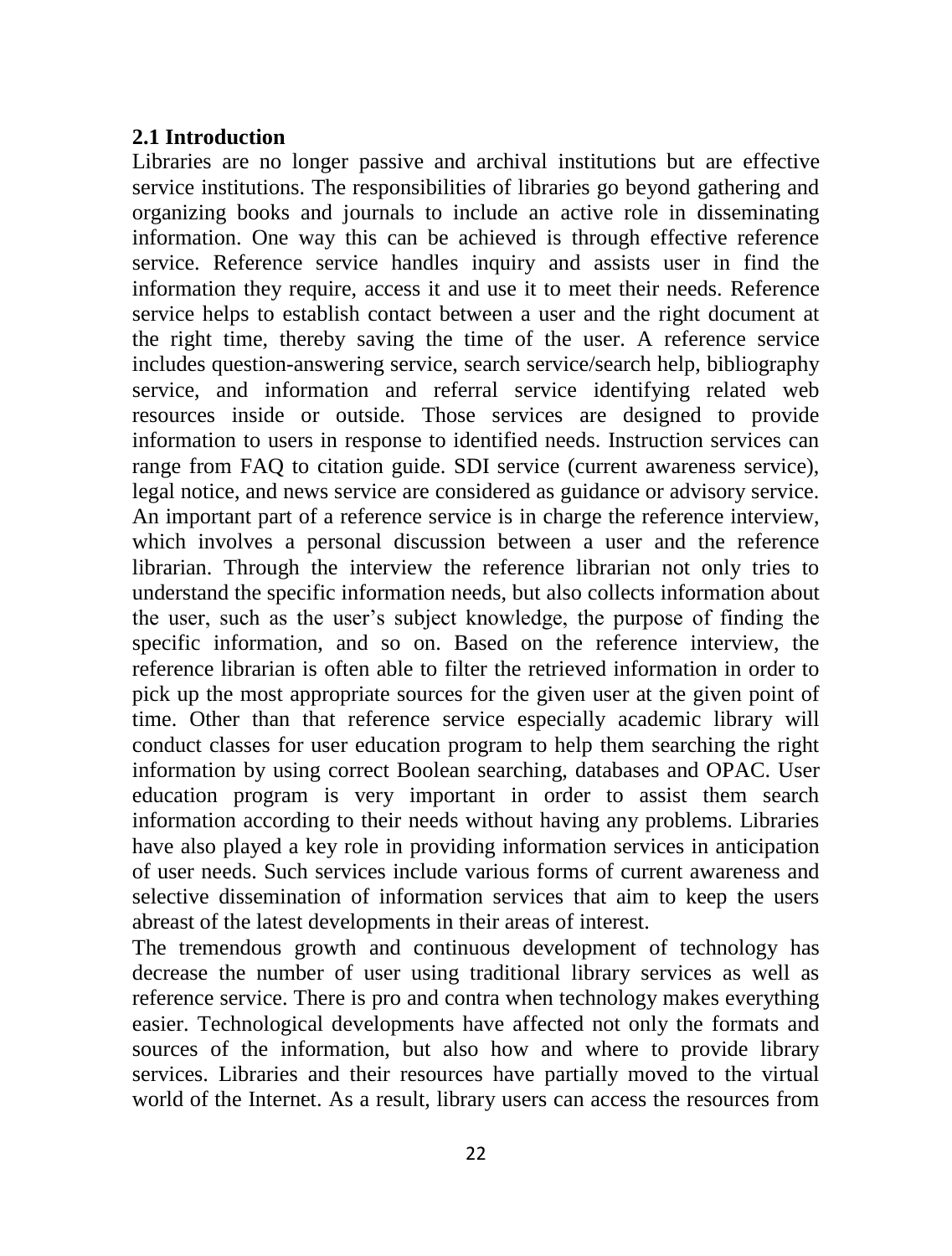outside the physical library. In an effort to reach users accessing the library via their computers, many libraries and library consortia are extending their services to include virtual reference. Technology now allows users to submit their queries to the library at any time from any place in the world. Library service on the internet requires many of the same qualities as traditional references accuracy, courtesy, an understanding of the information need. It provides users with the convenience of accessing information in their own time, saving them traveling cost and time and new options for answering reference questions. The provision of these services is not constrained by the traditional opening hours but can be offered on a 24-hour, seven-days-a-week basis known as 24/7.

#### **2.2 Role and Philosophy of Reference Services**

The role of reference services, and of the reference staff, is to make information available to library customers is very important. Librarians and support staff do this most directly by delivering persona service in response to requests for information. This personal service takes three primary forms:

- 1. Finding information to answer specific questions,
- 2. Helping customers find information for themselves,
- 3. Teaching people how to use library resources and how to do library research.

The purpose of reference service is to facilitate access to information. However, access the library by word of the late twentieth century, was not always the most emphasized of the fundamental aims of librarianship (along with collecting, organizing, storing, and preserving). Reference work ideally aims to answer fully every library customer's individual informational needs. Because of the realities of time, limitations on resources, and lack of universal subject expertise, however, no reference staff member can answer every inquiry. However, reference staff do use every resource at their disposal, physical and intellectual, to come as close to the ideal as possible. The level of service delivered by a particular library depends on the nature of the institution. Special libraries, especially corporate libraries, often find and deliver information directly to the requester as quickly as possible. Public libraries emphasize finding information for users and, in certain situations, helping users to locate information themselves. School libraries place a strong emphasis on teaching students about library use. Academic libraries probably deliver the most equal balance between these kinds of service: providing specific answers, assisting users to find information, and teaching library use.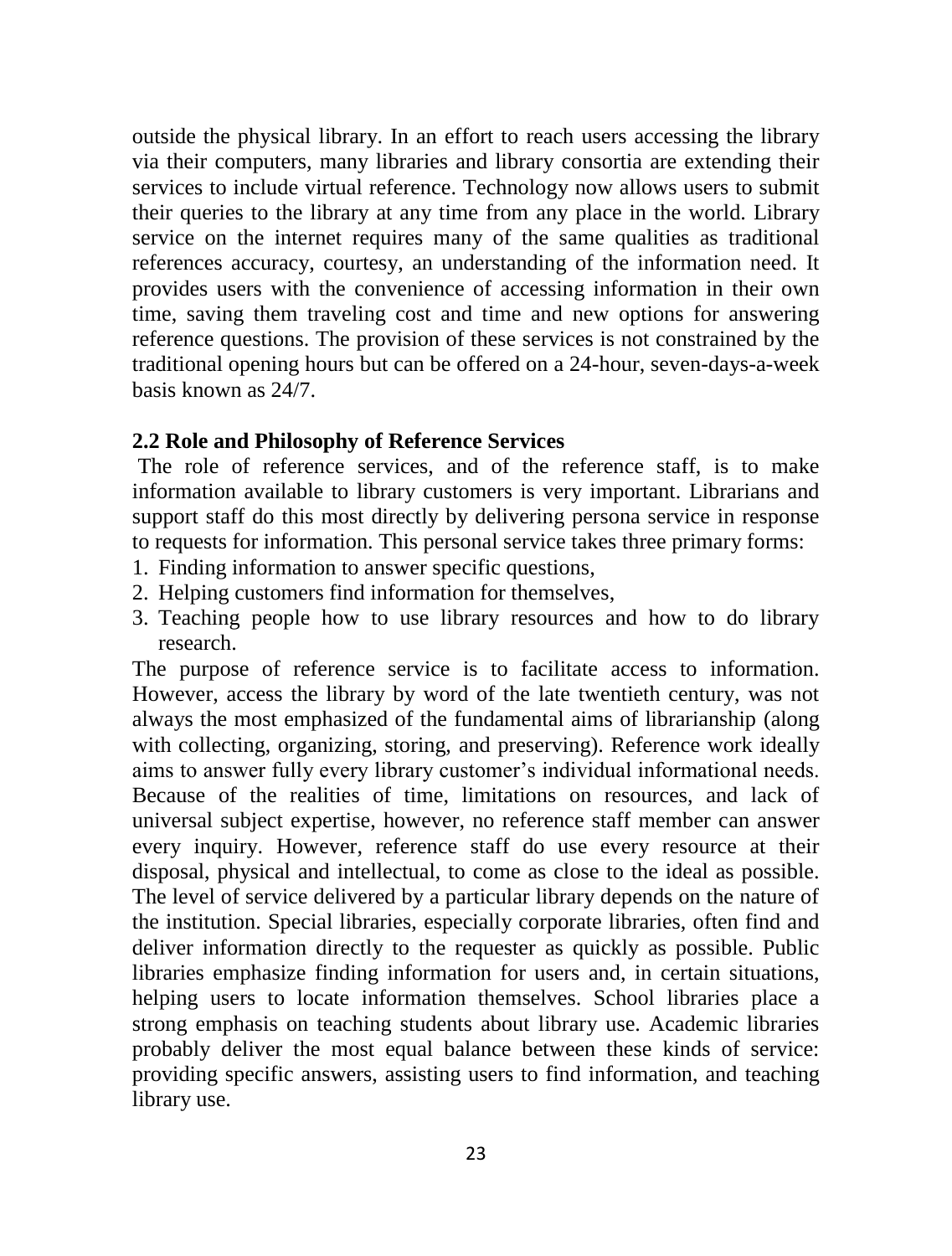#### **2.3 Education and Training**

Training for reference work in library schools has traditionally been unimaginative. Students memorize the characteristic of specific reference sources and perform exercises or case studies in the use of these sources to answer typical reference questions. General reference courses feature the most important reference tools in a variety of disciplines, while more specific sources are covered in specialized course, for example, humanities bibliography or legal bibliography. Bibliography courses lie these are necessary to introduce the students to the tools needed to provide reference assistance. Insufficient attention has been given to the value of interpersonal relations in reference work and to the importance of negotiating the "reference interview" in determining a user's information needs. Courses on automated reference services were introduced into curricula during the1970s and have since expanded in number.

#### **2.4 Reference Interview and Types of Reference Questions**

Information seeker/requesters are often uncertain or nuclear about what information they want. Sometimes it is because they have trouble expressing themselves. Often it is because they are not sure in their own minds what they want or need. The reference interview is the process whereby the staff member communicates and interacts with the user to determine how best to answer and information need. Reference interview is a conversation between a library staff member and a patron. The goal is to ascertain the patron's information needs and take action to satisfy those needs through the use of available information resources. The reference interview is a critical part of library service. Being given insufficient, incomplete, incorrect, or even too much information presents serious problems to library customers. Following are the steps of the Reference Interview which can help reference librarian to articulate what information customers really need.

**2.4.1 Approachability**: Everyone who lives and works in your community needs information. Discovering the needs of each individual who comes into the library calls for people skills. Sometimes the first question a patron asks is really just trying to find out if you are approachable and friendly. These questions may range from "Do you work here?" to "Where are the dog books?" So, your job is to go from that initial contact with the patron to actually finding out their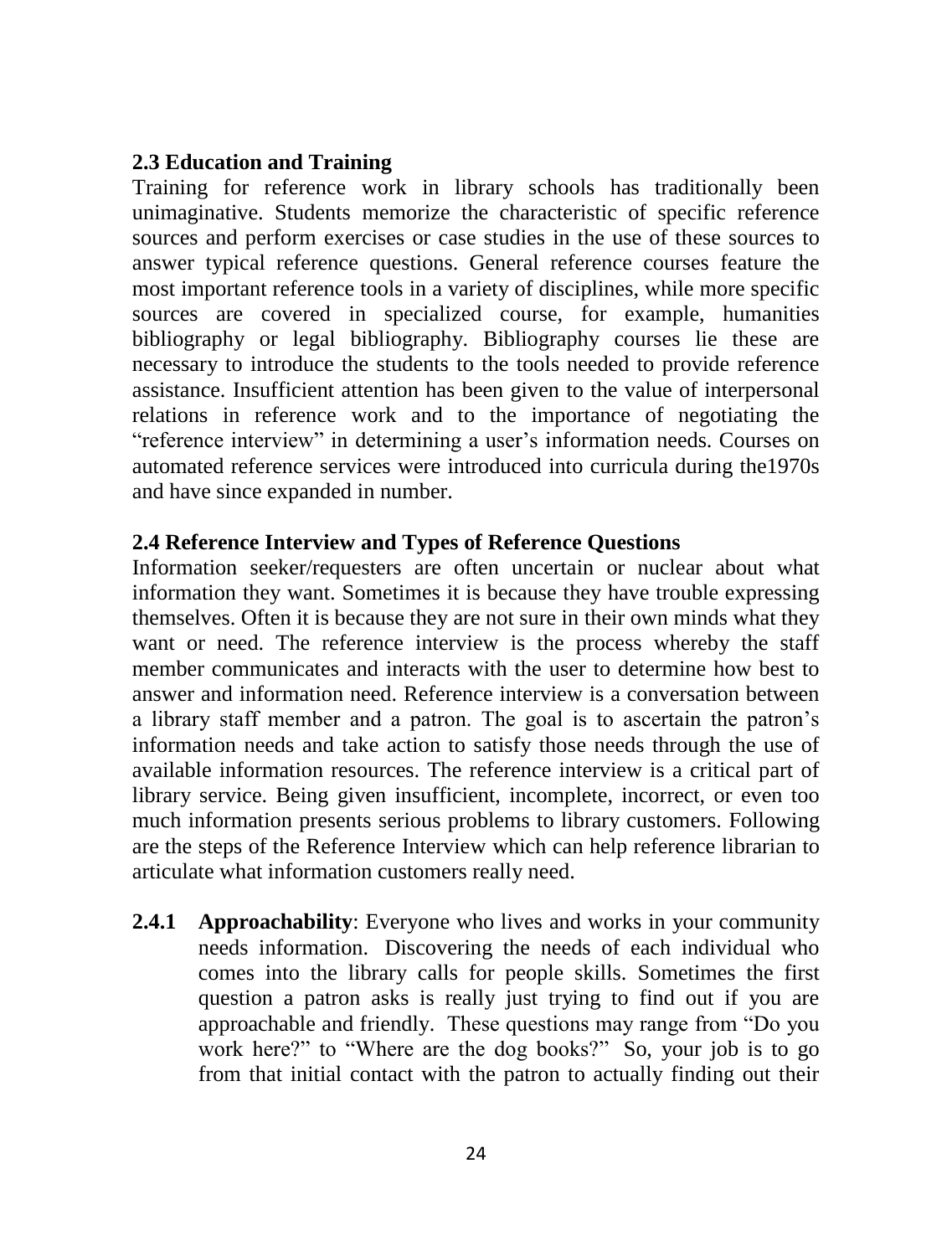needs. So that give a smiles, establishes eye contact with the customer and have a friendly greeting.

- **2.4.2 Interest**: Being a reference librarian always maintain eye contact. Try to make attentive comments and give full attention to your patron/customer. It is obvious to speak in comfortable, relaxed tone. And ask at a confidential place to ask a question.
- **2.4.3 Listening (Characteristics of a good listener)**: A good listener gives patrons a chance to tell you what they want. Listening to a patron without interrupting or jumping to conclusions is a necessary skill for successful reference service. You need to discover what the patron really wants. There may be reasons why a patron is hesitant to ask the real questions they need answers to. What are the patrons' real information needs? A good listener does not interrupt. Paraphrase in your own words to demonstrate understanding (repeat back what the patron said in their own words without adding any thoughts or questions of your own. Paraphrasing can help with a patron who keeps repeating their request over and over). Ask clarifying questions if you are not sure about the request (Clarifying can be used to make sure you have all the details you need. Example: "Do you need black and white photos or color photos?").
- **2.4.4 Interviewing (Discovering what the client really wants)**: Open ended questions are an effective way to give your patrons the freedom to express the information needs in their own words. Open ended questions cannot be answered with yes or no. Verifying a question gives you one last opportunity to make sure you understand the patron's real question. Ask open ended questions to probe. (The open ended questions also give patrons a chance to express information needs in their own words. You don't have to know about a subject with open ended questions. Let the patron tell you.) Closed ended questions just don't get you much closer to the real information need. Verify specific question by paraphrasing and using a closed question to confirm request. Verifying avoids "jumping to conclusions."
- **2.4.5 Searching**: Keep customer informed of progress. Offer referrals while working on his/her request. This may be an opportunity to teach information literacy by searching with the patron.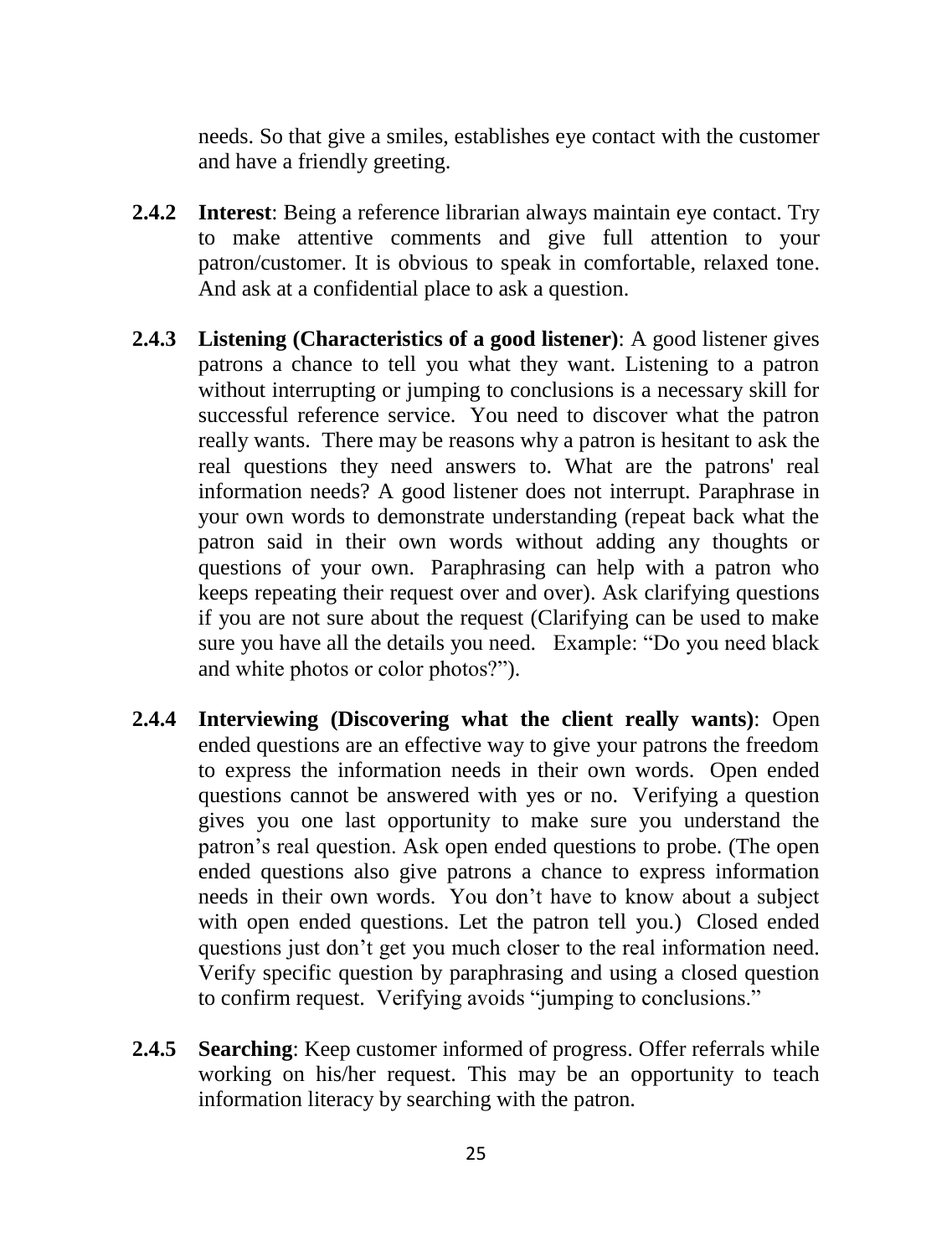- **2.4.6 Answering:** While answering to customer query speak clearly and distinctly. Cite the source for authenticating the information and check with the customer to be sure the information is understood.
- **2.4.7 Follow-up:** It is necessary component. Asking the patron if they have everything, they need improves your success rate. You know you have found the information the patron really wanted. Use appropriate follow-up questions or statements. The only way to make sure the patron has what he needs is to ask.

Reference questions come from every variety of human inquiry and curiosity, but most can be classified under the following categories:

1. **Directional Questions:** are those that ask for specific directional information or explanations of library policies and procedures. Examples are "Where can I get a drink of water? Where do you keep your magazines?

2. **Ready Reference Questions:** are usually simple factual questions that ask for information, such as what is the population of China? How many pounds make a ton?

3. **Research Questions:** are reference questions involving several categories of tools for a comprehensive look at what is available on a particular topic. Research questions often require extended time, referral, or follow up contact with clients/patrons.

## **2.5 Reference Services**

Everyday reference work exposes staff to the wide variety of human interests and problems. There are occasions on which we can indulge in longer conversations, friendly chitchat, or extended problem-solving interchanges with clients, some of whom may become part of a circle of regular clients. Solving clients' problem and meeting gaps in information is a process of reference work involving many steps. This process may require mediation i.e. serving as an intermediary between the patron and the information to find the real gap in knowledge. The steps of the reference process include the following: 1) Encouraging the patron to contact the library when there is an information need – outreach. 2) Finding out what the real information need is - the reference interview. 3) Finding the information that will meet the need reference search. 4) Making sure the patron's need really has been met follow-up. A reference section staff can provide various reference services to a client some of them are as follows: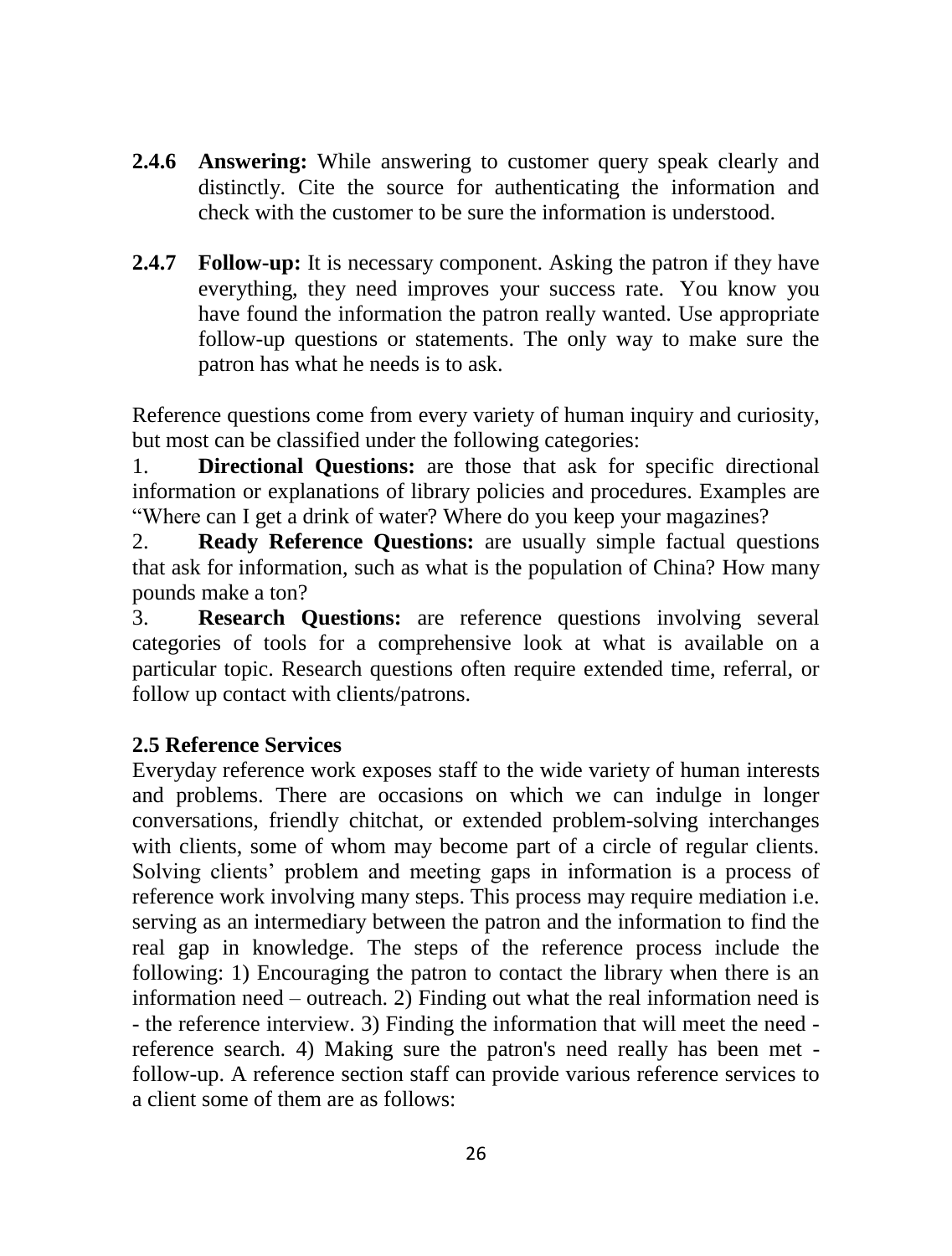- **2.5.1 Readers' Advisory Service:** broadly defined, means helping readers find what they want by recommending specific titles. In this context it is something that all reference staff occasionally do. Readers often ask for suggestions on what books to read on a particular topic, in a specific genre (for example, mysteries), or by a certain author.
- **2.5.2 Consultation Services:** good reference work requires the same combination of knowledge, skill, imagination, persistence, and resourcefulness that serves the research scholar or the successful businessperson. Many professionals have come to rely on the skill of reference staff, especially at points in their work where their own resource are insufficient, or when they encounter a need for information in an area that is unfamiliar or in which they lack up-todate knowledge.
- **2.5.3 Service to Offsite Users:** part of the reference staff's duties may include service to offsite users. Libraries are contacted daily by telephone, letter, fax, web form, and e-mail for both readily available and research information. The request might be for library hours, the date of the sinking of the titanic, or a citation to an obscure article about which the requester has very little information. Electronic access to full text resources, delivered by the Internet, has made greater service to customers possible at distant satellite campuses. The library's reference service policy should address the level of service that is appropriate to deliver in support of distance education programs.

#### **2.6 Effect of Automation on Reference Service**

Automation in libraries allows the library staff to better respond to the information needs of library users. Automated catalogs, online databases, networks, and the Internet have expanded the resources available to the library staff and greatly increased their ability to supply the information requested by customers. The ability to use electronic resources increases the professional competence and abilities of reference staff. To provide quality service, reference staff must know all the printed sources, as before, and also be knowledgeable about the available networked resources. Access to online sources in some cases changes the definition of quality reference service. Professional ethics require that reference staff give accurate information.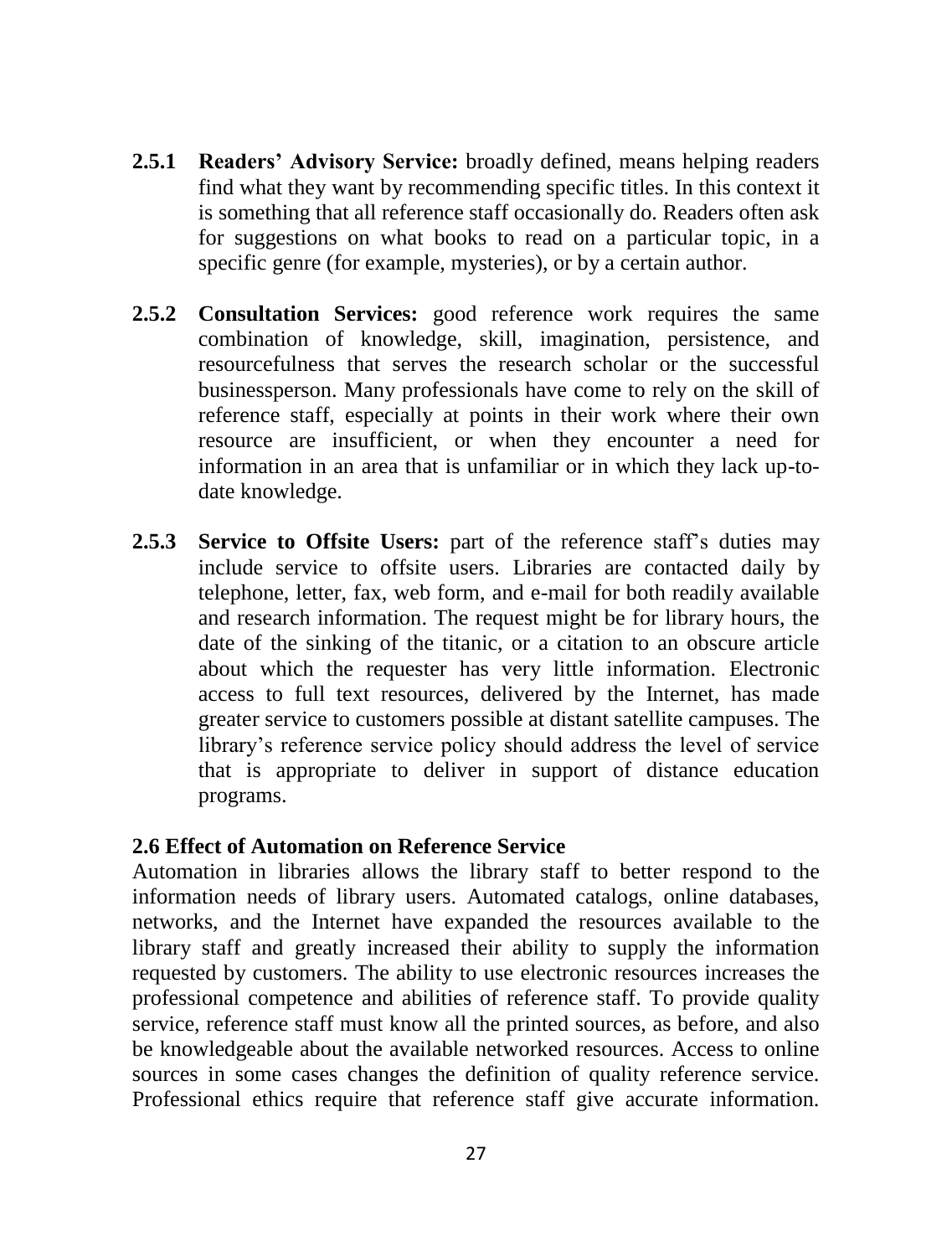Today, accurate (that is, the most up to date) information is only available online.

#### **2.7 Ethical and Legal Considerations**

The performance of reference service has both affirmative and negative ethical and legal dimensions. The affirmative dimension includes the responsibilities and duties inherent in reference service regarding quality and types of service. The negative dimension includes restrictions in such matters as medical, tax, and legal advice or interpretation. Information provided the user should be the most accurate possible, regardless of the type of question or the status of user. There is a lot of pressure on reference staff to provide answers. Customer informational needs should be met locally as for as is possible and practical, within the local constraint of available informational and human resources. Library service should be given efficiently, openly, and amiably. Because of legal and ethical complexities, there are limitations on the kinds of answers that can be given to patrons regarding medical, legal, and tax information. A user should always be helped to find information, but a user should never be given medical, legal, or tax advice or interpretation, even if the requester directly solicits it, unless the staff member is professionally qualified to give such information. Personal opinions on social, political, religious, and other matters can be given by a librarian in a social situation, but not as part of a reference transaction. There should be no personal financial gain resulting from the role of the reference staff member as a representative of the library in dealing with the user. In short, reference staff should be aware of and understand the ethical and legal limitations on reference service and be familiar with guidelines as presented in the reference policy of their institution.

Reference librarianship, with its emphasis on personal service; potential for positive feedback from satisfied customers; flexible hours; and wide variety of subjects, duties, and responsibilities, is at one the most rewarding and most demanding area of library service. With the expansion of information technology and its effect on the delivery of reference services, it is also the most interesting and challenging.

#### **SELF-ASSESSMENT QUESTIONS**

- 1. Discuss the three primary role and philosophy of reference services.
- 2. What is reference interview? Explain various type of clients' questions.
- 3. Discuss some of the ethical and legal aspects of reference work.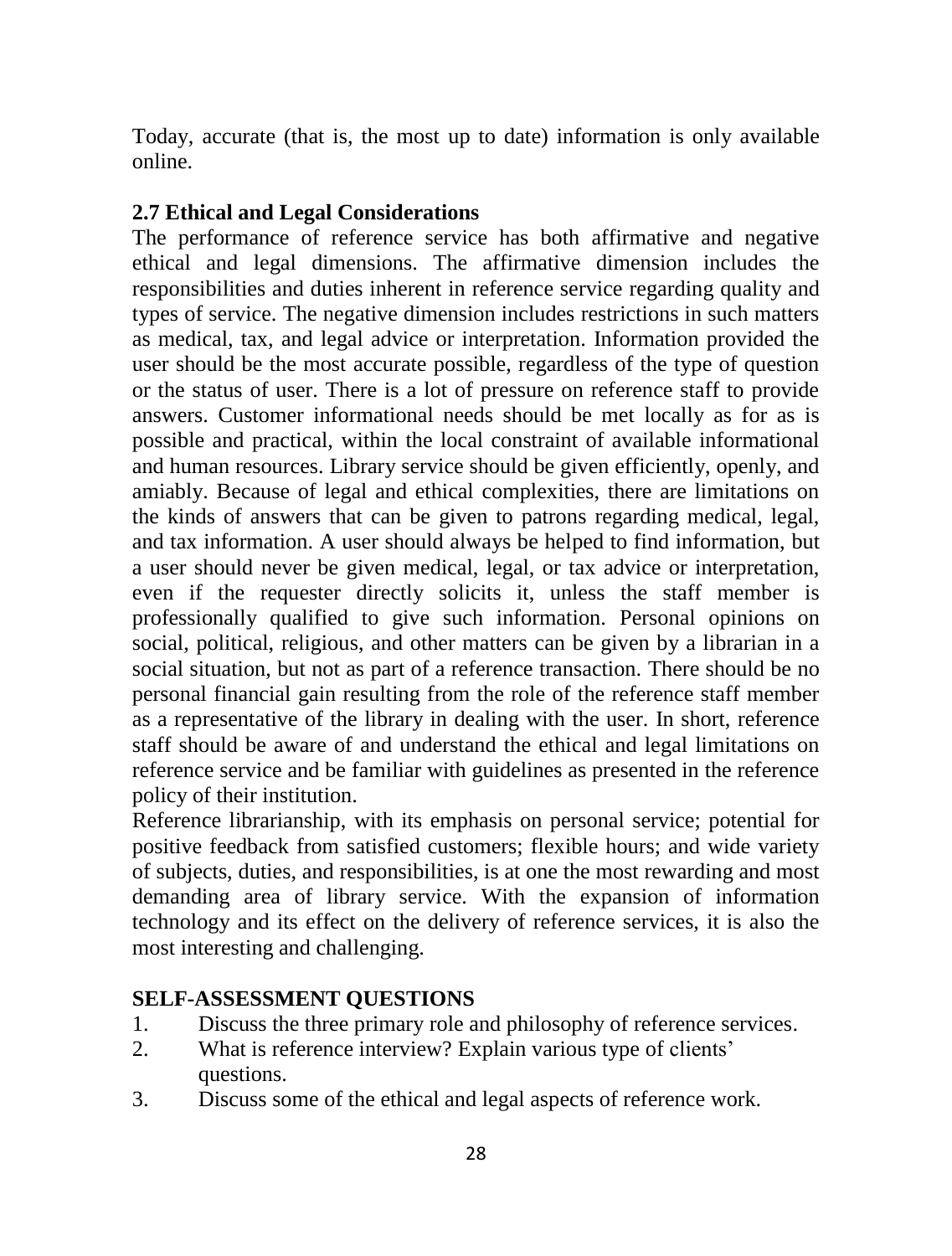- 4. Describe the effect of automation on reference work.
- 5. What type of service can be provided in reference work process? Explain.

## **ACTIVITY:**

Visit any university library and observe the reference desk activities, note down in your notebook and discuss with tutor.

## **RECOMMENDED READINGS:**

D'Aniello, C. A. (1989). Cultural Literacy and Reference Service. Reference Quarterly (RQ), 28 (Spring), 370-380.

Gates, J. K. (1994). Guide to the Use of Libraries and Information Sources. 7<sup>th</sup> ed. New York: McGraw Hill.

Jennerich, E. Z., and Jennerich, E. J. (1997). The Reference Interview as a Creative Art. 2nd ed. Englewood, CO: Libraries Unlimited.

Katz, B., and Fraley, R. (1986). Personnel Issues in Reference Services. Binghamton, NY: Haworth Press.

Mendelsohn, J. (1997). Perspectives on Quality of Reference Service in an Academic Library: A Qualitative Study. RQ 36 (4), 544-557.

Rothstein, S. (1989). The Development of Reference Services Through Academic Traditions, Public Library Practice and Special Librarianship. The Reference Librarian 25/26, 33-156.

White, M. D. (1989). Different Approached to the Reference Interview. Reference Librarian 25-26, 631-646.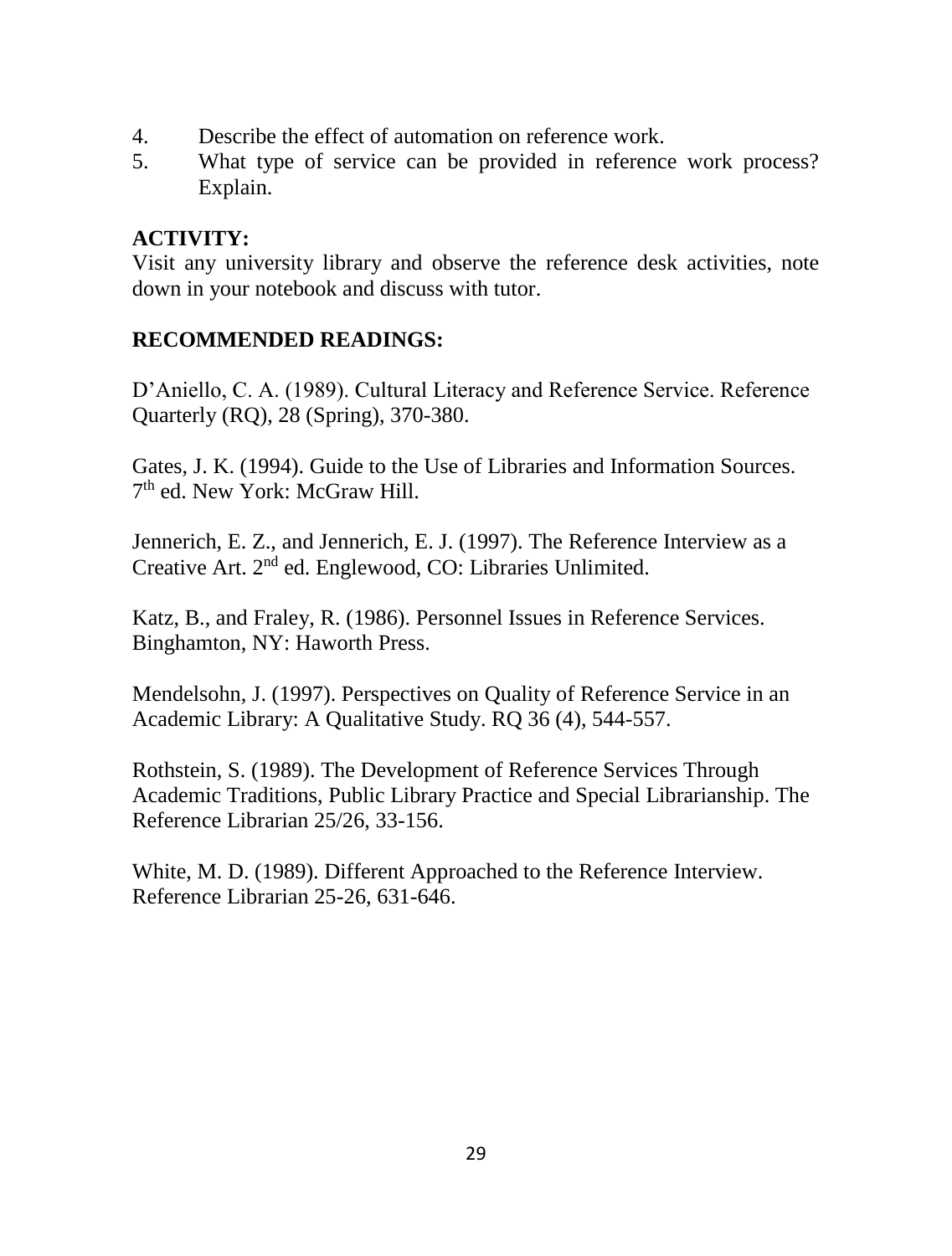# **UNIT NO.3**

# **REFERENCE SOURCES**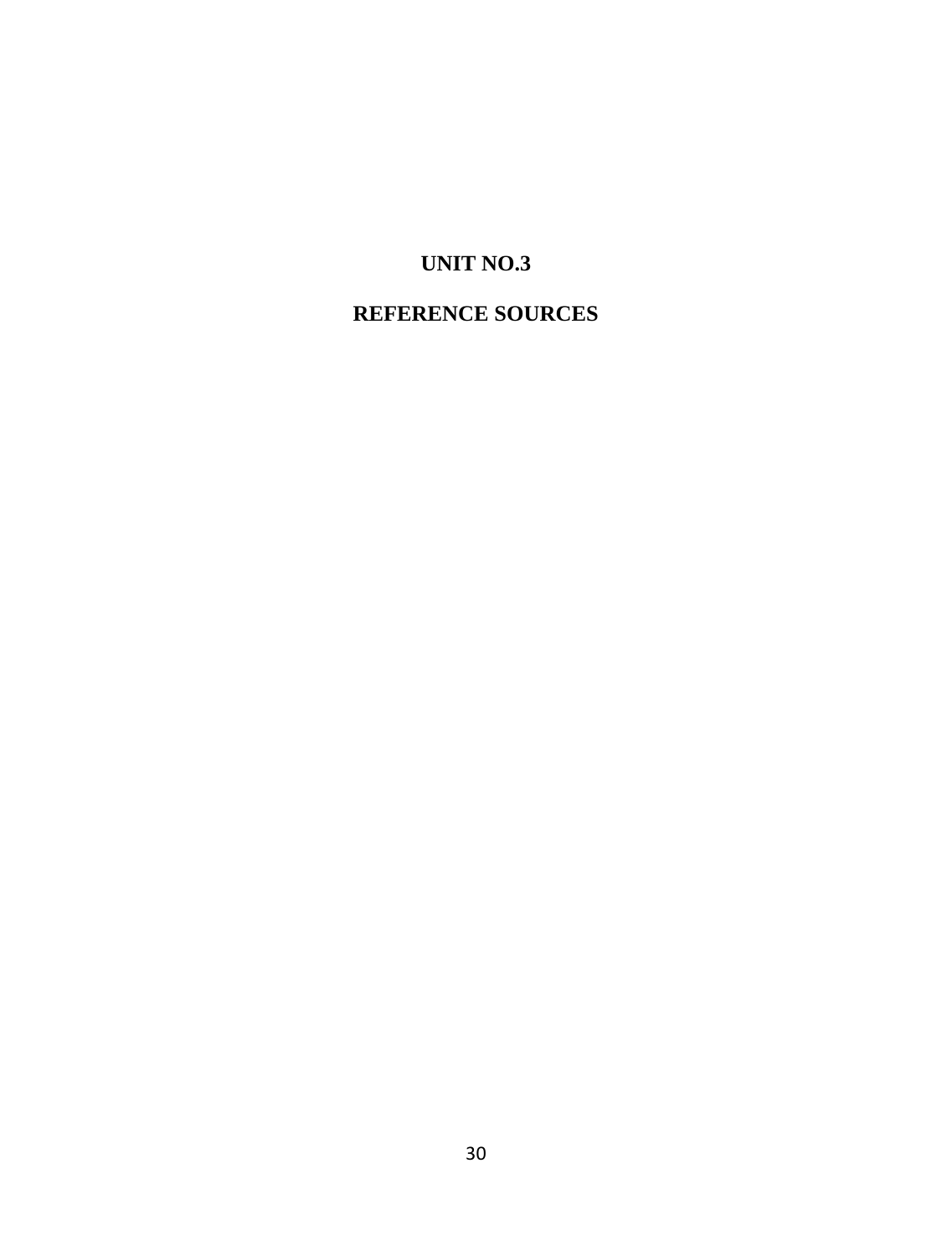### **CONTENTS**

- 3.1 Introduction
- 3.2 Characteristic and Categories of Reference Sources
- 3.3 Selection/Evaluation of Reference Sources
- 3.4 Types of Reference Materials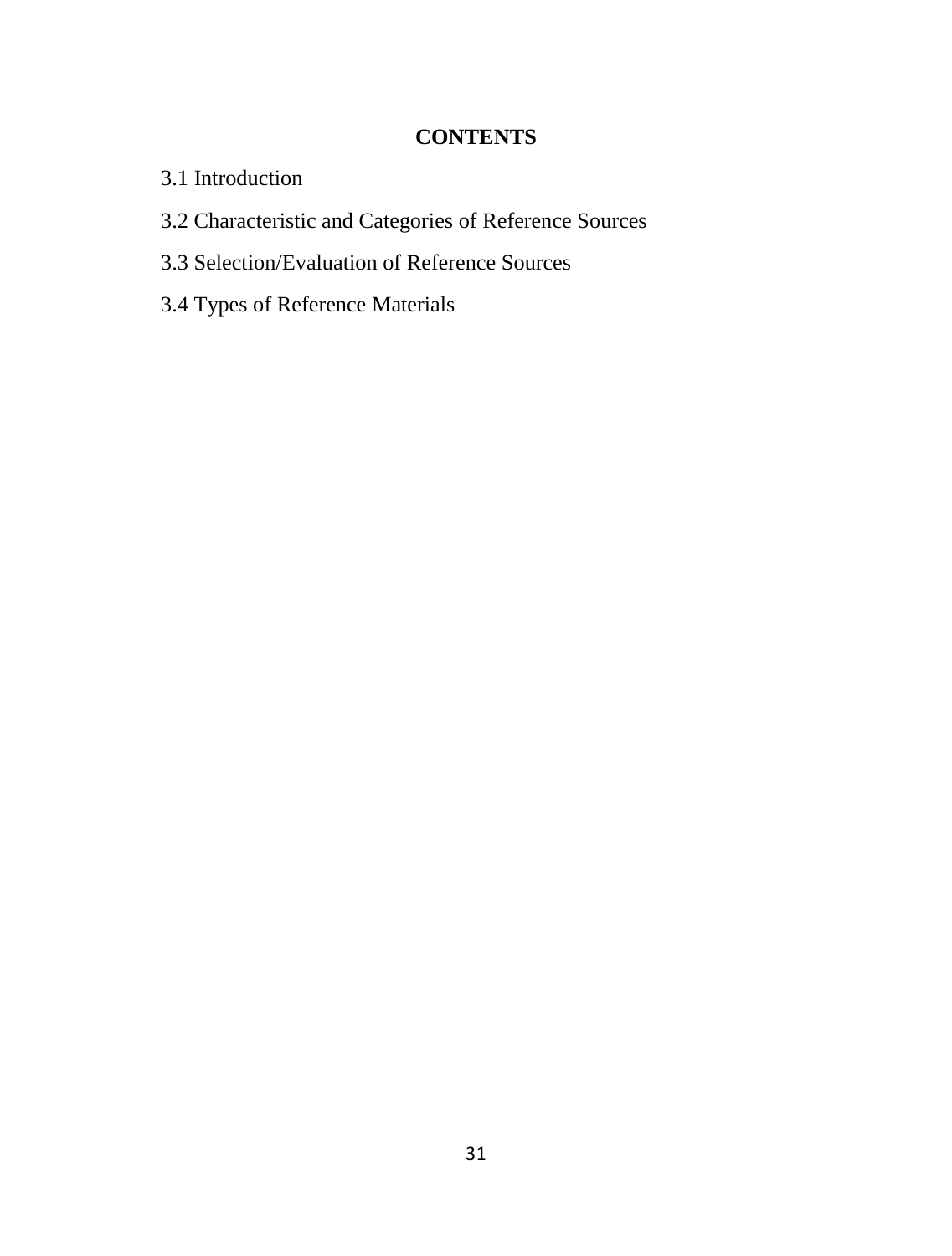## **OBJECTIVES OF THE UNIT**

After studying this unit, the students will be able to explain the following:

- 1. What are reference sources?
- 2. What are the basic characteristic and categories of reference sources?
- 3. What is the criteria of selection/evaluation of reference sources?
- 4. What are the various types of reference materials?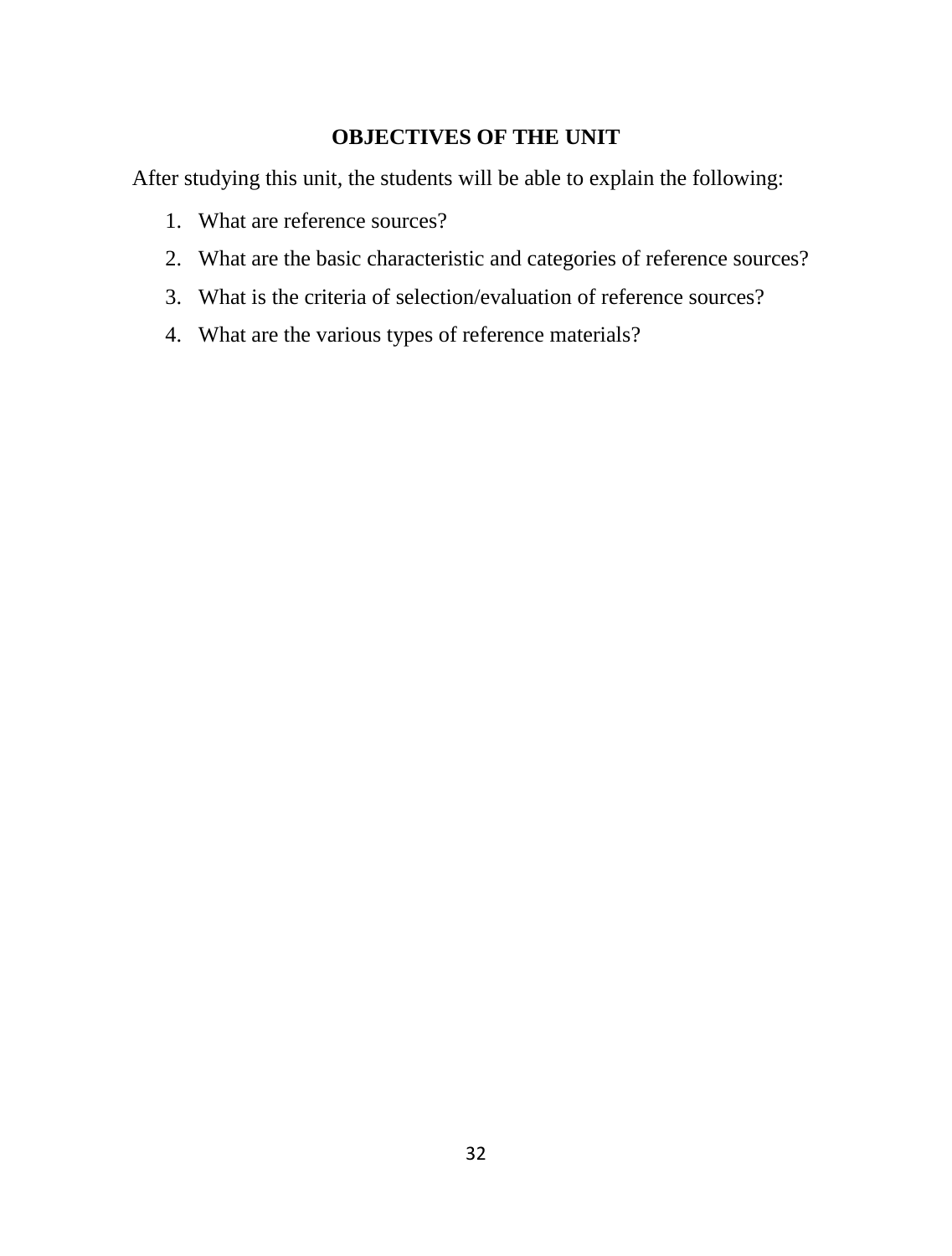#### **3.1 Introduction**

The reference collection is a collection of objects maintained for the purpose of study and authentication. Reference collections are generally large undertakings maintained by institutions; instead of having a single representative of each object, they will typically have multiples, so as to illustrate variations and, sometimes, provide samples for comparisons. The reference collection is defined as the information resources selected by the reference staff to do reference work. Reference sources are generally the place to begin your research, especially when you're starting out with an unfamiliar field. But they're also where you return when you need to look up formulas, facts, definitions, and other standard details; they tend to pack a lot of information into simple, easy-to-use packages. The library collects materials in a variety of formats and maintains several collections, attempting to match format with departmental needs and ease of access.

The Reference collection is a key component of the library's collection, as and such, development of that collection should follow the general guidelines set out in the Library's Collection Development Policy Statement. Libraries maintain numerous and varied collections of materials. For example, many libraries keep videotapes, slides, and sound recordings in a separate collection often known as the Media Collection. Libraries will also usually have a separate Government Documents Collection that houses publications of the federal, state, and local governments. While not every library may have a government documents collection or a media collection, nearly all do maintain reference collections.

A library's Reference Collection is used to gather together in one convenient location standard references like encyclopedias, handbooks, and dictionaries that will provide answers to questions on any topic in any field of research. It is called a Reference Collection because its use is limited to in‐library reference and because it is used heavily by the library's Reference Department to answer library patrons' questions quickly. Ideally, a library's Reference Collection should provide resources that will quickly answer any question posed by a library patron or that will at least direct the patron to a source that will answer the question. Specialized libraries might maintain specialized Reference Collections. For example, a library that focuses on music, might maintain a Reference Collection that consists primarily of dictionaries, encyclopedias, and handbooks of use in researching musical topics. A medical library might limit its reference materials to those sources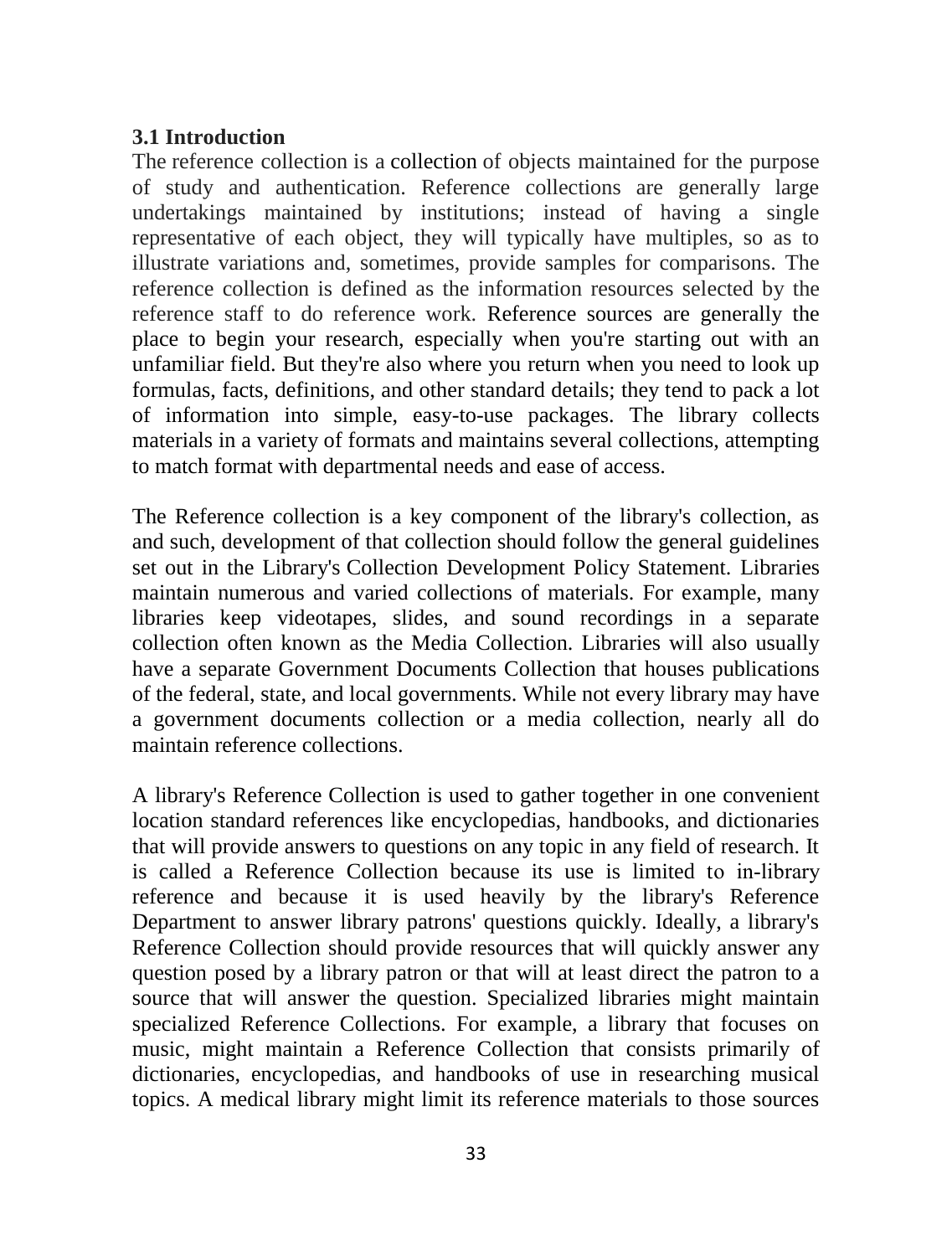that are particularly useful to medical research. Online reference collections are also now integral parts of a library's collection of reference sources.

#### **3.2 Characteristic and Categories of Reference Sources**

Reference sources may be available in any format, including paper, film, CD-ROM, or on the Internet. These resources may be housed in the library itself or accessed from remote locations via the library network. Every reference collection is unique, and the specific sources selected are based on the goals and objectives of the particular institution. Librarians build reference collections to do three things:

- 1. To answer the information needs of a library's clientele,
- 2. To facilitate access to the library's collection,
- 3. To provide guidance to information resources beyond the local library collection.

The librarian and support staff responsible for developing and administrating the reference collection and establishes guidelines for including sources in the collection. Commonly the collection used by reference staff for answering patron's queries has two types of reference sources:

- 1. Those which contain the needed information, such as dictionaries, encyclopedias, almanacs, yearbooks, directories, handbooks, biographical dictionaries, atlases, and gazetteers; and
- 2. Those which tell the user where the information can be found, such as indexes and bibliographies. With the introduction of information technology then electronic reference sources are becoming popular dayby-day. Although CD-ROMs are going to be unpopular and less use form in developed and as well as in developing countries. However, the introduction of Internet (online database, information clouds, social media etc.) has surpassed every form and resources and is gaining momentum day and night.

#### **3.3 Selection/Evaluation of Reference Sources**

For becoming a good reference librarian and answering many questions of community needs it is needed that one must have full command on the use and selection of reference collection. While selecting the reference sources/collection reference librarian should consider following factors/guidelines as part of collection development policy

The library reference collection contains a selection of general and subject encyclopedias, dictionaries, directories, subject and national bibliographies,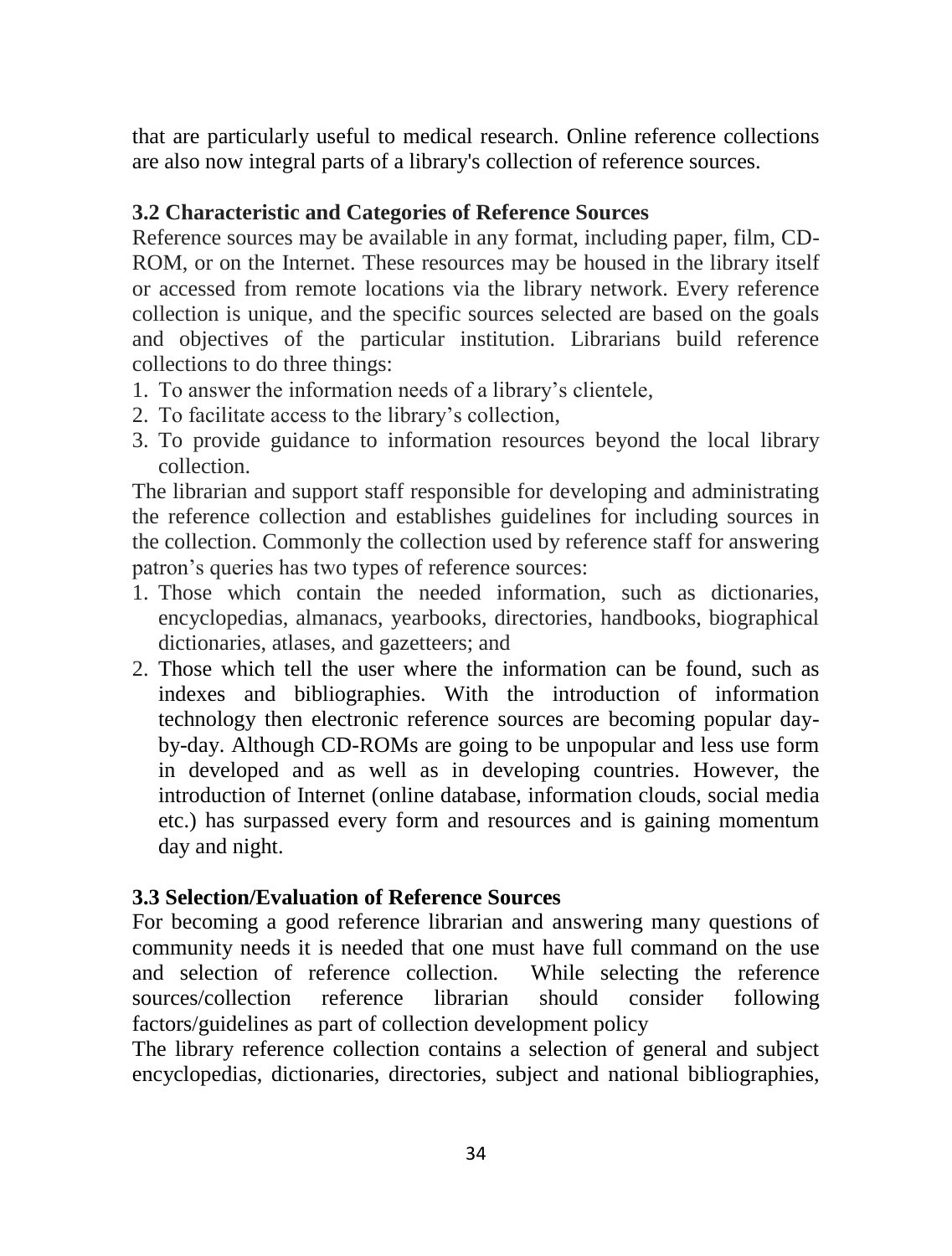yearbooks, a wide range of language dictionaries, biographical sources and citation and editorial style resources offline as well as online databases.

- **3.3.1 Usefulness in answering reference questions.** This factor is judged by the experience of the reference staff and study of questions asked by the library customers. A record of unanswered questions is fully as important as one of answered questions, because failure reveal deficiencies which should be supplied through selecting additional useful materials.
- **3.3.2 Depth of coverage.** It is necessary to break down the collection into its subject areas, identify each type of material to be collected for that subject and the class of patron for which this area is primarily intended. Select the work with the purpose of which is to introduce subjects with brief discussions or in-depth information such as encyclopedia and yearbooks.
- **3.3.3 Local needs.** Libraries find that the recurrence of certain types of questions requires placing appropriate materials in the reference collection. The history of a city or a local environmental impact report etc.
- **3.3.4 Format.** Some works are place in a reference collection because they are designed to answer questions of fact and not to be read in their entirety. Such as almanacs, atlases, books of mathematical tables, dictionaries, and telephone books.
- **3.3.5 Frequency of use.** Some materials, like local road maps, are placed in a reference collection because they are consulted frequently.
- **3.3.6 Mission of the parent organization.** When considering the scope of materials, it is important to consider the mission of the parent organization.
- **3.3.7 Expected customer groups.** In addition to recognizing the mission of the parent organization, it is important to know the different customer groups that expect to use the collection.

The reference collection is intended to provide answers to users of the main library and to also provide reference staff with the resources necessary to assist staff at the branch libraries in case of an academic institute. The purpose of the reference collection is to serve the scholarly and teaching mission of the institute. Most of the materials acquired for the reference collection are meant to support the curricular needs of the university.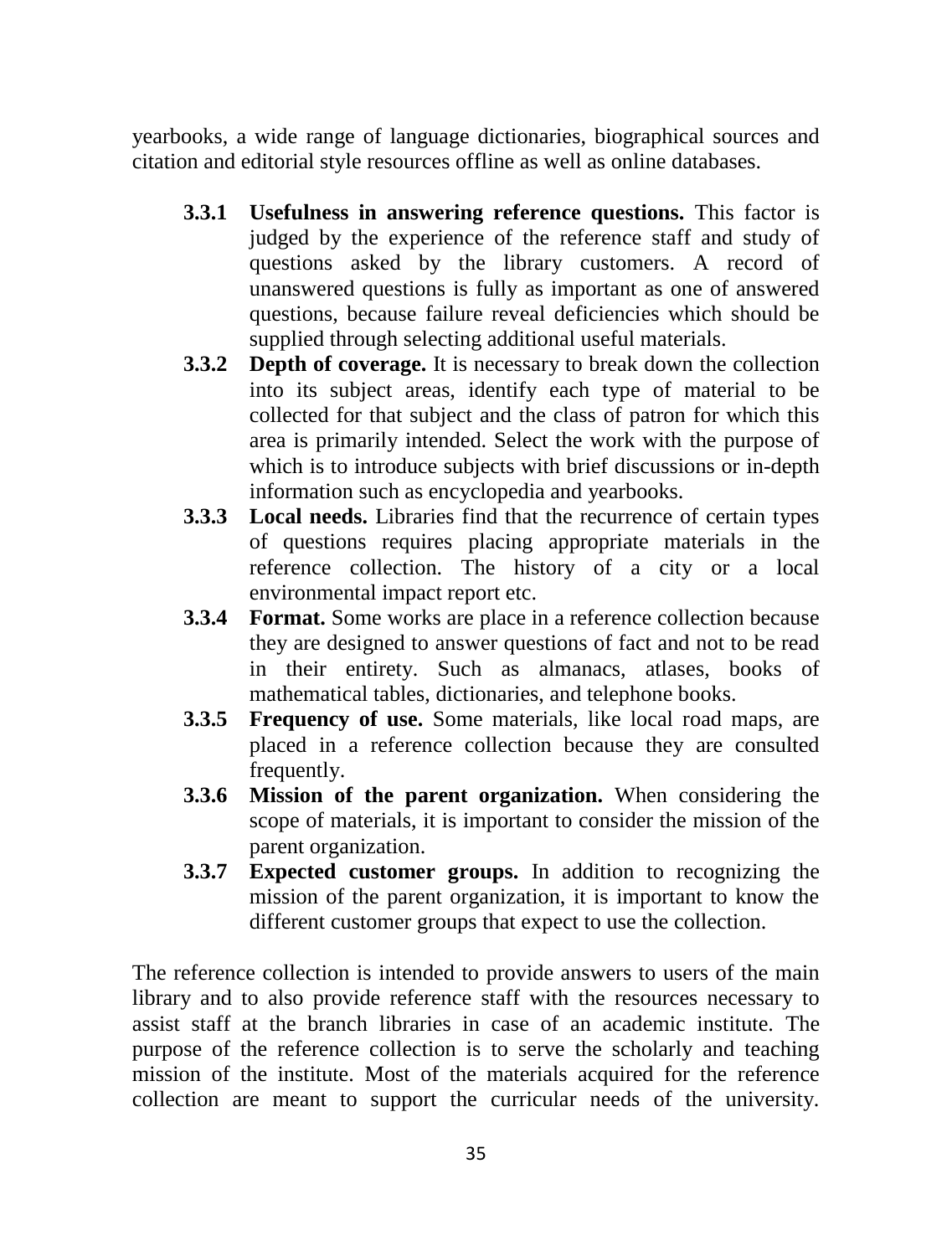However, a more limited portion of the collection supports general informational needs of library users. These resources include career and jobhunting resources, legal information for the state and local community, information about the local region, health and wellness resources, personal finance and investment guides, etc. The reference collection contains resources that provide answers to factual questions, overviews of topics, and gateways to extensive research sources. The collection also supports the daily work of library staff members who provide reference and instruction.

Although the reference collection is of primary importance in providing good services, reference collection development has not enjoyed a primary focus in the professional literature. Reference librarians usually have the responsibility for selecting reference materials, with input from the support staff. In addition to the selection guidelines/factors mentioned earlier, some of the more important considerations are the library budget, the resources of other libraries in the area, and the evaluation of reference materials. As new sources, in whatever format, are added or linked to the collection, staff members examine and evaluate them. When evaluating materials for purchase or use, reference staff should consider certain basic issues:

1. **Demand.** Will anyone eve ruse this item? Does the cost reflect its value to the library and its users?

2. **Aim and scope.** What is the purpose of the work? Does it meet its stated goals? Is it more suitable for a particular age group, for the layperson, or for the expert? What kind of questions will it answer?

3. **Timeliness.** Is it necessary for a work in this subject field to have the latest information? How is the work updated?

4. **Format.** Is the material arranged logically, whether alphabetically, chronologically, or geographically? Is it easy to use? Is the binding strong enough for heavy use? Is computer response time acceptable? Is the typeface easy to read etc.?

5. **Authority.** What are the reputation and training of the author or editor? What are the sources of the data? Are they cited in the text? What is the publisher's reputation?

6. **Accuracy.** Is the information correct? Is it up to date?

In addition to all these issues when evaluating electronic reference sources, additional concerns must be considered, such as the stability of the site, ease of use, hardware and software reliability and compatibility, archiving, the availability and usefulness of help files, and computer response time. Librarians are generally responsible for selecting reference materials.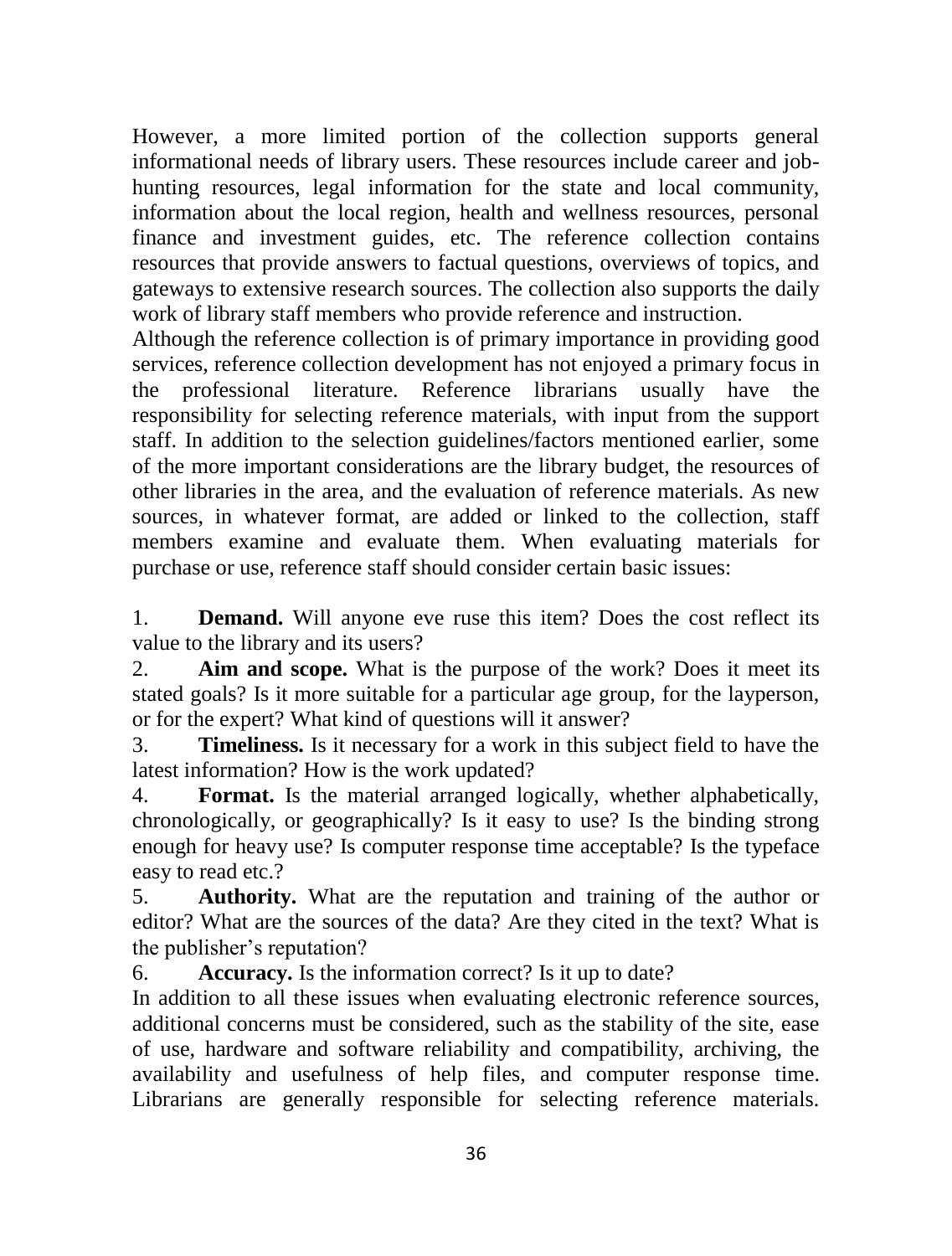However, support staff working in the reference department is in a good position to recommend materials for purchase or access, especially if the staff member answers reference questions. The support staff keep the librarian informed of sources that have potential usefulness or questions for which it was difficult to find answers. The librarian uses this information to help evaluate the reference collection.

# **3.4 Types of Reference Materials**

There are several kinds of reference materials. In addition to the library catalog, these include bibliographies or bibliographic guides, dictionaries, directories, encyclopedias, handbooks and manuals, indexes and abstracts, biographical sources, atlases and gazetteers, pamphlets, yearbooks and almanacs, and Internet sites. Following is the brief description of these in accordance to categories:

# **3.4.1 General Categories**

*1. Bibliographies* are lists of books, periodical articles, and other materials. A bibliography may be a general list of books, like Books in Print, but is more often a list of materials relating to a specific subject. Bibliographies do not necessarily provide information on a subject; rather, they are useful because they direct the reader to appropriate materials.

*2. Dictionaries* consider words and their definitions, spelling, pronunciation, syllabification, and origins. The dictionary may cover the words of a language in general, or it may be limited to special subjects.

*3. Directory* lists names of persons or organizations and pertinent information about them. The directory may include addresses, telephone numbers, the officers of an organization, and a description of the organization.

*4. Encyclopedias* attempt to provide concise information on a variety of topics. The information is usually presented in short articles varying in length from a paragraph to several pages. Encyclopedias are of two types' general encyclopedias covering all subjects or subject specific encyclopedias.

*5. Gazetteers and atlases* are important sources of geographical information. A gazetteer identifies the names of towns, villages, rivers, mountains, lakes, and another geographic feature. Supplemental information such as longitude and latitude or population statistics is usually included. An atlas contains a collection of maps and related information; it may be genera or limited to a country or region or may focus on a particular topic. An atlas may include a gazetteer as an index to its maps.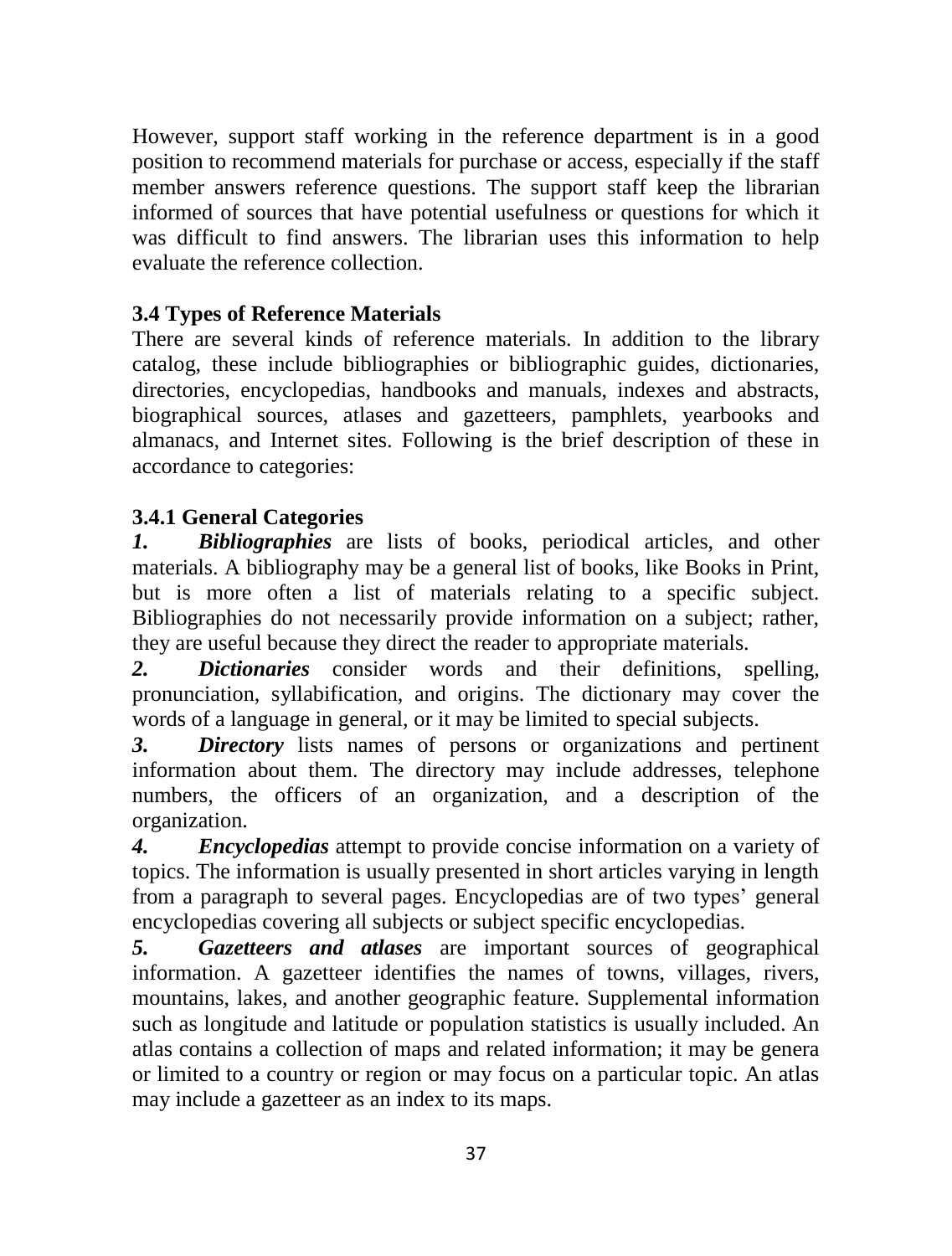*6. Handbooks and manuals* serve as ready reference information sources in special or delimited areas of knowledge. The entries are usually concise and sometimes include selected bibliographies.

*7. Biographical sources* give information about people. The biographical reference may be limited to people of a particular profession, nationality, gender, or the living or the dead. The information presented about a person varies; it may consist only of brief factual data, or it may be an article several pages long with references to additional information.

*8. Pamphlet collections* contain ephemeral materials, which are not readily available elsewhere. Collections may include free or inexpensive booklets, brochures, leaflets, circulars, maps, newspaper clippings, posters, local government publications, and charts. Pamphlet collections are time consuming to maintain and must be continually weeded of outdated material.

*9. Yearbooks and almanacs* contain miscellaneous facts and statistical information. These tools are useful in locating answers to a variety of ready reference questions. They contain recent statistical information and cover contemporary events. They are concise in their treatment of topics and may serve as supplements to encyclopedias.

*10. Indexes and abstracts* systematically list the contents of specific works so that information in those works can be located. Abstracts have the added benefit of including summaries or descriptions of the works so indexed. Indexes and abstracts are particularly important as sources to locate information in periodicals, serials, and pamphlets.

# **3.4.2 Periodicals and Periodical Indexes**

Periodical literature is an important information source. Periodicals are publications issued on a regular basis more than once a year. Periodical publications are also called a serial publication. These publications are with their own distinctive title, containing a mix of articles, editorials, reviews, columns, short stories, poems, or other short works written by more than one contributor, issued in softcover more than once, generally at regular stated intervals of less than a year, without prior decision as to when the final issue will appear. Although each issue is complete in itself, its relationship to preceding issues is indicated by enumeration, usually issue number and volume number printed on the front cover. Content is controlled by an editor or editorial board. The category includes magazines, sold on subscription and at newsstands; journals, sold on subscription and/or distributed to members of scholarly societies and professional associations; and newsletters, but not proceedings or the other regular publications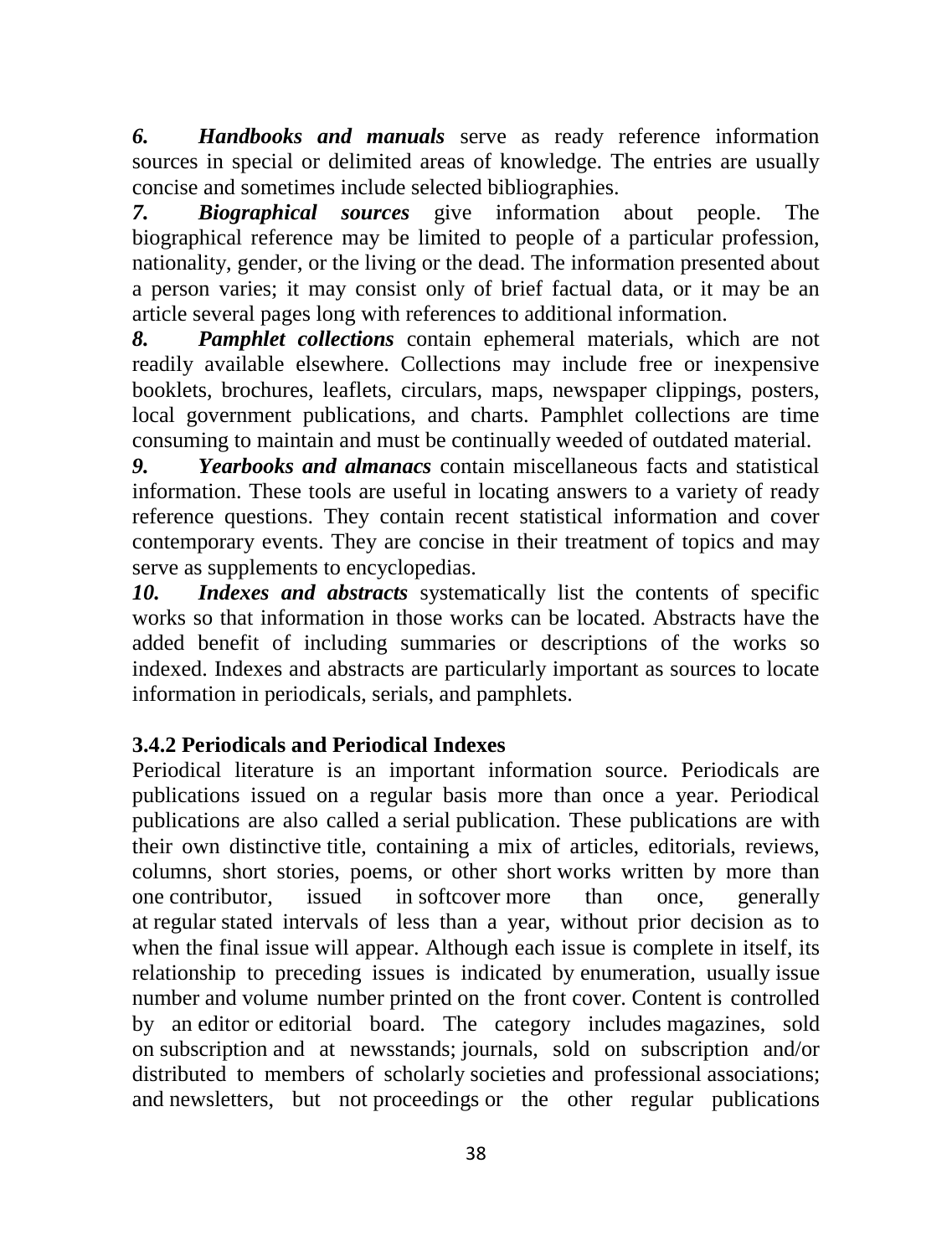of corporate bodies as they relate primarily to meetings. Nor are newspapers formally classified as periodicals--although many libraries store newspapers with magazines and journals. Periodicals are published by scholarly societies, university presses, trade and professional associations, government agencies, commercial publishers, and nonprofit organizations.

Periodicals articles, whether form general interest magazines or scholarly journals, have unique characteristic that make them invaluable for the library collection:

- 1. Periodicals articles often contain the most current information available on a topic.
- 2. Periodicals contain information about almost every conceivable topic, often in greater detail than can be found elsewhere.
- 3. Periodicals are the primary means for communicating original scholarship in all fields of human inquiry.

Each library develops its periodical collection using the same collection development criteria employed in building other collections, such as the circulating book or reference collections. Criteria include the mission of the library, the budget, user needs, collection balance, community standards, and so on. Most libraries attempt to solve the problem of providing access to their periodical collections by subscribing to commercially produced periodical indexes in either printed or electronic formats, or both. Indexing and abstracting tools generally encompass periodicals in a particular subject or field of knowledge.

The currency of periodical indexes is a factor in their usefulness. Abstracting services differ from indexes in important ways. As the name implies, an abstracting index will include a summary or description of each article, varying in length from a sentence or two to a full paragraph. Abstracting services usually focus on the scholarly literature of a particular filed. They are more comprehensive than periodical indexes, often indexing as many as a few thousand periodicals from around the world. Because of their research value and expense, they are most usually accessible in academic and special libraries.

## **3.4.3 The Library Catalog**

The library catalog, also known as the PAC (public access catalog) or OPAC (online public access catalog), is the most important reference source in the library, other than the library staff. The catalog is that collection of data which lists, in some consistent way, the resources of a library. Ideally, the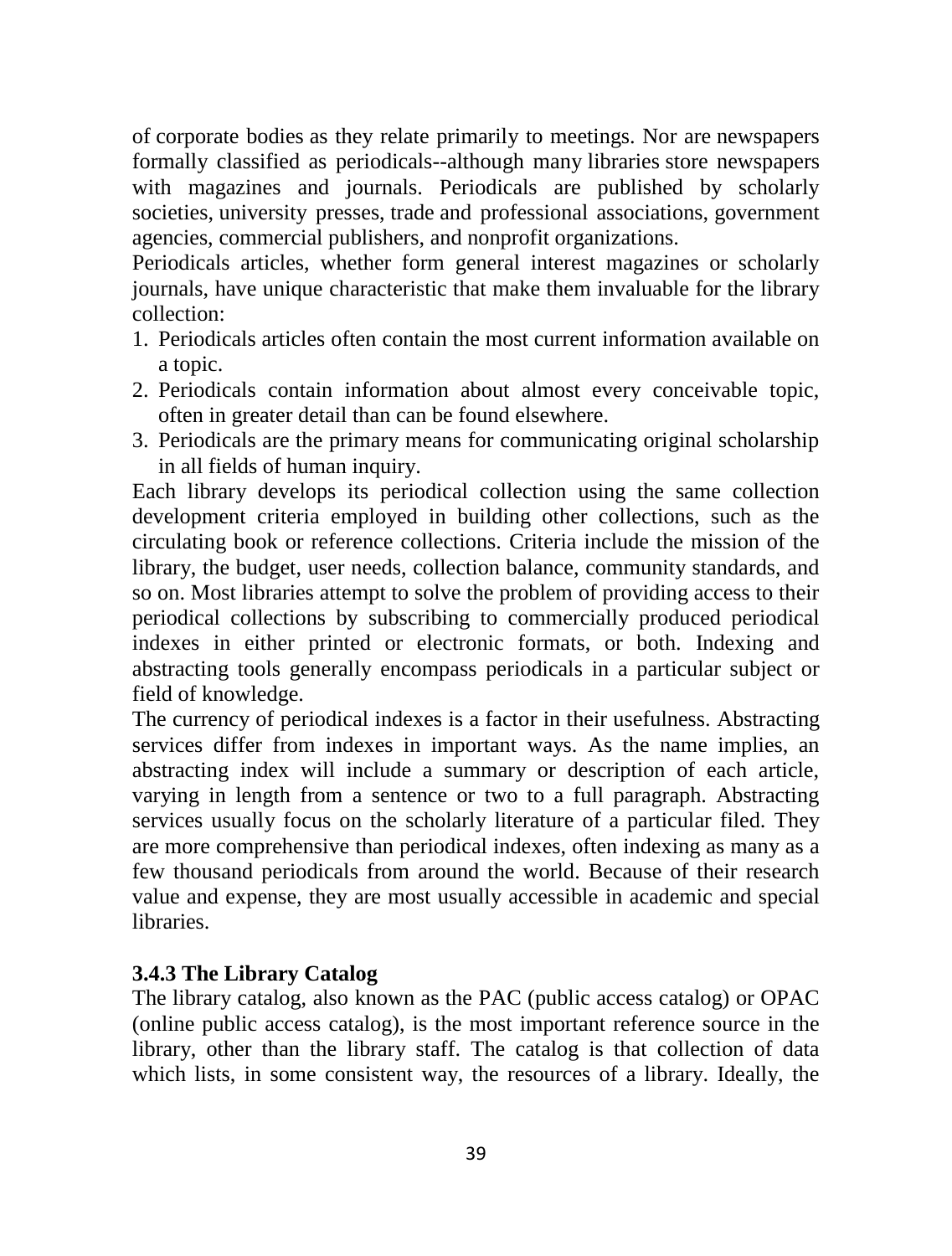catalog lists all the materials of whatever format the library owns or to which it provides access.

#### **3.4.4 The Internet as a Reference Resource**

The Internet defies categorizations as a reference source, but it is surely becoming one of the most important information sources in many libraries. The primary use of the Internet by reference staff is to access remote databases containing desired information. These databases may include fulltext journals and newspapers, government documents, consumer information, catalogs of other libraries, periodicals indexes, encyclopedia, and just about any other kind of information one would care to name. Increasingly, libraries are placing their own catalogs on the World Wide Web to improve accessibility to their customers. The development of the Web, with its seamless linking of databases across networks and easy to use point and click interface, has greatly improved the utility of the Internet as an information source.

A necessary adjunct to reference service is the reference collection. Although such collections were once limited to the materials housed within a particular library, online networks have expanded the reference staff's ability to access sources located anywhere in the world. The traditional types of reference sources can generally be categorized as follows: bibliographies, dictionaries, directories, encyclopedias, atlases and gazetteers, handbooks and manuals, biographical sources, pamphlets, yearbooks and almanacs, indexes (including periodical indexes and abstracts), and the library catalog. Automation has greatly improved the utility of reference sources for staff and customers. The Internet is an important source of information. The increasing sophistication of Internet search engines makes finding information on the Internet easier all the time, and navigating the Internet, along with the library catalog, may become the most important reference skill for staff members to master.

## **SELF-ASSESSMENT QUESTIONS**

- 1. What are the purposes of the reference collection?
- 2. What criteria are considered when selecting reference items?
- 3. Why are periodicals important for library collections?
- 4. What are some of the characteristics of periodical indexes?
- 5. Name several kinds of reference sources and the characteristics of each.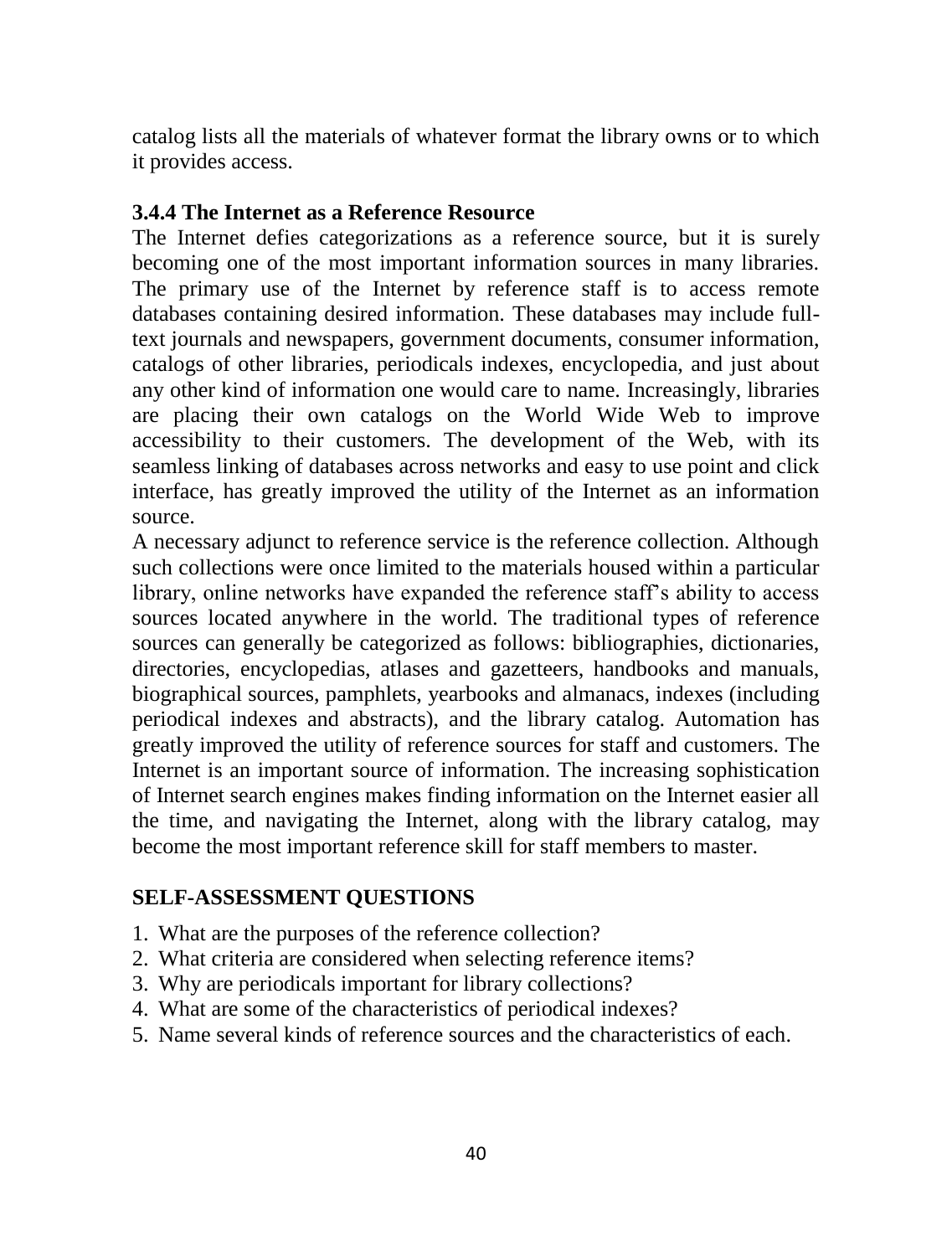#### **ACTIVITY:**

Visit your nearby university library and prepare the list of important reference sources available there.

#### **Recommended readings:**

Arthur, G. (1990). Peer Coaching in a University Reference Department. *College & Research Libraries 51* (July): 367-3673.

Balay, R. Ed. (1996). *Guide to Reference Books*. 11<sup>th</sup> ed. Chicago: American Library Association.

Blazek, R. and Aversa, E. (1194). *The Humanities: A Selective Guide to Information Sources*. 4<sup>th</sup> ed. Englewood, C: Libraries Unlimited.

Dickstein, R. and Greenfield, L. (1997). Using the World Wide Web at the Reference Desk. *Computer in Libraries 17* (8): 61-66.

Rosen, J. and Snow, C. (1997). Internet Resources for Ready Reference. *College & Research Libraries News 57* (12): 14-17.

Strauss, D. W. (1988). *Handbook of Business Information: a Guide for Librarians, Students, and Researcher*. Englewood, Co: Libraries Unlimited.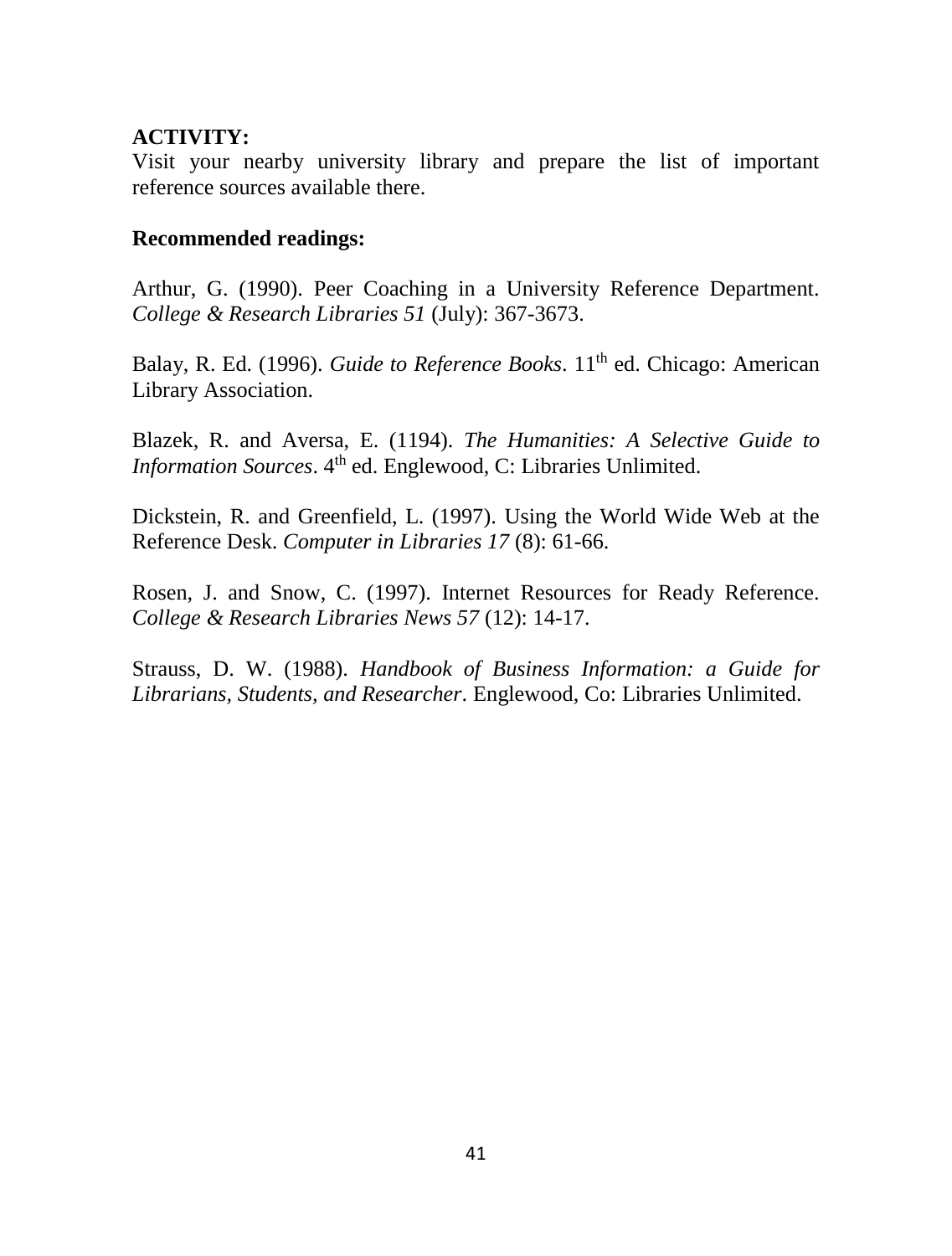# **UNIT NO.4**

# **LIBRARY INSTRUCTION**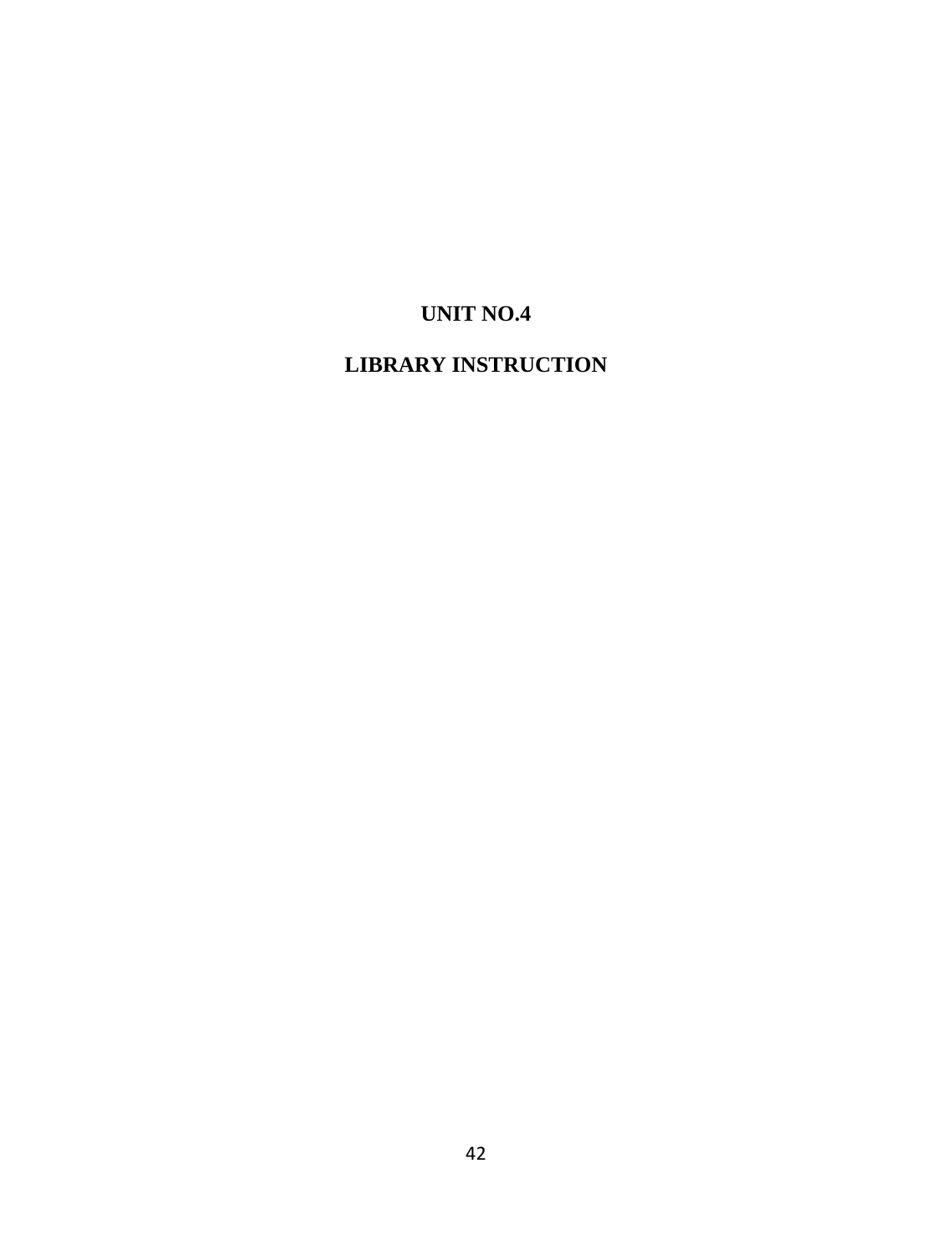## **CONTENTS**

- 4.1 Introduction
- 4.2 Types of Library Instruction
- 4.3 Planning of Library Instruction Program
- 4.4 Evaluation of Library Instruction Program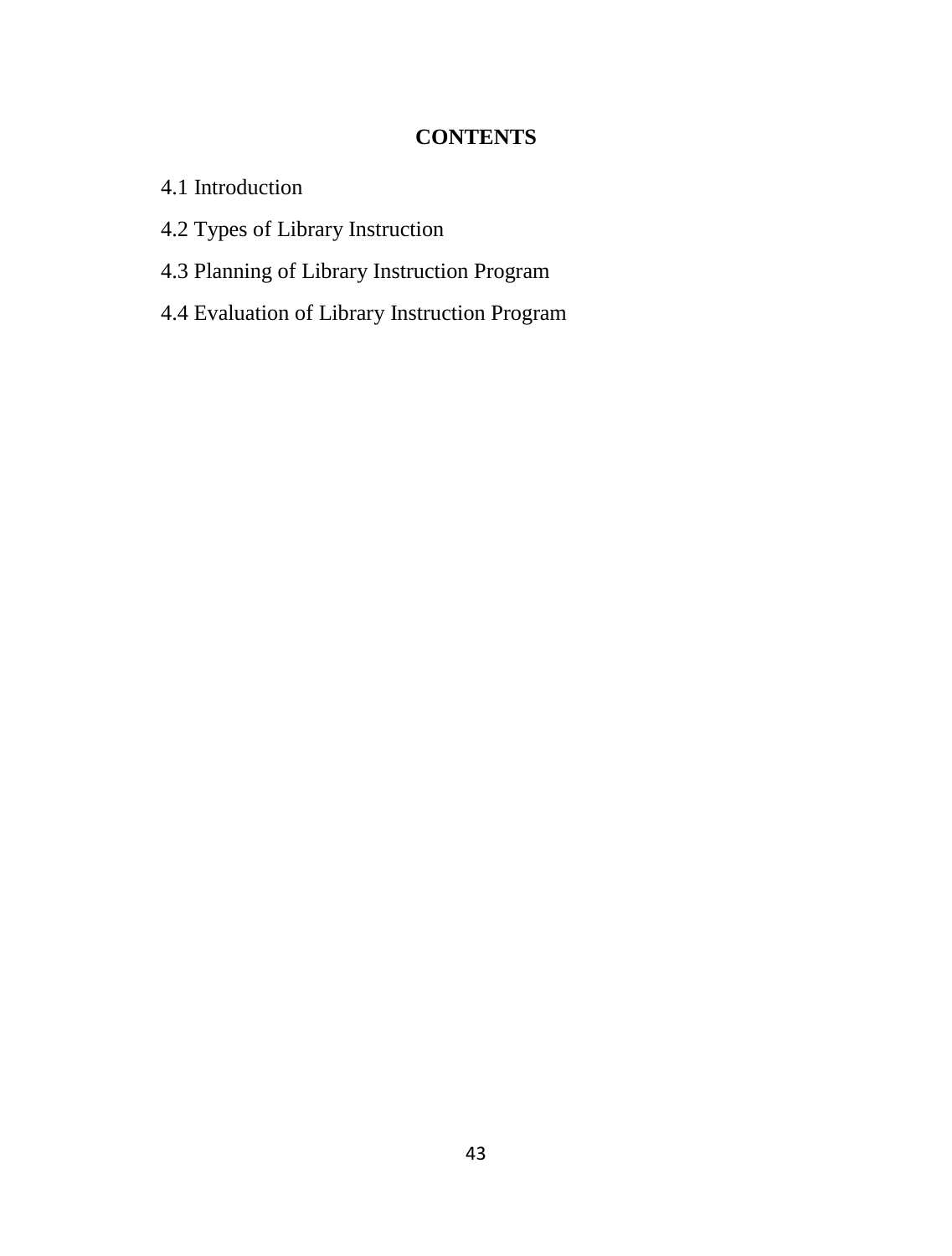## **OBJECTIVES OF THE UNIT**

After studying this unit, the students will be able to explain the following:

- 1. What is library instruction program?
- 2. What are the various types of library instruction?
- 3. How library plans the library instruction program?
- 4. What is the criteria of evaluation of library instruction program?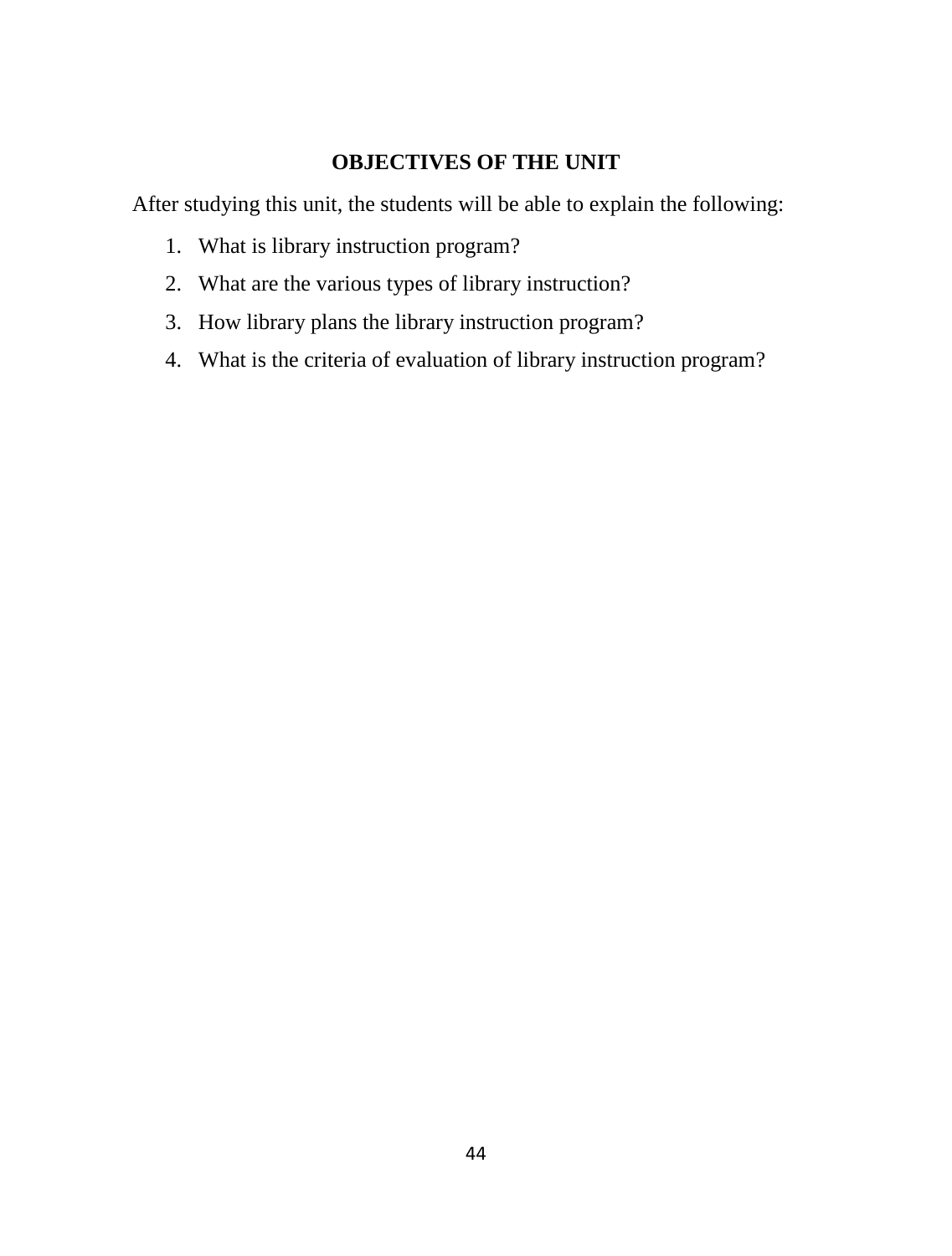## **4.1 Introduction**

Library instruction, also called bibliographic instruction (BI), user education and library orientation, consists of instructional programs designed to teach library users how to locate the information they need quickly and effectively. This usually covers the library's system of organizing materials, the structure of the literature of the field, research methodologies appropriate to the academic discipline, and specific resources and finding tools (library catalog, indexes and abstracting services, bibliographic databases, etc.).It prepares individuals to make immediate and lifelong use of information effectively by teaching the concepts and logic of information access and evaluation, and by fostering information independence and critical thinking. Library instruction began in the nineteenth century, with instruction in library use offered by a number of libraries in the United States between 1876 and 1910, and then ramped up in the early twentieth century. In a 1912 American Library Association survey, 57% of respondents offered required or elective library instruction courses. Academic library instruction was for the most part dormant in the library profession from the late 1930s until the early 1960s. Some librarians were still participating in classroom instruction but the literature shows little activity on the topic. Academic library instruction mushroomed during the 1960s and early 1970s.

During the 1970s and 1980s, prior to widespread public use of computers, "library instruction" went far beyond teaching the mechanics of identifying and locating materials in the physical library. It also included critical thinking, active (participatory) learning, and the teaching of concepts, such as controlled vocabularies. It focused on the physical library, as for the most part, that was all that users could try out during instruction. However, the goal was always teaching so that users would transfer what they learned to new situations, reference tools, and environments new to them—that is, they would learn how to learn. Library instruction is evolving to adapt to the changing concepts of information use and understanding. Model programs, in order to be meaningful and effective, should respond to the changing information environment. New methods of library instruction, such as the "Cephalonia method", reflect changes in "instructional technology" and "education theory". Information and communication technology literacy (ICT) is an example of a modern approach to library instruction. ICT extends "information literacy" to the use of computer technology in a variety of forms to manipulate, deliver, and receive information and ideas. A model library instruction program utilizes complementary tools and resources to deliver memorable, interactive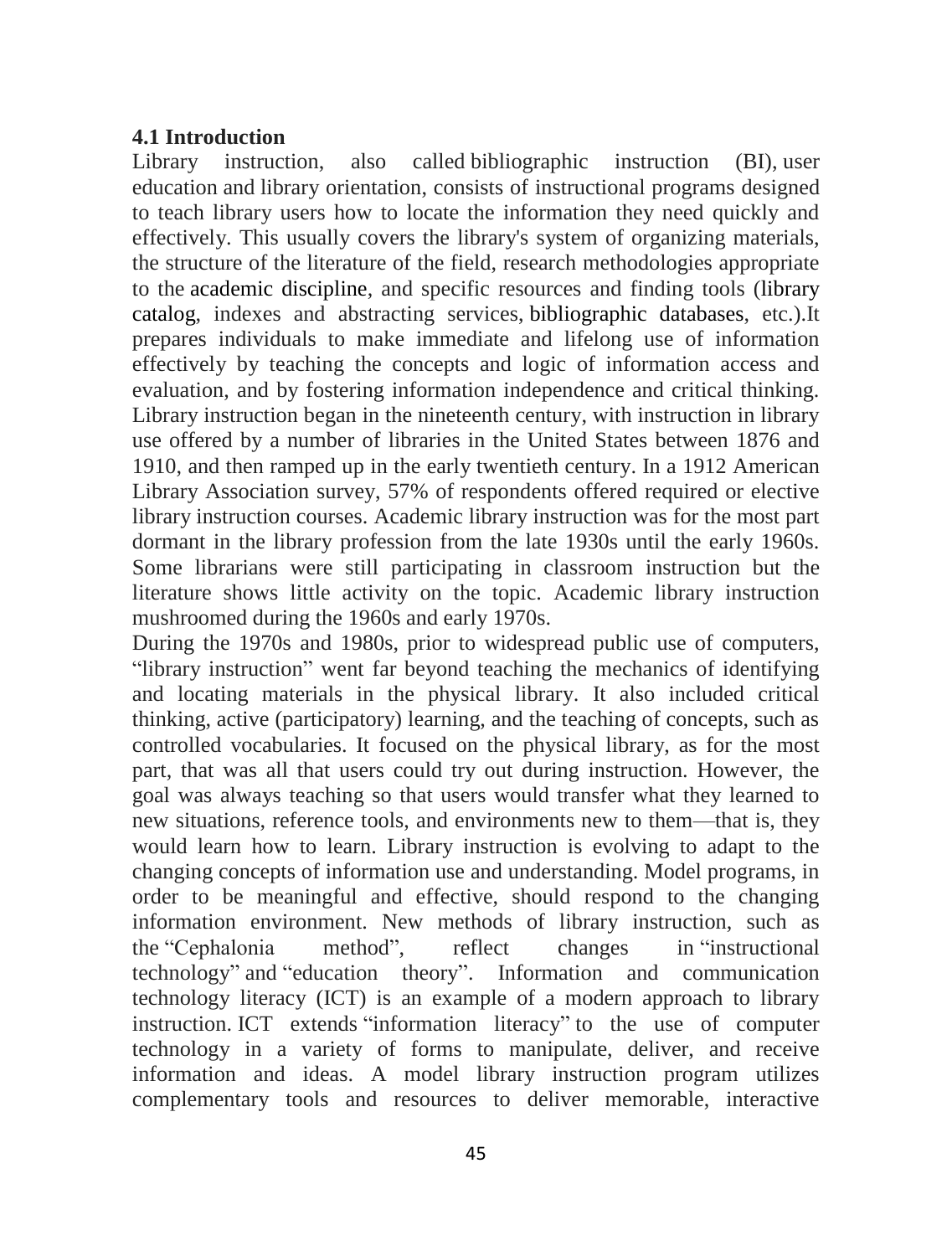instruction. These resources are necessary to engage the attention of contemporary patrons immersed in a media environment.

According to the Presidential Committee on Information Literacy, USA Information literacy is the set of skills a person needs to be "able to recognize when information is needed and the ability to locate, evaluate, and use effectively the needed information. In an academic setting, instruction in information literacy can take on a variety of forms, such as a long class or a project integrated into a course on related subject matter. Literacy competency standards are outlined by the Association of College and Research Libraries. Currently there are debates about whether instruction on how to use library systems is necessary, or if efforts are better spent making systems easier to use so that they require no instruction. Library instruction "occurs in various forms such as formal class settings, small group sessions, one-on-one encounters, written guides and brochures, audiovisual presentations, and computer-assisted instruction (CAI)." Course-related instruction has long been viewed as one of the most effective user education methods. A complication of course-related instruction, however, is the requirement for faculty cooperation and the faculty member's authority to decide when instruction is given and who receives it. In short, librarians have limited control over course-related instruction. These forms of instruction are also very staff-intensive, and this is exacerbated by the high ratio of students to librarians that exists in most institutions. Some university libraries offer specialized instructional sessions for patrons/users. At these sessions the librarian works one-on-one with a user to assist him or her with specific research goals. These sessions are sometimes referred to as a "term paper clinic" or a "research consultation."

Another option for library instruction consists of *one-shot* instruction sessions. This slang term refers to "formal instruction given in a single session, as opposed to instruction extended over two or more sessions." These class meetings are often held just before a term paper is assigned, and the goal of the librarian is to orient the class to the best library sources for use in a term paper. Library instruction can also benefit from the utilization of video games and gaming designed for information literacy. When incorporating design principles from gaming into information literacy instruction, instructional librarians can teach students how to succeed through long, complex, and difficult tasks while still keeping the learning experience engaging.

Information literacy is not just the ability to find information. It consists of knowing: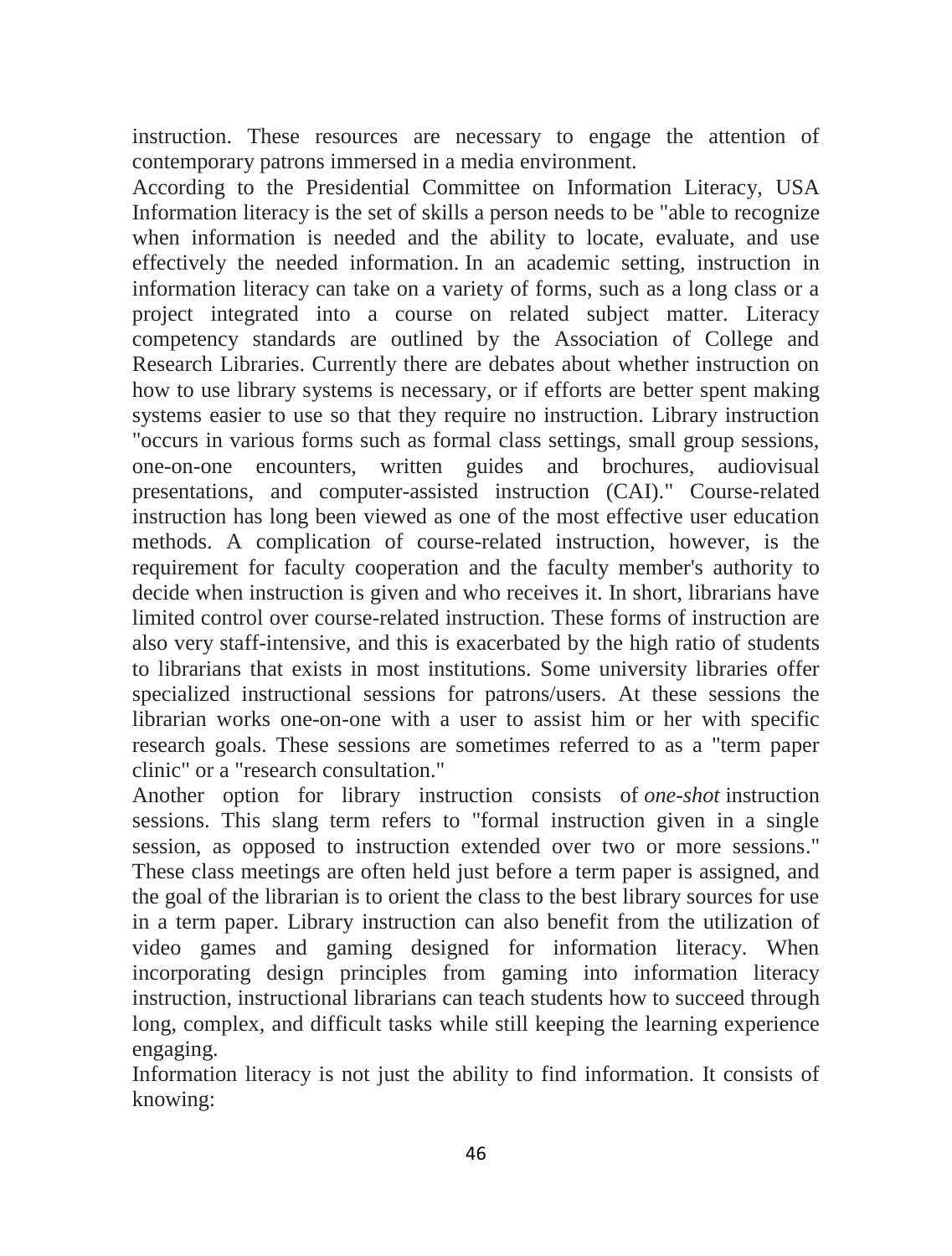- the fact that information is needed,
- what information is needed.
- how to describe it.
- what resources to use to retrieve it.
- how to use those resources.
- how to judge the value and validity of what has been found (critical thinking),
- how to organize and integrate the selected information.

Information literacy includes an understanding about what information is and what it is not. Information is not knowledge, per se, nor wisdom either. Information is created, collected, organized, disseminated, and interpreted by human beings, with all their limitations, biases, and inexactitude. Information is important, but it is also changeable and often not 100 percent reliable. The ability to make good judgments about information raises one's literacy quotient and makes information gathering more fruitful.

## **4.2 Types of Library Instruction**

A library provides its customers with a variety of aids to library usage, including explanatory signage, printed handouts, audiovisual or online aids, and reference help in general. While all these may have library instruction components, the areas we focus on here are those most specifically identified with the discipline of library instruction, namely, informal or point-of-use instruction and formal instruction.

## **4.2.1 Informal Instruction**

Informal or point-of-use instruction, sometimes called one-on-one instruction, is the kind of informative help usually provided by the reference staff. It is sometimes quite detailed and often referred to as the most effective instruction, but it usually occurs "on demand", at the point at which a client wants or needs to use a library source. Typically, the reference staff helps a use with specific resources useful for the information that user is actively seeking. Point-of-use instruction includes such things as explaining how to use an encyclopedia's index, or the gazetteer of an atlas, or the scale of a map, or how to find the online thesaurus of a periodical index, or a certain statistic in a particular reference book or website. Of course, not every reference question calls for library instruction, but reference staff should be ready and able to do one-on-one library instruction at the drop of a hat, especially in school and academic libraries.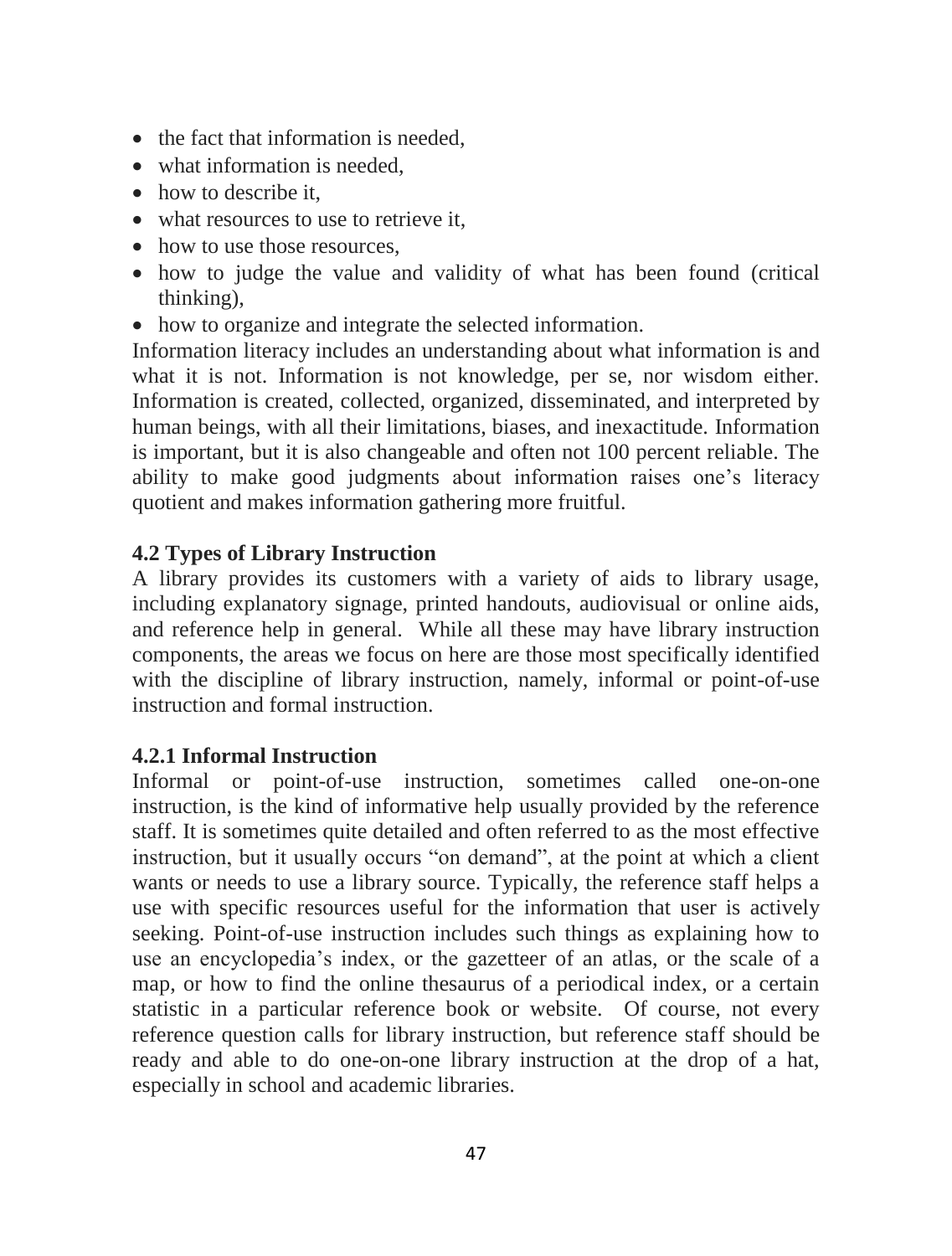#### **4.2.2 Formal Instruction**

Formal instruction is the other main aspect of user education. Formal instruction includes library tours and orientations for groups, formal classroom instruction within a school or academic institution, and workshops or tutorials for groups or individuals. Formal instruction can range from teaching children how to check out a book to teaching an advanced graduate level research seminar, and everything in between. In many school libraries and special libraries, support staff may be responsible for at least some formal instruction. Indeed, there are many school and special libraries in which the paraprofessional is the sole library staff member and must do everything. On the other hand, in most academic libraries, librarians normally conduct the formal library instruction activities.

#### **4.2.3 Offsite Instruction and Distance Learning**

Library instruction may, at times, be included in telephone or e-mail reference and even as part of correspondence. An offsite client should be given as full an answer as is possible within the constraints of time, the needs of those who are not physically present, and as library policy may be. Sometimes, as with some onsite requests, offsite requests for service are difficult or impossible to satisfy. Unreasonable requests can sometimes be turned into a learning experience for the offsite user. With patience and enough time, the staff member can conduct a reference interview that gives a somewhat befuddled inquirer important clues about why the proposed question is either impossible to answer or involves much more work, time, and/or thought than the inquirer suspects. Library policy should also specify parameters to address the needs of outside groups who ask for instruction, which can range from a 15-minute tour to a formal classroom instruction session. Local schools, college and academic libraries should be made aware of these policies; an unannounced walk around tour of their libraries.

Technology, especially the Internet and its web offshoots, has made distance education possible for many underserved populations to learn online. The geographically or economically isolated, or those with full or erratic work schedules, can take for credit courses at both the undergraduate and graduate levels. Termed "distance education", this can mean anything from a student obtaining textual material via an e-mail account to geographically remote students participating electronically in "live' class discussions via camera and audio hookups. Some institutions grant credentials and academic degrees for such work. Most academic libraries cooperate with distance education programs by making these students welcome to a point at their libraries.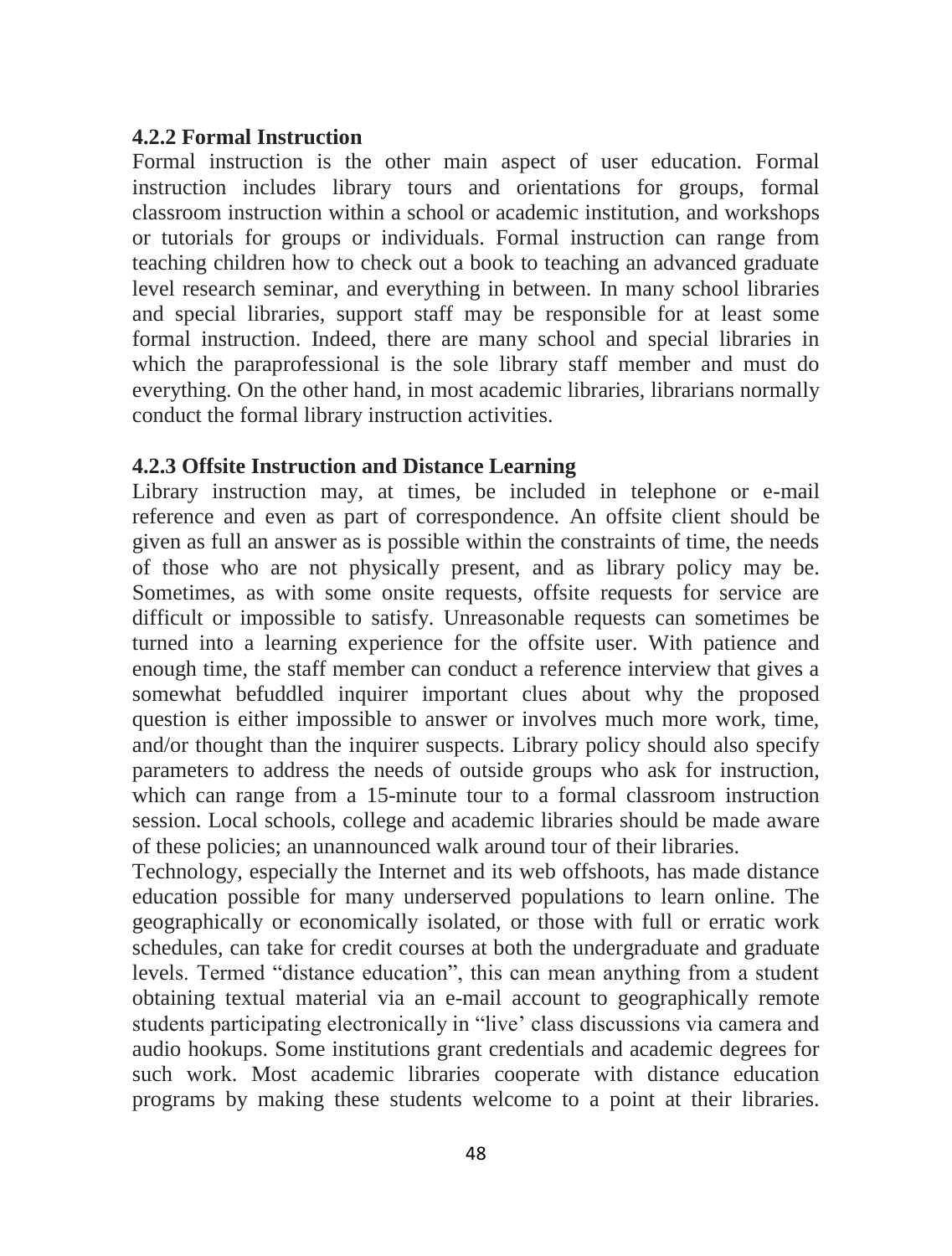Good distance learning institutions provide the best possible library service they can to their students, using various combinations of the Internet, interlibrary loan, fax machines, delivery services, and the mail to deliver needed research materials. A good web site for library instruction can help such students. Some distance education programs have campus librarians perform searches, identify relevant article, and send lists or even copies of materials directly to the students.

#### **4.3 Planning of Library Instruction Program**

Planning is an important part of the ongoing process of library instruction. The extent and success of the library instruction program may be limited by the local situation. Under adverse conditions, such as serious lack of staff, or lack of administrative or faculty support, the program should be aimed at achieving a number of limited goals satisfactorily while a well-planned, longterm effort of publicity, personal contact, and gathering of evidence looks towards the future. Following are the steps/outline for successful planning library instruction program:

- 1. Prepare a need assessment chart.
- 2. Determine goals and objectives.
- 3. Publicize the program.
- 4. Prepare instructional materials.
- 5. Prepare instructional staff.
- 6. Prepare an instructional center or room.
- 7. Implement the Program.

## **4.4 Evaluation of Library Instruction Program**

One-way instruction program gauge their success or lack of it is through a process of evaluation. In academic programs, written student survey forms and faculty survey forms, pre and posttests, and even formal focus groups are among the tools use to evaluate a program. Records of evaluation activities should be kept for several years because they are often requested during regional accreditations of institutes. At many institutions, evaluation includes reviewing the instructional performance of individuals. This is done by a departmental supervisor but, especially where librarians are considered faculty, can include review by one's peers.

At the end in a conclusion library instruction includes a variety of processes and materials through which the library conveys to its users the ways and methods by which they may acquire needed information. Library instruction includes such things as informative signage and printed materials. Primarily,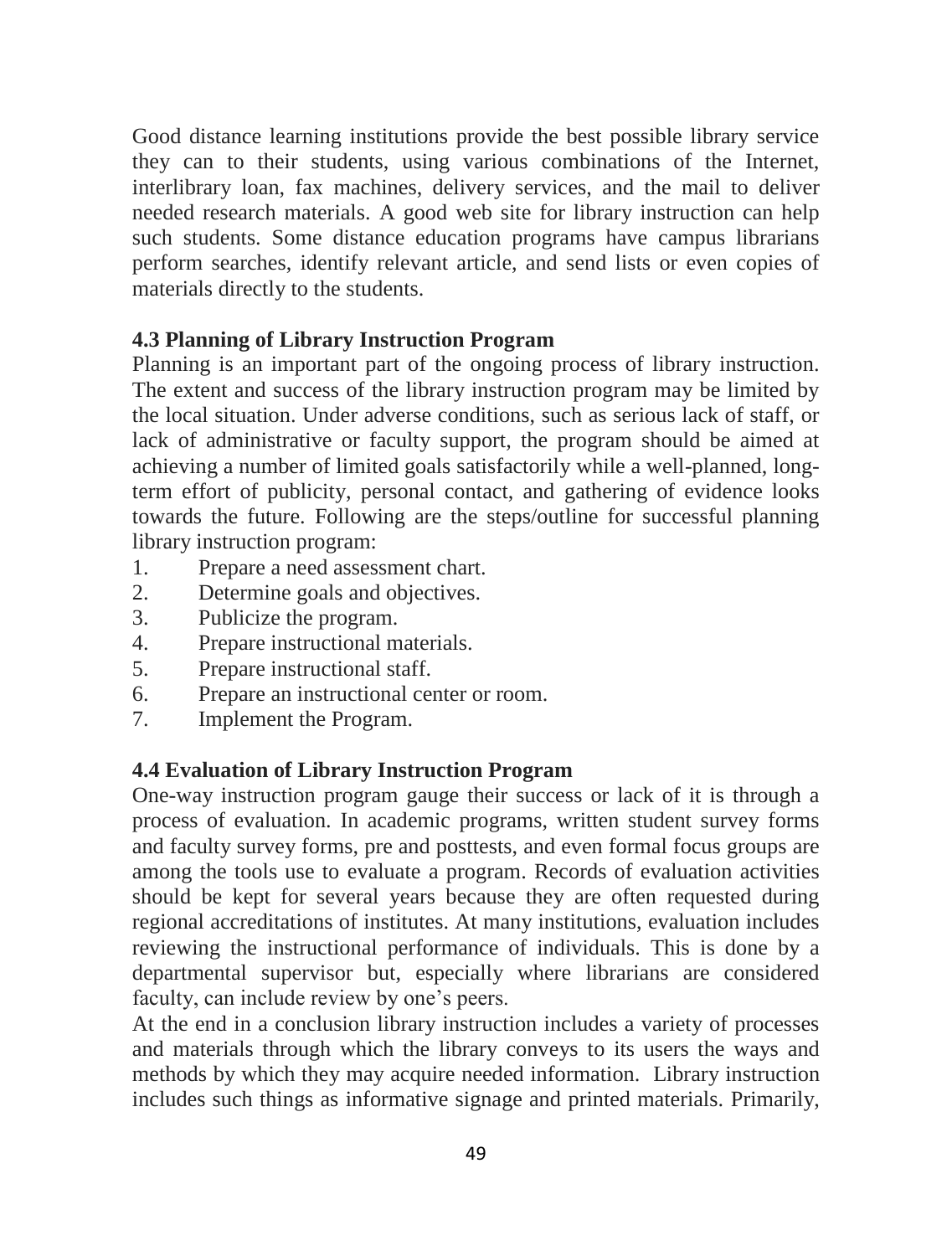however, it includes the instruction of a user or groups of users by library staff. Library staff members instruct users in several ways. At the reference desk, one-on-one contact allows the reference staff to explain the use of individual library tools as they become relevant to the client's needs (informal or point-of-use instruction). In a more formal group setting, library staff give presentations on library search strategies and on the use of specific tools or classes of tools pertinent to the group's needs, whether a term paper of other classroom assignment, personal interest, or a professional informational need (formal instruction).

A successful library instruction program will be based on the actual needs of library users. Good planning; solid, well-articulated and achievable goals; and a coordinated effort to publicize library instruction services and programs are necessary components.

# **SELF-ASSESSMENT QUESTIONS**

- 1. What are the basic elements of information literacy?
- 2. Discuss the major kinds of library instruction.
- 3. Name five kinds of library produced materials that can be used in library instruction program.
- 4. How can we evaluate the library instruction program?

## **ACTIVITY:**

Students are required to set up a library instruction program at an academic library, especially a university library and discuss with the tutor.

## **RECOMMENDED READINGS:**

Branch, K. and Gilchrist, D. (1996). Library Instruction and Information Literacy in Community and Technical Colleges. *RQ 35* (summer), 476-483.

Brotttman, M. and Loe, M. Eds. (1990). *Library Instruction Handbook*. Englewood, CO: Libraries Unlimited.

Cushman, K. (1996). Information Literacy and the Essential School Library. *Ohio Media Spectrum 48* (Spring), 23-26.

Dudley, M. (1983). A Philosophy of Library Instruction. *Research Strategies 1* (2), 59-64.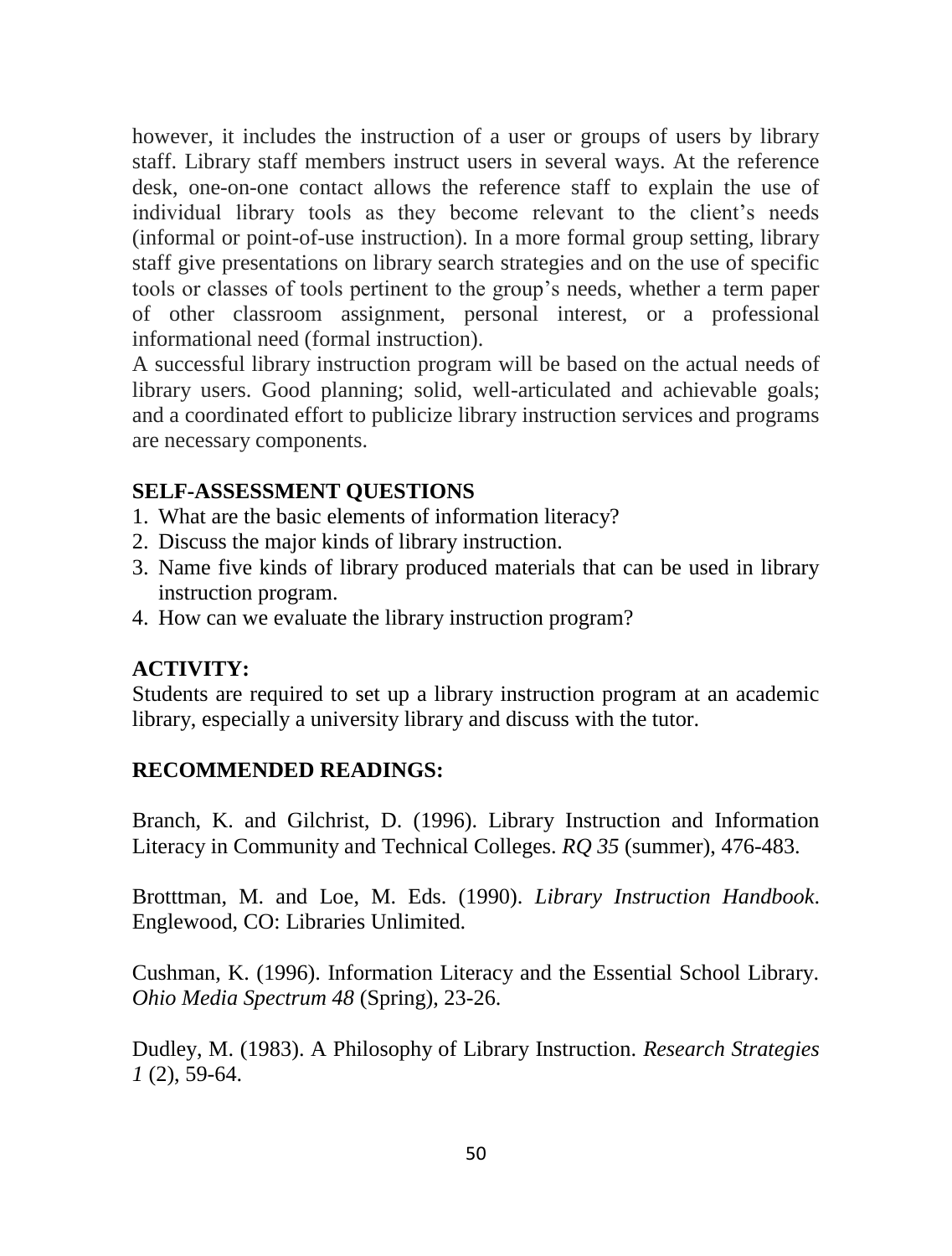Fenske, R. F. and Clark, S. E. (1995). Incorporating Library Instruction in a General Education Program for College Freshmen. *Reference Services Review 23* (3), 69-74.

Johnson, D. A. and Eisenbert, M. B. (1996). Computer Literacy and Information Literacy: A Natural Combination. *Emergency Librarian* 23 (May-June), 12-16.

Julien, H. (1998). User Education in New Zealand Tertiary Libraries: An International Comparison. Journal of Academic Librarianship 24 (4), 304- 313.

Martin, L. M. Ed. (1995). *Library Instruction Revisited: Bibliographic Instruction Comes of Age.* New York: Haworth Press.

Roberts, A. F. and Blandy, S. G. (1989). *Library Instruction for Librarians*. 2<sup>nd</sup> Rev. Ed. Englewood, CO: Libraries Unlimited.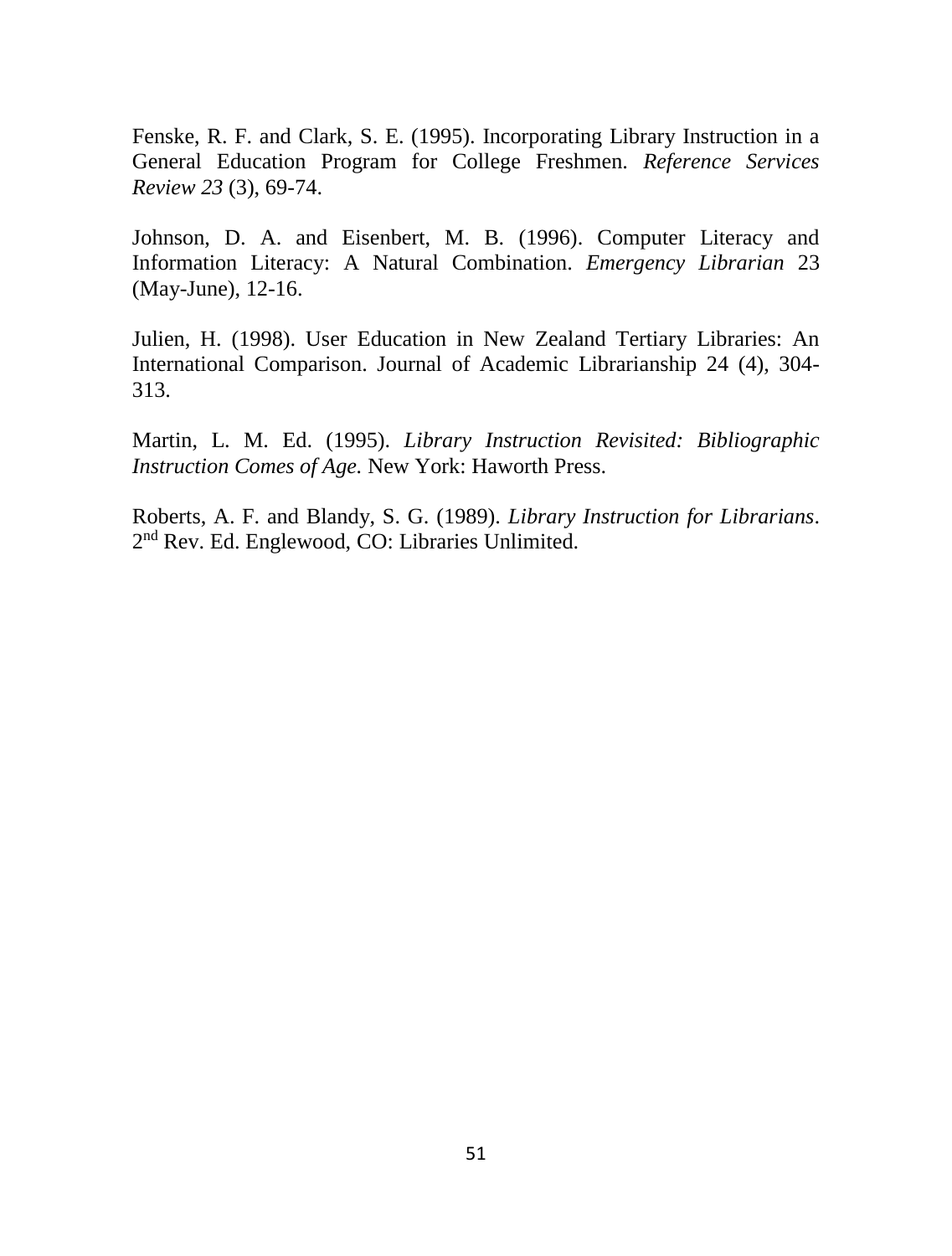**Unit No. 5**

# **INTERLIBRARY LOAN AND DOCUMENT DELIVERY**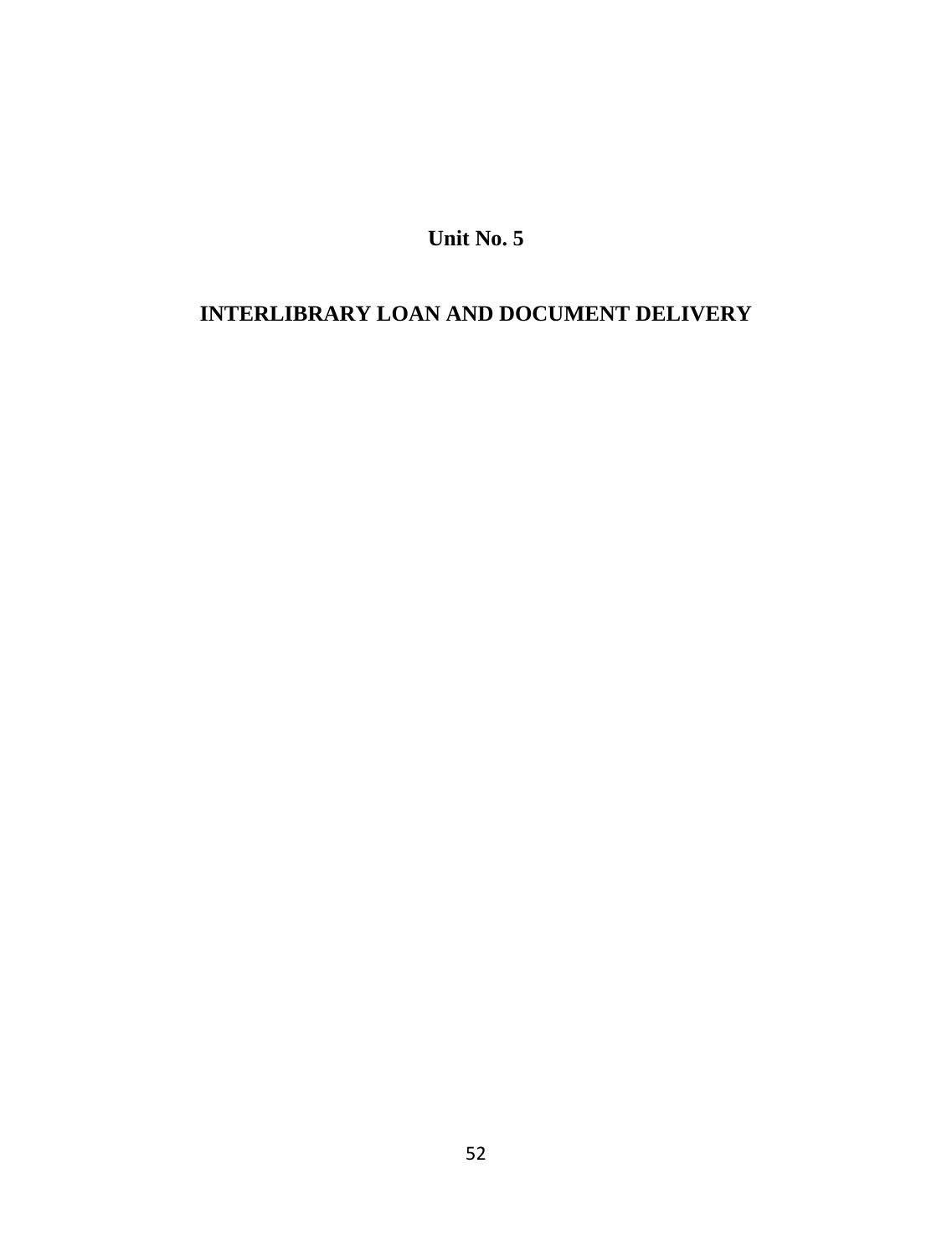# **CONTENTS**

- 5.1 Introduction
- 5.2 Automated Interlibrary Loan
- 5.3 Non-automated Interlibrary Loan
- 5.4 Verification, Borrowing and Lending
- 5.5 Delivery System and Money Matters etc.
- 5.6 Working Space Consideration
- 5.7 Administration of Interlibrary Loan section
- 5.8 Copyright Legislation and ILL
- 5.9 Conclusion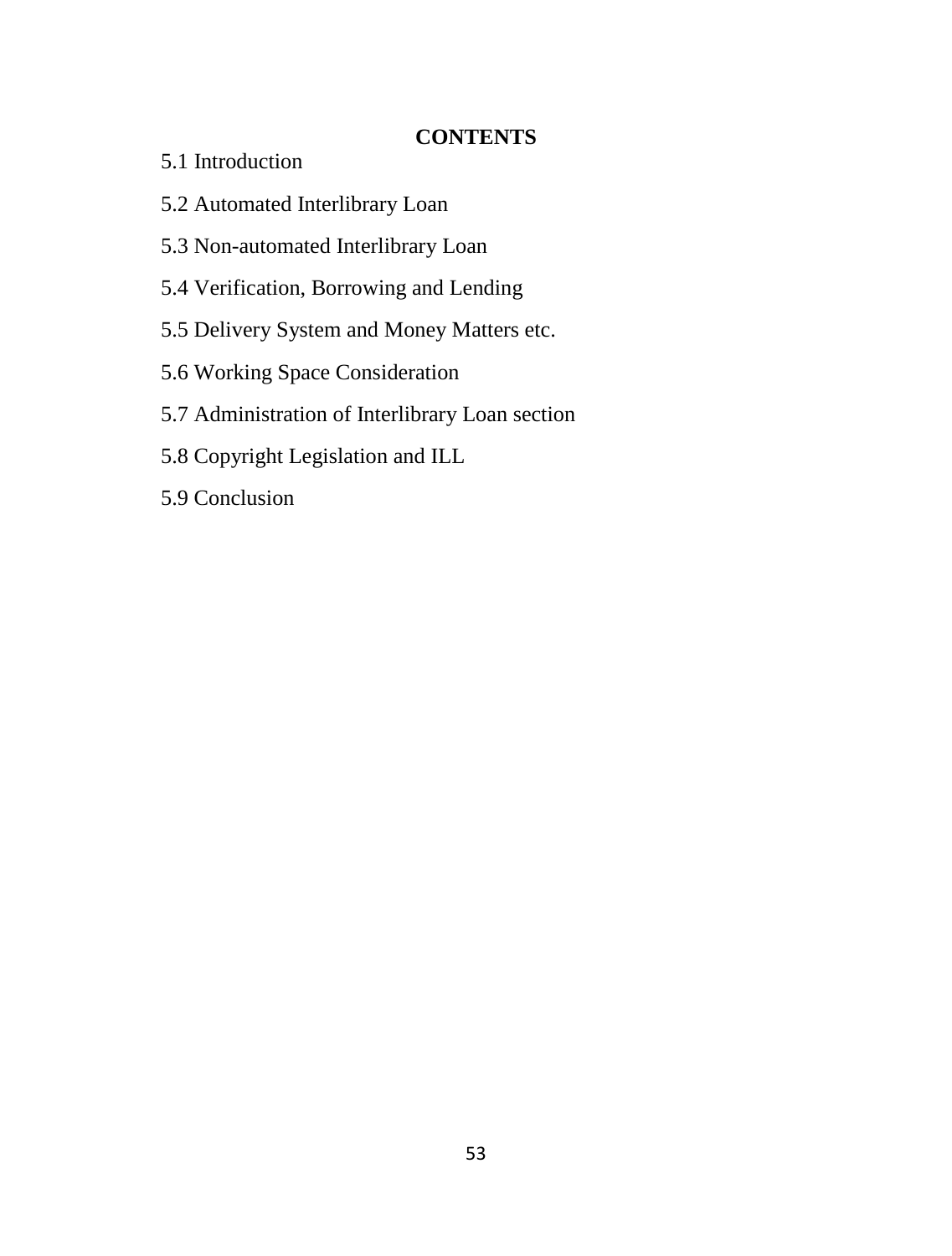# **OBJECTIVES OF THE UNIT**

After studying this unit, the students will be able to explain the following:

- 1. What Interlibrary loan and document delivery?
- 2. What are the basic interlibrary loan services?
- 3. How interlibrary loan section organized and administered?
- 4. Why is copyright legislation necessary in ILL provision?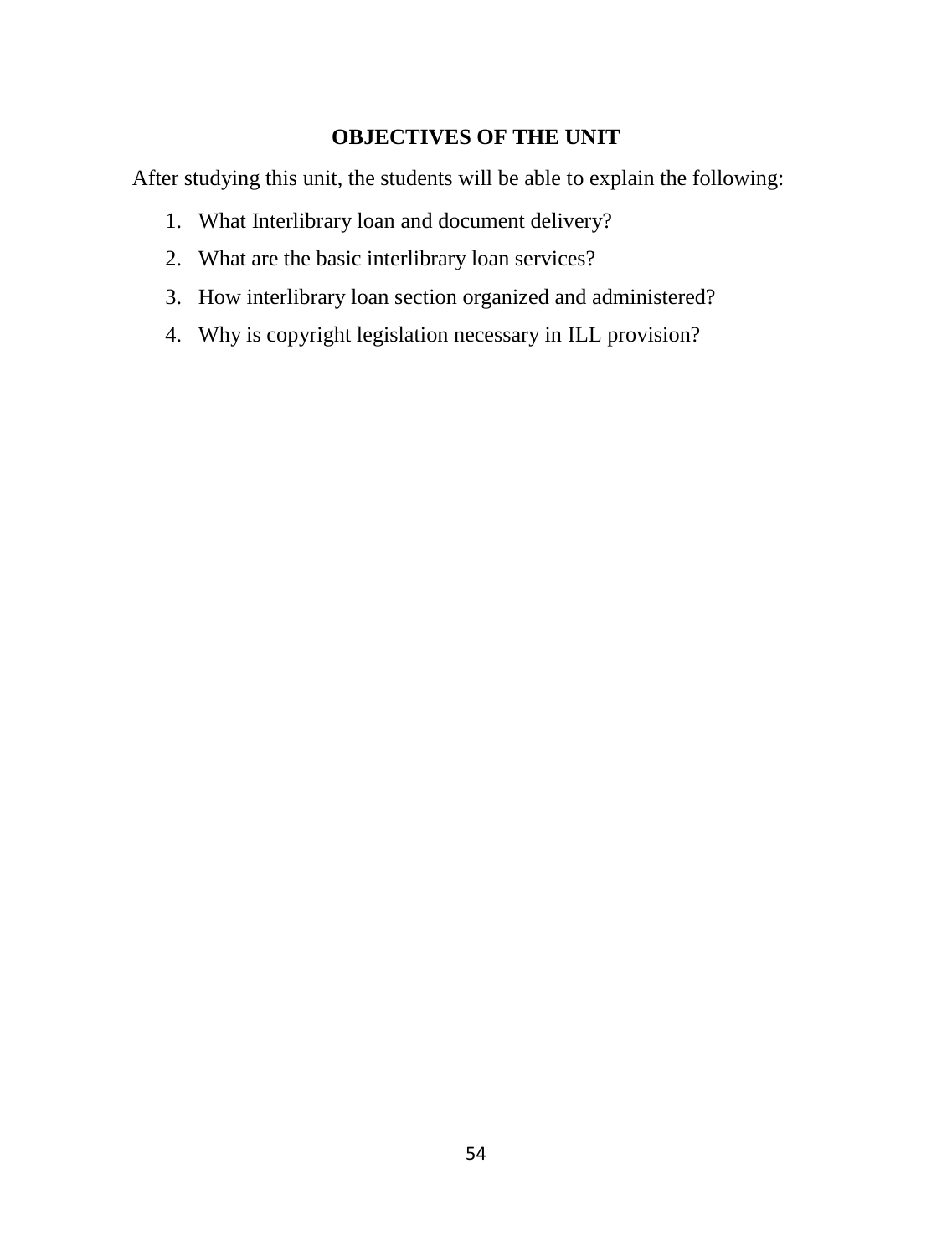#### **5.1 Introduction**

Interlibrary Loan (ILL) is a term which sometimes called inter loan, inter lending, document delivery, document supply, or interlibrary services, abbreviated ILS) is a service whereby a patron/user of one library can borrow books, magazines, periodicals, music, etc. and/or receive photocopies of documents that are owned by another library. The user makes a request with their home library; which, acting as an intermediary, identifies libraries with the desired item, places the request, receives the item, makes it available to the user, as well as arranges for its return. The lending library usually sets a due date and overdue fees of the material borrowed. Although books and journal articles are the most frequently requested items, some libraries will lend audio recordings, video recordings, maps, sheet music, and microforms of all kinds. In some cases, nominal fees accompany the interlibrary loan services.

The term *document delivery* may also be used for a related service, namely the supply of journal articles and other copies on a personalized basis, whether these come from other libraries or direct from the publishers. The end user is usually responsible for any fees, such as costs for postage or photocopying. Commercial document delivery services will borrow on behalf of any customer willing to pay for their rates. This is a modern library process by which a borrower in one library obtains the use of books, periodical articles, or other library materials from another, sometimes distant, library. In this process at its simplest, one branch of a large public library might borrow a book from the central library for the benefit of a requesting borrower. A more complex transaction might be a researcher requesting a filmed or paper copy of a medieval manuscript from an overseas library. Philosophically, interlibrary loan stems from the premise that no library can be completely self-sufficient in meeting the needs of its customers. It is a dictate of modern librarianship that improving access to information enhances the library's mission. There will always be overworked librarians and underfunded libraries, but the effort to meet the customer's need should be made whenever possible. An active interlibrary loan program is a significant commitment of library resources. Each library must make decisions about which services to emphasize based on its mission and priorities. Interlibrary loan requires staff time for patron/user contact, verification, searching, communicating, expediting, record keeping, retrieval, and returning materials. There are also costs involving forms, shipping, computer or telecommunications, packaging, furniture and space, and billing costs. At the same time, interlibrary cooperation and document delivery may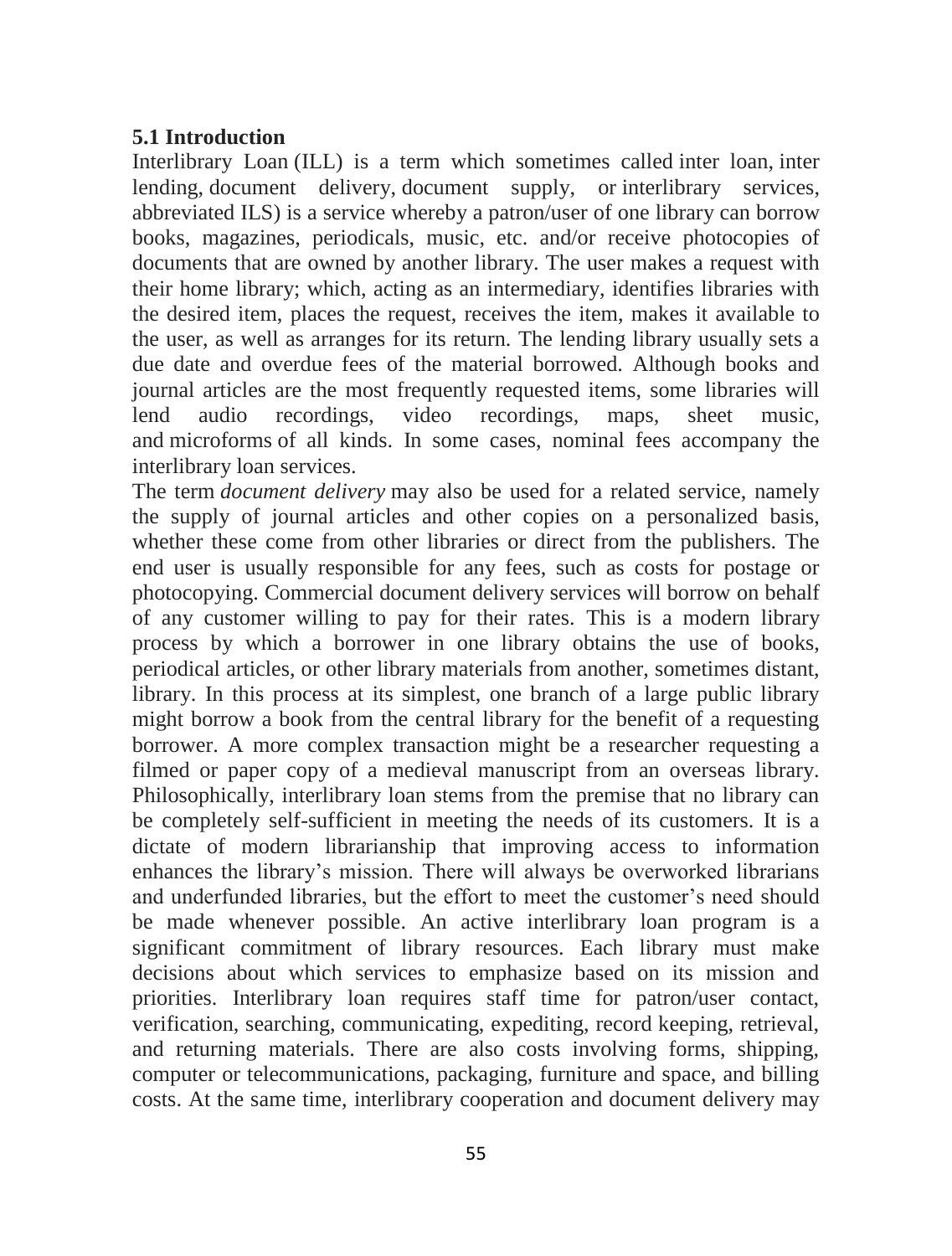save the library money. Rarely used items can be borrowed rather than bought, or purchase "just in time" rather than subscribe to "just in case." Interlibrary loan removes the limitations of borrower location and is thus inherently democratic.

#### **5.2 Automated Interlibrary Loan**

Automation spurred tremendous changes in interlibrary loan in the decade of the 1990s. As with all computer related advances, automation has simplified some aspects of interlibrary loan while making other parts more complex. It has especially raised customer expectations. There are sophisticate personal computer users who are used to downloading entire articles (full-text retrieval) from certain commercial databases. Automation has accelerated and, in many ways, simplified the loan process. Using large bibliographic as well as full-text databases such as OCLC LISTA, EMERALD, JSTOR etc. for instance, verification of bibliographic information is generally quick and easy. The access to full-text databases is not a complex process if it is provided through interlibrary loan facility. Knowing who owns the desired material (holdings information) is, of course, of primary interest in interlibrary loan. After quickly creating a list of libraries holding the item online, the searcher can select which libraries to contact and then prioritize them (for example, by geographical closeness, best service, or lowest fee).

The system contacts the first library, which either accepts or refuses the loan. If refused, the request moves on to the next target library on the list, then the next, and so on until the loan is achieved.

#### **5.3 Non-automated Interlibrary Loan**

This is a traditional kind of interlibrary loan process and vary in complexity according to type and size of library, as well as the nature of the material lent. In smaller library systems, a simple telephone call to another branch or the public library in the next community might be all that is required. In larger libraries and longer distances require more formal procedures. Request can be made through standard "Interlibrary Loan Form". This standardized form has specific advantages such as verification, and citation, time limit, responsibility, accuracy etc. The standard form also contains check-off boxes to indicate compliance with fair use of copyright guidelines and restrictions.

#### **5.4 Verification, Borrowing and Lending**

The borrowing library staff must be certain that the material sought for interlibrary loan or document delivery is not available in the collection. If the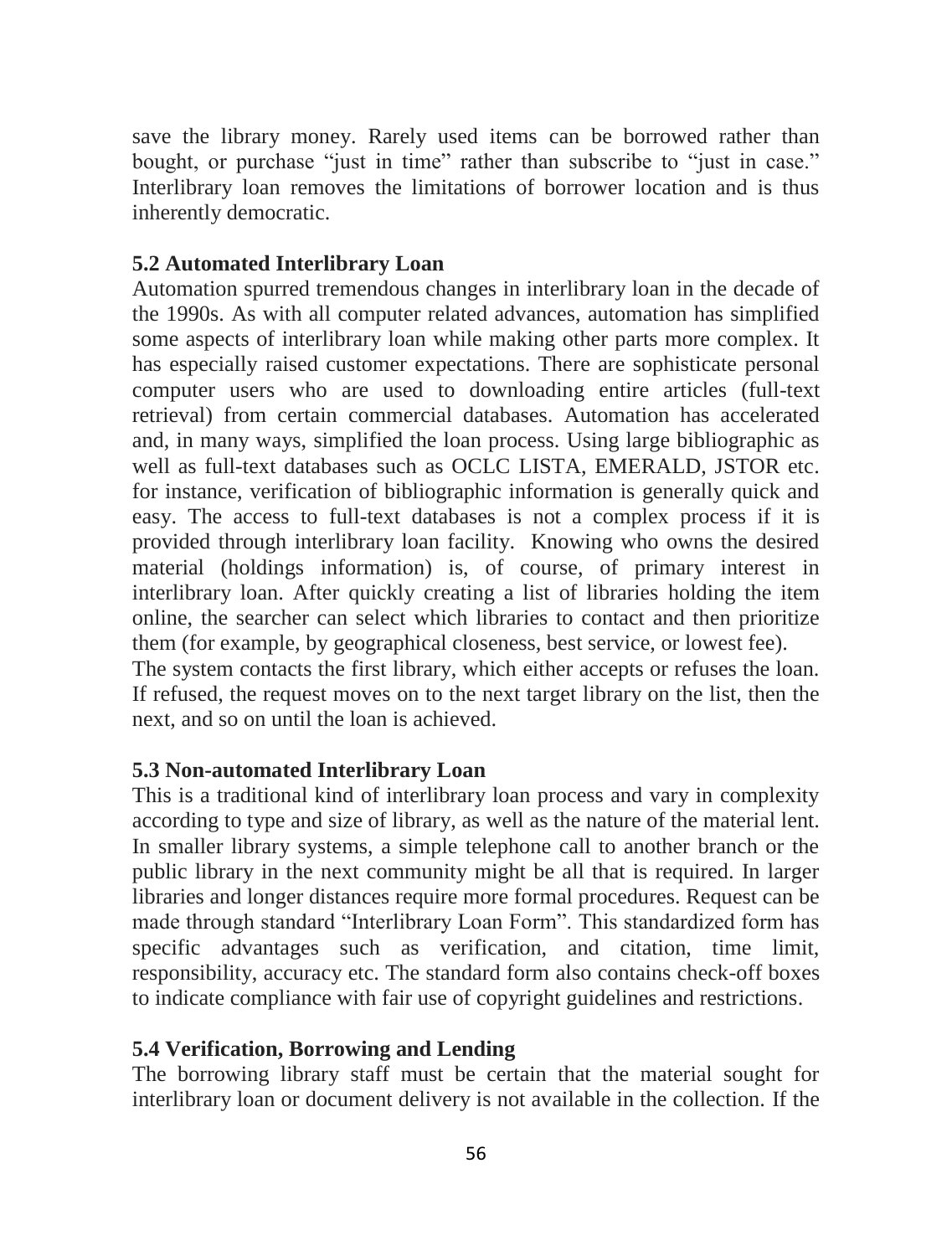material is not held at the local library, staff will verify the actual existence of material described in requesting library as described by the user. Typically, this is done by consulting an online union catalog.

The next step after verification is placing the order, which can be placed through e-mail, telephone, use of social media platform or fax machine. Once the request is received at the lending library or document supplier, the process goes on. The requesting library as per policy of ILL agreement deliver the requesting material to borrowing library/institute. The borrowing library should acknowledge the loan.

#### **5.5 Delivery System and Money Matters etc.**

The requested material can be delivered between libraries or institutions, in several ways. The most appropriate way is Postal service (Pakistan Post), private courier services (TCS, OCS, Leopard etc.). The access to material can be provided through network/internet. The use of ICT currently changed the delivery system and interlibrary loan has entered a new stage. The documents delivery mostly dependent on technology and less dependence on the postal mails for interlibrary loan and document delivery.

Charging for services rendered, photocopying, replacement of lost material is a policy matter in the interlibrary loan process. This process involves some direct charges such as database use charges, postage or insurance, royalty fees, and service charges are often passed on to the user. There is no profit at the part of both borrowing library or lending library. Libraries involved in the interlibrary loan agreement should formulate policies on collection of fees and other charges at local level.

## **5.6 Working Space Consideration**

The interlibrary loan process is not a laptop operation. This process included many ongoing activities and needs proper space or section in the library. Besides adequate filing space for both incoming and outgoing requests, statistics, user billing files and rubber stamps for copyright statements, usage restrictions, postal postage etc. There should be adequate space for the storage of packaging materials. There must be space for both incoming and outgoing materials, both in the ILL area and at the point of loan, usually at or near the circulation desk. A dedicated internet connection, telephone, scanner, online database services, computer terminals, printer etc. are required for contacting with users and borrowing and lending libraries and delivery of documents.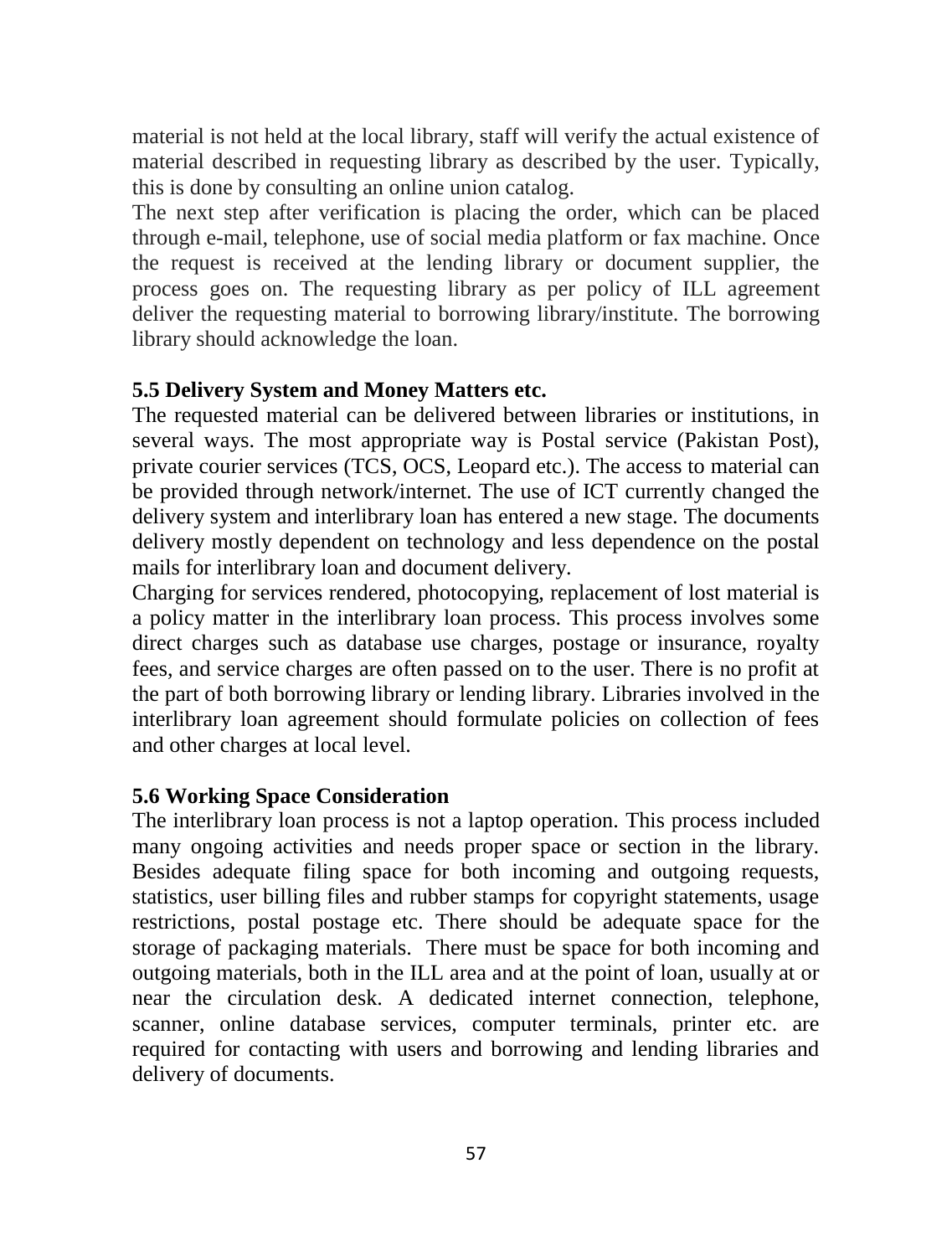## **5.7 Administration of Interlibrary Loan Section**

Interlibrary loan is usually supervised by a senior professional librarian. Library support staff usually perform most functions such as verification, communication, scanning, packing, forwarding, filing, record keeping and document delivery.

Interlibrary loan work can be quite hectic. It needs qualified staff having the qualities of accuracy, good judgment, honesty, openness, patience, good humor, communication skills and computer literacy. Occasionally the borrower's demand for speed is unreasonable, or even unattainable. In such cases, a written policy and patient good will are very useful things to have. Good interpersonal skills are a great help in obtaining correct information from a confused borrower or a flustered staff member in a cooperating library or from the local postmaster.

Staffing of ILL activities can vary from the occasional extra duty of one staff member to a full-time department. This depends on the volume of requests received from both local readers and other libraries. In a high-volume situation, an ILL department may split into two groups, one to fill requests form other libraries and another to handle customer request for outside loans. Scheduling of library staff time, therefore, varies from institution to institution. In understaffed libraries, interlibrary loan may have to take second or third or fourth place to the pressing needs of other library services. Keeping and using the ILL records and statistics is very important administration duty. In any modern institution, records and statistics are useful in determining appropriate staffing levels for the operation, share of the budget, formation of goals and objectives, and other administration decisions. Today's libraries use statistics the same way, as well as to measure the level of service to the community of which they are to serve.

## **5.8 Copyright legislation and ILL**

Copyright legislation can be interpreted as requiring that records be kept regarding photocopies made and received. Today in the age of electronic publishing it is one of the most difficult areas to understand in library science. It is better to play it safe. Interlibrary loan and document delivery is one of the areas in the library most affected by this legislation, because much of what is reproduced from books, journals, websites, microform, software, magnetic tape, and other materials is protected by copyright. Copies of an article form a journal, a chapter from a book, or other materials of a certain length can be reproduced for scholarly or other educational purposes, including interlibrary loan. It is recommended that notices of the customer's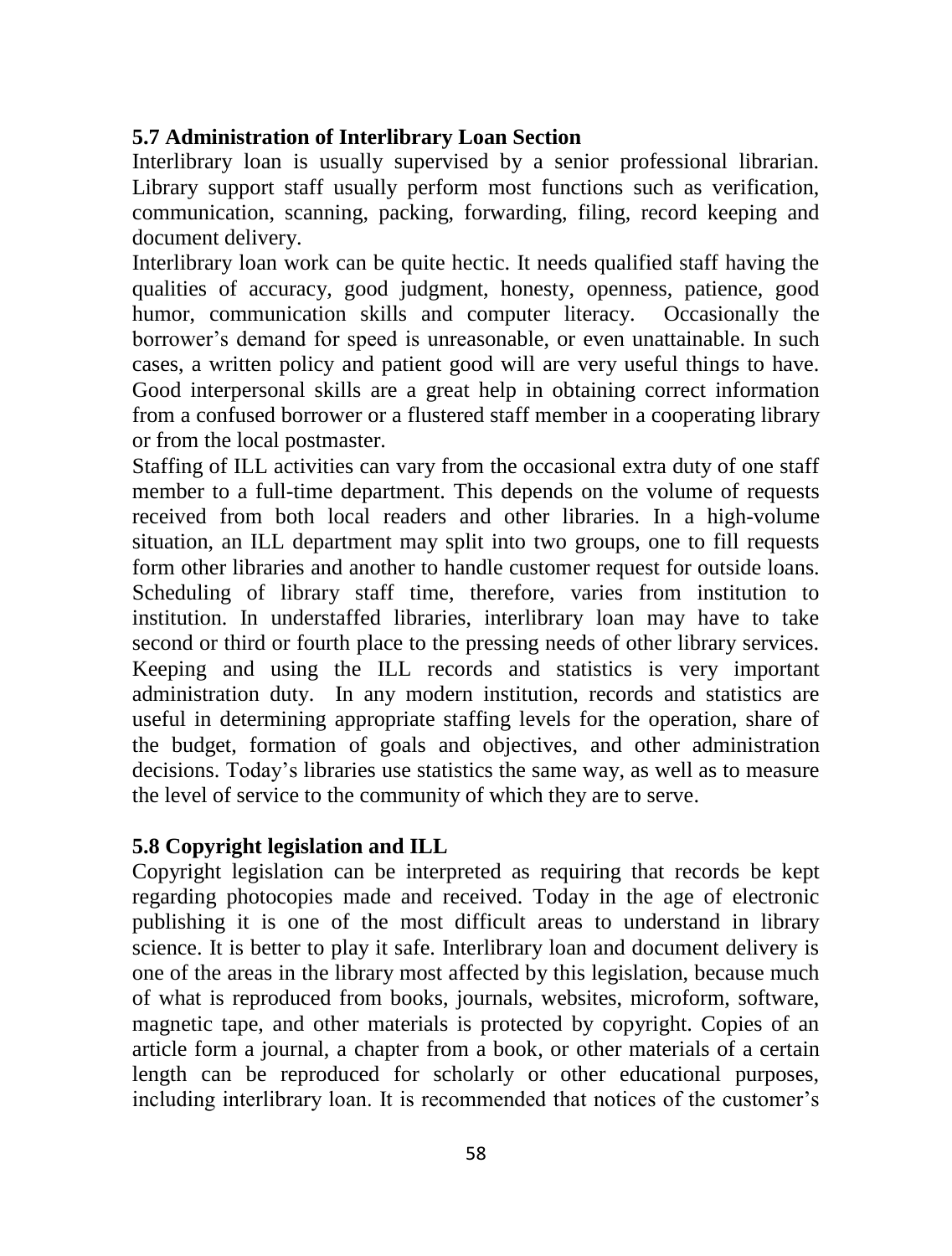responsibility regarding copyright violation are to be posted by all photocopy machines used by customers and near ILL units, as well as on ILL transaction forms and on copies loaned through interlibrary loan.

## **5.9 Conclusion**

Interlibrary loan and document delivery are important adjuncts to the basic library goal of access to information. Providing information not locally available via interlibrary cooperation and commercial provider is an increasingly important way that libraries supplement their collections to meet the needs of their customers.

Although local procedures differ, established protocols for automated ILL transactions and standardized forms for manual ILL transactions help provide the necessary qualities of consistency, accountability, and efficiency that make ILL practicable. Obtaining photocopies of articles or other reproduction generally falls under the copyright law and before copying to prevent damage, and procedures necessary to guarantee that fair use limits are not exceeded. Current trends in the future ILL services we see are greater customer-initiated ILL and document delivery, reducing the amount of staff time necessary to process requests, and increasing use of the Internet to transmit interlibrary loans.

# **SELF-ASSESSMENT QUESTIONS**

- 1. How interlibrary loan is important in the provision of access to information? Discuss.
- 2. Enlist the duties of ILL staff Keeping in view the working space consideration, time management and copyright law.
- 3. Discuss the future trends of ILL services.

# **ACTIVITY:**

Visit a large academic library and discuss with the chief librarian about the provision of ILL services to any partner academic library.

# **RECOMMENDED READINGS:**

Evans, G. E., Amodeo, J. A., & Carter, T. L. (2005). *Introduction to library public services* (6<sup>th</sup> ed.). Greenwood Village, Colorado: Libraries Unlimited.

Boucher, V. (1997). *Interlibrary loan practice handbook*. 2nd ed. Chicago: American Library Association.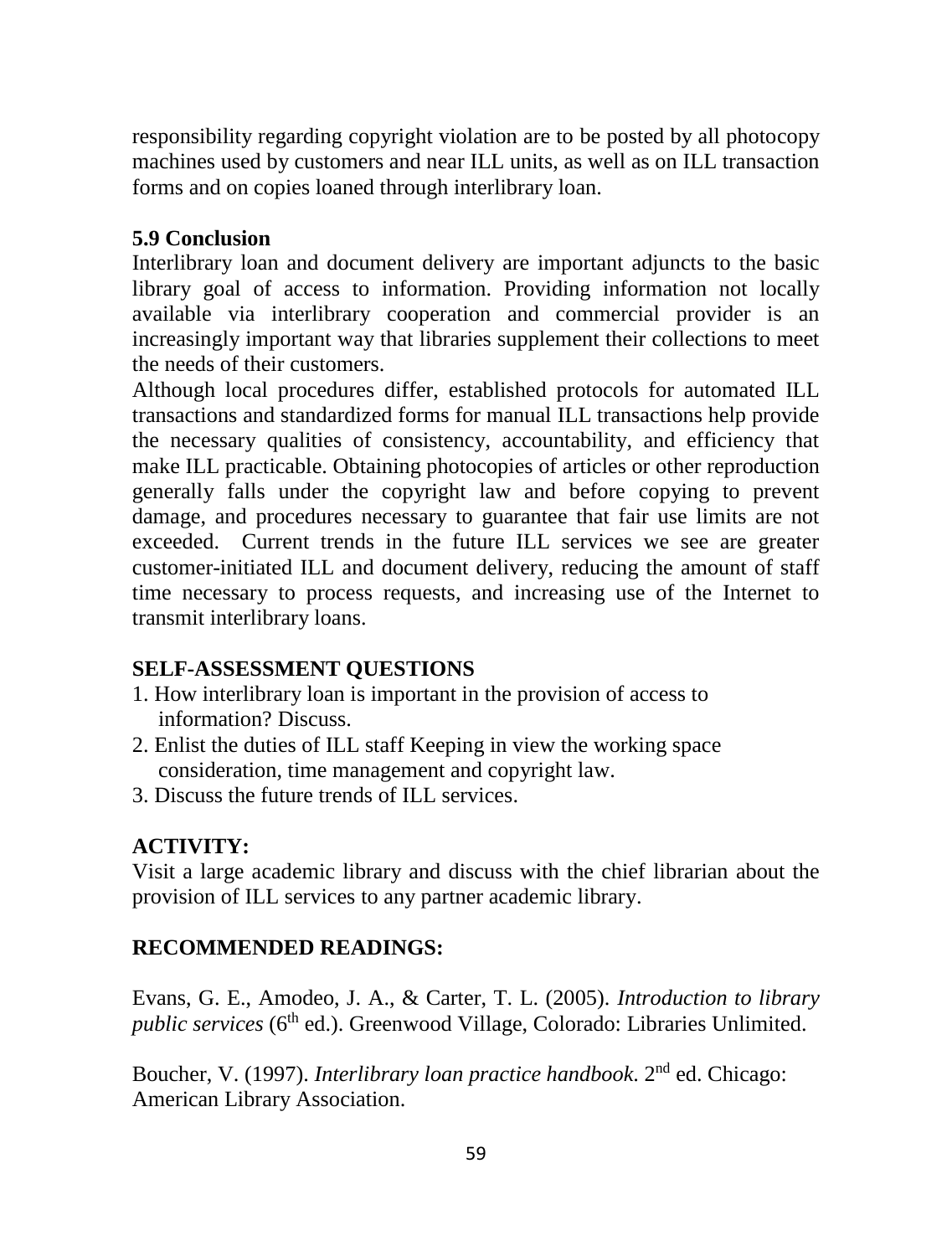Guidelines for the Loan of Rare and Unique Materials (1994). Available at: http://www.ala.org/acrl/guides/loanrare.html.

Interlibrary Loan Packaging and Wrapping Guidelines (1997). Available at: http://www.ala.org/rusa/mopss/illpack.html.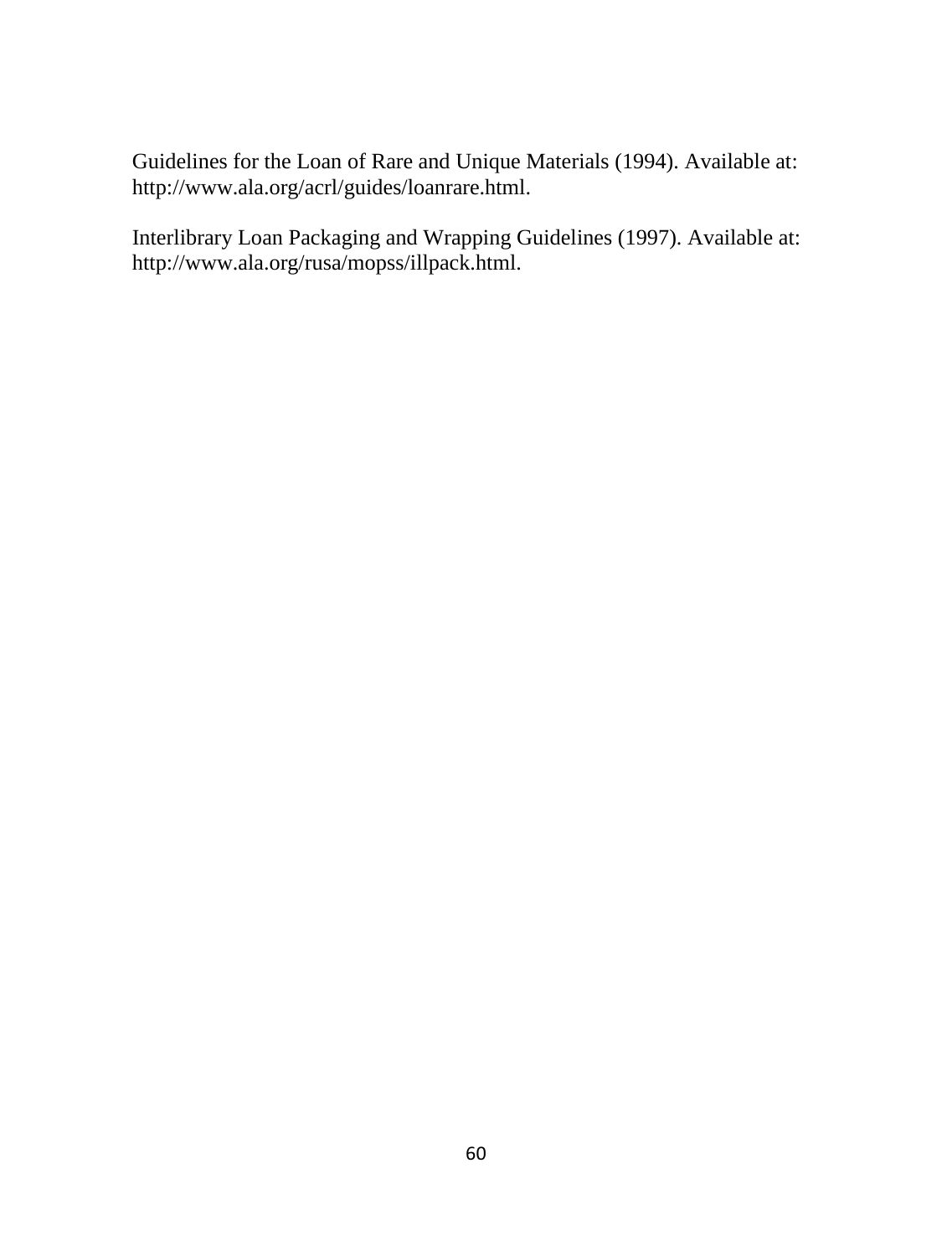# **UNIT NO.6**

# **CIRCULATION AND RESERVE SERVICES**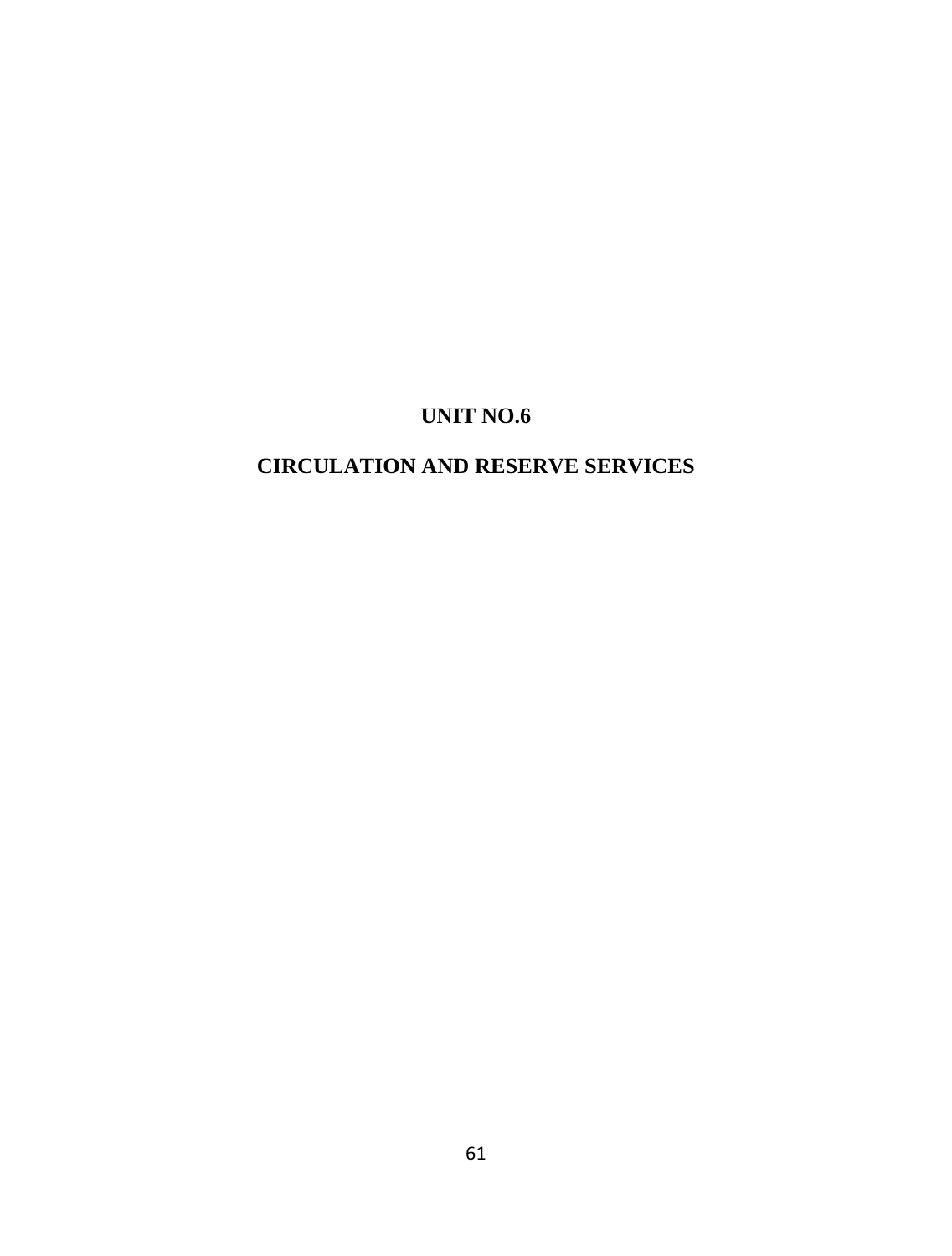# **CONTENTS**

- 6.1 Introduction
- 6.2 Philosophy of Circulation
- 6.3 Customer Relations
- 6.4 Circulation Control Systems
- 6.5 Selection of a Circulation Control System
- 6.6 Some Circulation Control Systems
- 6.7 Stack Maintenance
- 6.8 Preservation and Security
- 6.9 Security and Circulation's Role in Security
- 6.10 Administration of Circulation Section
- 6.11 Role and Philosophy of Reserve Services
- 6.12 Arrangement and Storage of Reserve Materials
- 6.13 Access to Course Reserve
- 6.14 Circulation of Reserve Items
- 6.15 Administration, Security and Preservation of Reserve Material
- 6.16 Conclusion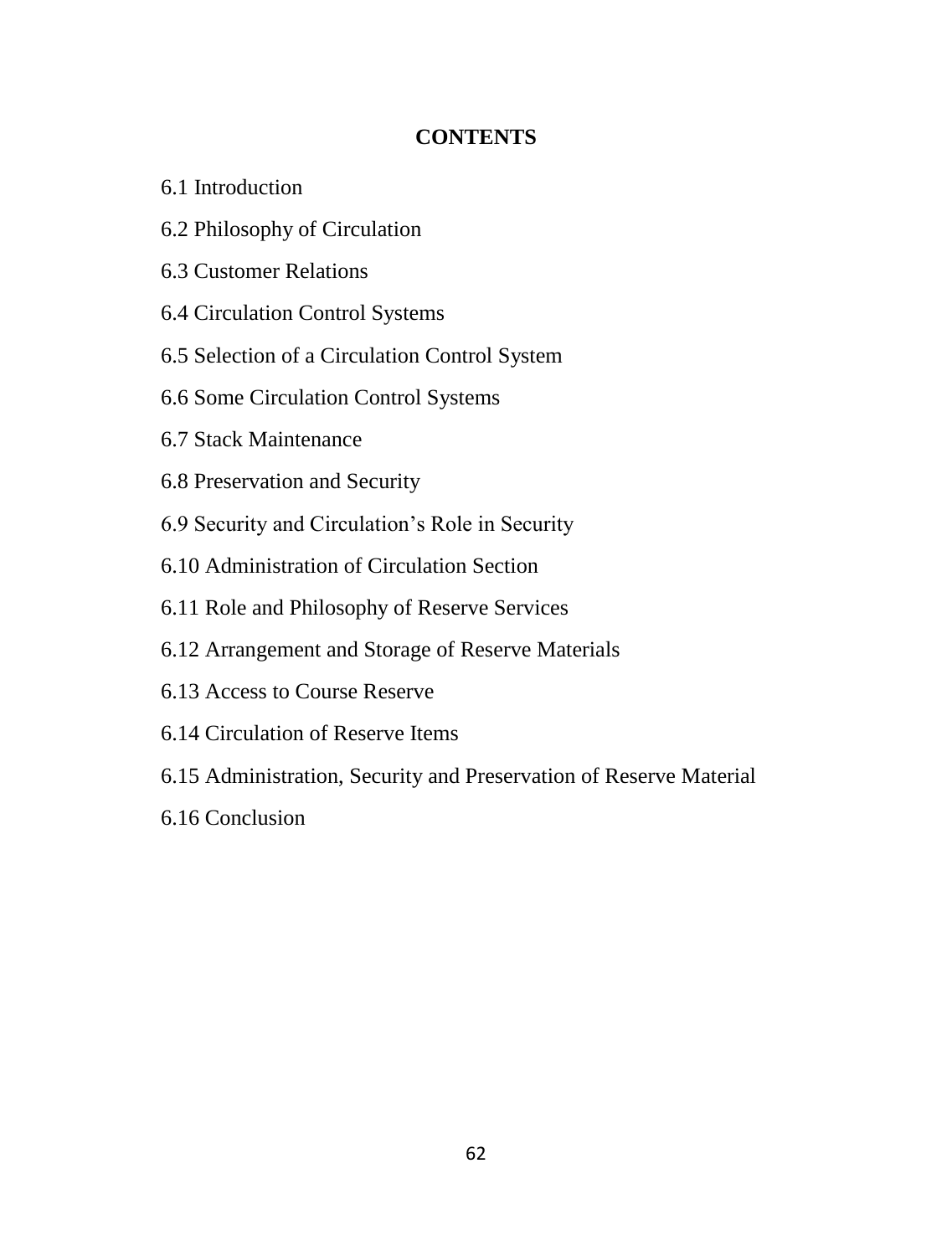## **OBJECTIVES OF THE UNIT**

After studying this unit, the students will be able to explain the following:

- 1. What are library collection circulation and reserve services?
- 2. What is the philosophy of circulation?
- 3. What are some circulation control systems and how stack of collection maintained and preserved?
- 4. What is the philosophy of reserve services and how reserve materials arranged and stored?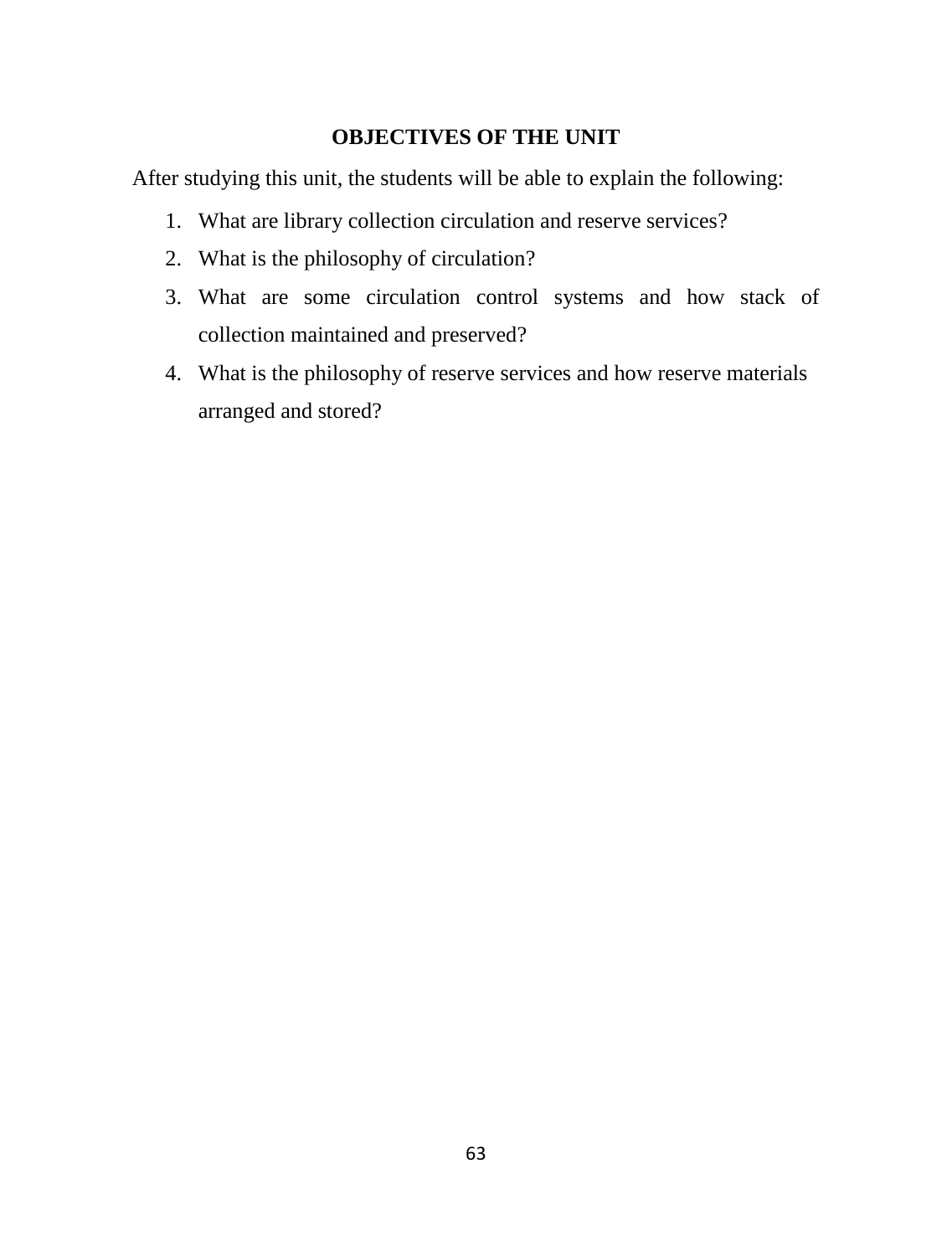#### **6.1 Introduction**

Circulation of library material is an important function of a library. Without circulation service, library is like a dump house. The circulation services unit of a library fills two important roles. First and perhaps most obvious role is that of circulation control, Second and equally important role of circulation service is that of public relations. Circulation service is the foundation upon which the whole structure of the modern library rests. The use of modern reference tools, instruction and guidance in the use of the library, and readers' advisory are unimportant if library users cannot obtain the materials they want. Circulation control activity of the library is which important activity where library staff through personal contact and a system of records, supplies the reader with the books wanted. Circulation routines are established, records maintained, and personnel employed and trained to make information efficiently available to borrowers or to explain why requested items cannot be immediately supplied. In public relations often the first contact people make with a library is at the circulation desk, the center of library activity for most customers.

The library must properly train circulation staff to prepare them to give effective and efficient service. Staff members should be imbued with the service ideal of the library and taught the philosophy behind the routines they perform. In this way they may be expected to treat each user an individual whose request is important and who is entitled to the full measure of service consistent with library policy.

## **6.2 Philosophy of Circulation**

The circulation philosophy of a library derives from the library's mission and goals or from its governing body. Commonly, this philosophy involves guaranteeing to a library's clientele equal and fair access to the library's collection. Today this philosophy also includes a desire to deliver material into the hands of the users. This desire to provide access to library material expressed through the actions of staff and the existence of appropriate procedures. These democratic ideals were not always the norm. For centuries libraries were more the preservers and guardians of knowledge than the purveyors of it. Until the invention of movable type in the fifteenth century, books were both scarce and valuable, and few people were literate. Libraries, whether government collections; religious collections attached to temples, churches, or monasteries; private collections; or academic collections, had very restrictive circulation policies. The generous circulation privileges we know today are of recent vintage. Indeed, the whole notion of a publicly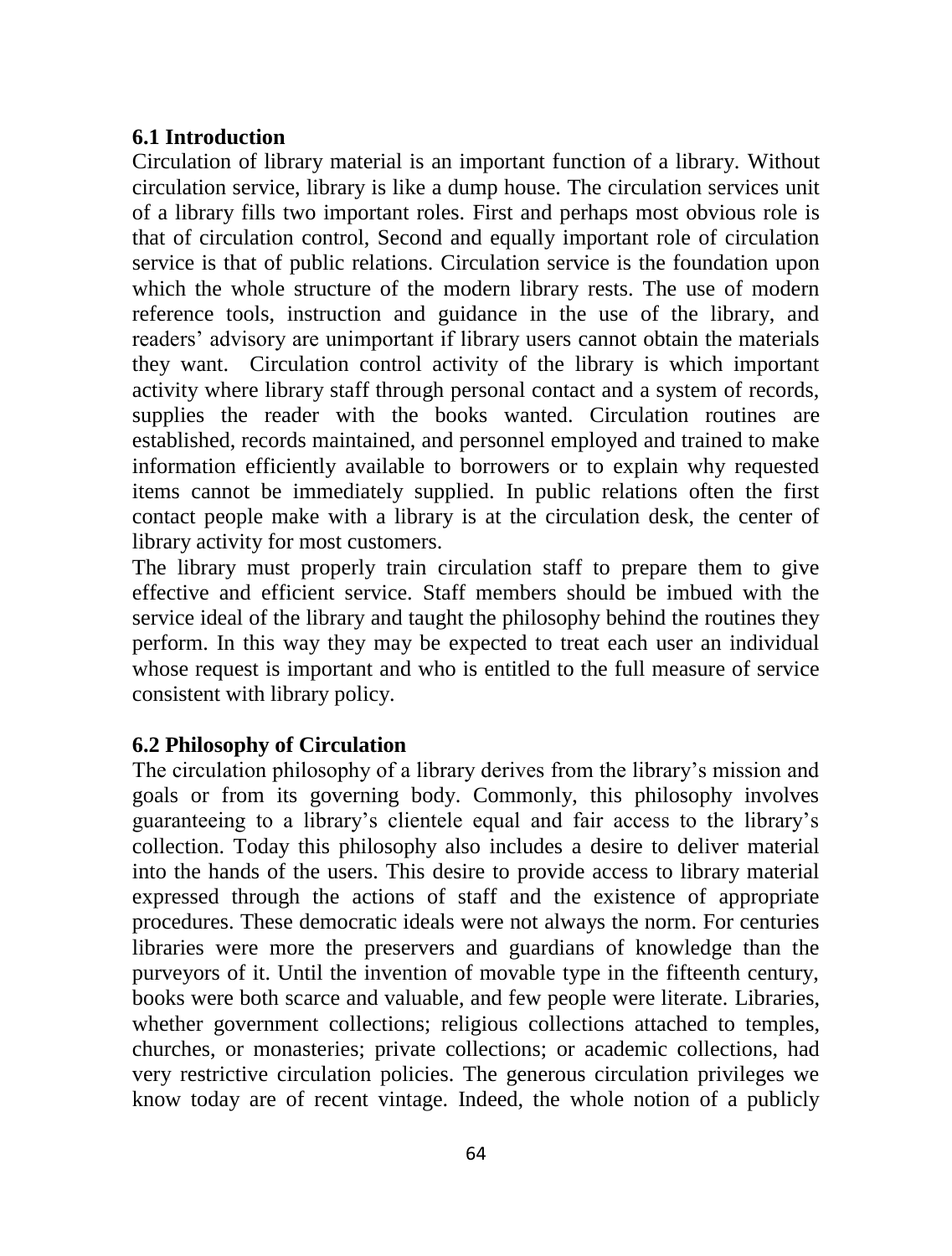supported lending library, whose purpose is to make books available to all, is a relatively new idea.

In the early 1800s, librarians argued over the question of open access to the bookshelves. Free access to the books first was conceived as a privilege for the scholarly researcher. Later, people advocated access to the collections as a basis of service to the needs of working people. Supporters of closed stacks maintained that unfettered access would lead to disorder on the shelves and decimation of the collection through theft. They also argued that the masses would be unable to use the library effectively and that the presence of intelligent desk attendants would be more helpful than stack access. Recreational reading began to take on importance in the late nineteenth and early twentieth centuries. Emphasis on the use of books gradually increased and it was understood, even in the nineteenth century, that the card catalog did not provide sufficient access to the collection for most patrons. In response, library staff developed annotated books lists, subject lists, bulletins of recent acquisitions, and printed daily lists on subjects of current interest. Today, circulation staff find themselves with new formats aside from books, such as videos, CDs, laser disks, cassettes, online web portals, computer software, social media sites, RSS feeds, OPACs and google. Libraries determine circulation policies and routines with the goal of providing maximum access to the materials. The circulation staff member sees his or her work through this ideal as it is expressed in library policies and individual attitudes. As the staff member becomes familiar with the rules and regulations, the policy of the library with regard to their role will be better understood. The more fully the circulation assistants understand the underlying philosophy of the institution, the more accurately they can determine which circumstances call for exceptions to the rules.

#### **6.3 Customer Relations**

Almost everything done in a library is an act of customer relations. Anything that affects the patron's attitude toward the library, negatively or positively, is part of customer relations. How long it takes to catalog books, how staff answer the telephone, the accuracy of the reshelving process, the inflection in one's voice when answering a question, the presence and quality of signage, and the "warmth" or atmosphere of a library are only a few examples of things that have an impact on customer relations.

There are philosophical and practical reasons for a library to be concerned about customer relations. Good customer relations will stem from the delivery of quality service. Conversely, bad customer relations is a sign that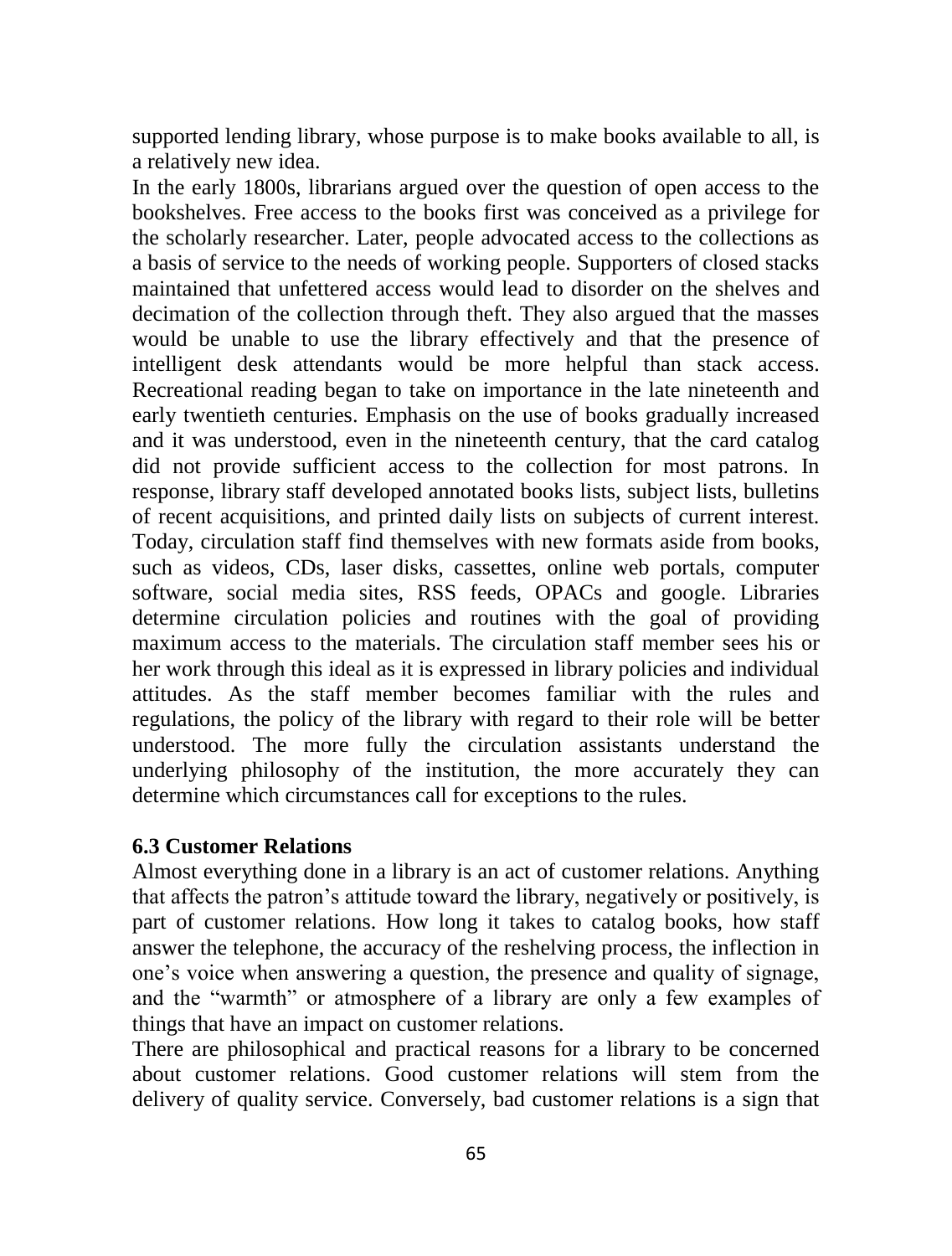the service philosophy of the library is defective in vision, execution, or both. From a practical standpoint, good customer relations is vital for the stability of a library's financial base. Whether public, academic, special, or school, a library must depend on a parent agency for funding. Because of its central role in providing service to library users, a large share of the responsibility for good customer relations rests on the circulation staff. Increasingly in some libraries, working with culturally diverse groups presents a challenge to staff. There is a growing need to understand cultural differences and the needs of non-English speakers to provide good-quality service.

There are, however, a small number of library users who do not respond to courteous treatment and efficient service. These customers are sometimes categorized as "problem patrons." Nevertheless, library staff must make reasonable attempts to satisfy every customer's library needs, even those of problem patrons. In academic libraries the principal problems reported by borrowers were lack of information about materials they wanted to borrow and could not find and lack of notification about overdue materials. Circulation limits on reserve items and restrictions on renewals were other problems, as well as dissatisfaction with the tediousness of manual charging systems and strict application of circulation rules. The most frequent complaints of public library users were about insufficient numbers of desired titles and not being notified about their overdue materials. Borrowers were also unhappy about short loan periods, limited renewals, fines, and the use of collection agencies. The most frequent complaint of students using school libraries was that materials they wanted were not available. Students also wanted to be notified about their overdue materials, and they disliked receiving overdue notices for materials they believed they had returned.

Circulation staff should be aware of the most frequent complaints made by users of their library and should pass complaints on to their supervisors. Appropriate responses to complaints should be taught to all loan desk workers and the responses should be made with courtesy and tact.

#### **6.4 Circulation Control Systems**

A circulation control system allows library staff to determine, at a minimum, the location of each book in the collection and to administer the circulation policy fairly. Each system has unique characteristics that determine its value to a library. Following seven are the traits and characteristics which occur in varying degrees in all circulation systems when a system is studied, the importance of each characteristic for a particular library's operation must be considered.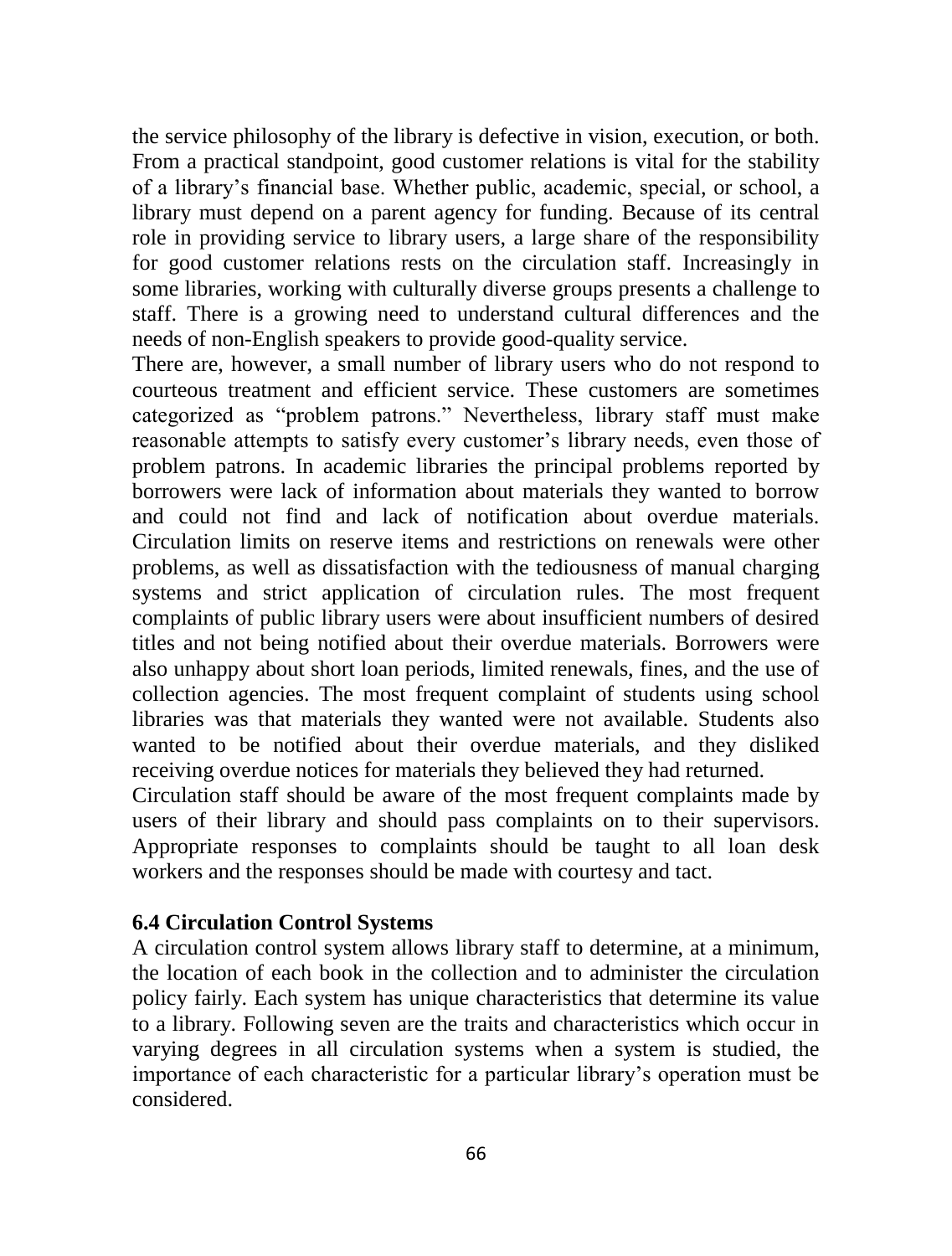**Trait One:** the system must be easy for borrowers to use and for library personnel to operate. Simplicity and ease of use might be the most important qualities of any circulation control system.

**Trait Two:** the system must be reliable. It must accurately record transactions with little opportunity for use or staff error.

**Trait Three:** the system should allow library staff to identify the borrower, the material borrowed, and the date material is due.

**Trait Four:** the system must provide a record of overdue materials.

**Trait Five:** the system should provide easy and accurate retrieval of requested materials when they are checked in. Borrowers often request materials already on loan. The borrower should be able to request notification when material is returned and available for further use. The system must allow for returned materials to be checked against hold requests and held for the next borrower.

**Trait Six:** the system should allow easy retrieval of statistics required by the library staff as well as patrons.

**Trait Seven:** the system must be cost effective.

# **6.5 Selection of a Circulation Control System**

Selecting a circulation control system is one of the first decisions made when establishing a library. The system selected affects how materials are prepared for use. The method of circulating books affects other library operations as well. Careful study is needed to select a circulation system. Following four considerations are most common in selection of circulation system:

**Consideration First:** the first consideration is the quality of service given to the customer/user. The circulation system must be compatible with the needs of the library's users and the overall purpose of the library.

**Consideration Second:** the second factor is size of the library collection and the expected volume of circulation. If the library has a huge volume of circulation, it must be needed automated system instead of a small volume of circulation library.

**Consideration Third:** this is the cost of the system. Following three elements pertain here:

- 1. The initial cost of processing and equipment,
- 2. The cost of ongoing processing equipment maintenance, and supplies,

3. The cost of personnel needed to operate the system.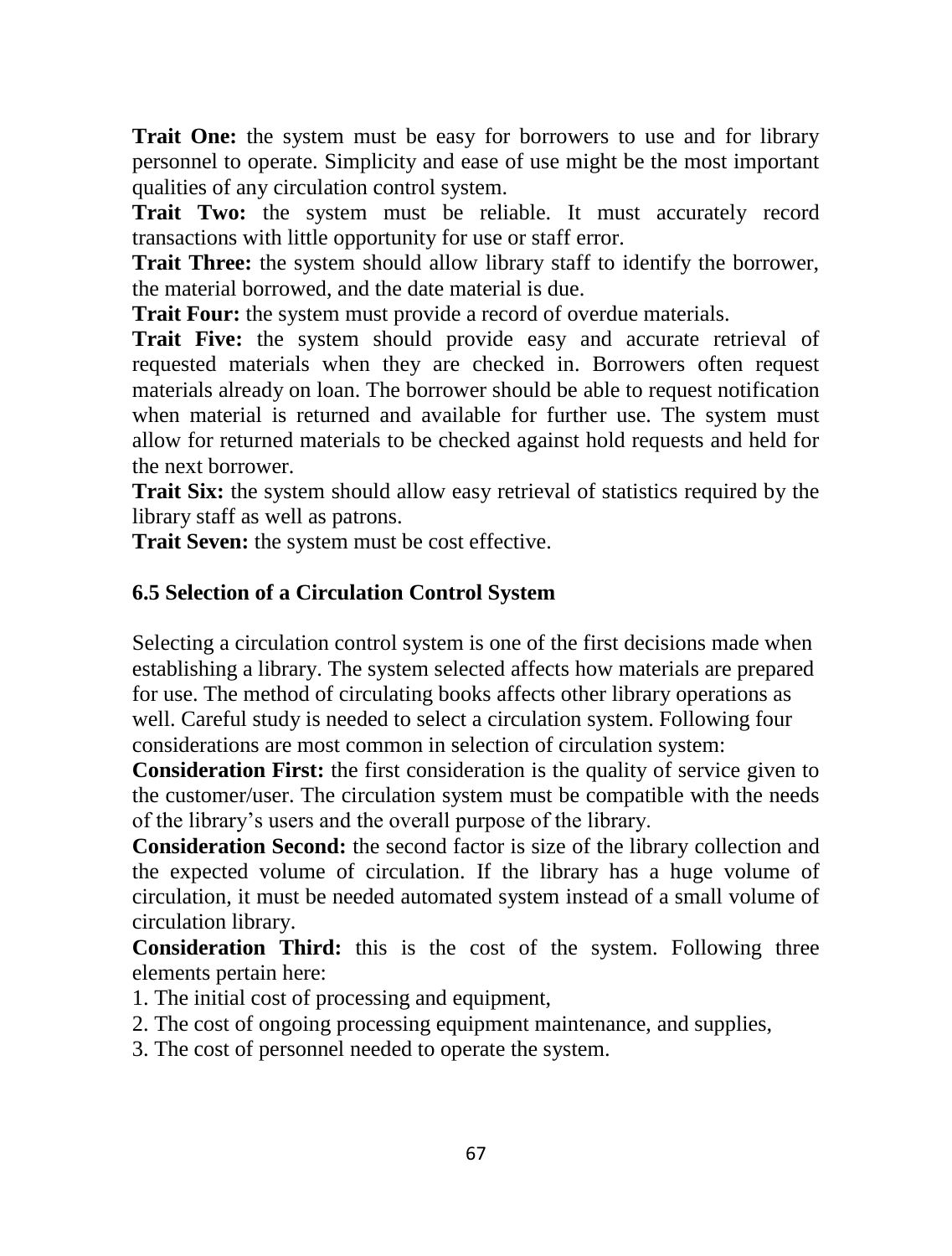**Consideration Fourth:** this is the identification of type of customer/user the library serves and the kind and amount of borrower participant built into the system.

## **6.6 Some Circulation Control Systems**

## **6.6.1 Automated Circulation Control System**

Automated circulation systems generally require little or no patron participation. Each library user is assigned a unique identification number that appears as a bar code. Staff also apply a unique bar code number to each item in the library's collection. The item's bar code number is linked to the item's bibliographic record in the online catalog. To charge out an item, the customer presents the bar-coded identification card to the circulation attendant together with the material to charge out. The computer automatically retrieves the patron record and checks the borrower's eligibility to borrow materials. To check in returned material, the staff member places the system in the discharge, or check-in, mode. When the system reads the bar code on the item it clears the record from the computer's memory unless the item is overdue information. Following is a list of tasks most computerized circulation systems can be programmed to perform. If a computer system/library automated system performs these following tasks a library can improve service and, perhaps, even save money:

- 1. Identifies delinquent borrowers who have overdue materials and/or owe fines,
- 2. Displays the reason for the delinquency,
- 3. Alerts staff to lost or stolen identification cards when one is presented,
- 4. Indicates when a reserve (hold) has been placed on an item.
- 5. Displays all items currently checked out to a borrower and eliminates any record of past circulation activity.
- 6. Allows placement and notification of reserves (holds),
- 7. Calculates fines and fees for overdue items,
- 8. Prints recall notices,
- 9. Automatically prints overdue and fee statements,
- 10. Indicates whether a particular item is already checked out or is temporarily unavailable, for example, at the bindery,
- 11. Records and prints a variety of statistical information concerning collection use and circulation activities.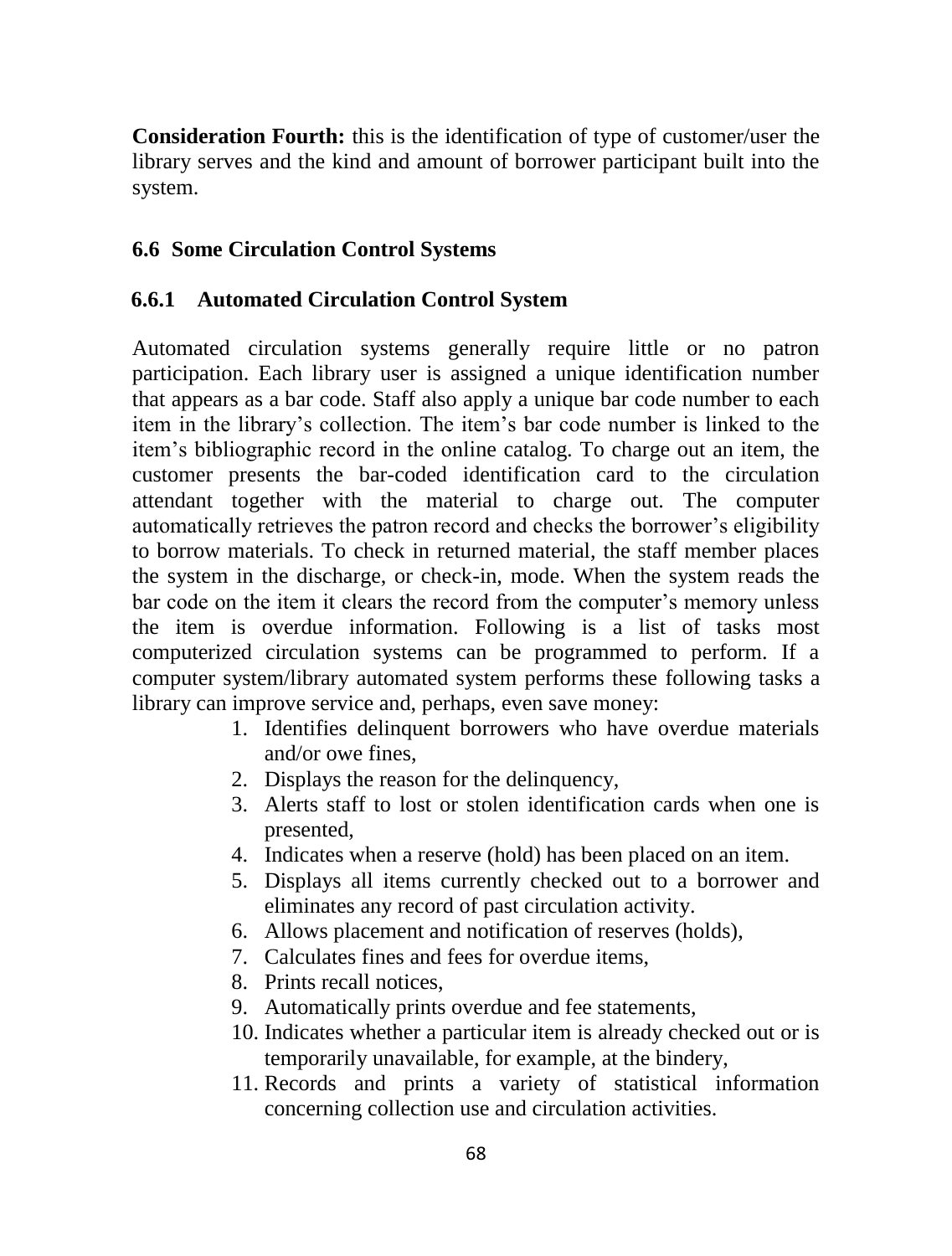Automated systems are flexible, and a library may tailor the functions cited earlier to meet its specific needs. The only way to understand an automated circulation system is to see one in operation or, better yet, use one in person.

#### **6.6.2 Manual Circulation Control System**

In most of the libraries computerized circulation systems are now the norm and widely used by library staff. We limit here our discussion of manual circulation system and describe only two of these. With the increase in the number of readers using libraries, it became necessary to devise some method of identifying both the book and the borrower.

Thus, the two card system, one card for the book and one for the borrower came into existence. First, identification cards were used, which were later substituted by borrower's card on which all book transactions were entered. Of the two card systems, two systems, namely the Browne and the Newark are popular and widely used even today in libraries, particularly in Pakistan.

- **1. Browne System:** Towards the end of the 19th century, Nina E. Browne devised a charging system which used pockets or envelopes for each borrower instead of cards. When a book was to be charged, the book-card was removed and placed in the borrower's pocket which bore the borrower's name, address and registration number. These borrower's pockets, each containing one book card were then filed under the date either by call number, author or title of the book under circulation. This system involved only a single operation to make books available. Although considered to be notable advance over the temporary and permanent slip system, it had one shortcoming there was no permanent record of the loan.
- **2. Newark System:** Around the turn of the century (about 1900) a new system came into use, which utilized the borrower's card and book card to the best advantage. This new system was adapted by the Newark (New Jersey) Public Library, and soon became popular. The simplicity and flexibility of this system made it adaptable to both small and large public libraries. Its positive attributes include accurate files, conveniently located at the circulation desk by patron's name, due date and call number. It can also generate accurate statistical reports and accommodate different loan periods. The main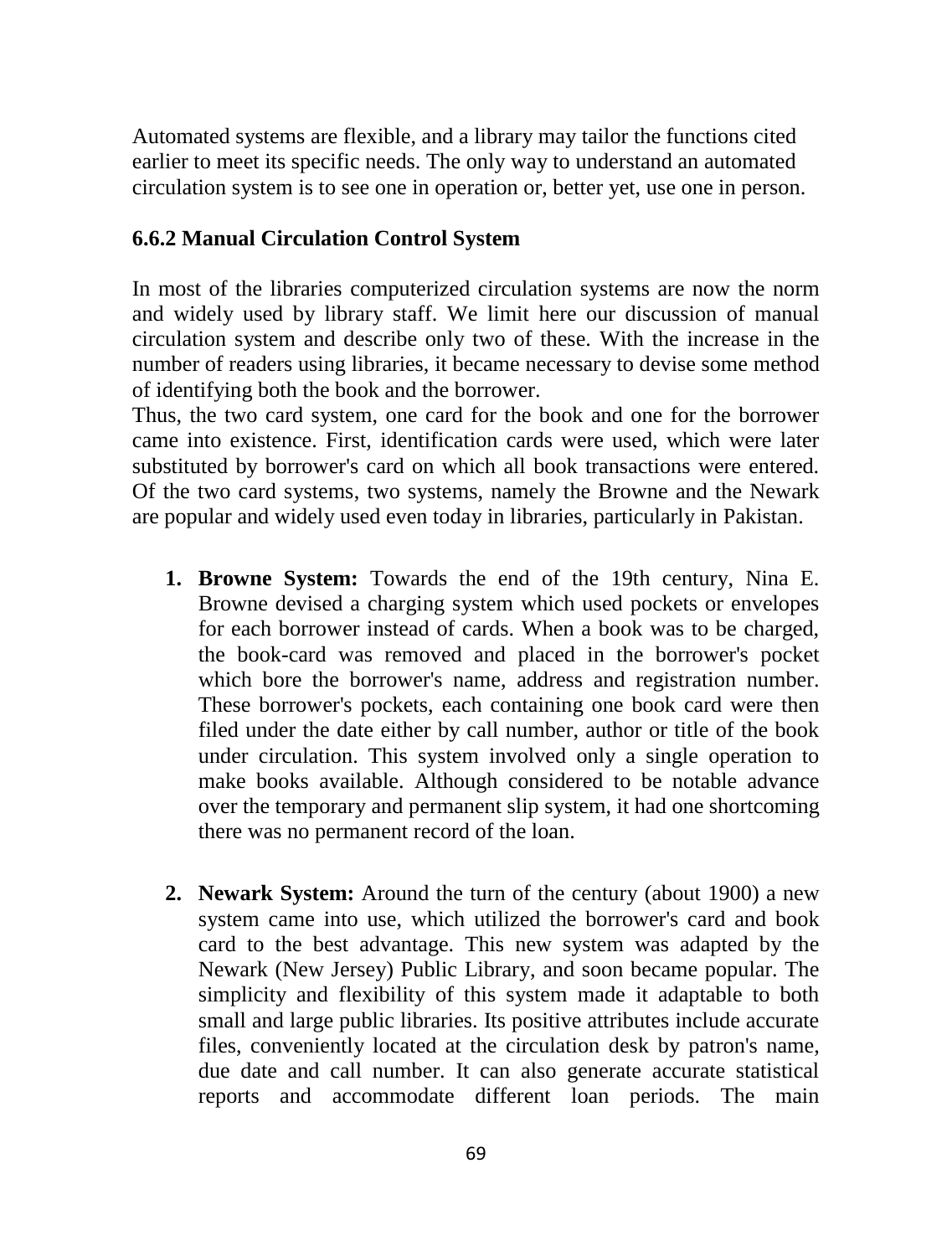disadvantages are the labor-intensive nature of the operations: It set the stage for associating patron information to items through the loan transaction and the eventual use of transaction numbers.

#### **6.7 Stack Maintenance**

Maintaining an orderly arrangement of library materials is an important function generally assigned to circulation. A library must have an accurate and efficient shelving operation or good library service is impossible. Backlogs of un-shelved materials cause delays in service and require staff time to locate material. Mis-shelved items are as good as lost until they are somehow noticed and re-shelved correctly. When closed stacks were the rule and only library staff had access to them, maintaining an accurate arrangement was at least possible. But with the advent of the public library and the gradual elimination of closed stacks in favor of open stacks for patron browsing, maintaining orderly collections of materials has become a constant battle waged by the circulation department.

The most common way in which libraries first sort their collections is by format. Books, periodicals, audiovisual media, government documents, pamphlets, and so forth are grouped together by format. Books are the most traditional item in most collections and are housed on shelves in book stacks and arranged by classification number. Some books, such as rare or antiquarian books, special collections materials, and oversized volumes, require special handling, but these too, will have a classification or accession number to allow orderly shelving. Although support staff or librarians will, in all but the smallest libraries, usually do-little shelving, they must know enough to train the clerical and student assistants to handle all phases of the shelving operation. Classification systems are the most appropriate device of stack maintenance and orderly shelving. There are various classification schemes used in libraries of world for shelving but two of them are popular classification systems in use in United States are DDC and LOC system. But in rest of the world DDC and UDC are most popular classification systems.

#### **6.8 Preservation and Security**

Of all the departments of a library, circulation probably has the greatest impact on the condition, and often the survival, of library materials. Proper procedures for check-in and check-out as well as shelving, selection for repair, and other circulation work will prevent much damage. Good handling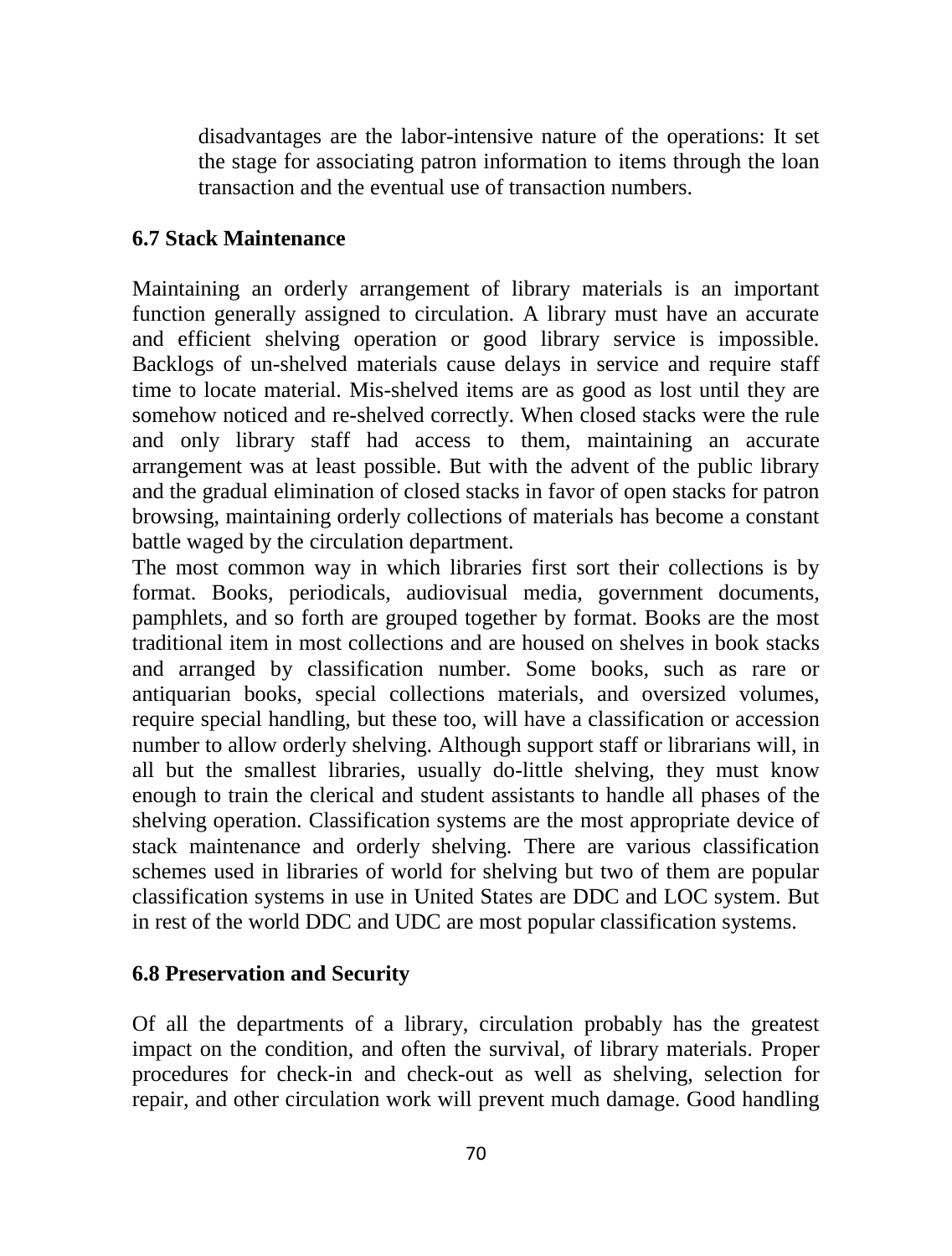practice among circulation staff prevents damage by those who most often handle library materials, that is those very staff members.

Circulation staff members also set an example for the handling of books and materials by library customers. If staff member checking out a book treats it roughly, borrowers will, consciously or unconsciously, learn to devalue the book and treat it in a similar manner. Staff training and the foundation of good book handling habits are the best way to begin to improve handling practice by both staff and library patrons. All new employees need specific instruction in preventive preservation Instruction should be continuous over a period of time, including supervision, checking, and reinforcement. Customer education is another means to avoid damage to library materials. Besides library staff setting a good example, such things as providing thin, nonharmful bookmarks, positing signs that inform patrons of situations dangerous to library materials and having well-publicized information about library problems may all be of help.

#### **6.9 Security and Circulation's Role in Security**

The circulation staff of a library is often responsible for much of the security of the library building and its collections. This is so for several following reasons:

- 1. The circulation area is often located near entrance and exit doors, and circulation staff are likely to be the first to become aware of security problems.
- 2. Circulation staff are often more familiar with the building than other library personnel.
- 3. Circulation departments are staffed all the hours the library is open.

Responsibility for library security generally falls into two categories: (1) notifying the proper authorities about crimes or transgressions, or facility problems; and (2) assuming responsibility for the security of the building and its contents, especially at opening and closing times. Circulation staff usually have the responsibility of notifying appropriate behavior by customers. The staff may also be required to contact medical personnel in the event of emergencies. All libraries should have written procedures for dealing with security and medical emergencies and all staff should be thoroughly familiar with them. Responsibility for building security includes opening the library in the morning and preparing it for use (turning on the lights, the catalog terminals, the copy machines, and the microcomputer workstations; opening doors; unlocking the cash box). Security also involves making sure the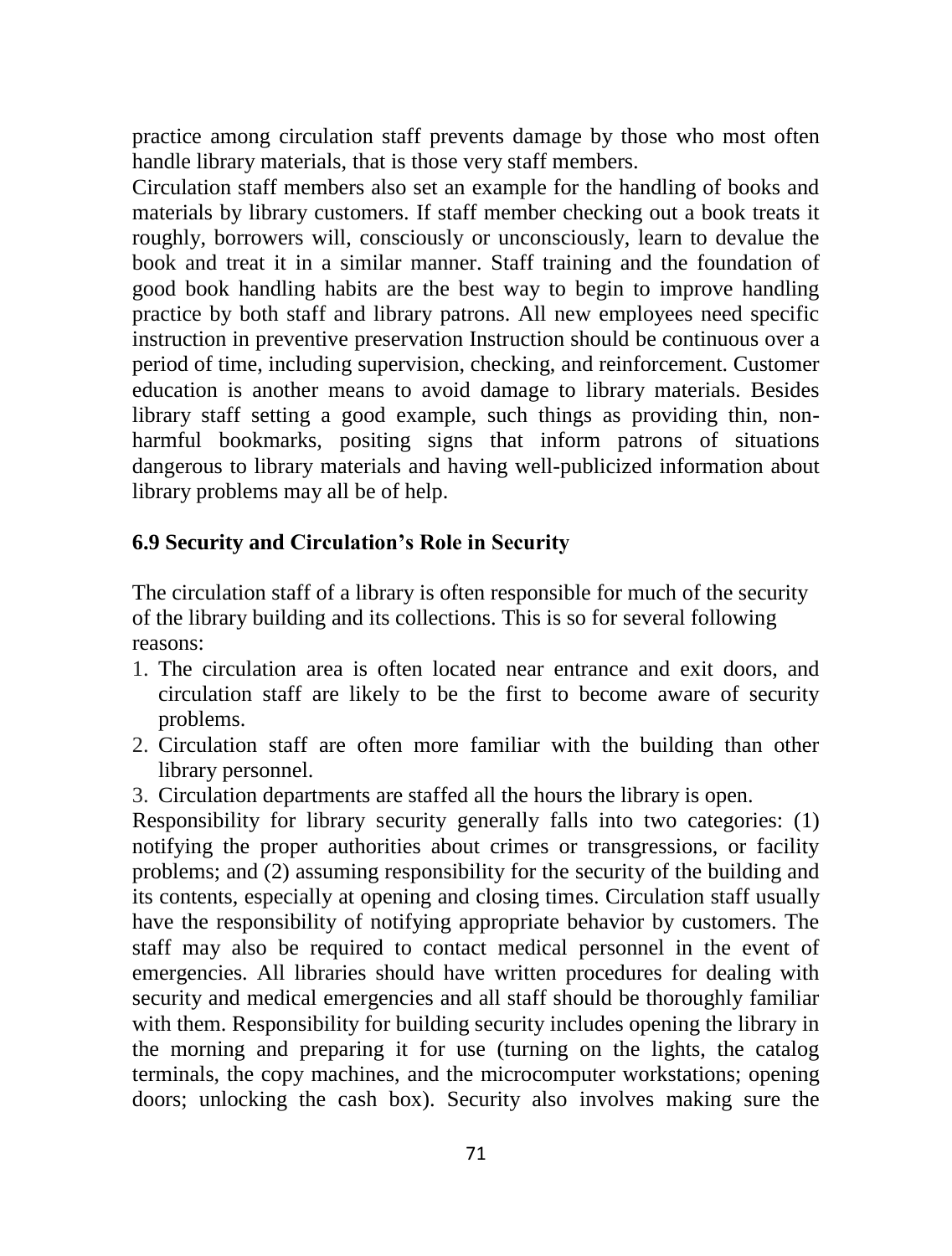building is empty of people at closing time, turning the equipment off, and locking all the doors. This is extremely important operation and evening personnel must be well versed in closing procedures to ensure that uninvited guests do not remain and that the building is secure against unauthorized entry. Both opening and closing procedures should be in writing and personnel performing these functions should be thoroughly trained in the routines.

#### **6.10 Administration of Circulation Section**

Despite the differences in size of operations and type of library, in most libraries the duties of administering circulation functions are basically the same. The librarian or paraprofessional in charge selects and organizes the staff; is responsible for the details of supervision, instruction, and development; and assigns responsibility for the work.

In small libraries the librarian often combines the administrative duties of the circulation function with those of the rest of the library. In larger libraries a department head, often a paraprofessional, usually discharges these administrative duties. The administrator is an intermediary between the librarian and the staff and often between the library and the public. In large libraries this individual may be accountable to an assistant librarian or a division chief. In the eye of the users, the administrator represents the library and the service that makes materials available. As member of the general staff, the administrator must keep in close touch with all activities in any way related to the department and must see that rivalry with the other library departments does not exist. The administrator must introduce into actual practice the policies and procedures determined by the chief librarian, the school board, the board of trustees, or other authorities.

#### **6.11 Role and Philosophy of Reserve Services**

Reserve rooms and reserve collections are usually found in academic libraries and sometimes in school libraries and are often the busiest service points in the library. The philosophy of the reserve room is to enhance the teaching process by enabling teachers and faculty to temporarily supplement library collections in support of their courses. Reserve services do this by enabling teachers to place materials, or copies of materials, on restricted loan for a limited period. Electronic reserve systems permit the scanning of document images into a database and their retrieval by students.

Reserve service guarantees that assigned material will be available for students to use when it is needed. The service also allows teachers to place on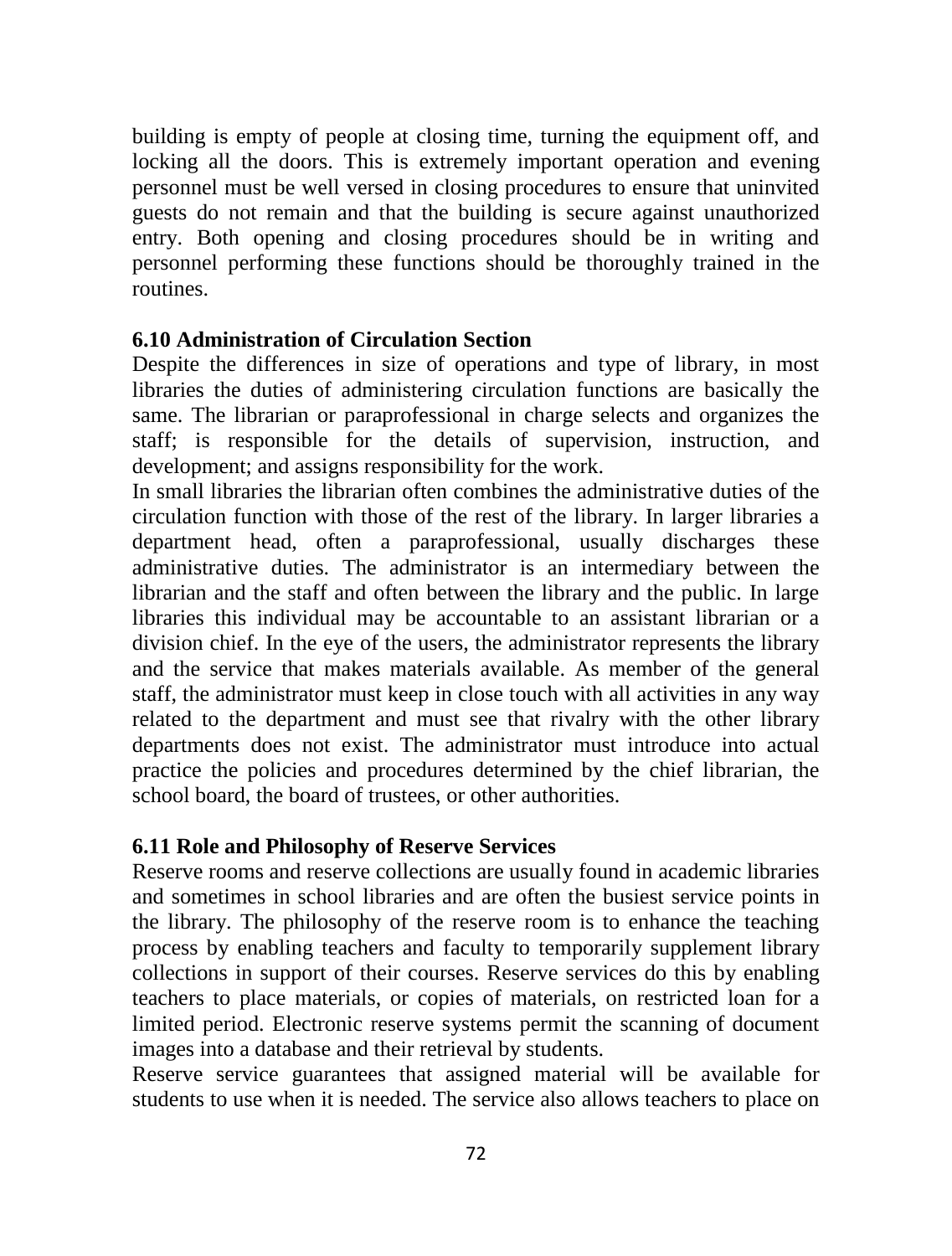reserve or make available electronically, within limits, multiple copies of copyrighted materials. This assures their availability in sufficient quantity when they are needed. Reserve rooms are also used to protect high-risk items, that is, material that is likely to be mutilated or stolen if placed on the open shelves.

Customers and staff are sometimes critical about various aspects of reserve service. Students complain that material is not put on reserve fast enough, that service is poor and waiting times too long. Teacher also protest about the time it takes to process assigned material and about the amount of work they must do before material is placed on reserve.

#### **6.12 Arrangement and Storage of Reserve Materials**

Generally, reserve materials are removed from the circulating collection by library staff or teachers or, in the case of materials owned by the instructors, are delivered to the library and placed in a special room or are within the library where access is controlled. Activity around the reserve area is heavy, and the location of the service should be considered carefully. The room must be easy to find and traffic to and from the area should not interfere with other library operations. Locating the reserve room outside of the library building has been tried and found wanting due to inconvenience for users and staff. The primary criterion for arranging material in the reserve area is to enable staff to locate and easily retrieve the items requested by students. Staff generally house unclassified materials and professors' personal copies on bookshelves arranged by course number or the instructor's name. sometimes unclassified materials are assigned an accession number and arranged numerically. Classified materials may be grouped with other material for a course or filed separately by call number. Housing for photocopies and other loose materials is problematic. Some libraries punch holes in photocopied materials and place them in binders, some staple the pages together and place them in cardboard boxes or manila folders, and others arrange them in file cabinets. Media too, can be housed with the rest of the material for a course or remain in special media housing. Scanned images are indexed in the database so files for particular professors or courses can be easily retrieved, generally by professor's name, title, author, and course number.

#### **6.13 Access to Course Reserve**

Making reserve readings accessible requires several different steps. The first step is to persuade instructors to submit their reserve lists in a timely manner. The greatest amount of processing work, which is time consuming, comes at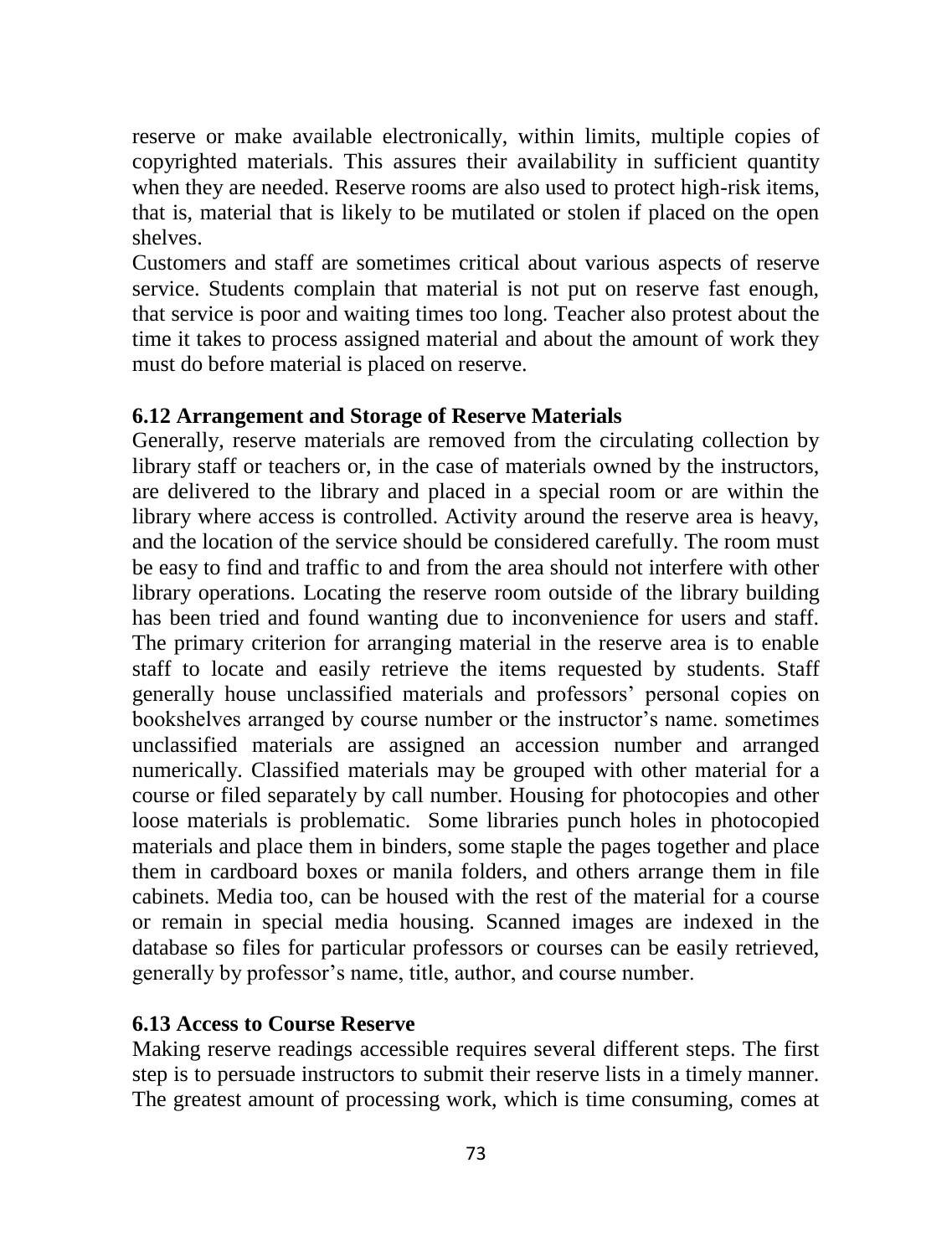the beginning of the semester or academic term. Once materials are processed, access depends on students knowing what items are on reserve. Students and instructors must know which materials are removed from public access to the reserve room, and students need to know what materials are placed on reserve by their instructors.

Libraries with automated reserve systems have an answer to some of these problems. Many integrated online systems have reserve modules. Reserve holdings may be found by searching for the teacher's or faculty member's name, the course name or number, the author, or the title. Digital reserve collections, accessed via the Web, are available anywhere a student has a computer, network connection, and password. This makes digital reserve item more accessible than traditional collections and extremely important for students taking classes through distance education.

Non-automated libraries must depend for access on the quality of the printed or written records developed by the reserve staff. Staff should mark the records for library materials placed on reserve in the public catalog to inform users of the change, but marking every card is often impossible. Comprehensive lists of items on reserve are located at the reserve desk itself for public consultation. It is the reserve supervisor's responsibility to monitor the demand for library materials placed on reserve. Because of their reference value or popularity, access to some books should not be restricted by placing them on reserve.

# **6.14 Circulation of Reserve Items**

Whether a library uses a manual or automated system, the process of circulating reserve items is more complex than that performed at the circulation desk. There are several characteristics of reserve circulation that make this so: the processing required to prepare items for circulation, varying loan periods and fine schedules, the number of non-library and non-book materials circulated, and the ever-changing composition of the collection.

**6.14.1 Manual Circulation:** when instructors deliver items to the reserve area, staff must first process them for reserve circulation. Each item, whether book, photocopy, teacher's personal copy, or other type of material, must be identified with the following information: instructor's name, course number, circulation period, and any use limitations applicable, such as "Reserve Book Room use only" or "Library use only."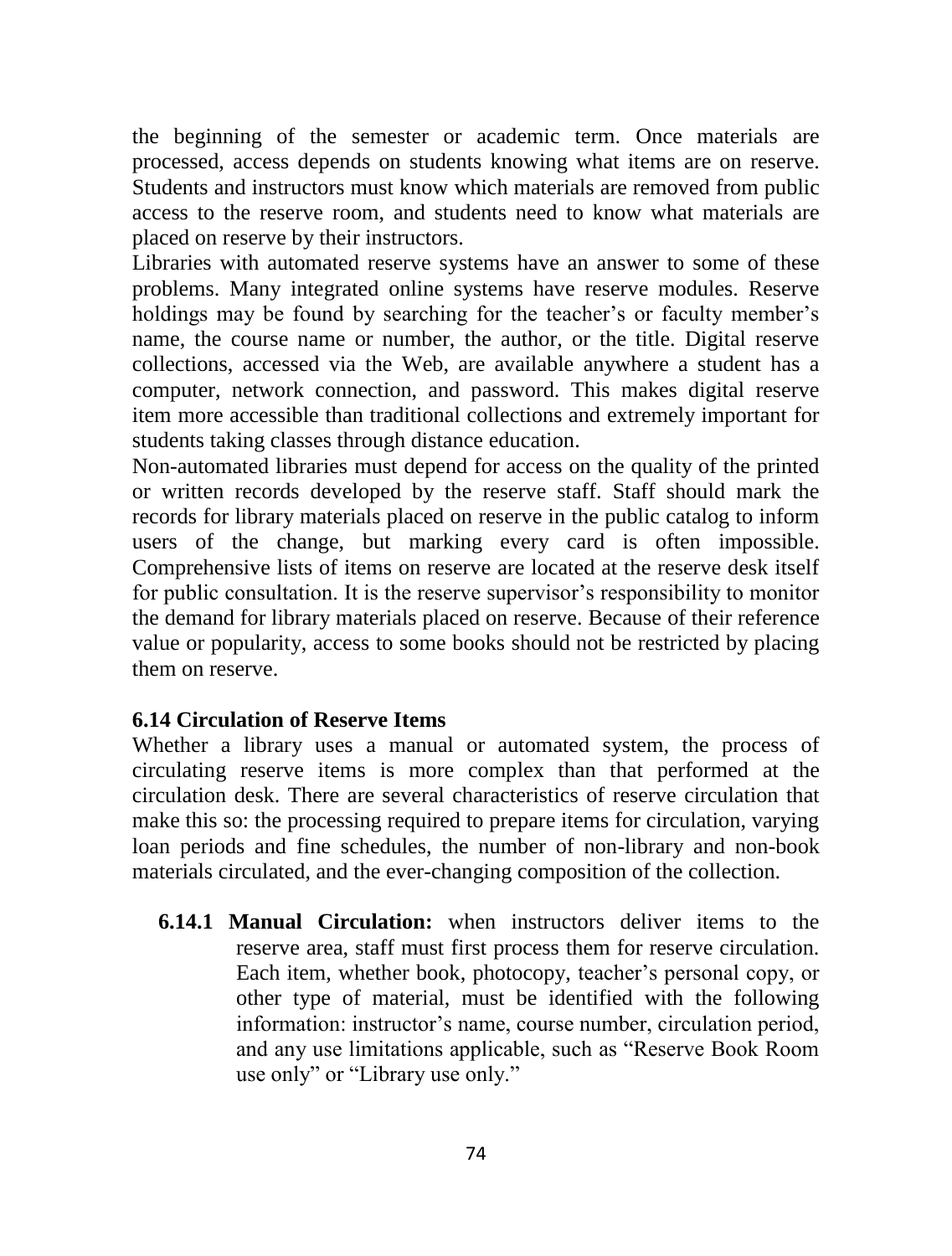**6.14.2 Automated Circulation:** effective automated reserve books systems are not as prevalent as automated circulation systems. This is because it is difficult to program the system to handle the large number of different loan periods and item types. As items are added to the reserve collection, they are again identified by course instructor, and circulation period. Staff enter this information into the system and link it to the item's existing barcode, or to a new dumb bar code, which they attach to the item itself, or to a book card created for the item.

#### **6.15 Administration, Security and Preservation of Reserve Material**

On most library organization charts the reserve room appears under the authority of the circulation section. Most commonly, the circulation supervisor or a paraprofessional reporting to the head of circulation supervises the service. The individual in charge of reserve must be experienced, as many problems arise requiring mature judgment, tact, and well-developed interpersonal skills. The reserve supervisor selects, trains, and supervises the work of the reserve staff, most of whom are students. The supervisor must make sure the staff have work to do during slack periods, but that duties do not interfere with service delivery. Punctuality is a necessity. Students must arrive on time to replace others leaving for class. Service will suffer if there are not enough personnel to staff the desk when help is needed. In selecting personnel for the reserve book room, administrators consider the unique characteristics of the service. As a first criterion, reserve staff must have good interpersonal skills. The ability to work nights and weekends is also necessary because the reserve book room is normally open for service whenever the library is open. To schedule staff effectively, the administrator must be familiar with the use patterns of reserve materials.

Because of their high use, reserve materials suffer a great deal of wear and tear. It is important for staff to handle reserve items carefully to help prolong their life and value as instructional aids. Training staff in the proper techniques of handling the various materials placed on reserve will help prevent damage. Media should be stored in appropriate housing. Binders or folders help protect photocopied or other loose materials from the damage that accompanies high use. Administrator train staff to pay special attention to security and preservation of teacher owned materials in the reserve collection. Personal materials such as books, videos, and other items may be easily stolen, so care must be taken to verify and record borrower identification information before the materials circulate. As the practice of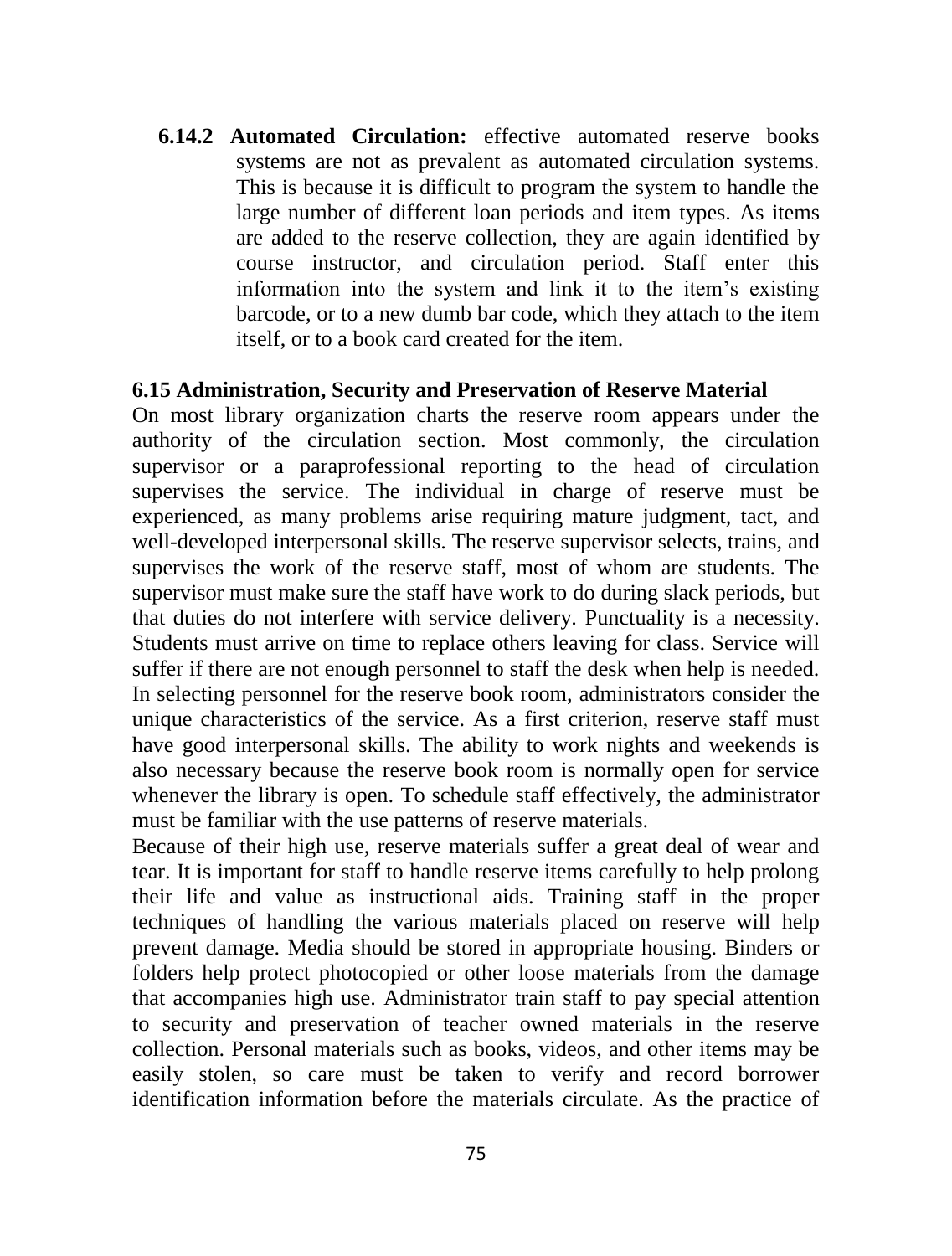digitizing reserve materials becomes more common, the concerns of reserve staff for the preservation and security of physical items will necessarily decrease.

# **6.16 Conclusion**

The circulation section is the workhorse of the library. Circulation staff work a greater variety of hours and do a wider assortment of jobs than other library employees. Staff providing circulation services find themselves in greater direct customer contact in a wider variety of situations than staff who work in circulation will find the work challenging, diversified, interpersonal, and rarely dull. Reserve services are viewed by many faculties and teachers as a valuable adjunct to their teaching. It provides them with a way to supplement the library collections in direct support for their classes. Electronic reserves greatly increase access to reserve readings once a library adopts a policy that conforms to the current interpretation of copyright law and an increase in electronic reserves is a trend we expect to see continue. However, reserve service is costly to maintain and often underutilized. These arguments suggest that libraries facing personnel shortages or space limitations should consider carefully the value of continuing full reserve service before cutting more essential services and resources.

# **SELF-ASSESSMENT QUESTIONS**

- 1. What are two important roles of circulation services?
- 2. Describe the most common circulation systems in use today.
- 3. What two general principles govern the arrangement of materials in most libraries?
- 4. What is the role of reserve services in academic libraries?
- 5. How do library staff provide access to materials placed on reserve?
- 6. How do reserve staff participate in library security and preservation? How are materials protected from wear and tear?

# **ACTIVITY:**

Visit any university library and study its Circulation Section. After consulting the circulation staff prepare a circulation and reserve materials plan.

# **RECOMMENDED READINGS:**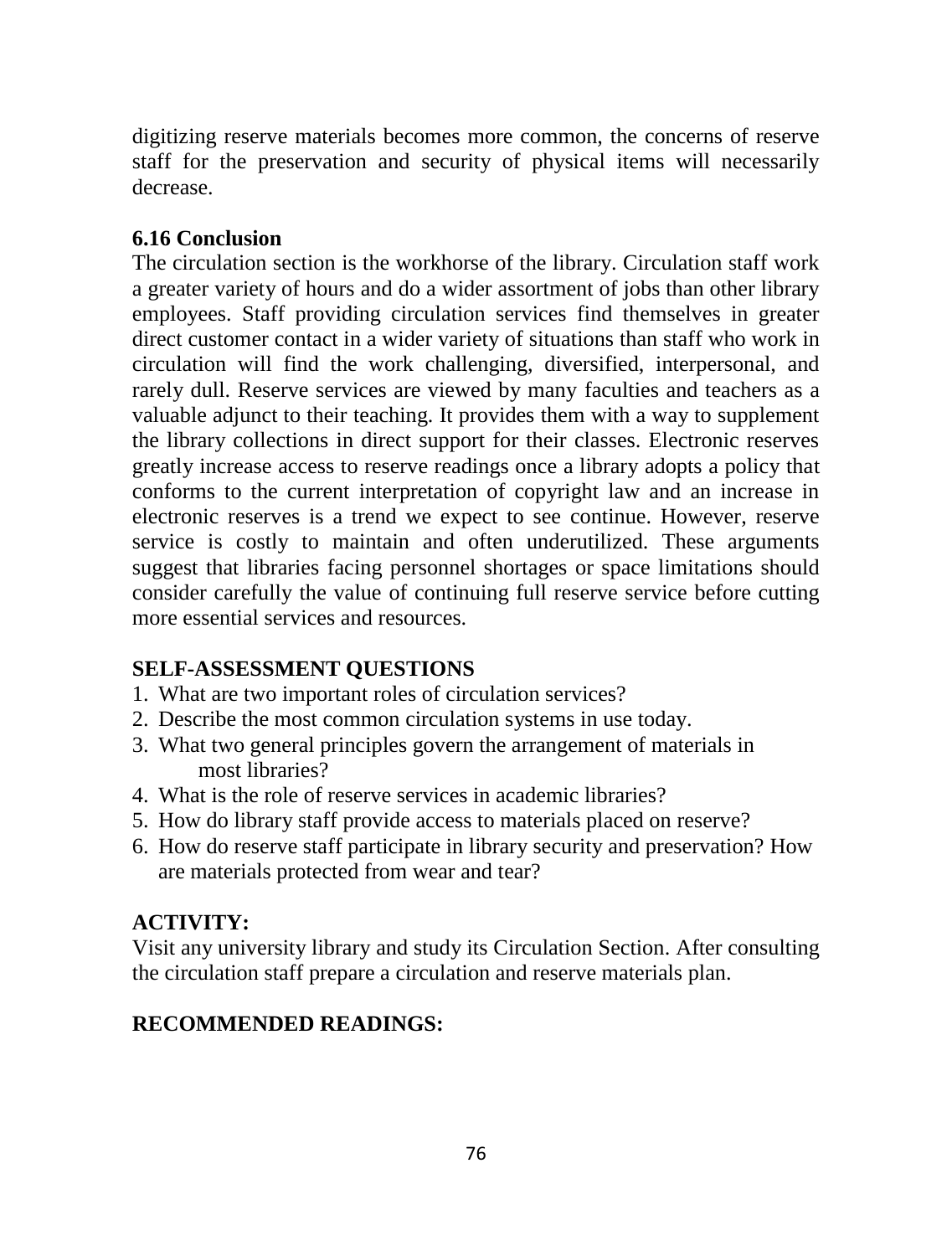Eppard, P. B. (1986). "The Rental Library in Twentieth Century America." Journal of Library History, Philosophy, and Contemporary Librarianship 21 (Winter): 240-52.

Intner, S. (1987). Circulation Policy in Academic, Public, and School Libraries. New York: Greenwood.

Seaman, S. (1996). Copyright and Fair Use in an Electronic Reserves System." Journal of Interlibrary Loan, Document Delivery & Information Supply 7, 19-28.

McCaskill, S. D. (1995). "The Undergraduate Reserve Collection: An Open Approach." College and Undergraduate Libraries 2, 45-55.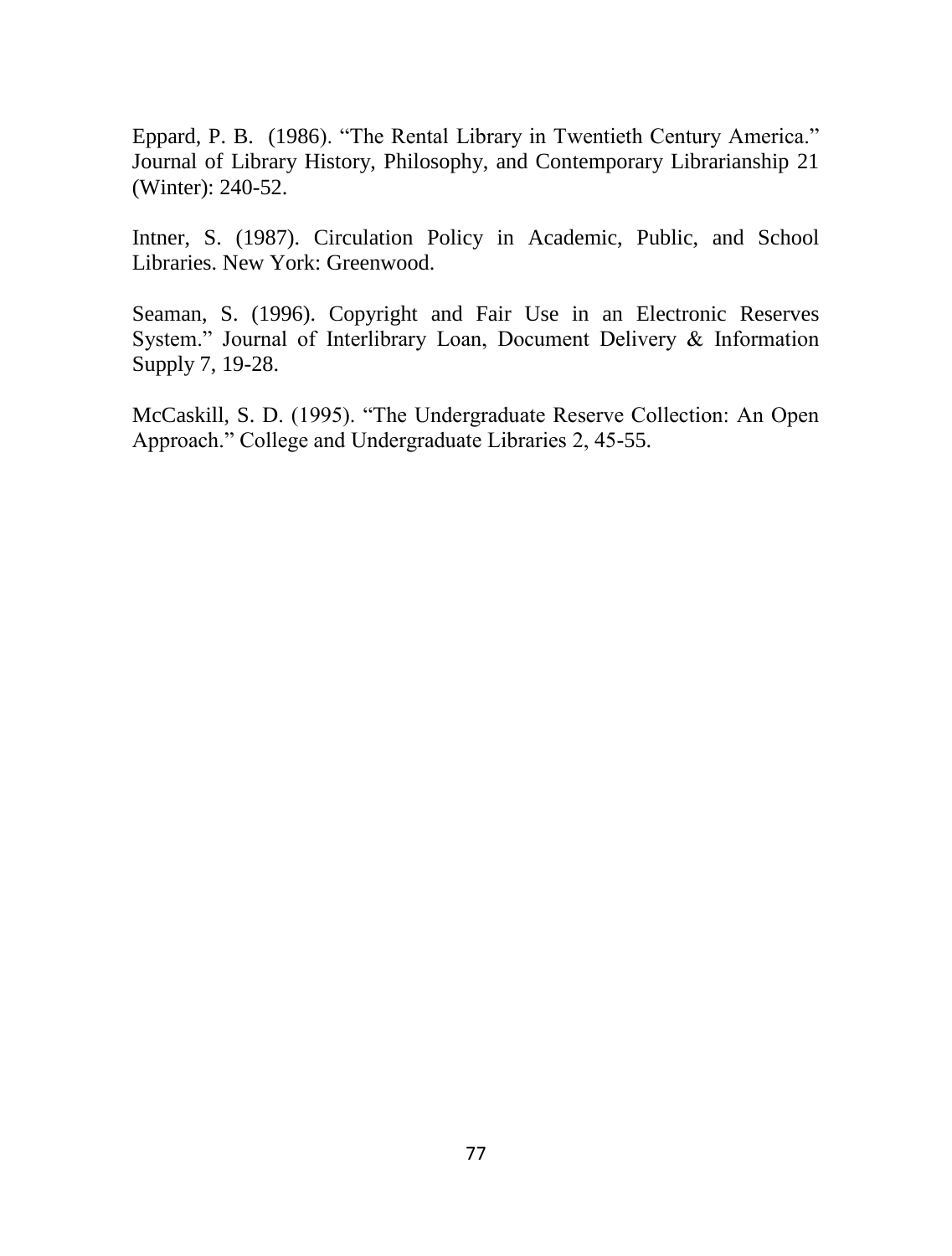**Unit No. 7**

# **SPECIAL COLLECTION**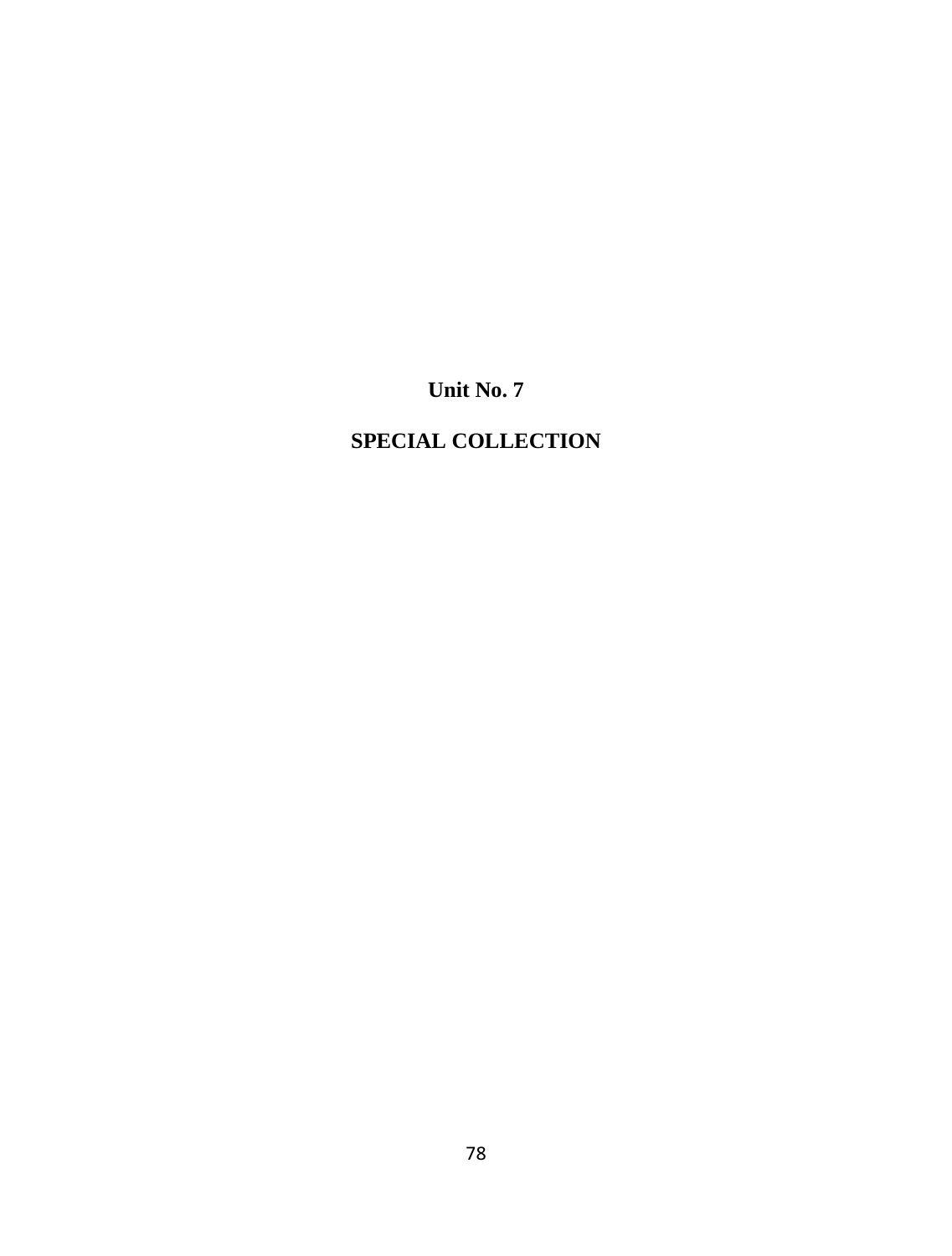# **CONTENTS**

- 7.1 Introduction
- 7.2 Role and Philosophy of Special Collection
- 7.3 Collections Storage and Preservation
- 7.4 Access Security to Special Collection
- 7.5 Admission and Use (rules regulations to use materials)
- 7.6 Physical Protection of the Materials
- 7.7 Conclusion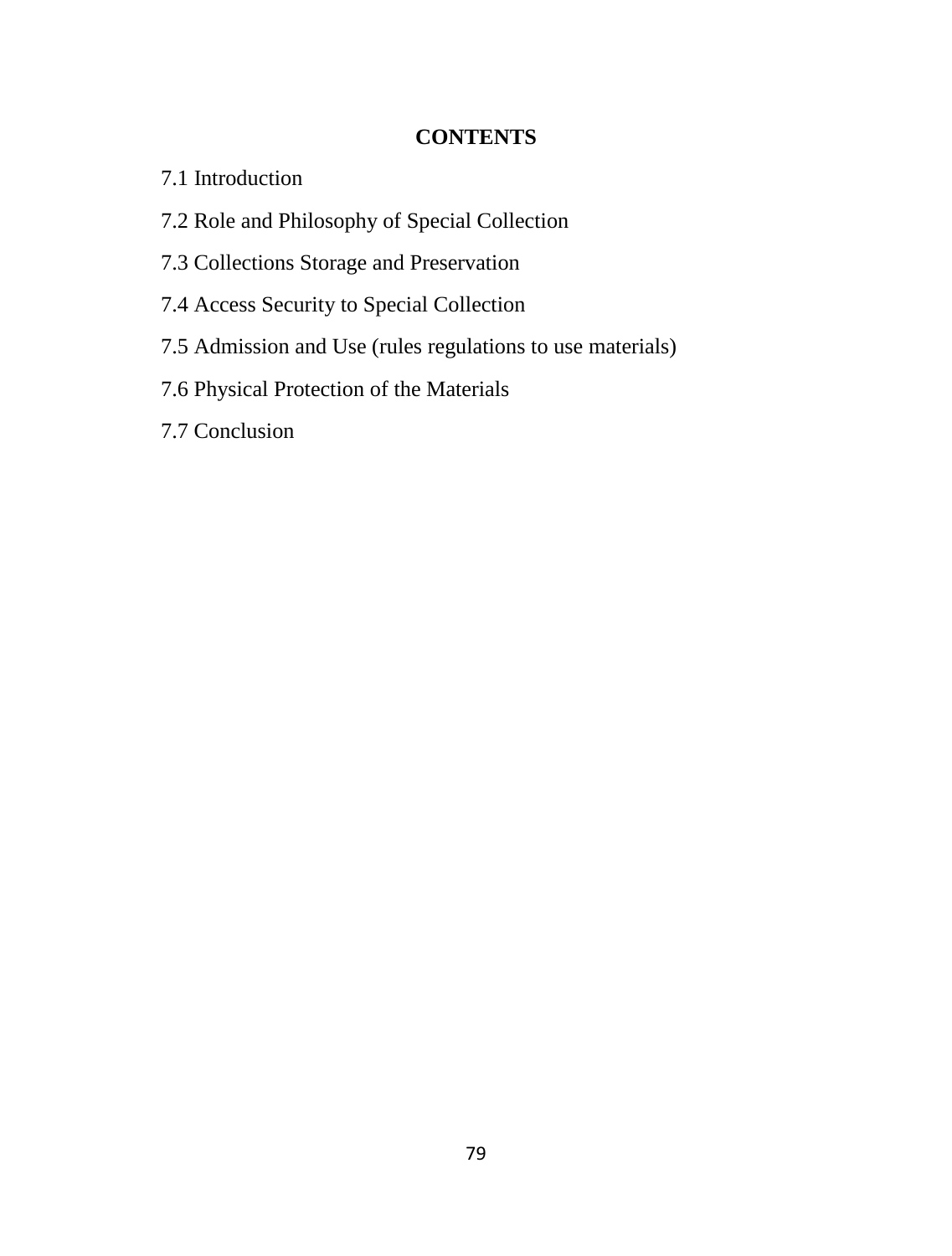# **OBJECTIVES OF THE UNIT**

After studying this unit, the students will be able to explain the following:

- 1. What is special collection?
- 2. What is the philosophy behind managing special collection in libraries?
- 3. How special collection preserved and physically protected?
- 4. How libraries give permission to use special collection and provide access to these important information sources?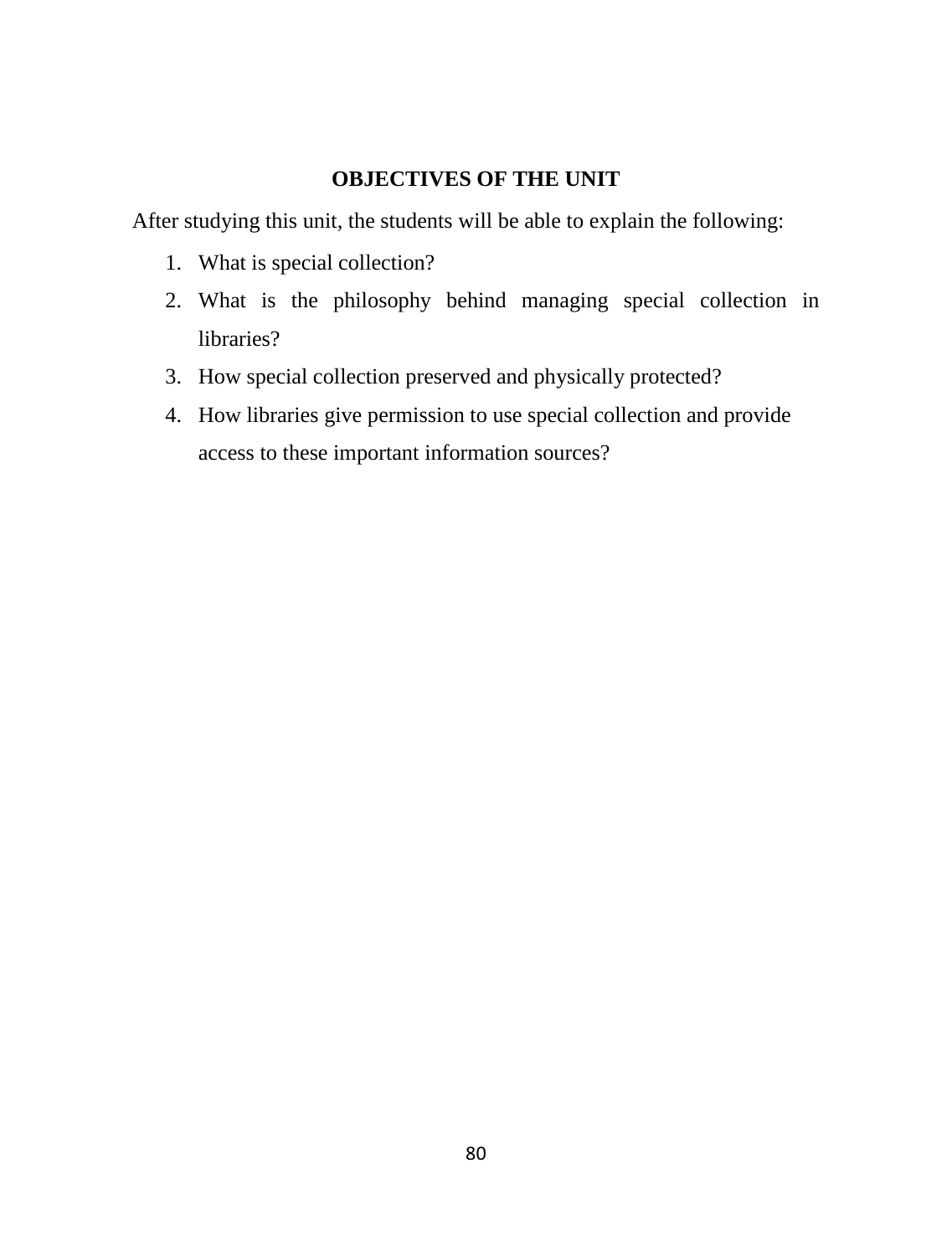# **7.1 Introduction**

Special collections or rare book rooms play an unusual role in public services. They are a source of pride, image and, occasionally, value to both the library and the community the library serves. Even small public libraries open only a few hours a week often have one shelf, in a secure area, where one or two books of special value to the library reside. The value is not always monetary; it can be informational or even psychological in nature. Like the old family Quran/Bible, retained because of age and its record of the family, communities and organizations frequently have materials that carry special meaning and that may only exist in one copy. Preserving and protecting these items is one of the primary purposes of special collections.

The terms rare book room and rare book collection are inappropriate for many collections, if "rare" means monetarily valuable. A better and more comprehensive term is "special collections" it is the term that is gaining general acceptance. The term does not identify a single format. Most rare book collections contain many types of material: manuscripts, photographs, other objects, and memorabilia. In many ways the library's special collection is society's equivalent of an old home attic, filled with material of special meaning and importance. Undoubtedly, without special collections, knowledge of our past would be less complete and likely much less interesting. Individuals lucky enough to work in special collections have an opportunity to handle and study pieces of our past.

One trend in this area, especially in academic libraries, is a combining of the institutional archives program with specials collections. This makes sense, especially in an area of limited funding, as both functions have many common elements. Combining the staff of the two functions often results in increased service capability. Preserving institutional history is often a challenge due to the need to create and maintain a balance between being a dumping ground for overflowing office file cabinets and assuring that the important documents do become part of the permanent collection. The key is to remember that a records management program does not assure there will be retention of documents of historical interest. Records management retention schedules also serve as the maximum time an organization must keep the material. Many organizations dispose of the records as quickly as possible.

A rare book collection and/or other "special materials" are important parts of any special collection. If the library collects (as it should) local history materials-books, booklets. Pamphlets, and so forth even the smallest public library special collection can have research value for beyond its modes size.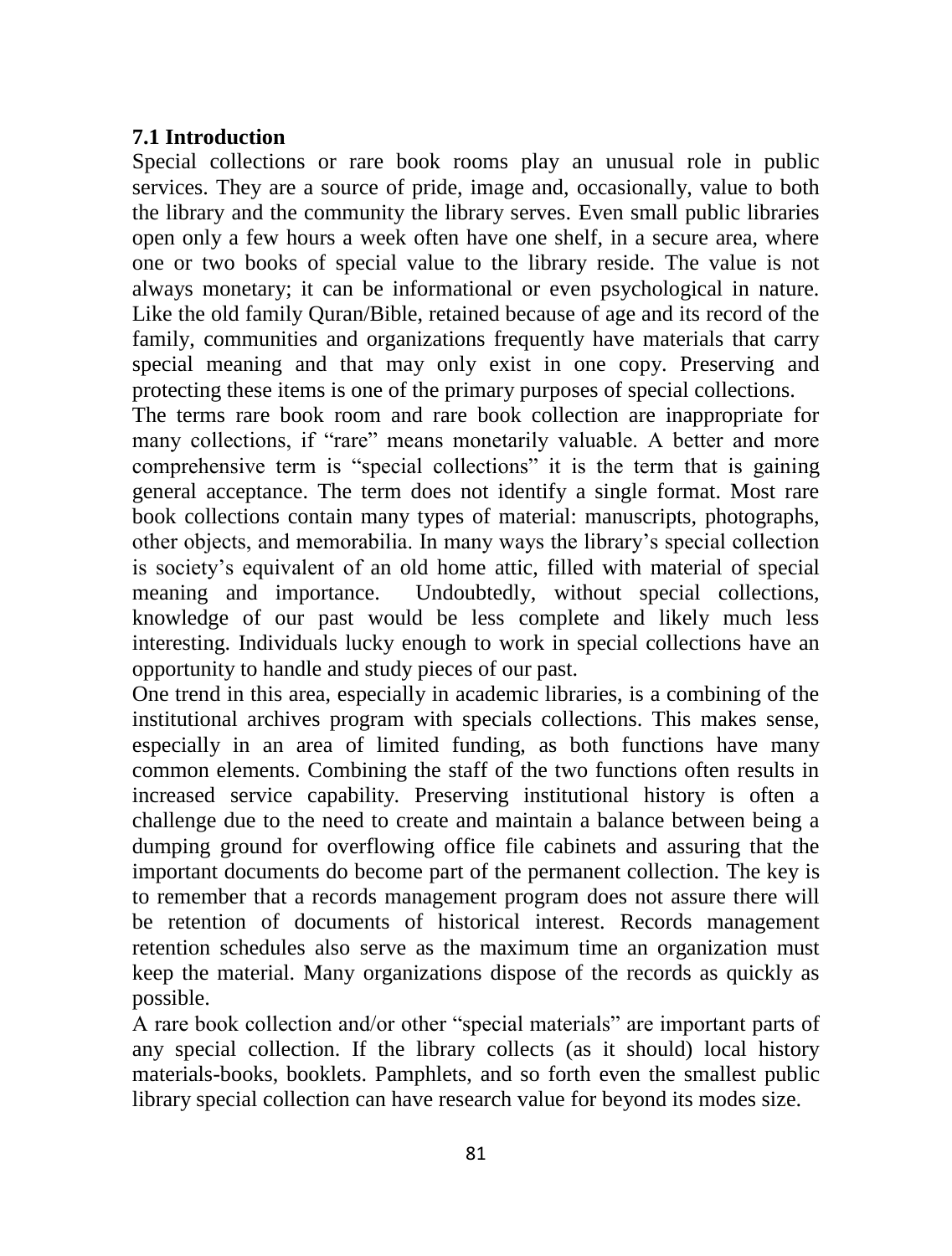# **7.2 Role and Philosophy of Special Collection**

Preservation and controlled access to items of unusual value are the major functions of special collections. An important secondary role is to assist in or be the focal point of the library's overall preservation program. Special collections can and should house and provide access to hose materials requiring special handling and treatment different than what items in the general collection receive. Frequently the unit is responsible for the acquisition and processing of these materials as well, again because of their atypical handling requirements.

While much of the material housed in or acquired for special collections is old, age alone is not the deciding factor. Something may be more than 100 years old and yet not be appropriate for the collection, while something produced yesterday may be most appropriate. The two-basic factor for inclusion are: first, the item's suitability for the library's collection and, second, its need for special handling to assure long-term preservation. If an item fits both criteria, it should be in special collections.

Staff who work in special collections are custodians in the same sense as the old phrase for a librarian, "keeper of the books," conveyed. Some special libraries, especially those with a records management responsibility, will probably engage in many of the activities of special collections, at least for the organization's historical records.

Today the predominant philosophy is that collections are for use; the materials should be as accessible as possible. Potential use is a major factor in deciding to add an item to the collection. The general attitude is that using a book to pieces is better than having it sit unused on the shelf. Dr S R Ranganthan's five statements sum up current thinking about library collections and service:

- 1. Books are for use.
- 2. Every reader his book.
- 3. Every book its reader.
- 4. Save the time of the reader.
- 5. A library is a growing organism.

However, in special collection the goal is to preserve the work, both its physical being and its information, by limiting access to essential, rather than casual use. The role of the keeper of the books was to preserve what was a scare commodity. And, while it was true the keeper's primary duty was to know where every book in his care was, providing some access to these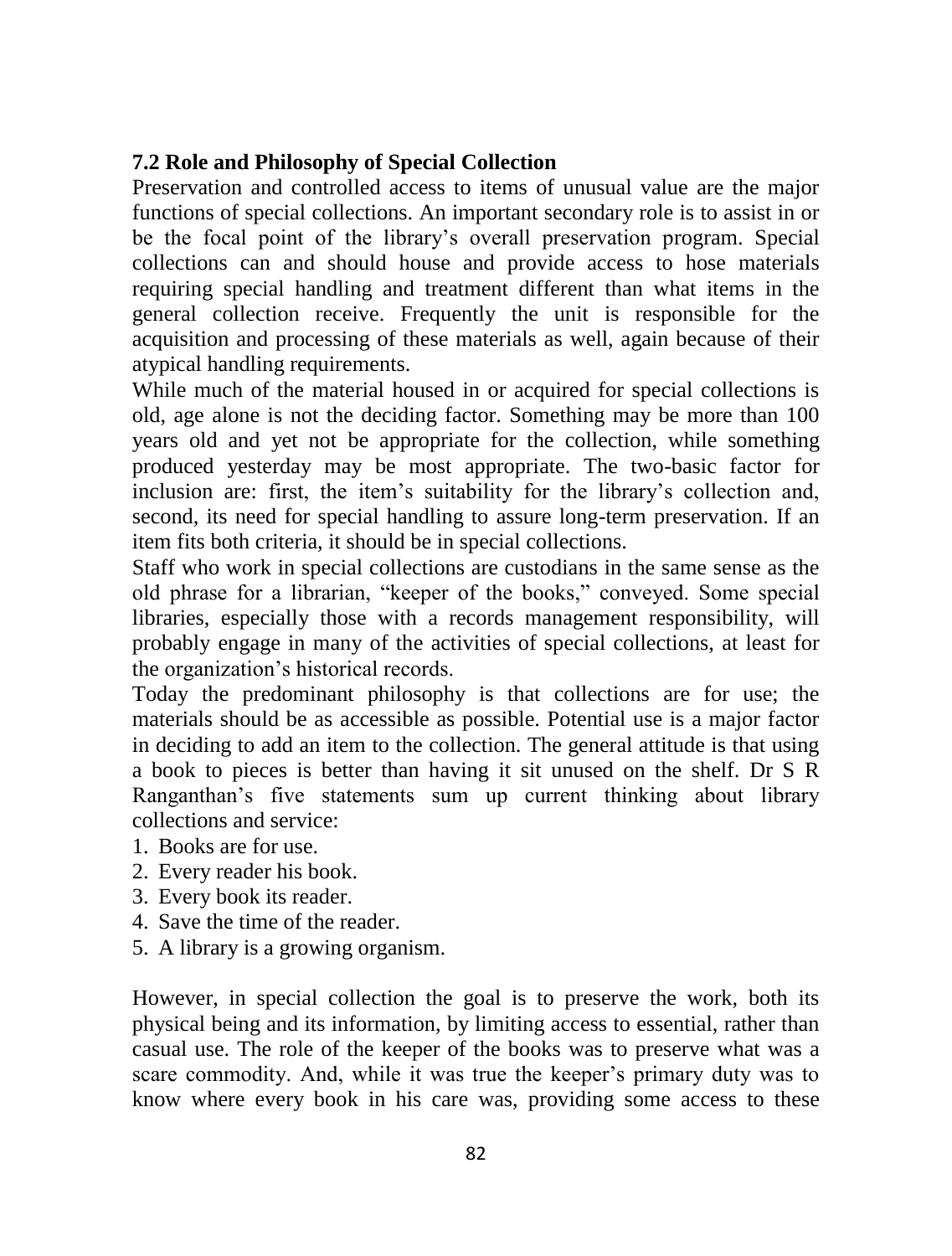materials was also part of his duties. Just as is true today, there was certain duties that the librarian had to perform, and the primary duty then was preserving the collection. In some cases, the librarian had to buy a replacement for any book found missing; the difference between then and now is that money for the book came from his pocket, not the library's. it is also important to note that the men who were the keepers of the books were also, in most cases, scholar. It is worth mentioning that today archives and special collections place much more emphasis on proper conservation and preservation activities than was true in the past.

What it all comes down to is that there are different classes of material in library collections. One class consists of heavily used materials (circulating materials) and another consists of those materials requiring special handling and preservation, where staff can control and monitor use. It is balancing two priorities, use and preservation. Both circulating and special collections work involve both use and preservation. For the circulating collection use is first, then preservation, with the reverse true for special collections. One might also say that circulating collections are for present use, while special collections are "for the ages."

### **7.3 Collections Storage and Preservation**

It is appropriate to describe briefly the types of material found in special collections and their storage, before discussing preservation. Library's special collections department has, of course, printed books ranging from incunabula and the Shakespeare seventeenth-century folios to contemporary books. In addition, there are manuscripts, maps (from hand drawn maps on goat skin to early twentieth-century developer maps used to promote various areas of city or country), photographs, sketches for movie sets, paintings, sculptures, furniture and rugs, gold records, medals and awards/trophies, chess sets, model ships, tin soldiers, trading cards and hundreds of thousands of postcards. The above range of materials is not atypical for a medium sized library with a special collection unit. Obviously storing this range of material safely require time, thought money, and equipment.

Providing the appropriate storage units is only the first step in what must be a never-ending process of preservation and conservation. Reducing the issue to its most basic components, the problem is how to preserve paper, wood, fabric, leather, plastic, and metal. Each of these has slightly different ideal storage conditions. If special collections is just a room or two which is usually the case there is a problem in just accommodating a growing collection. Confined to a relatively small are, it is too costly to create a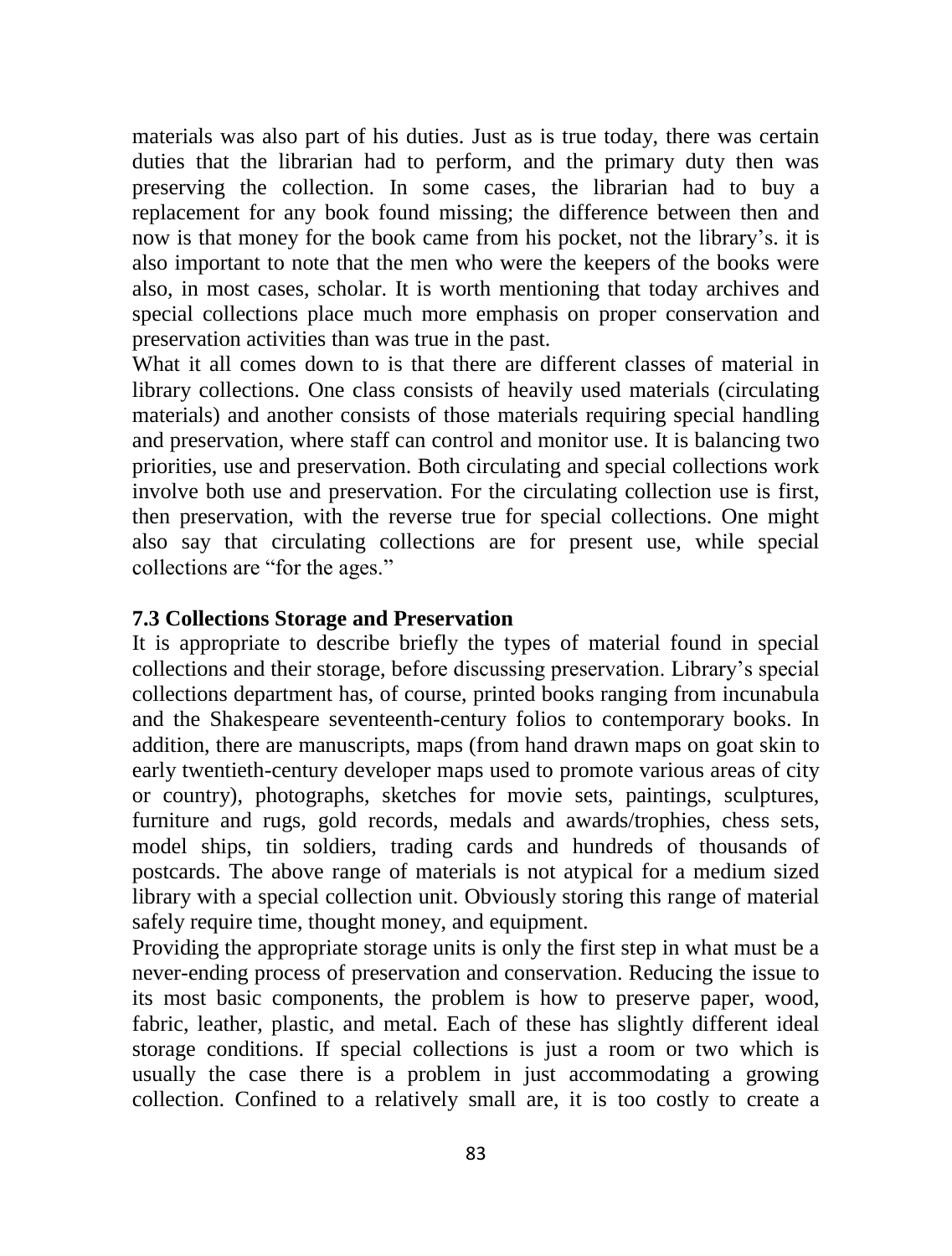number of mini climates with major differences in temperature and humidity. Even if a library could afford to do this, the materials do not always lend themselves to such simple divisions.

Materials must be always handled gently and carefully. Piling books on top of one another, tugging at headcaps (the top of the book spine, where so many people unfortunately hook their fingers and yank), laying open books down spine-up, mixing large and small or heavy and fragile materials together, and any other unfortunately common practice can have dire consequences.

Manuscripts and other archival materials deserve a special care one can minimize damage to such collections by storing them properly. Placing manuscripts in alkaline folders is the basic first step. A second step is to place groups of related folders into archival boxes. When the group of folders do not fill the box they have a tendency to go into an "archival slump," the curving of folders one often sees in partially filled filing cabinets. The archive goal is indefinite preservation, and such slumping can cause damage to materials over time. A simple solution to slumping problems is to fill the space with crumpled-up, acid free containers. There are also non-acidic multi-ply spacers available commercially to keep materials upright and flat. When handling manuscript materials, the person should wear cotton gloves to protect the items from harmful skin oils and dirt.

Monitoring the condition of materials is an important aspect of special collections work. Noticing any change in condition, such as cracking leather or paint, warping boards (book covers), splitting vellum, or just new abrasion from reshelving, is an important habit. The librarian in charge of the department or section should be notified of any such indication of change. Of course, a professional conservator should be contacted in the case of significant changes in important items. Library preservation workshops are a good way to help staff learn to identify potential problems.

As in the rest of the library, basic good housekeeping practices are vital, but even more so in special collections. Proper temperature and humidity control are important for a circulating collection but are critical for the survival of special collections. Special air filters can reduce the dust and other airborne particles that act like sandpaper on bindings. For libraries, historical societies, and the like that must live with ordinary filter systems (or none), storing the books in half-sized record center boxes on industrial shelving units will offer protection from particulate matter in the air, as well as offering some protection from sprinkler systems that might go off, or even damage from falling off the shelf in an earthquake.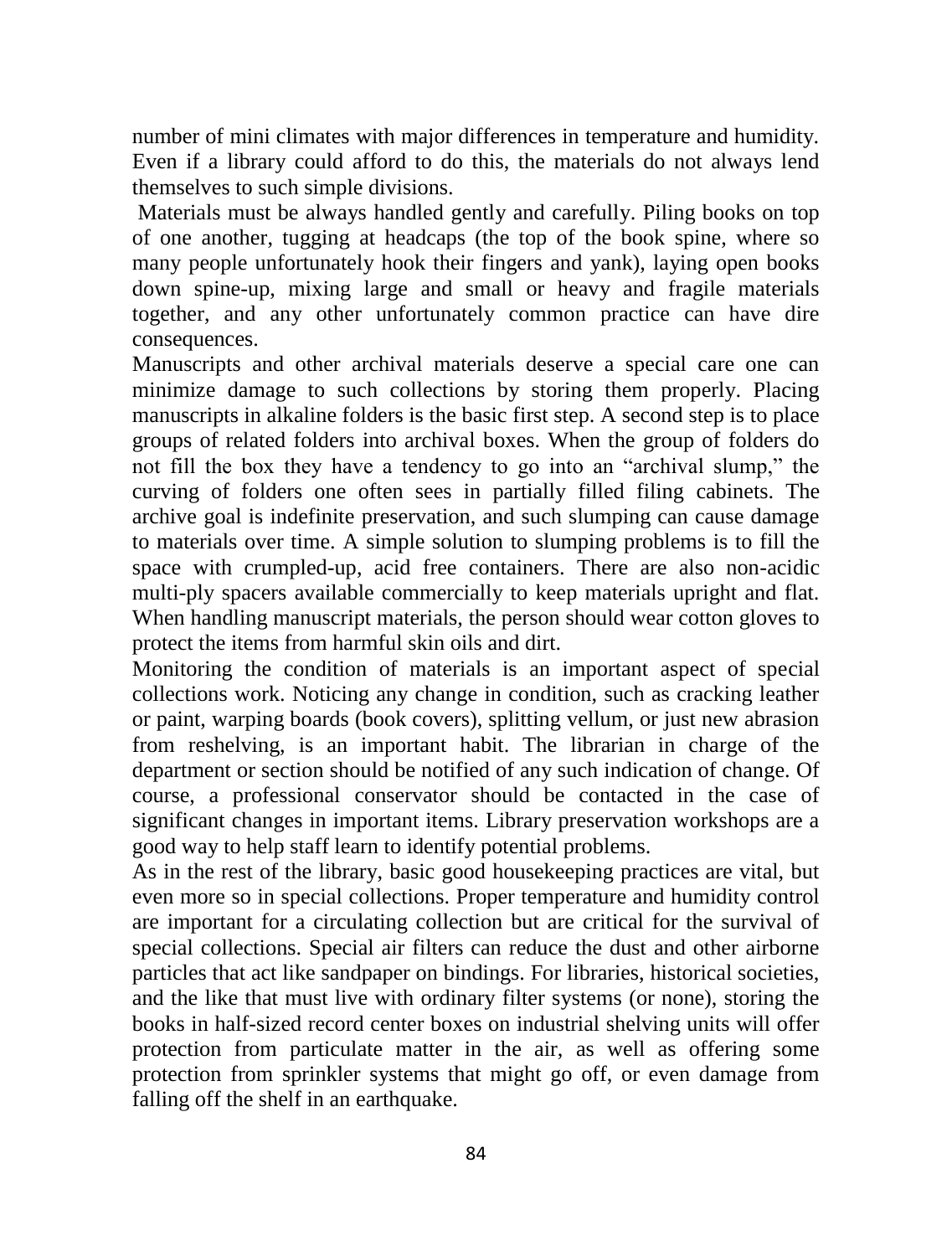Pulling a book off the shelf or pushing it across a work surface causes abrasion from the dust and grit particles. A better practice is to lift books rather then pull them and place materials, where wanted rather than drag or slide them. Regular cleaning of both work and storage surfaces increases the useful life and maintains the value of the items in the collection.

Metal shelving is superior to wood because the stains, varnishes, and paints used on wood can damage bindings. If wooden shelves are a given, insulate materials by lining the shelves with non-harmful material, such as buffered paper board. On the other hand, be sure that metal shelves and file cabinets are not painted with "never-dry" paints that out-gas (give off fumes) indefinitely, which can affect paper, photographic negatives, and other materials. Metal storage units should have only an original layer of inert, baked-on enamel finish.

If there is no special collections room and storing the materials in locked glass cases is the only option available, be certain there is a way to control heat and humidity inside the case. If nothing else is possible, drilling some ventilation holes in the back of the case will help, as long as the air can circulate throughout. If there is no space behind and in front of each shelf it will be necessary to drill holes in each shelving segment to assure the required airflow but be sure no harmful insects are around to crawl or fly through these holes!

The lower the temperature, the better it is for paper and fabrics, but low temperatures can damage leather and plastics. Several people suggest 68 plus or minus 2 degrees Fahrenheit and 45 percent plus or minus 5 percent humidity as a reasonable compromise.

One other important fact to keep in mind is that the temperature and humidity should be constant 24 hours a day, seven days a week, year-round. When a library is able to achieve the ideal in temperature and humidity control, it may have to set up a separate work are with higher temperatures for people. It is preferable to provide special collections with an

Independent heating, ventilation, and air conditioning system (HVAC). Such systems are very costly if installed as a remodeling or renovation project; they also add to the cost of new construction, but at a much lower per-foot cost. Oil, water, or electronic air filter systems can be part of the system. Depending on the system chosen, these special filters can remove particles down to less than one micro in size (a micron is 1/25,400 of an inch). Such a filter

System would effectively remove lint, fly ash, dust, pollen, fungus spores, fog and mist, the majority of the bacteria, and a fairly high percentage of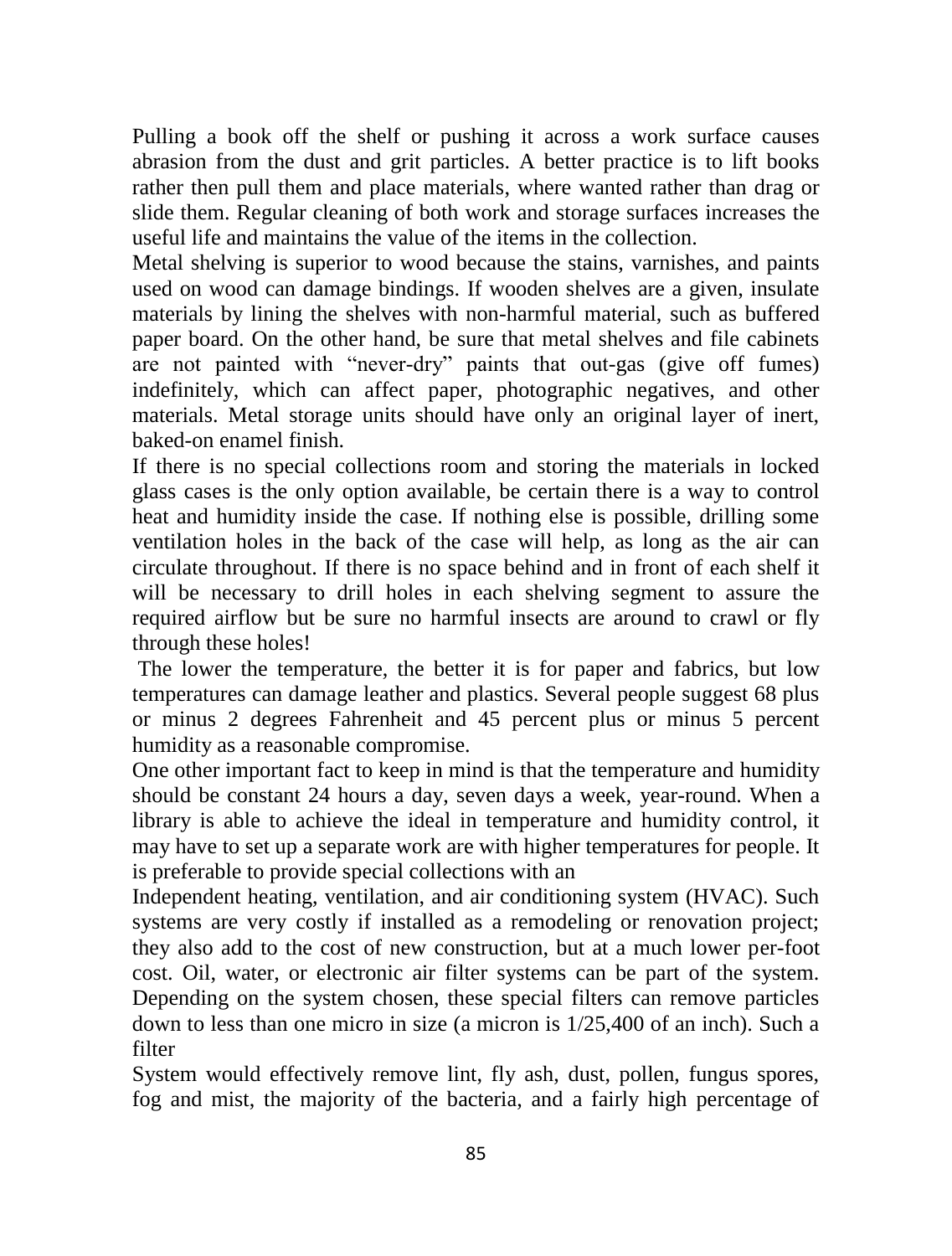tobacco and oil smoke, any of which can pose problems for the material in special collections.

### **7.4 Access Security to Special Collection**

Like all other units in public service, the materials in special collections are available for use. At the same time the special, if not unique, character of the materials suggests that limited access to them is prudent. Relatively recent developments in electronic technologies are providing a way to overcome the "professional schizophrenia." Storage capacity for PCs has escalated and the cost has fallen just as dramatically. Digitizing equipment and software likewise have improved in quality and dropped in price. While we are not aware of any empirical study on the subject, it seems very likely that the vast majority of researchers only need access to the content of the materials in special collections and archives. That is, they do not need to handle the original item as long as the digitized record is an accurate reproduction of the original material.

Museums, archives, and special collections departments are digitizing more and more of their collections: print, photographs, and other graphic materials, as well as three-dimensional objects. Such projects accomplish several goals and help assure the long-term preservation of age in the original material:

- Less handling, therefore better preservation,
- Less restrictive-often unrestricted-access.
- Less time and expense to researchers who can access the material remotely, often through the Internet,
- More service to customers on their own terms,
- More security for the materials by limiting the use to only those times it is essential to have the original.

Many of the projects relate to unique materials that only a few people might be able to consult in person. All such projects greatly enhance the visibility of special collection and archives for the majority of library customers. It also means an ever-increasing role in the overall service program of the library.

Another form of access, as well as promotion and publicity for special collections, is the use of its materials in exhibitions. If the exhibition is in the library, proper display cases may already be available. It is essential that such display cases be secure and suitable for use with a theft detection system and have a microenvironment that controls temperature, humidity and lighting. Because both natural and artificial lighting have and aging effect and because book structures, even if properly supported, can become stressed over time, special collections materials should not be exhibit for long. Materials loaned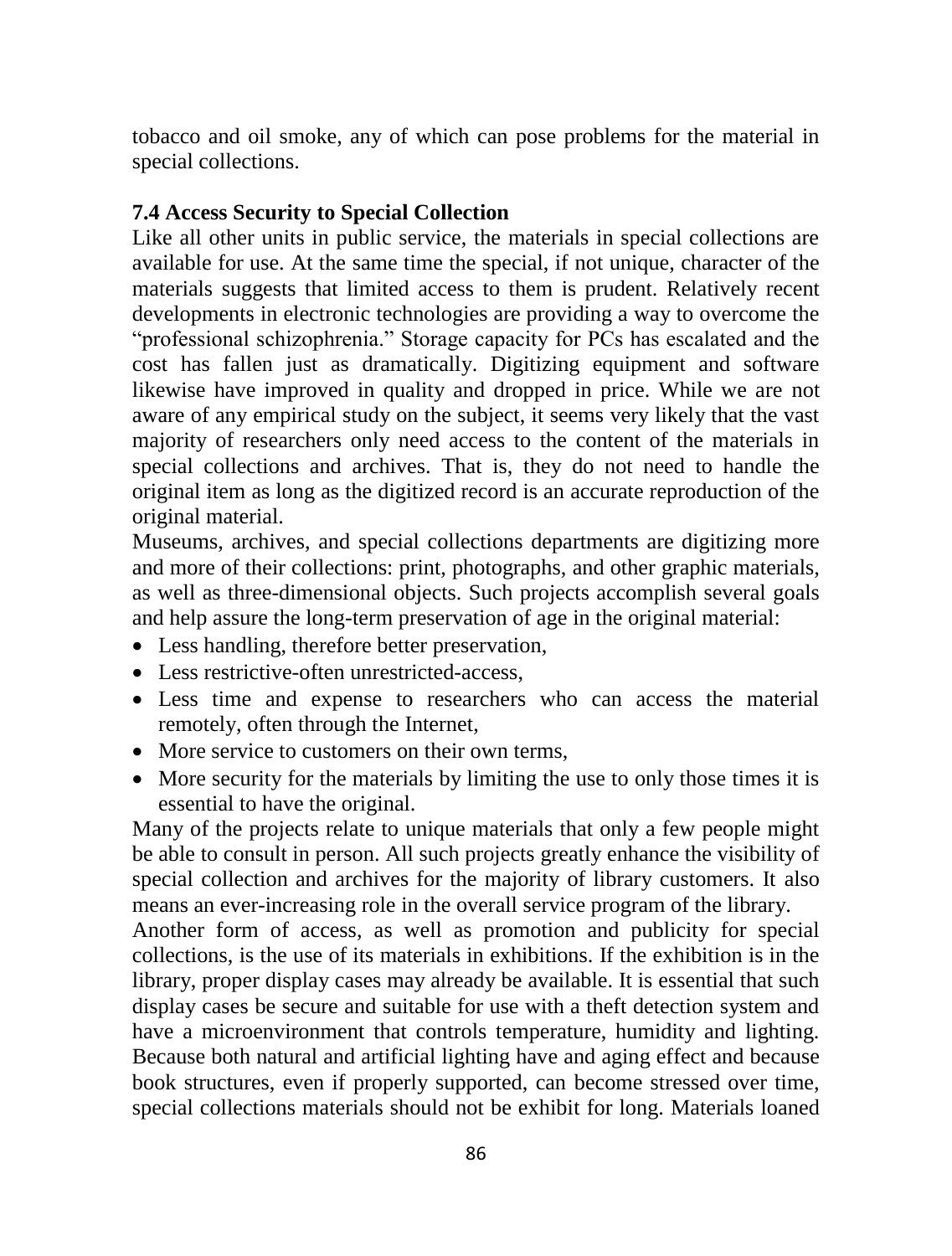to other institutions for exhibits should be dealt with just as safely and securely.

It is important all public and technical service staff have a sound understanding of what kinds of materials are in special collections and know how to recognize these items. Processing for most special collections items is different from general collection materials. Special collections items may be cataloged but they rarely carry obvious library property marks. To mark special collections materials in the same way as circulating materials would greatly detract from their value. They may or may not have an electronic target that sets off the library's security system. Call numbers appear on acidfree card stock strips inserted into the book, or perhaps the library has had a special box or container made to house the item and the box has the call number or location information on it. The point is that special collection items are particularly susceptible to theft because they do not have the usual ownership markings. If the staff is not well aware of what is and is not in special collections, a thief could openly carry off items without challenge. There are, however, even more dramatic things against which libraries, and particularly special collections, must protect themselves, including fire, flood or water damage, earthquake, and other disasters, natural or man-made.

Specialized building construction can generate the greatest increase in security from disaster. Construction costs may be higher than one would like, but long-term security and maintenance costs will be lower, many special collections areas have bank-vault-like rooms that are highly fire resistance and provide a measure of theft protection as well. A final note about theft and thieves relates to security systems. As the market for home security systems has increased, the cost of the systems has decreased. At the same time, the monetary value of special collections has escalated. These facts combine to create a situation in which it may even be cost effective for the library to install such a security system.

Access and security involve three issues: admission to the area, rules regulating use of materials, and the physical protection of the collection. The staff must constantly strive to address and balance all three.

#### **7.5 Admission and Use (rules regulations to use materials)**

Regulating admission ranges from no restrictions to require a written request in advance of using the materials (sometimes with personal references) explaining why it is necessary to use the collection.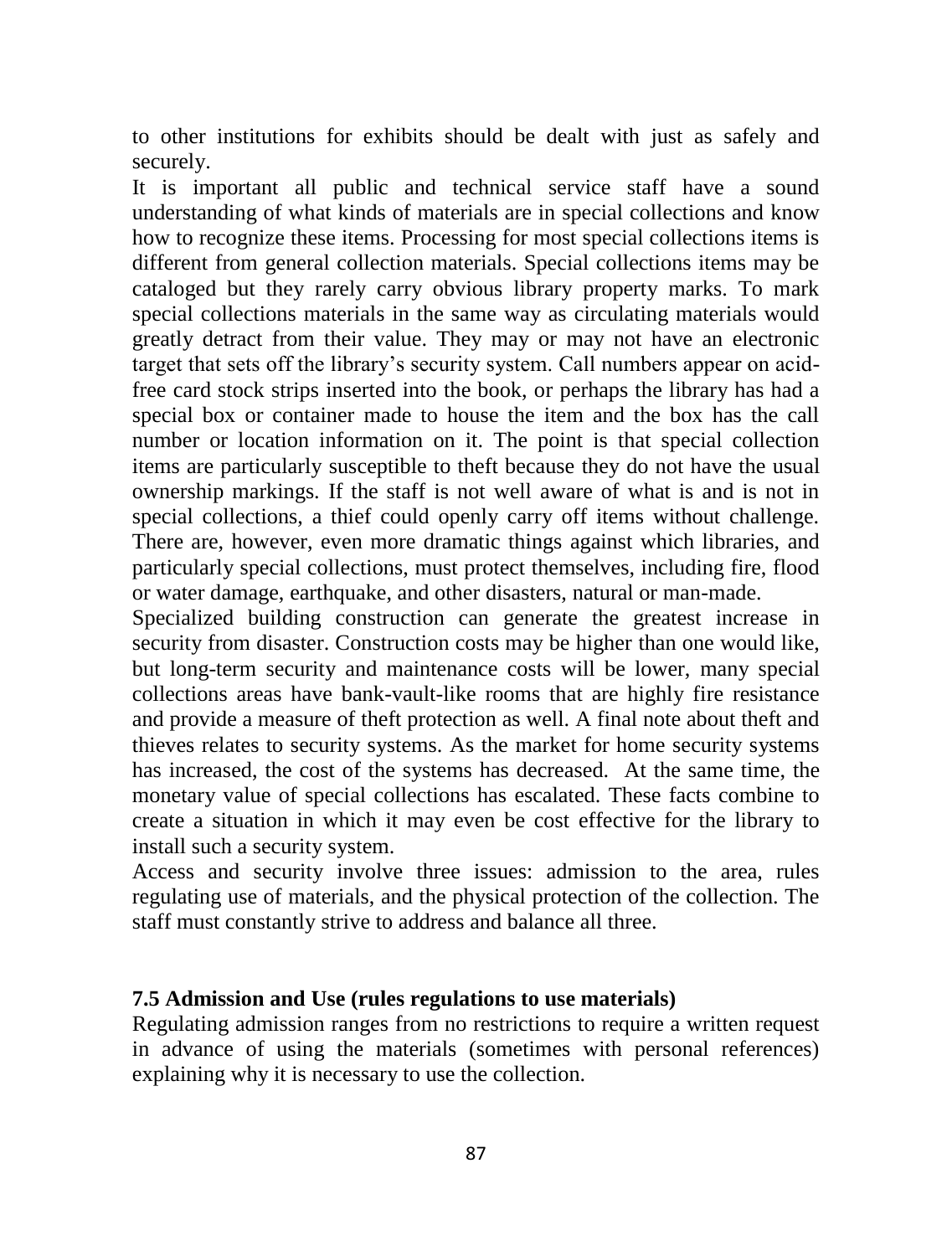The more screening before a person gains access to the collection, the less likely the library is to have problems with misuse, but it is also less likely that the collection will be use. If you allow people to come to special collections without prior screening, you must still ascertain that the general, circulating collection is unable to supply adequately the desired information.

A major purpose of special collections is to preserve and conserve the materials in these collections; if the same information is obtainable from a non-rare or a non-special source, so much the better. The vetting of prospective users is important, and individuals who need access rarely resent the precautions. Naturally, the process requires tact and respect for the applicant as well as the staff's understanding of the reasons for the importance of the process.

# **7.6 Physical Protection of the Materials**

Once a prospective user becomes an approved user, other conditions regarding use apply. Each user should have an orientation regarding the rules governing the use of the collections in general and, specifically, the handling of the requested materials. Readers should not be allowed to take extraneous personal materials into the reading room. The users should be watched at all tis and not allowed to hide their work behind books carts, book racks, piles of books, or any other obstacles. Each item should be checked before it is given to the user, and when returned; staff should check condition, content, and completeness. Users should be required to return all library materials before leaving the reading room area, even if they plan to return later in the day to continue their research. The special collections staff must be able to identify who has used which material by keeping adequate check-out records.

These relatively few guidelines for use the special collection have significant implications for staffing and operational procedures in special collections. Providing adequate, secure storage space for the users' personal property may present a problem if there are a large number of them but is essential if one is to maintain collection security. Having a staff member present in the reading room when users are present helps with monitoring. Carefully planned placement of user stations can help staff monitor use of the materials. However, the physical presence of a staff member who clearly is monitoring user activities does increase security. Close-circuit television cameras, especially those that record, provide even more security, but cannot replace the presence of a staff person.

# **7.7 Conclusion**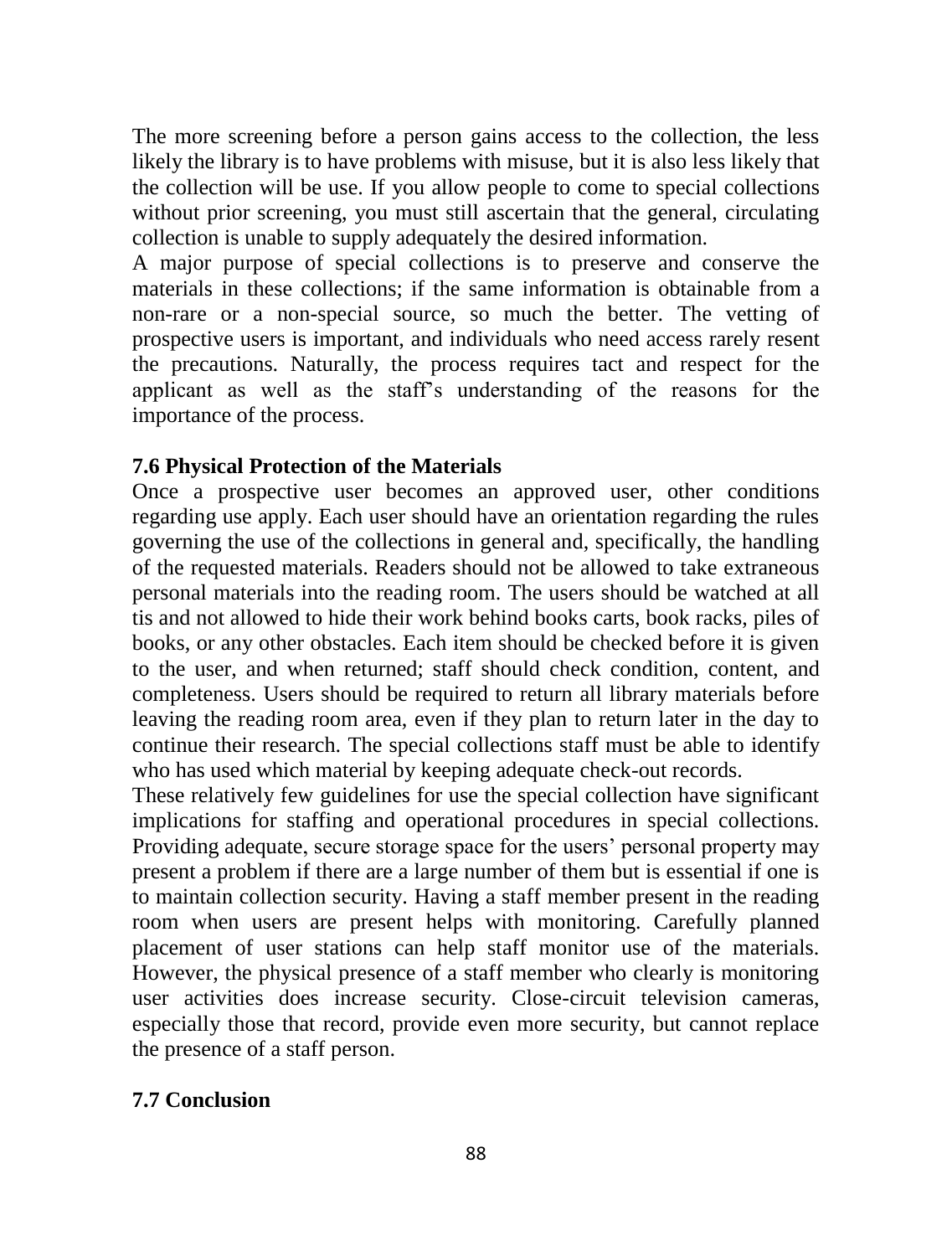Special collections is an interesting area to work in, especially if you have an interest or expertise in history or in the subject areas of the particular collections. Working with special collections materials requires constant attention and a talent for detail. Environmental conditions, users' and one's own habits regarding careful handling of materials, and collection security are main concerns in this area.

### **SELF-ASSESSMENT QUESTIONS**

- 1. Discuss the differences between general and special collections materials.
- 2. What are some of the characteristics of special collections materials that can create complications in storage?
- 3. What kind of normal library procedures might present a preservation or security problem if used in special collections? How would you guard against these problems?
- 4. What factors distinguish access to special collections from access to the general collections?

# **ACTIVITY:**

Prepare a security plan and a guideline for use of special collection.

# **RECOMMENDED READINGS:**

Albeury, T. (2013). The Special Collection. London: Mulholland Books.

Wilkie, E. C. (2011). Guide to security considerations and practices for rare book, manuscript, and special collection libraries. Chicago: Association of College & Research Librareis.

Lee, S. H. (2014). The role and future of special collections in research libraries: British and American perspectives. Hoboken: Taylor and Francis.

Harris, V.A. & Weller, A. C. (2012). Use of special collections as an opportunity for outreach in the academic library. *Journal of Library Administration, 52*(3-4): 294-303.

Hirtle, P. B. (2002). The impact of digitization on special collections in libraries. *Libraries & Culture. 37*(1): 42-52.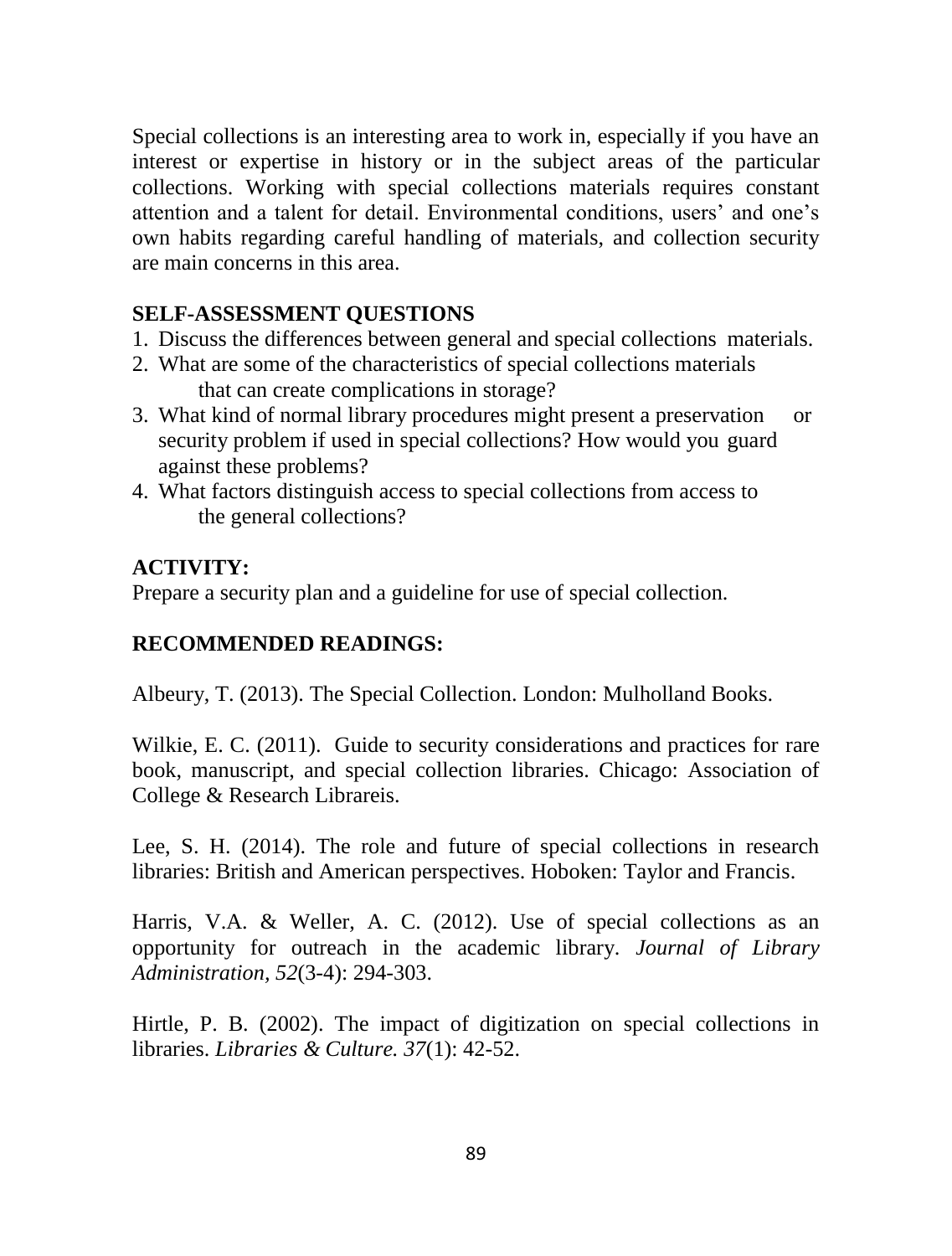Mason, M. K. (2014). Outreach 2.0: Promoting archives and special collections through social media. Public Services Quarterly 10(2): 157-168.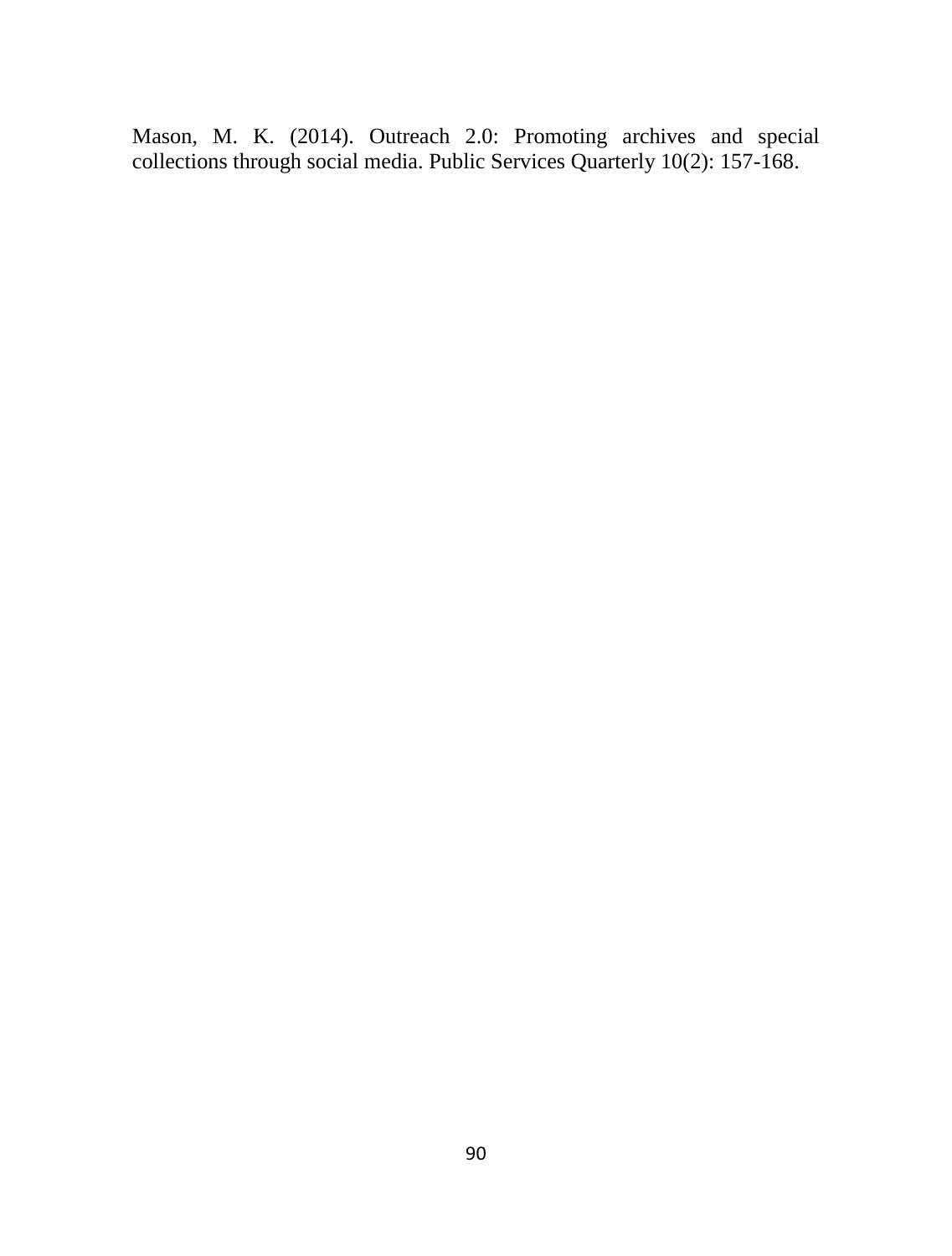**Unit No. 8**

# **SERIAL SERVICES**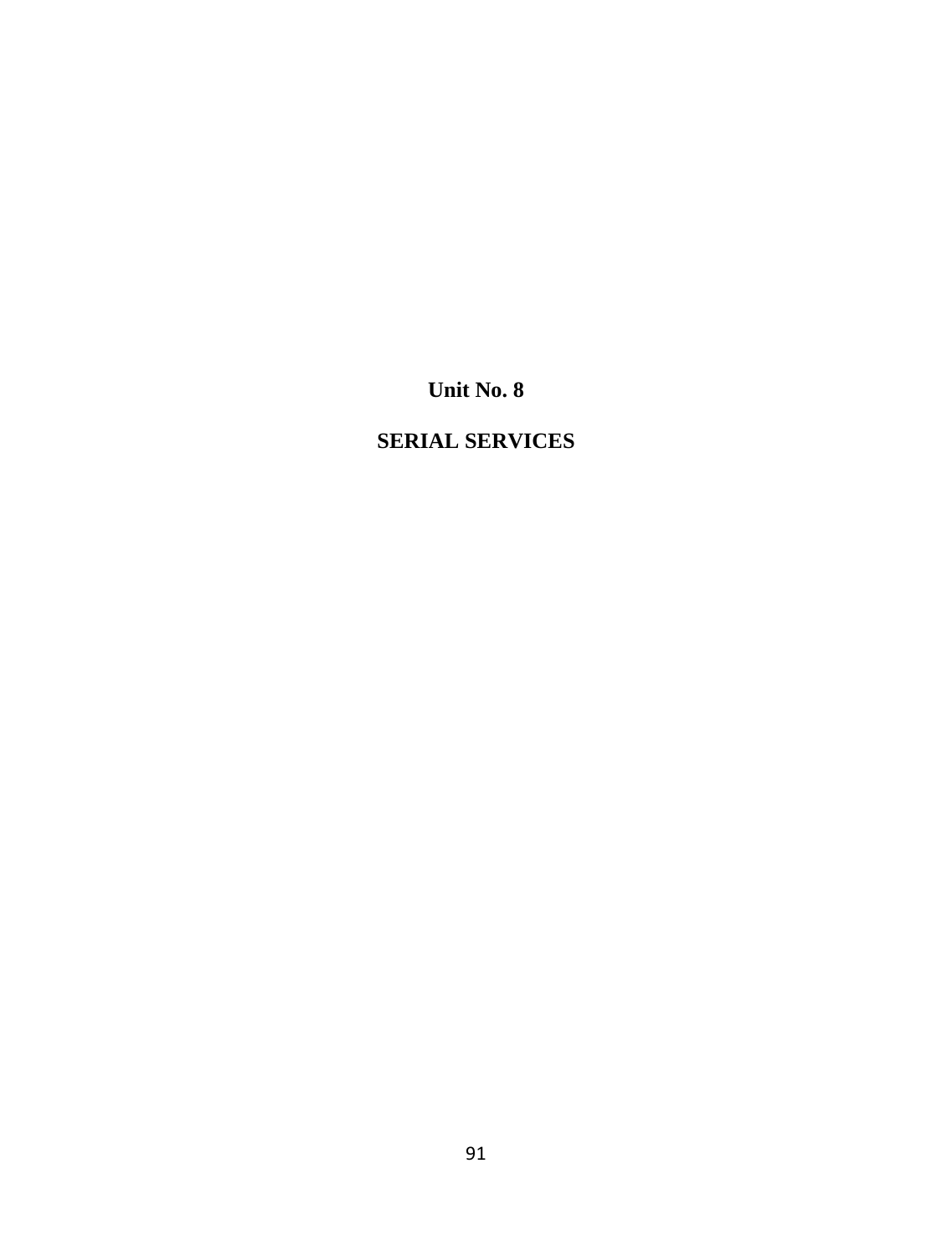### **CONTENTS**

- 8.1 Introduction
- 8.2 Role of Serials in Public Service
- 8.3 Philosophy of Serial Librarianship
- 8.4 Types of Serials
- 8.5 Organization, Access, and Circulation Decisions
- 8.6 Operations and Staffing
- 8.7 Conclusion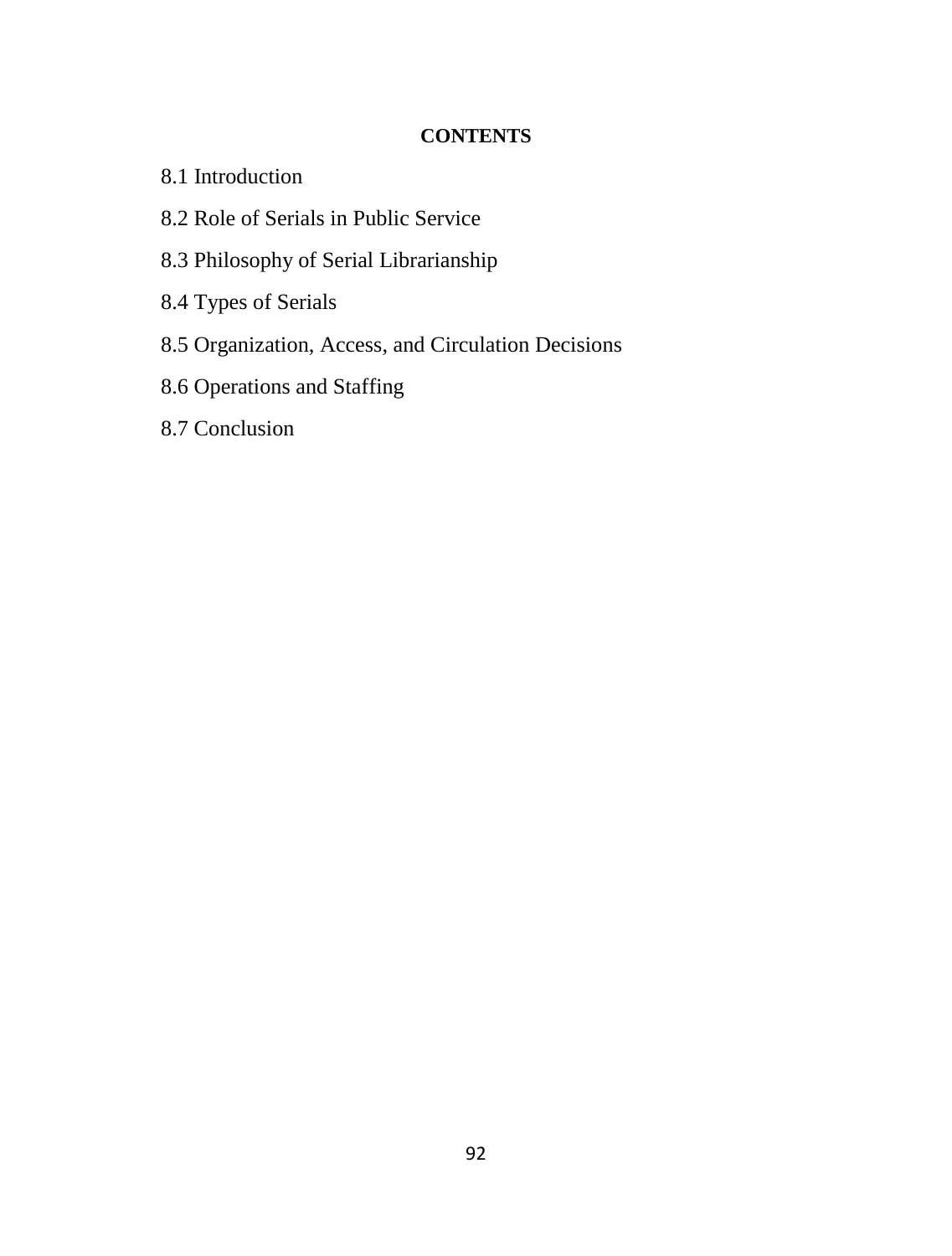# **OBJECTIVES OF THE UNIT**

After studying this unit, the students will be able to explain the following:

- 1. What are serial services?
- 2. What is the role of serials in public services?
- 3. What is philosophy of serial librarianship?
- 4. What types of serials managed in libraries and how access to this collection provided to various users?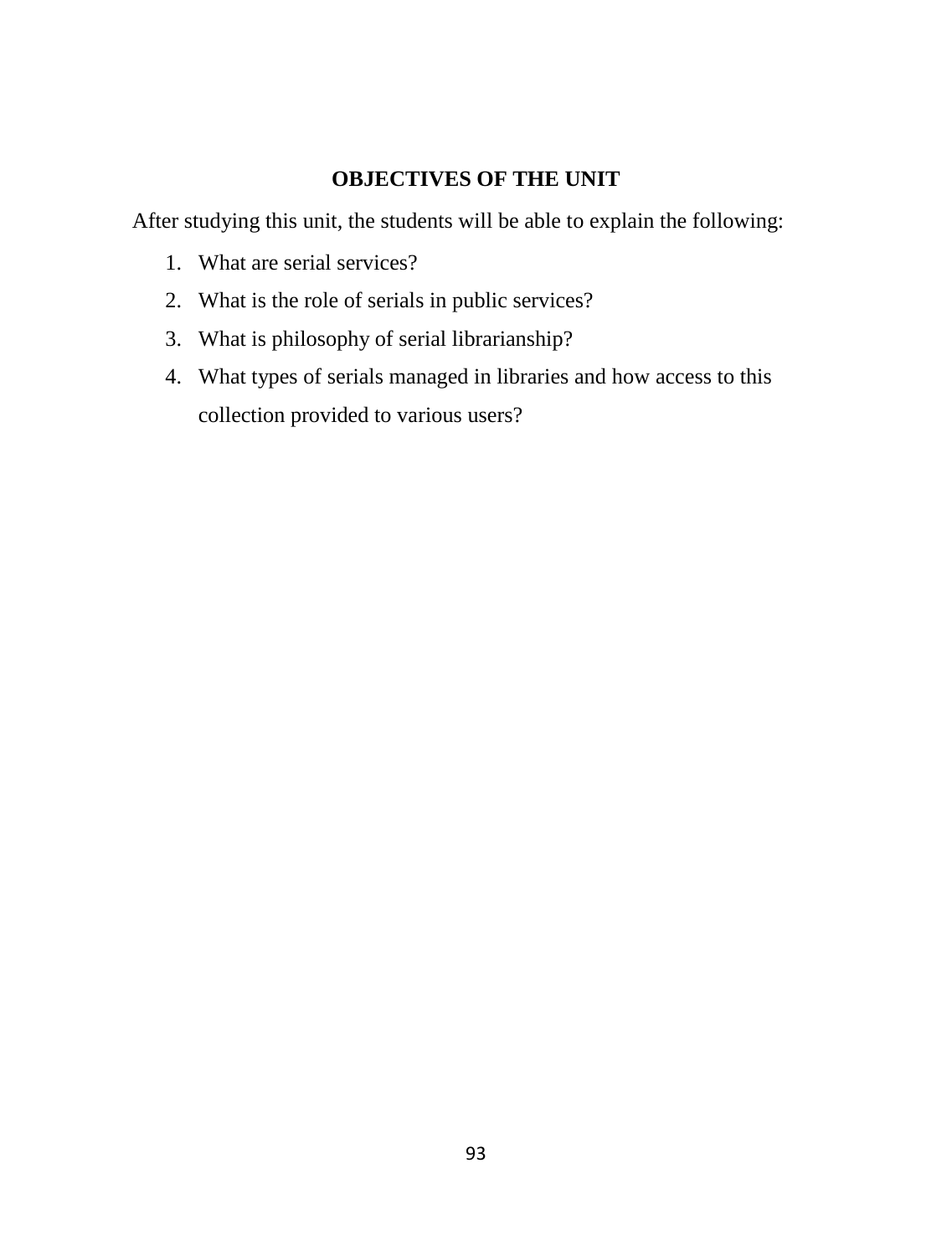# **8.1 Introduction**

Magazines, journals, and newspapers are one of the high interest collection areas for many customers. Serials are generally the place of new ideas and news of recent developments in subjects of interest. Currency is the goal of most serial publications. For the library staff, having the current issue available is a constant challenge, at least for popular titles.

What is a serial? The public may use the term magazines or, the more knowledgeable, periodicals. A few people will ask for journals. All three terms are labels for publications that fall into the class of materials called serials. Serials are a little like breakfast cereals: they come in a variety of forms, with something to suit almost anyone's taste and interests. "Serial" is an all-inclusive term encompassing man publication variations in form, content, and purpose. The American Library Association's ALA Glossary of Library and Information Science provides the following definitions:

Serial- A publication issued in successive parts, usually at regular intervals, and, as a rule, intended to be continued indefinitely. Serials include periodicals, annuals (reports, yearbooks, etc.) and memoirs, proceedings, and transactions of societies.

*Periodical*- A publication with a distinctive title intended to appear in successive (usually unbound) numbers of parts at stated or regular intervals and, as a rule, for an indefinite time. Each part generally contains articles by several contributors. Newspapers, whose chief function it is to disseminate news, and the memoirs, proceedings, journals, etc. of societies are not considered Periodicals.

There is overlap in the ALA definitions. General dictionaries, however, have even greater overlap and frequently use phrases such as "a journal is a magazine" or "a magazine is a periodical." Thus, it is not surprising that the public, and sometimes library staff, use these terms interchangeably.

# **8.2 Role of Serials in Public Service**

Serials normally contain the most current information about a topic, although some of the professional society serial publication are very slow to appear in print. Currency is an important factor and providing a system that allows patrons to determine the least issue received is important in most libraries. Related to currency is the frequency with which information is updated. For serials, the update interval can be very short, daily in the case of many newspapers. Articles in serial are usually short and focus on a fairly narrow subject. Readers with very specific information needs frequently find that serials provide the desired data more quickly than books. Finally, serials are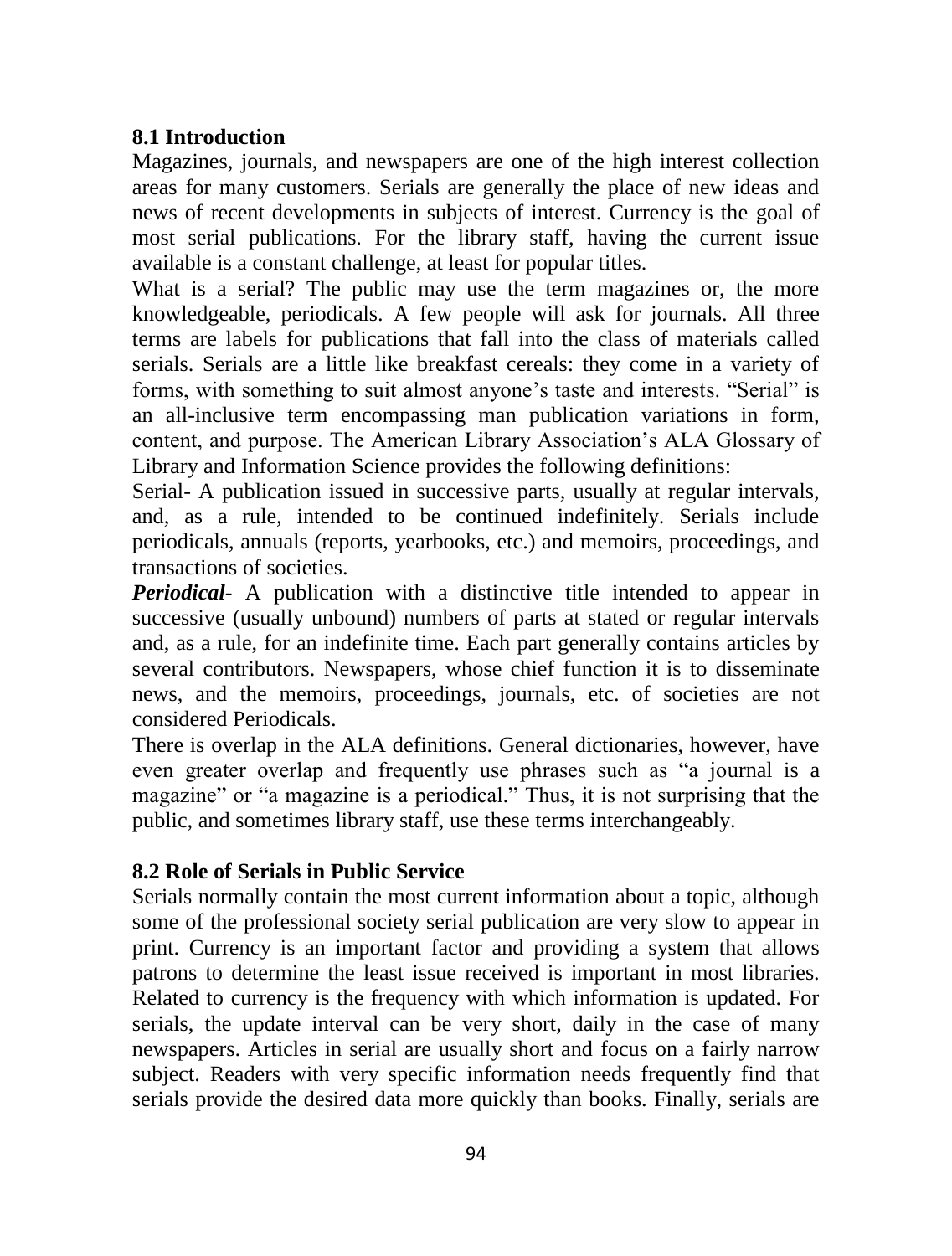often the first printed source of information about a new subject or development. People use serials as a source of learning about new things while using books to gain a broader or deeper knowledge of a subject they may have first encountered in serial. Also, the sheer volume of new information appearing in serial far exceeds that of books.

In some disciplines, especially the sciences, serial publications are the basis for research and other scholarly activities. Corporate library collections also contain a high percentage of serial publications. Certainly, the science and engineering libraries in government, business, and academic settings face heavy user demand and escalating prices for serials. Public libraries serving businesses as well as individuals are experiencing similar problems. Serials play a key role in the dissemination of information. Rapid collection and distribution of information is the goal of most serials. Many users' work is dependent upon quick access to these publications. The library's public service staff also plays a key role in the process of serials publications.

#### **8.3 Philosophy of Serials Librarianship**

Fifty years ago, it was easy to state the library philosophy about serials publication: collect everything of interest to your customers and maintain everything in the form they most prefer. Today, that may still be what a serials department staff wished to do but, more and more, fiscal and costbenefit considerations govern serials decisions. Because of their nature, serials create number of special considerations, unlike other formats added to library's collection.

Even in today's more rational serials decision-making environment, each title does represent a potential long-term commitment. The ongoing nature of a serial means that each year the library will receive and must pay a bill (or invoice) to continue receiving the title. For some titles the staff know they must maintain the subscription because of their value to the library's primary service population. In such cases, the library places the subscription on an automatic renewal basis by the vendor unless directed to cancel. Automatic renewal of titles usually means no staff review of the title and its appropriateness for the collection. Another characteristic of serials, somewhat related to the above, is their arrival at the library in parts. These "parts" are normally paper covered and carry a number such as: Volume 31, No. 3, Summer 2010. Even the newsletters carry numbers and are parts of a "volume." Depending on the number of pages per part, the library may need to house the loose issues for a year or more. Users expect to find the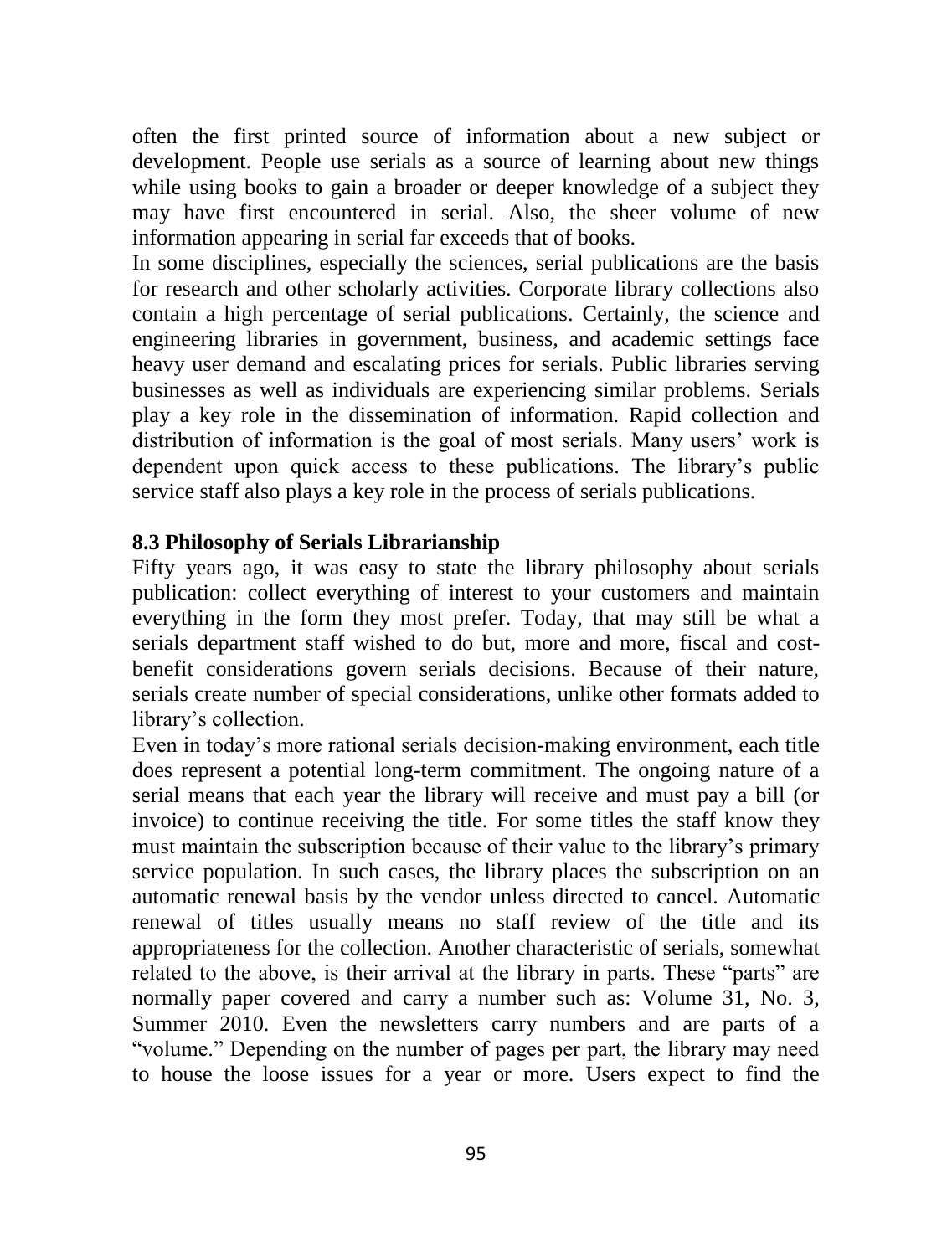individual parts when needed; this in turn places pressure on the public service staff to maintain the items in reasonable order. No matter what the Staff attitude may or may not be, eventually the number of individual parts reaches the point where maintaining their proper order is critical. The two most common treatments are binding the material and microfilming it. An important access question for the public is how to find the required information in the hundreds or thousands of serials in a library's collection. Going through each issue is not efficient, and few people are willing to do this. Many serials' producers publish an annual index, but this is of no help with current issues.

### **8.4 Types of Serials**

A serial is a publication that is issued in parts, at intervals. Periodicals, journals, magazines, annuals, and irregular serials are all types of serials. A periodical is a type of serial published with a fixed interval between each issue. Journals and magazines are types of periodicals. Journals are scholarly, while magazines typically appeal to a more general audience and are more likely to be found on newsstands. Annuals are serials that are published once a year, such as a yearbook or almanac. Irregular serials are not published at regular intervals. Examples of irregular serials are directories or conference proceedings. Among serial publications, periodicals are of most significance to libraries. While general interest periodicals which are most commonly found in various types of libraries are expected to grow, an even greater rate of growth can be predicted for specialized periodicals. Following are some types of serials found in various academic, public and special libraries.

**8.4.1 Institutional Reports:** Institutional Reporting are reports generated for shareholders, banks, financial institutions, customers, suppliers, and stakeholders. Institutional reports contain economical and financial data found within the profits and loss document, the balance sheet, cash flow statement. They are often reported either quarterly or semi-annually. Often, the reports will contain data analysis using causal and predictive statistical models which support their assessment. These publications are relatively short (15-30 pages) and second, they are often smaller than the 8.5 by 11-inch format. Generally, libraries do not classify such items, and house them in file boxed or filing cabinets. Keeping the files in order is an area of concern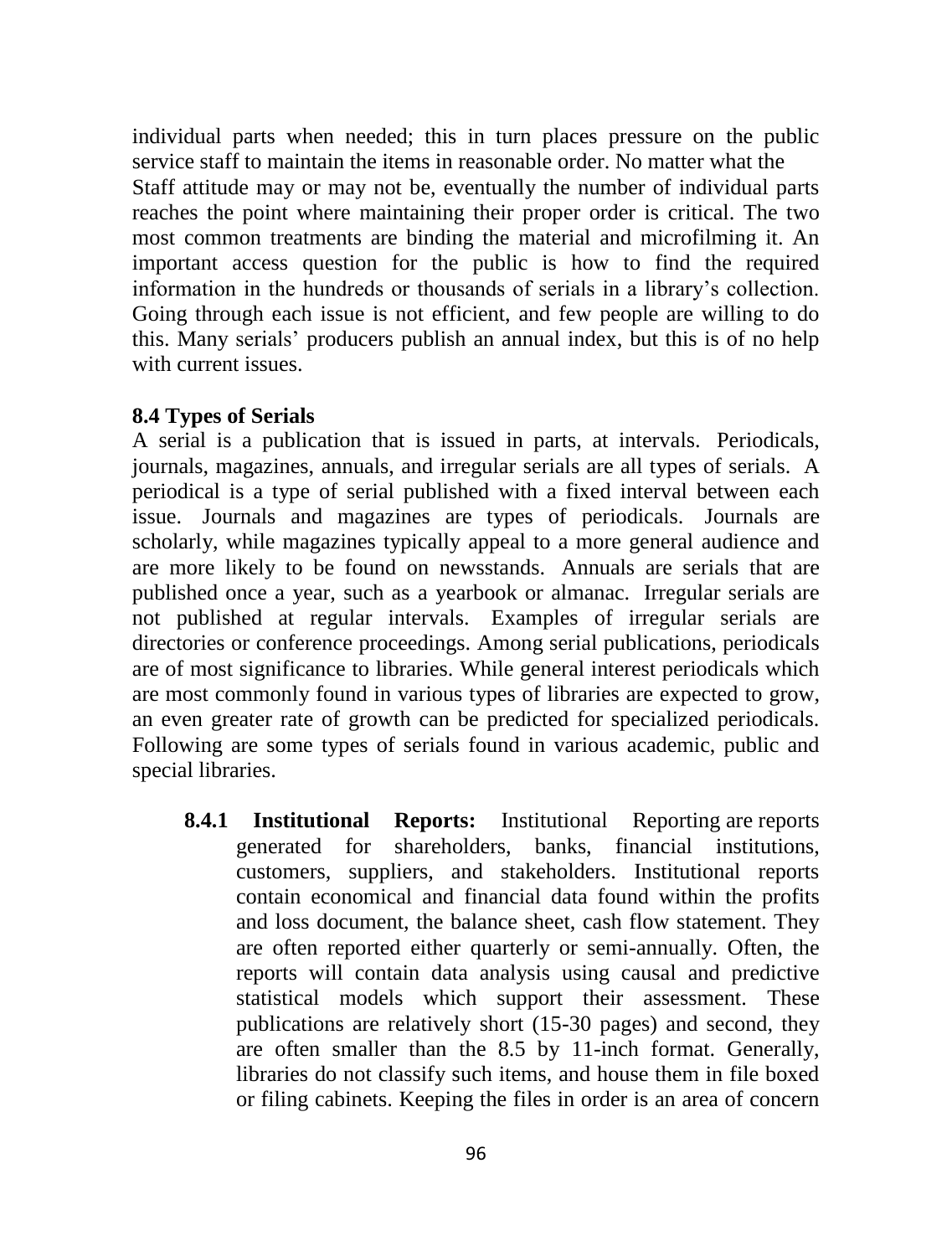for public services. Typically, the reports are filed in alphabetical order by the name of the issuing organization. Maintaining the files is, therefore, important to retain the goodwill of the public and the technical service staff responsible for securing the reports.

- **8.4.2 Yearbooks and Proceedings:** A related category is the one covering annual, biennial, and occasional publications of societies and associations. These yearbooks, almanacs, proceedings, transactions, memoirs, directories, and reports are usually bound or stapled. Most of publications in this category are substantial in length and size, and libraries normally treat them as books. The only problem this group may give to public service staff occurs with those titles for which the current year volume is in the reference area and older volumes are in the stacks. The problem is the result of a lack of current information in the public service area about which issue, or volume is the most recent. In this instance, knowing a little more about the characteristics of serials will mean more satisfactory service as well as maintaining good staff relations.
- **8.4.3 Superseding Serials:** Without question the most problematic serial category is the superseding serial service. This is a publication in which each new issue or part of a volume supersedes the previous issue and the library discard the older issue. Included in this category are telephone directories, airline and other travel-related schedules, catalogs, and the loose-leaf data services. It is this last group, loose-leaf services, that creates the most challenges. It is the library's responsibility to remove the superseded sections and insert the new material, which may be individual pages, sections within chapters, or entire chapters. Given the type of information published in this format, it is imperative to maintain these serials properly; the consequences for failing to do so are great. Normally, it is the public service staff that is responsible for filing these materials, and it is a good idea to only have one person responsible for the work.
	- **8.4.4 Newspapers:** Still another category of serials, newspapers, causes special problems for public service staff. Keeping the newspapers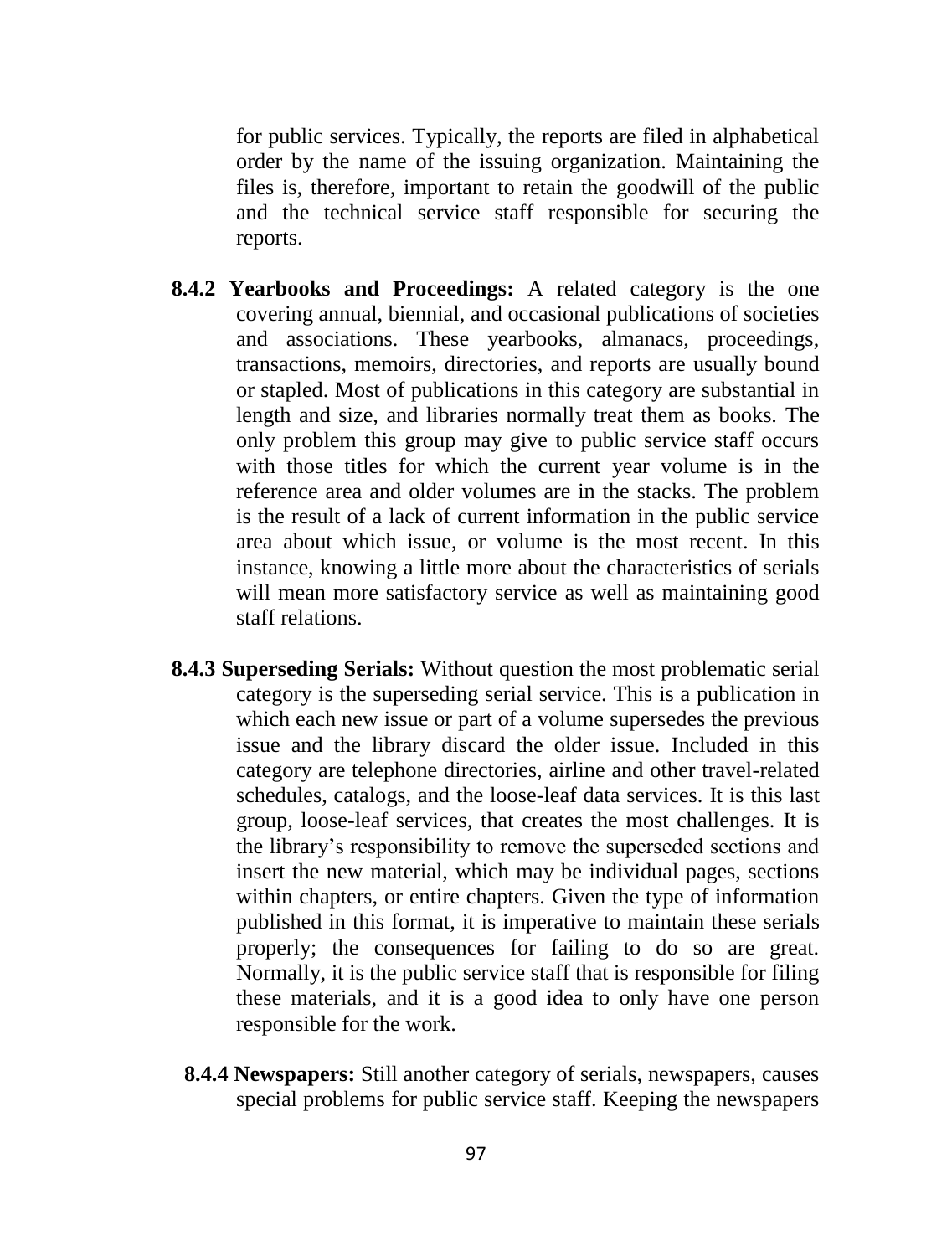in good order, with all the section for a given date in place, can be a frustrating activity. Library supply houses offer equipment that helps keep newspapers in order. Most are some form of rod or stick that holds the individual sections in place. Access to and storage of newspapers is another problem for libraries. Generally, finding a specific story in a local paper newspaper is very time consuming. Today more and more newspapers are putting some, if not all, of their articles on a web home page. Also, various commercial sources such as Lexis/Nexis provide access to electronic versions of newspapers. For many newspapers with home pages, Internet search engines provide something like an indexing service. Given the lack of indexing and poor quality of paper used in newspaper printing, long-term storage of bulky runs of old newspapers requires careful thought and substantial amounts of shelving. Only the highly motivated users will work through stacks of unindexed newspapers in search of specific information. And, in just a few years, the paper will lose most of its strength, so handling the paper may cause damage. Transferring the newspaper to a microformat (film or fiche) and scanning solves the storage and, perhaps, the preservations concerns.

- **8.4.5 Newsletters**: Newsletters, leaflets, and news releases are in the final category of serials that presents a challenge for public service staff. Most of the categories discussed earlier are small sized, short length formats. Numbered items in this class are easy to keep in order. The long-term retention is not necessary for many items in this class. Depending on the library's goals, most of these items may be truly temporary in nature. Newsletter that are vehicles for announcing meetings, calls for papers, and personnel news and so forth are prime candidates for short-term storage and quick discarding. Press (news) releases in most libraries go out with the day's wastepaper. The expensive newsletters that supply data for researchers normally receive treatment similar to other items intended for long-term storage: binding or microfilming and scanning.
- **8.4.6 Non-superseding Serials:** Related to the superseding serials are the non-superseding serials. A loose-leaf service issues updates in the loose-leaf format and periodically sends another loose-leaf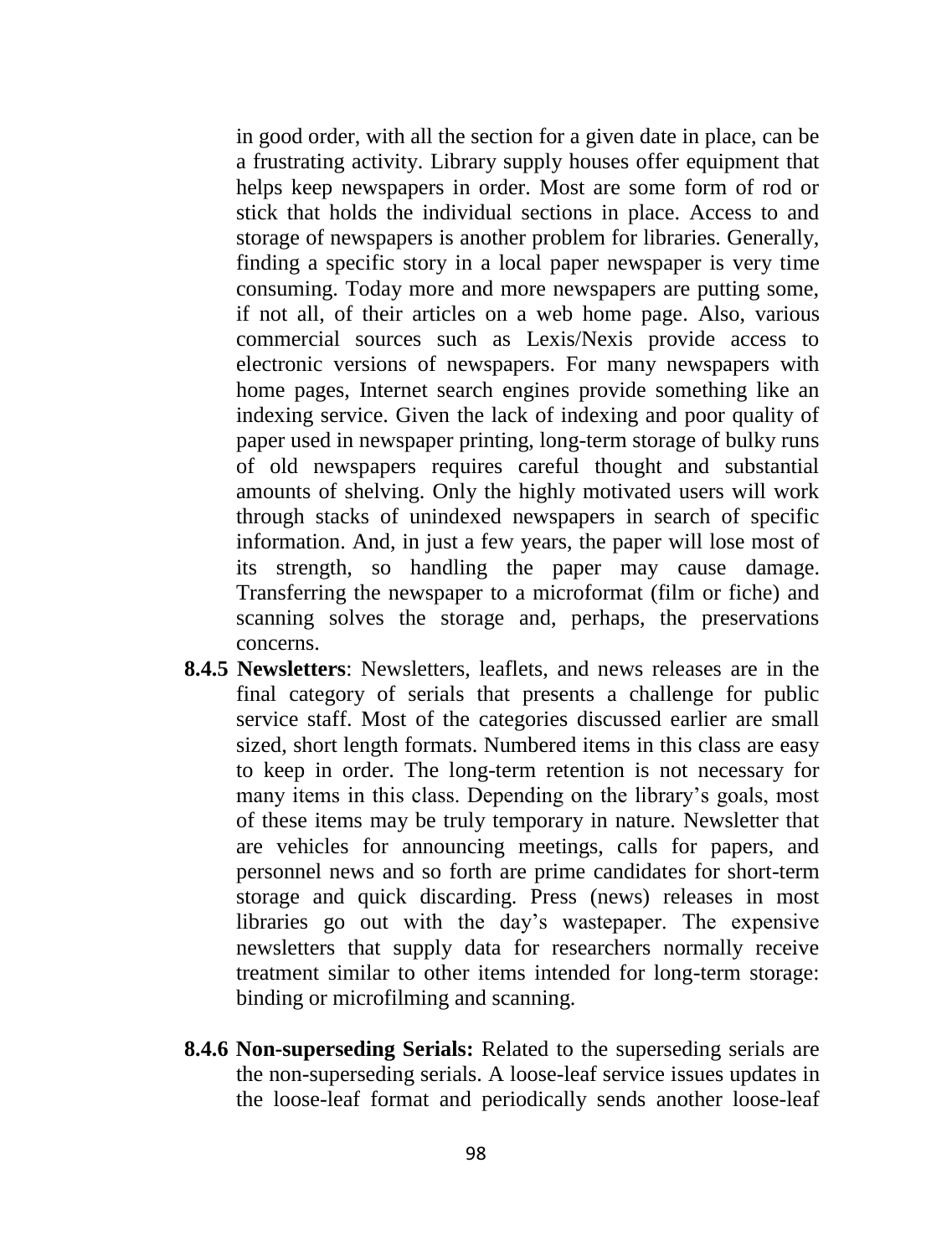binder. An example of such a service is *Facts on File*. Often, statistical information is disseminated in this non-superseding manner. While the new material is current and may, in one sense, supersede older data, there is historical value to the older sheets. For Example: Economic Survey of Pakistan, Statistical Reports, and Census Reports etc.

- **8.4.7 Magazines:** This is the most common type of serial publication. This type can be divided into two broad categories further, magazines (popular publications) and journals (scholarly publications). These categories further subdivided into 11 categories which includes as follows:
	- **Mass market serials, weekly or monthly newsmagazines** (such as Newsweek),
	- Popular magazines dealing with fiction, picture, sports, travel, fashion, sex, humor, and comics (such as Sports magazines),
	- Magazines that popularize science, social, political, and cultural affairs (such as Smithsonian, Times, Science today etc.),
	- Magazines for focusing on opinion and criticism, especially social, political, literacy, artistic, aesthetic, or religious (an example is Foreign Affairs),
	- "Other magazines not elsewhere classified" category. An example of an item in the last category is an organization publication (governmental or private) that is really a public relations vehicle, sometimes called a house organ. These publications often contain general interest material, but there is usually some clearly stated or implied relationship between the subject covered and the issuing organization.

Another type of publication in the "other" category is the magazine found in the pocket of airline seats. These publications contain interesting short articles about people, places, and things. Many contain advertising, so the magazine not only helps distract the nervous traveler, but also provides an additional source of revenue for the airline.

Libraries may receive a substantial number of house organs because their publishers give them away. We do not know of any library collecting airline magazines, but perhaps, somewhere, in a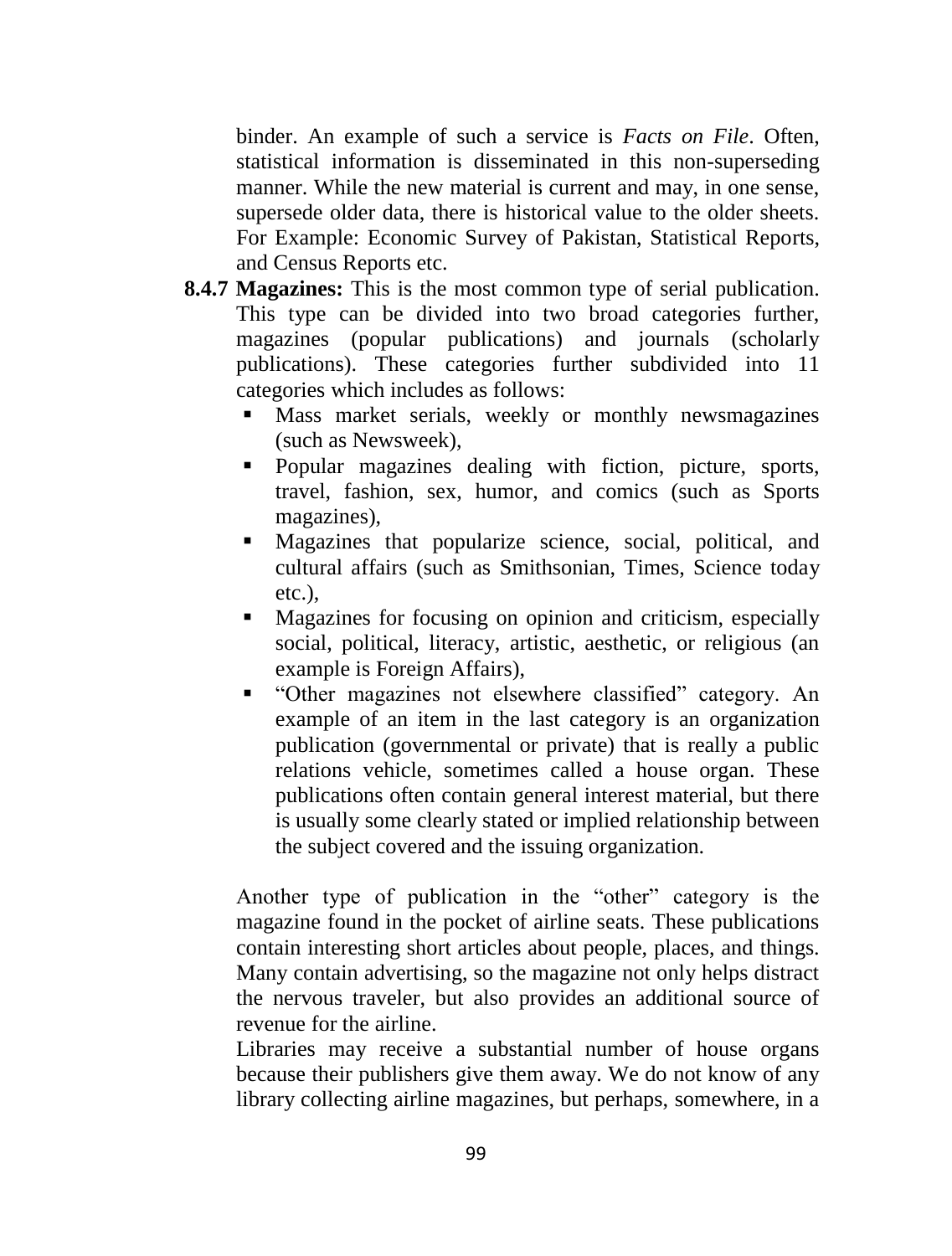research or corporate library, some collection development officer is trying to work out a plan for doing just that. Who knows when some sociologist may wish to study the reading habits of airline passengers?

**8.4.8 Journals:** Within the journal's category experts identifies four subcategories.

**First, "Nonspecialized journals for the intelligentsia"** are for persons well informed on topics such as literature, art, social affairs, science, or politics. (*Science* would be an example.)

**Second, "Learned journals for specialists,"** both primary and secondary, are major components in academic and large publish libraries' serials collections. (American Indian Culture and Research Journal is an example.)

**Third, "Practical professional journals"** in fields such as medicine, law, agriculture, management and librarianship (RQ for example) are also common in all libraries.

**Fourth, there are the "Parochial journals"** that are of interest to local or regional audience (Kiva is an example).

Local history groups often publish a small journal for members. While most issues have only local interest, some large research libraries collect such publications in support of their mission of collecting and preserving research and potential research materials.

With the above variations in serials in mind, we can understand why there is confusion about terms and problems in collecting and preserving these publications. Each type fills a niche in the information dissemination system. While they do create special handling procedures and problems, they are a necessary part of any library's collection, and the public service staff must deal with them.

**8.4.9 Serials in Digital or Paper Format:** Many of the already discussed categories of serials now available in a digitized format. Some, professional journals, are only available in that form: electronic journal. Most are available either in a CD-ROM format or through the Internet. There is no question about the popularity of such materials with library users. They often prefer the electronic version, especially for indexing and abstracting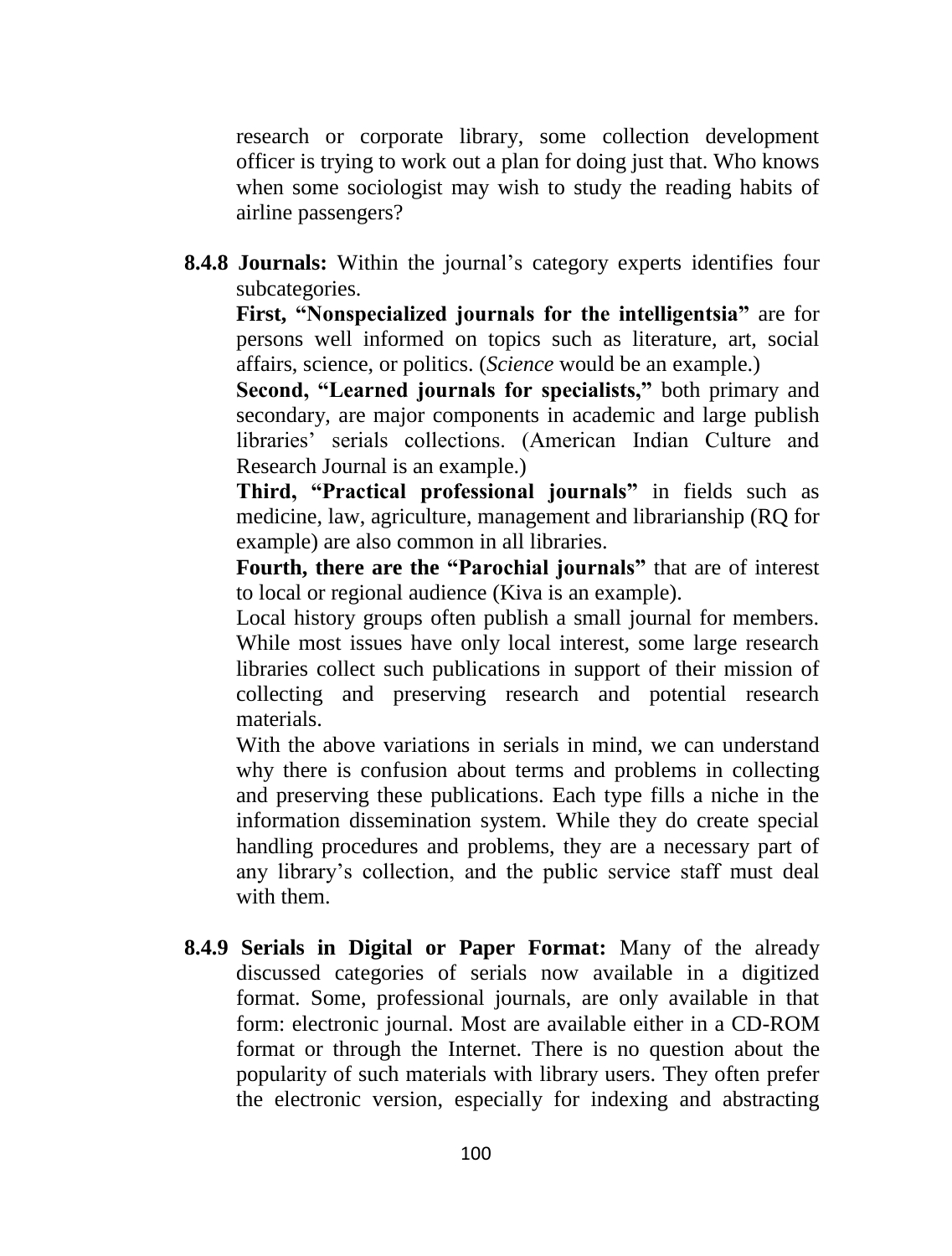capabilities. One advantage of the electronic index is the capability to perform complete searches quickly (for example basic search, advanced search/Boolean search). Another advantage is the ease of printing or downloading the search results. There are number of issues to ponder in the interplay between digitized and paper-based serials. One and major issue is how to provide access. Digital serials, in theory, are accessible anywhere, anytime as long as there is a connection between a computer and the database containing the desired material. Many users and technology supporters believe this is the ideal future: anywhere, anytime. Library literature generally approached this issue in terms of ownership versus access.

When a library subscribes to a paper journal, the library owns those copies of the title for which it paid the appropriate fee. Electronic formats are often a different matter. Producers of the electronic material usually include a license agreement that limits the library's ability to use the material and, not infrequently, states that the library has access rights only so long as the annual fee is current. In essence, the library only leases the data. If a library has any responsibility for long-term retention of information, leasing is a problematic policy.

Another aspect of serials is the issue of the concepts of "just-incase" and "just-in-time." Long-term preservation is, in a sense, "just-in-case." That is, someone will require the information sometime. "Just-in-time" is locating the desired material at the time the user needs it, most often from somewhere other than the home library collection. Digitizing data makes just-in-time delivery a realistic option. One reality is that fewer and fewer libraries can continue to subscribe to thousands of serial titles just-in-case. If there is a paper subscription, it is for high demand, not seldom used titles.

Digitized serials are a mixed blessing. They are very popular, they provide more flexibility in searching than their paper-based counterparts, and remote access anytime is a possibility. They do not reduce library operating costs, they do present new challenges for public service staff, and electronic systems fail as do power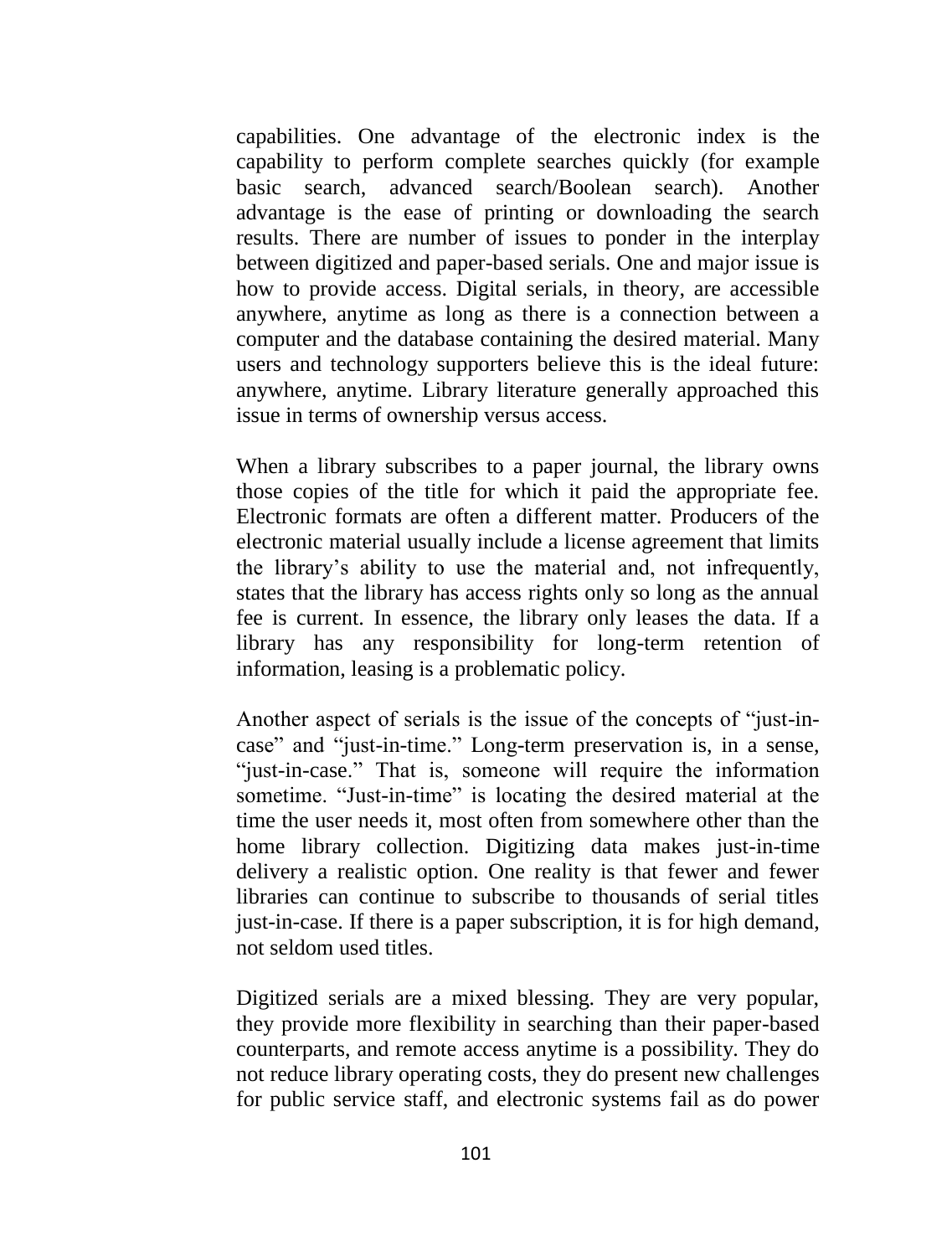supplies, causing user and staff frustration. Also, as anyone who has spent much time with Internet-based services knows, electronic does not always translate into fast. Waiting for files to load, waiting to have the server "accept" your query, or being abruptly cut off in mid-session are sources of frustration that do not exist with paper-based serials. On the other hand, torn-out article, volumes not on the shelf, and the library closed for a holiday are not problems with the electronic serials.

### **8.5 Organization, Access, and Circulation Decisions**

Decisions about the organization, access, and circulation of serials will commit the staff to more or less effort. These decisions revolve around many factors: storage, preservation, copyright, staffing, space, type of users, users' needs, security, and prior history (how serials were handled in the past in the library).

There are three basic ways to organize journals and magazines for the public alphabetically by title, alphabetically by title within broad topical groupings (for example: history, travel, or business, library and information science etc.) and in classified order, using the same classification system as used for the books in the collection. When using a classified approach, a decision to integrate the serials into the book collection may result in the public service staff regularly shifting thousands of feet of shelved books to make room for the constant growth of the serials titles.

Thus, the classified approach, with the current issues shelved next to the back files and books with the same classification number, is ideal for the customer. One given condition of serials is their constant growth; this necessitates shifting periodicals to make room for the latest bound volumes, which is an ongoing challenge for the public service staff.

From a service or access point of view, the classified approach will mean additional explanations to the public. Commercial indexing and abstracting services, heavily used by the public to secure periodical references, do not show classification information. Classification and code numbers can be complex and the pubic does, at times have some difficulty locating the proper section of the stacks. Therefore, even when users have easy access to an alphabetical list of periodicals held by the library giving the classification of numbers, public service staff will get numerous requests to help find a tilt in the stacks. The alphabetical-by-title approach makes it easy for the user to locate a cited periodical title. (figure)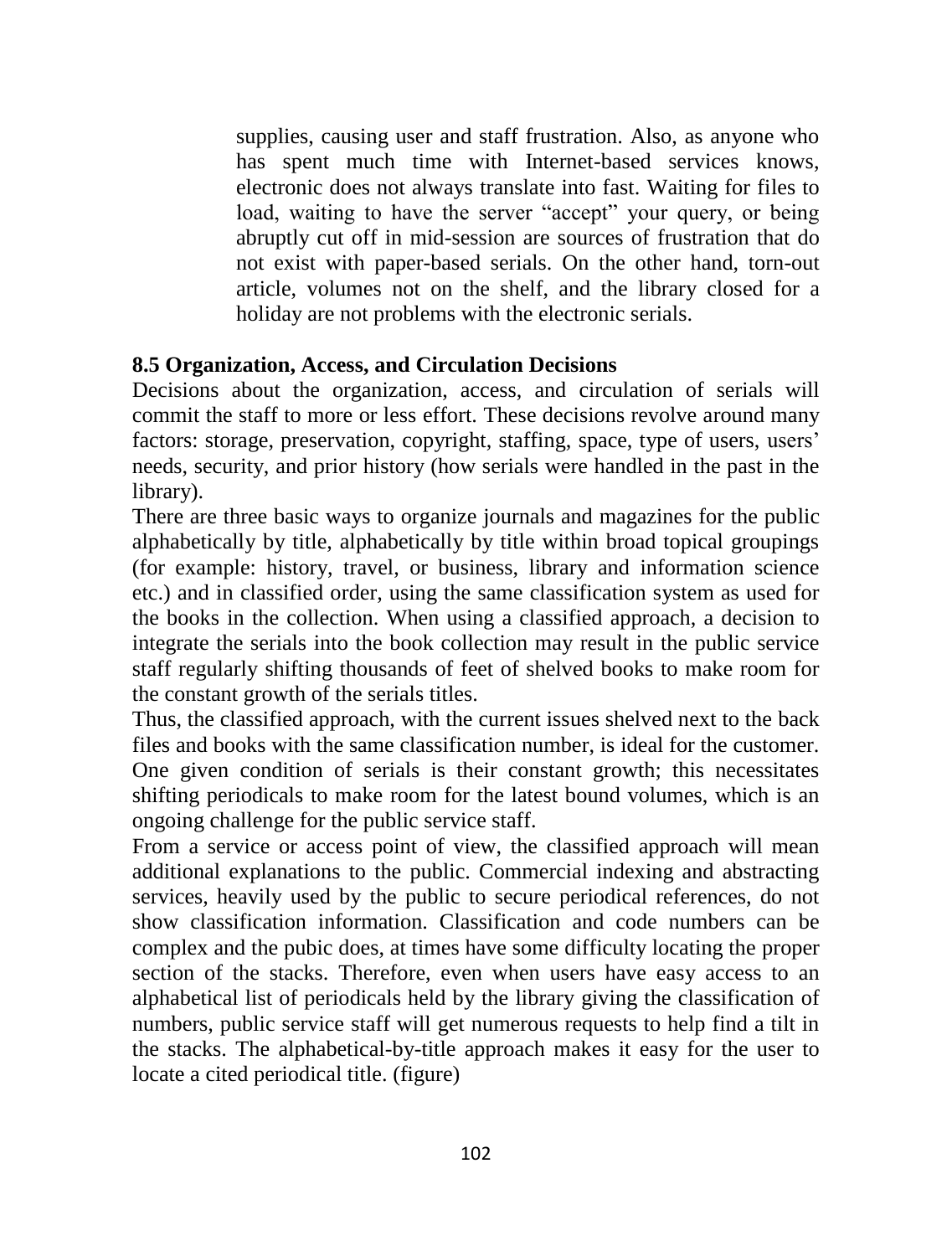The topical or subject arrangement is a compromise between full classification and alphabetical by title. It provides some grouping by periodical content, and some users have less trouble finding what they want. In essence, it becomes necessary to create a series of cross reference messages in the stacks. Keeping the system accurate and up to date is an ongoing process for the staff. A variety of signage methods, blocks of wood on the shelf, paper taped to the shelf, and metal sign holders, which indicate those titles.

When space is a problem, keeping all the current issues together, regardless of the system used to organize the issues on the shelf, provides maximum space utilization. Keeping all the current issues in one area allows for more shelves per shelving section. Improved preservation and security also result from keeping all the current issues in one location. Preservation is better because the tighter shelf spacing reduces the chances of issues falling behind shelves and becoming "lost" or damaged. Security is also better for the loose issues because staff can walk through the unbound periodical area more frequently than covering the entire stack area. In libraries, where staffing and space allow, house current periodicals together and out of the public areas. A user submits a request to use a specific issue and a staff member brings the issue to the user. The user signs for the issue and may have a fixed time to return the issue, in essence a closed reserve system. Using this system provides better control of the current serials.

# **8.6 Operations and Staffing**

Keeping track of hundreds and often thousands of individual serial issues coming into the library requires planning and a staff committed to accuracy. The staffing organization for handling serials varies. In some libraries there is a serials department that handles both technical and public service functions. Other libraries allocate serials functions to both public and technical services. The method used depends on the type of expertise most needed to effectively handle serials for that library. Each allows for a different type of staff specialization. Obviously, working with serials is complex. The acquisition, processing, and cataloging of serials require slightly different practices and rules than those used for books. Providing public access also requires different knowledge and skills. No matter which organizational pattern exists, the goal must be to maintain control over the materials. Common questions asked by both users and the library staff include:

- 1. What is on order?
- 2. What titles do we receive?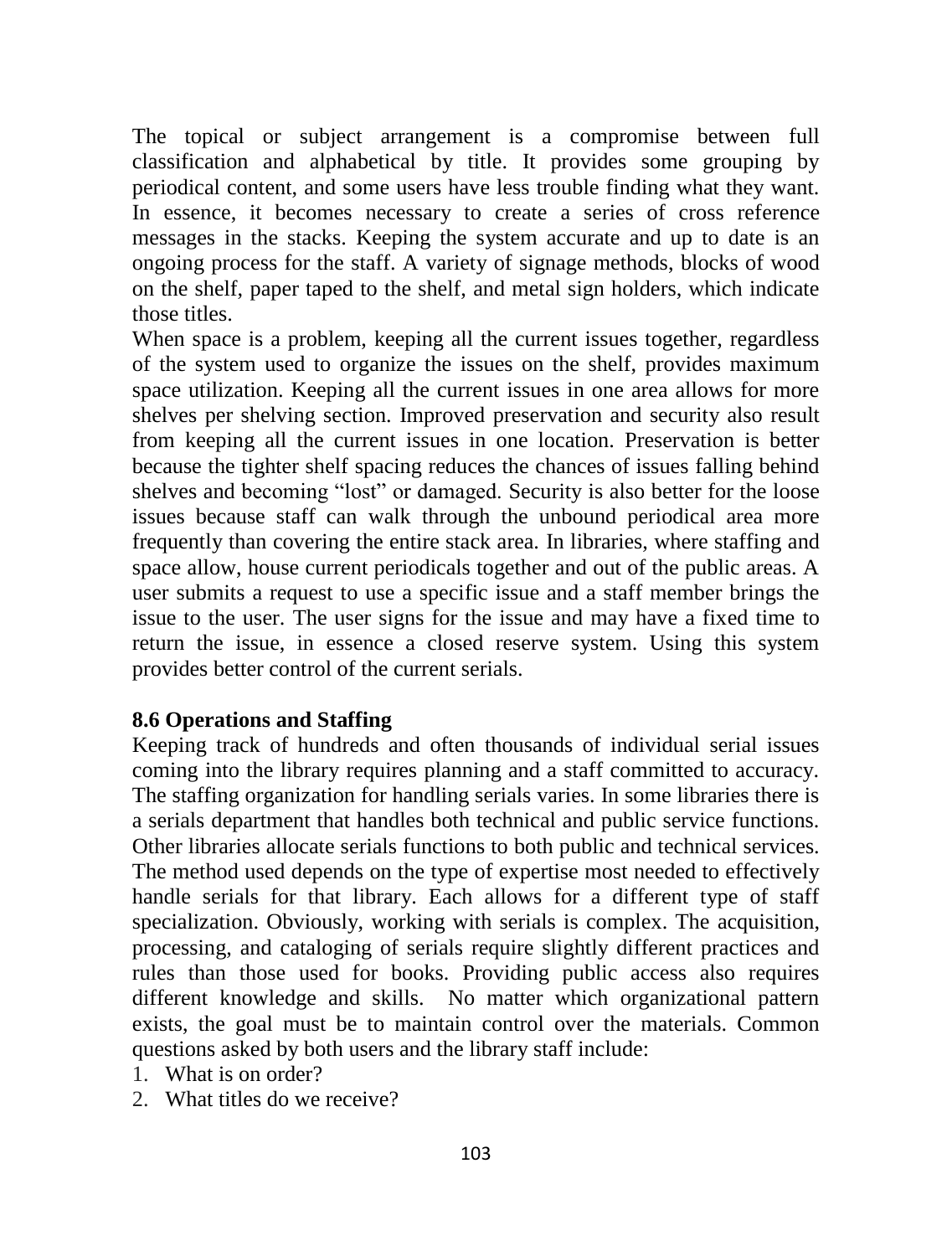- 3. What issues are here?
- 4. What is missing?
- 5. What is at the bindery?

With an automated serials control system, we can find information more quickly than in a manual system. Such systems often allow public access to information in the check-in file. Whether working with a manual or automated system, check-in routines require care and accuracy to produce helpful information.

All public service staff are likely to have some involvement with serials. Reference staff direct users to indexing and abstracting services and also assist in locating serials in the collection. Interlibrary loan staff will have much of their work generated by requests to borrow or loan articles from serials. Circulation staff will probably have requests to borrow serials and need to understand and effectively explain the library's serials circulation policy. The entire public service staff will need to monitor the use of serials, with the goal being to keep theft, loss, and damage to a minimum.

Two types of record keeping are important for serials. Accurate records of losses and damaged items can assist the library and its funding sources by showing whether or not more security measures are needed.

# **8.7 Conclusion**

Serials are complex publications, and the public depends on libraries to supply most of their serial needs. Serials present many challenges for public service staff. Knowing more about the nature of serials and their publication helps in understanding the importance of these items, if not reducing some of the frustration and work they create.

# **SELF-ASSESSMENT QUESTIONS**

- 1. What are five important characteristics of serials?
- 1. List three areas in which serials generate work for public service staff.
- 2. Explain with examples the categories and special characteristics of serials and their impact upon public service activities.
- 3. Describe the methods of organization that can be used to keep periodicals in order in the stacks.
- 4. What are the major features of a serials control system?

# **ACTIVITY:**

With the consultation of tutor select any university library and prepare an organization plan of its periodical section.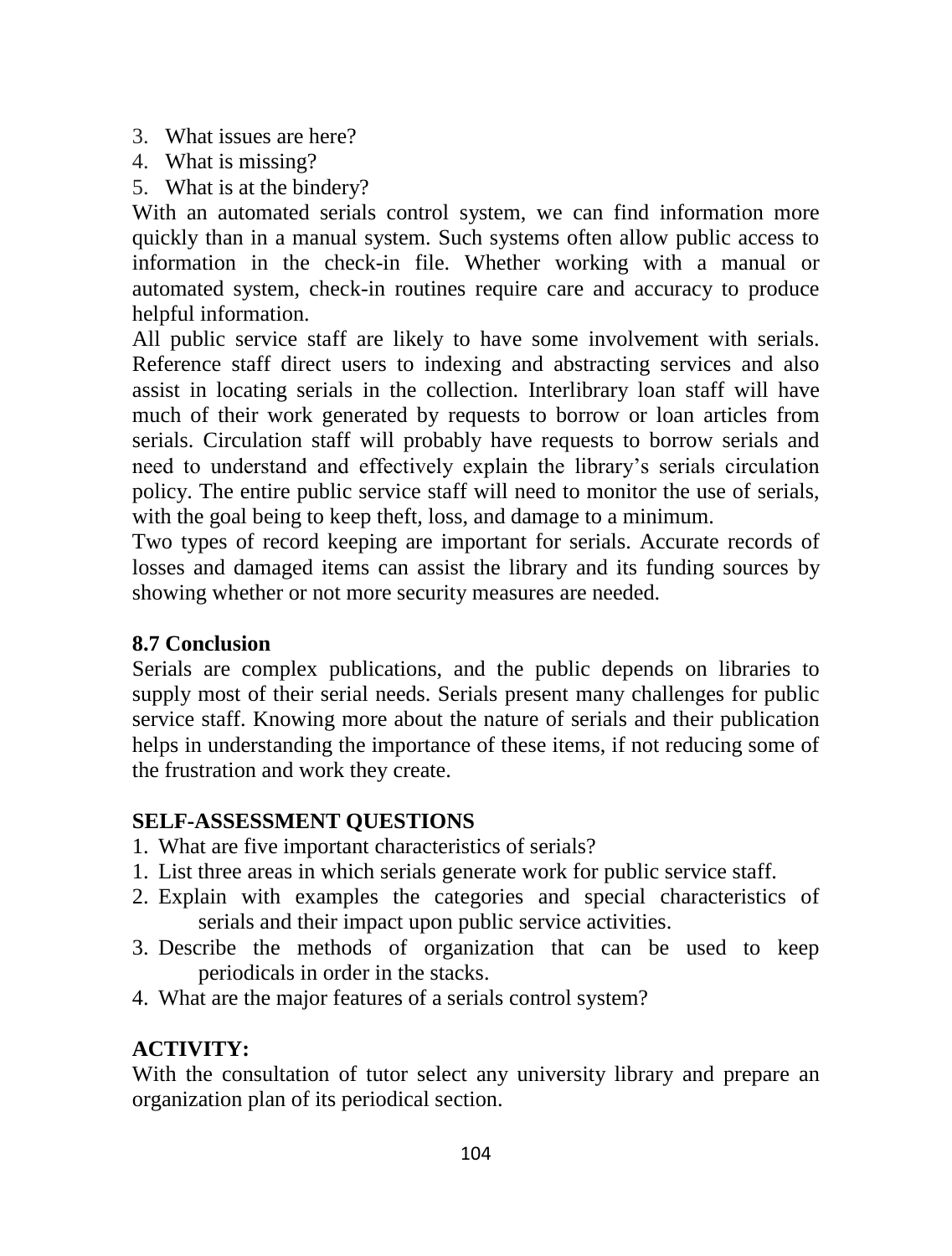# **RECOMMENDED READINGS:**

Russell, R. (200). Making sense of standards and technologies for serials management: a guide to practice and future developments for libraries, publishers and system developers. London: UK Office for Library and Information Networking, University of Bath.

Balakrishnan, S. (2001). Library serials management. New Delhi: Commonwealth.

IFLA & Szilvassy, J. (2013). Basic serials management handbook. Berlin; Boston: K.G. Saur.

Pinzelik, B. P. (1982). The serials maze: providing public services for a large serials collection. *Journal of Academic Librarianship 8*(2): 89-94.

Flower, D. (2004). E-serials collection management: trnsitions, trends and technicalities. London: The Haworth Press.

Bazin, P., Desmaris, N., & Schuster, J. (2006). Periodicals collection management: Organizing, creating, and maintaining system. Library Management 27(9): 590-599.

Hirtle, P. B. (2002). The impact of digitization on special collections in libraries. *Libraries & Culture. 37*(1): 42-52.

Mason, M. K. (2014). Outreach 2.0: Promoting archives and special collections through social media. Public Services Quarterly 10(2): 157-168.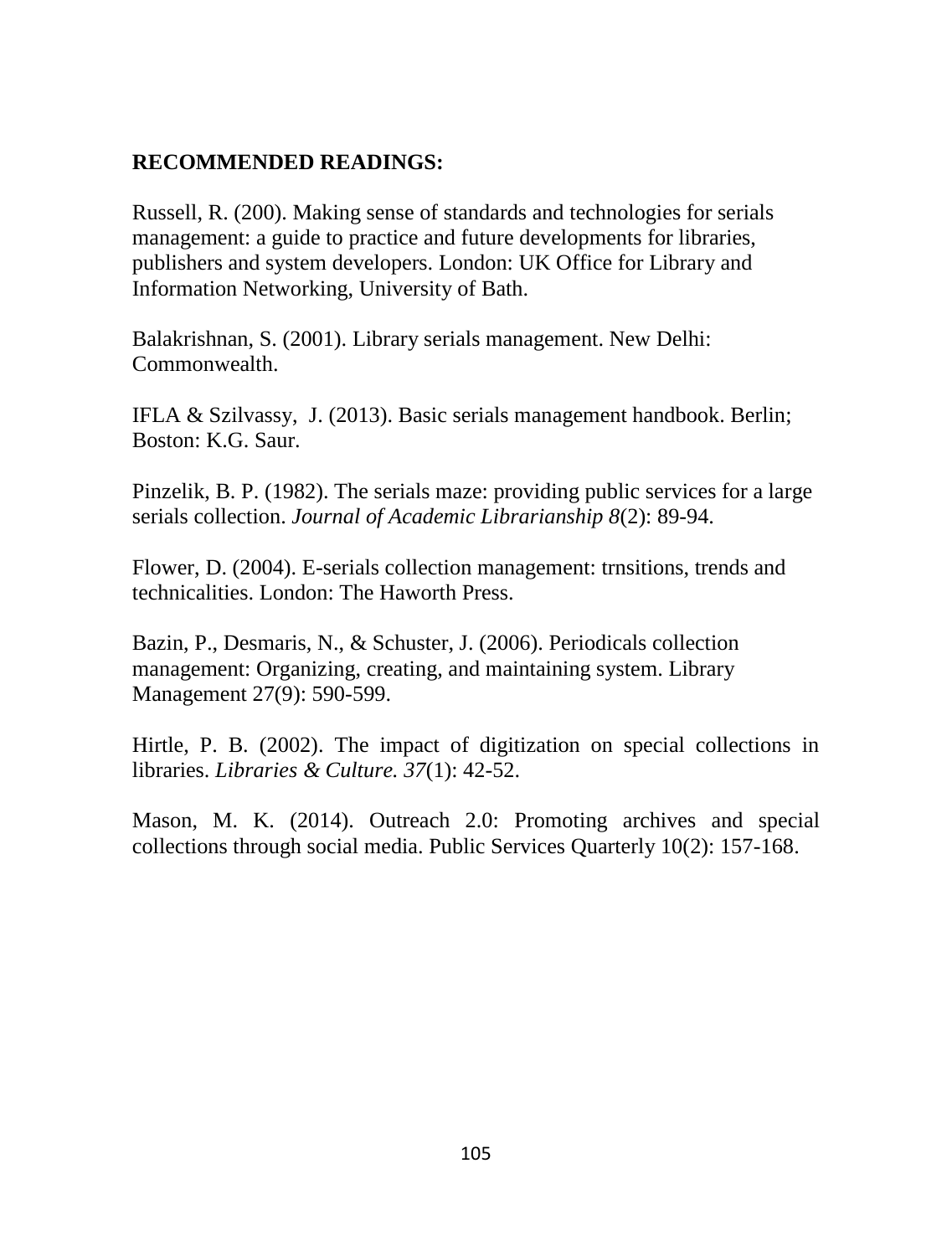**Unit No. 9**

# **MEDIA SERVICES AND GOVERNMENT INFORMATION**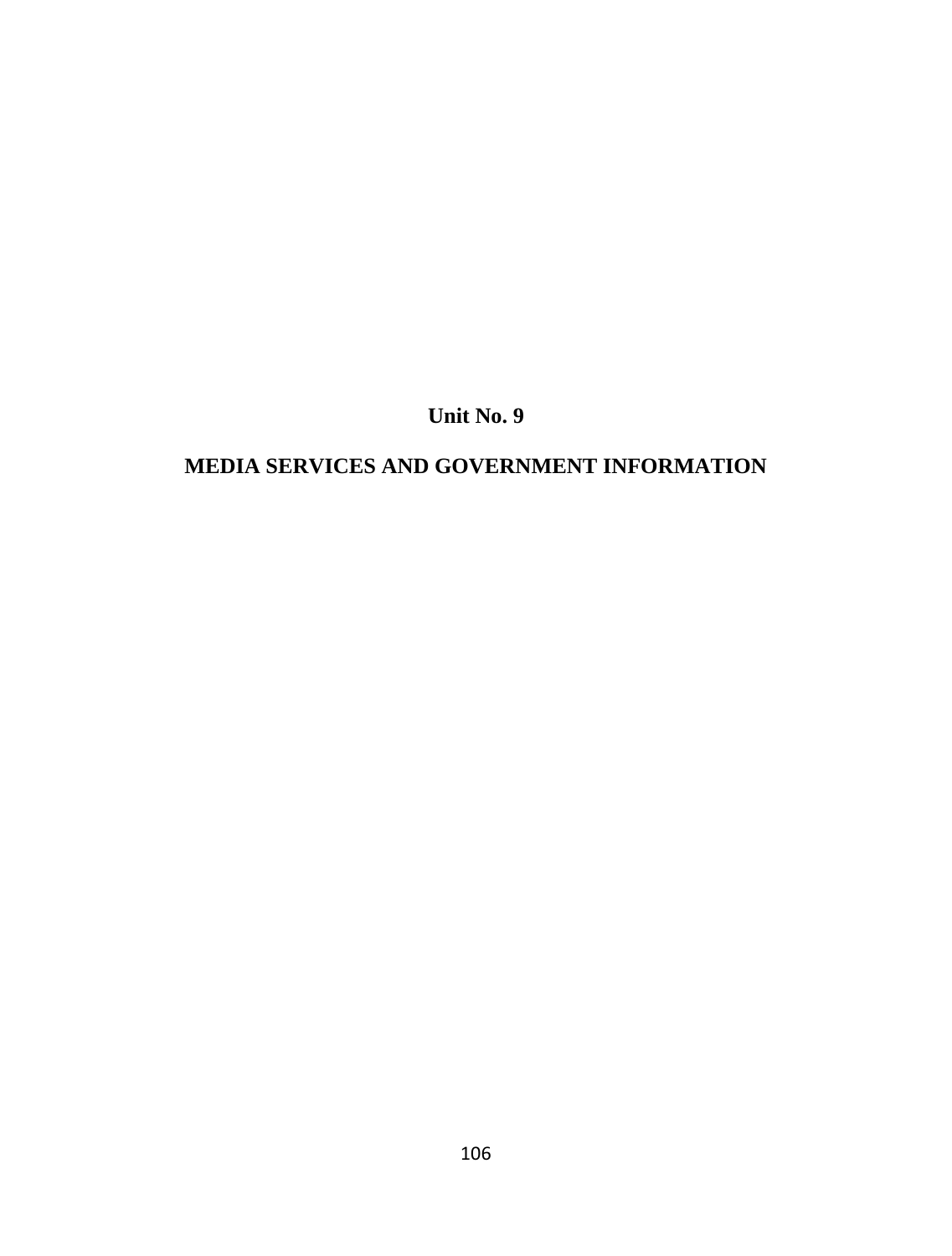### **CONTENTS**

- 9.1 Introduction
- 9.2 Role of Media in Public Service
- 9.3 Philosophy of Media Service
- 9.4 Different Media Formats
- 9.5 Access, Storage, Preservation and Circulation
- 9.6 Equipment Use to Access the Information
- 9.7 Government Information
- 9.8 Philosophy of Library Government Information Service
- 9.9 Type of Government Information
- 9.10 Staffing, Public Service and Government Information
- 9.11 Conclusion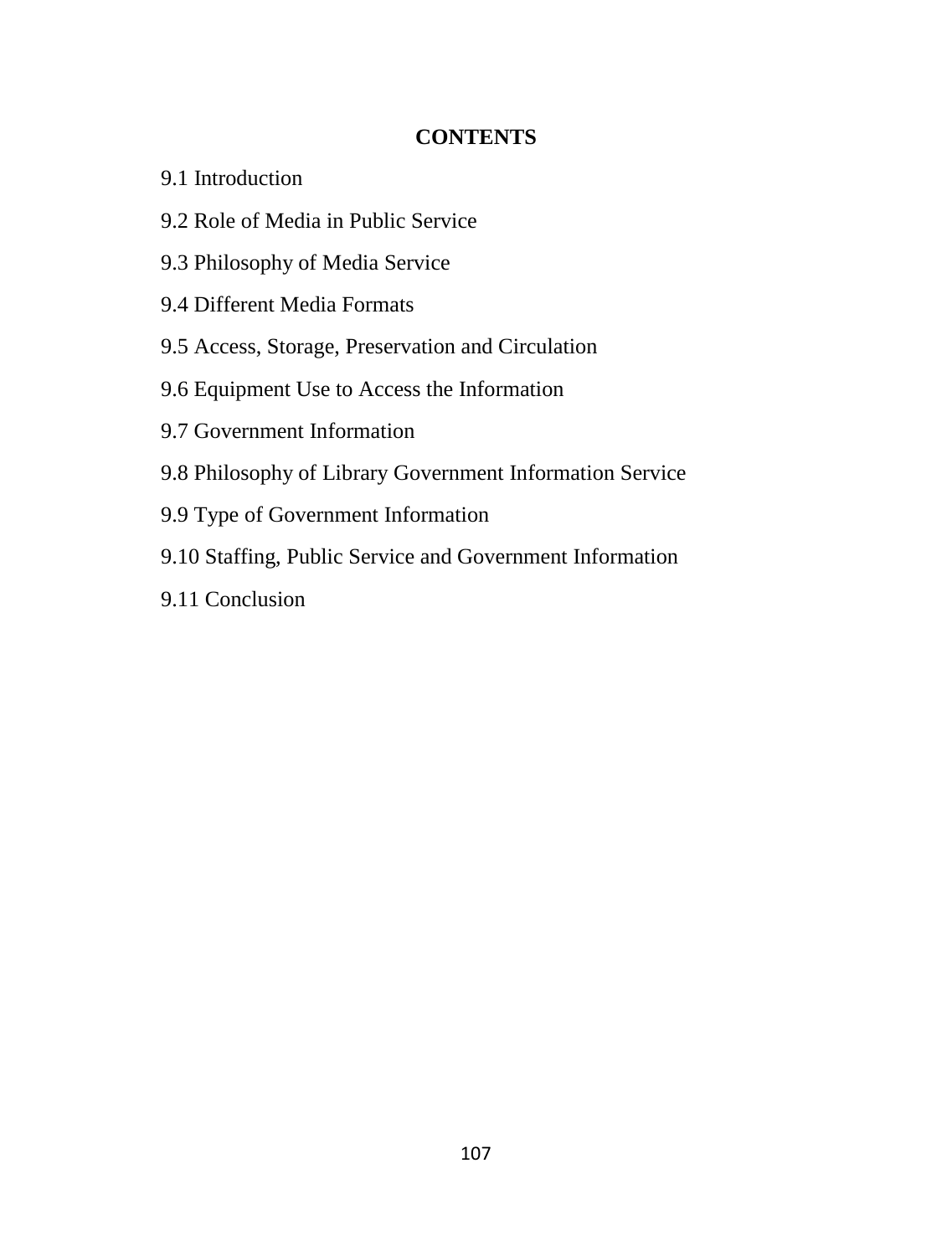# **OBJECTIVES OF THE UNIT**

After studying this unit, the students will be able to explain the following:

- 1. What role and philosophy media services has in public service?
- 2. What are different media formats and criteria of access, storage, preservation, and circulation of different media?
- 3. What is government information?
- 4. What is the philosophy of government information service in library?
- **5.** What are various types of government information?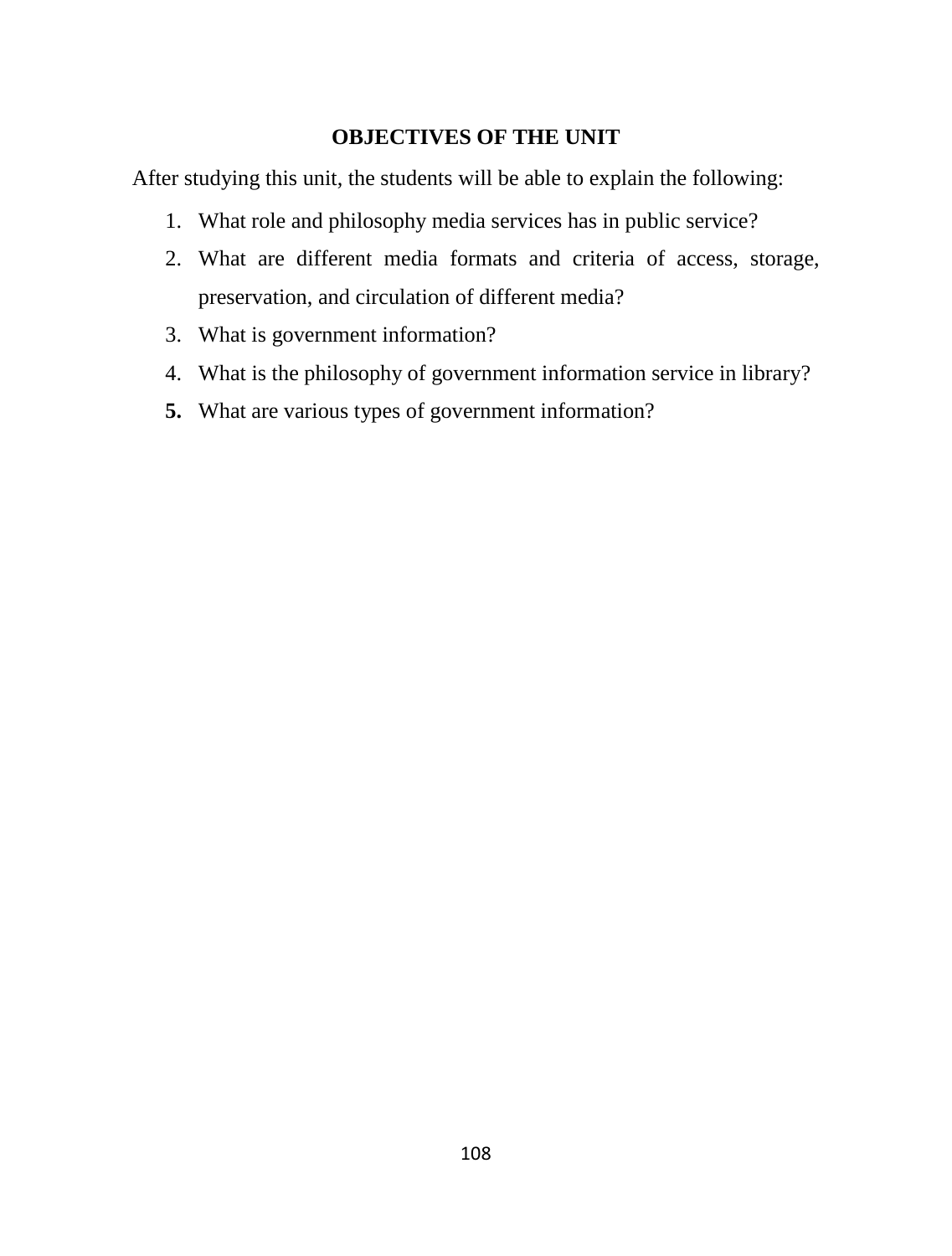### **9.1 Introduction**

Certainly, some libraries have had media collection for much longer than just 30 years. Over the past 30 years, librarians and those who fund libraries have become more and more accepting of the idea that libraries should include nonprint materials. In fact, formats other than print on paper have an important role to play in providing the level of service the community expects and wants. However, the advent of cable television, home video cassette recorder, computers, and the Internet has created an environment which is called new media (where most libraries have some type of nonprint collection). New media consists of the Internet, mobile phones, social media networks such as blogs and micro-blogs, social networking websites, videosharing sites, and others. In other words, new media is a broad term that describes a range of media that are utilized for many different purposes. Some of the things that make new media different from traditional media (radio, television, newspapers and magazines) include:

- They are usually interactive,
- They use digital, online and mobile technology,
- They are often audience-created and user-driven,
- They function in real-time,
- They are usually borderless,
- The information is often short-lived,
- They are more difficult to regulate and to censor,
- The infrastructure for publishing or broadcasting is usually cheaper for individuals to access,
- They do not always adhere to journalistic standards and ethics.

New media has begun to play a key part in reinforcing transparency in democratic processes, including elections. Short Message Service (SMS), i.e. text messaging, is now being used around the world by many election monitoring groups for quick gathering and disseminating of information on election irregularities, quick-count processes, as well as other purposes. In many countries, new media has become one of the most vibrant platforms for people to voice views, share information, interact with leaders, and debate key elections issues. New media offers the advantages of being 'democratic,' allowing anyone to post their opinions on blogs and micro-blogs, share links, send and forward emails, create websites, and so on.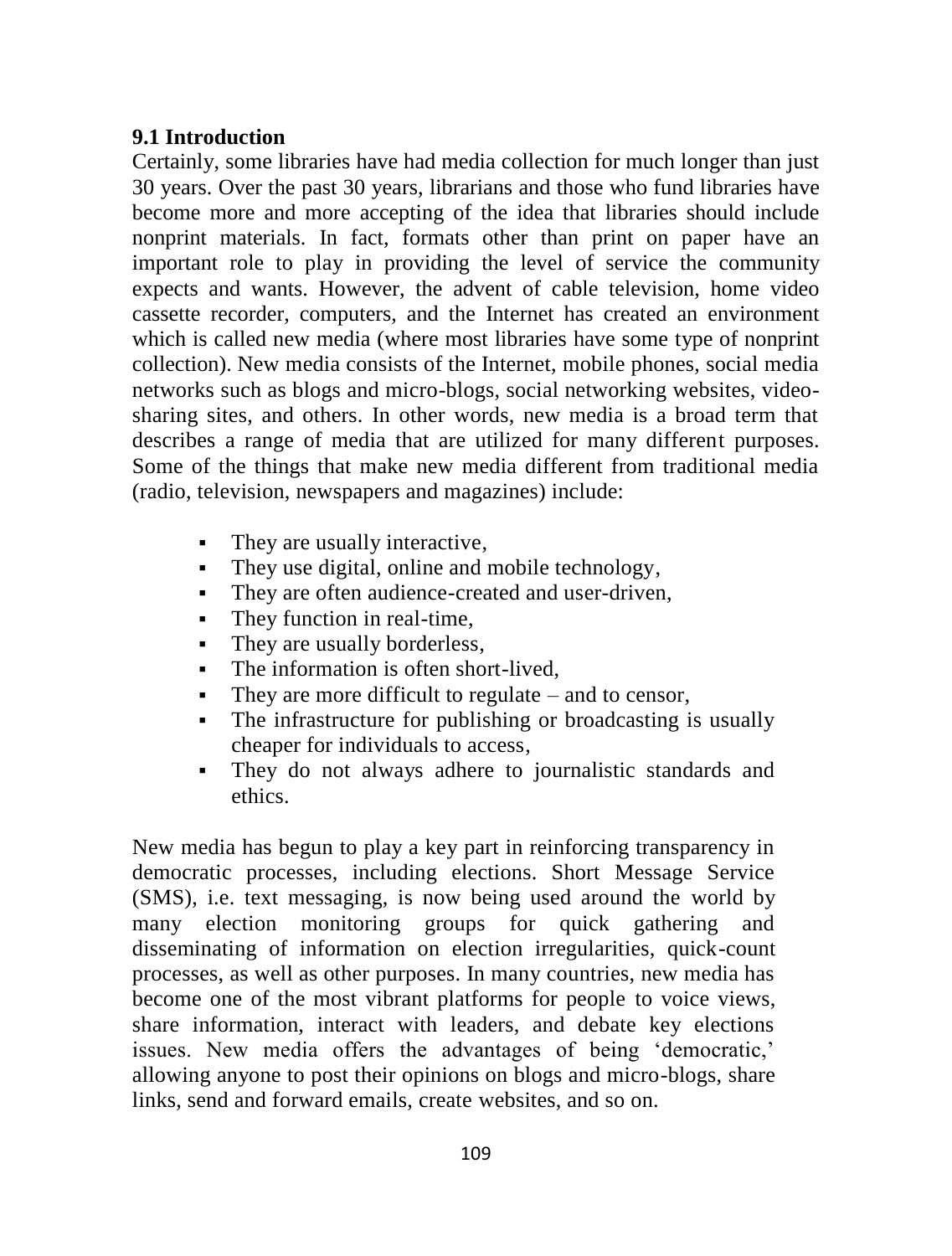Essentially, libraries have recognized they are in the information, rather than just the book and magazine, business. The use of computerized typesetting and scanning equipment, which produces a record of the text in a digital format, opens up a number of options for delivering the information, including the Internet. If libraries confine themselves just to the traditional paper and print formats, they will quickly lose ground to organizations that define their business in the same manner as the producers.

### **9.2 Role of Media in Public Service**

In the not-too-distant past, many libraries treated media as marginal material, a way to get people in and then get them "hooked on books." Many libraries except media centers in schools and community colleges only saw a recreational or entertainment value in nonprint materials. Media took second place to books; this is still the case today in a few libraries.

Primary school, secondary school, and community college libraries took the lead in incorporating all formats into their service programs. These institutions used media for instruction and recognized that many ideas are best expressed using a form other than the printed word. Use of media in classrooms has been a long-standing tradition in these institutions, unlike four-year colleges and universities.

In academic institutions the pattern was to establish separate units to handle media needs. Academic institutions tended to view media, essentially films, as solely classroom material; even then there were doubts about its real instructional value. Some professors believed, and some still do today, that use of media in classroom was the lazy person's way of not "doing" the teaching himself or herself. Certainly, art, film, music, and theater departments were exceptions, but they tended to create their own departmental collections for staff and majors' use only. That is, faculty now make use of media both in and out of the classroom, and often the assignment requires the combined use of print and nonprint items. It is less costly for the institution as well as less time consuming for the student to have a single service point. Therefore, the trend is to integrate print and non-print materials services, more often than not in, or administratively part of the library. Integration of all formats will be what most people will demand and expect today and more in the future.

Public libraries were early collectors of sound recordings, and a number developed film collections. Sound recordings circulated and over time expanded from just classical music to all forms of music and the spoken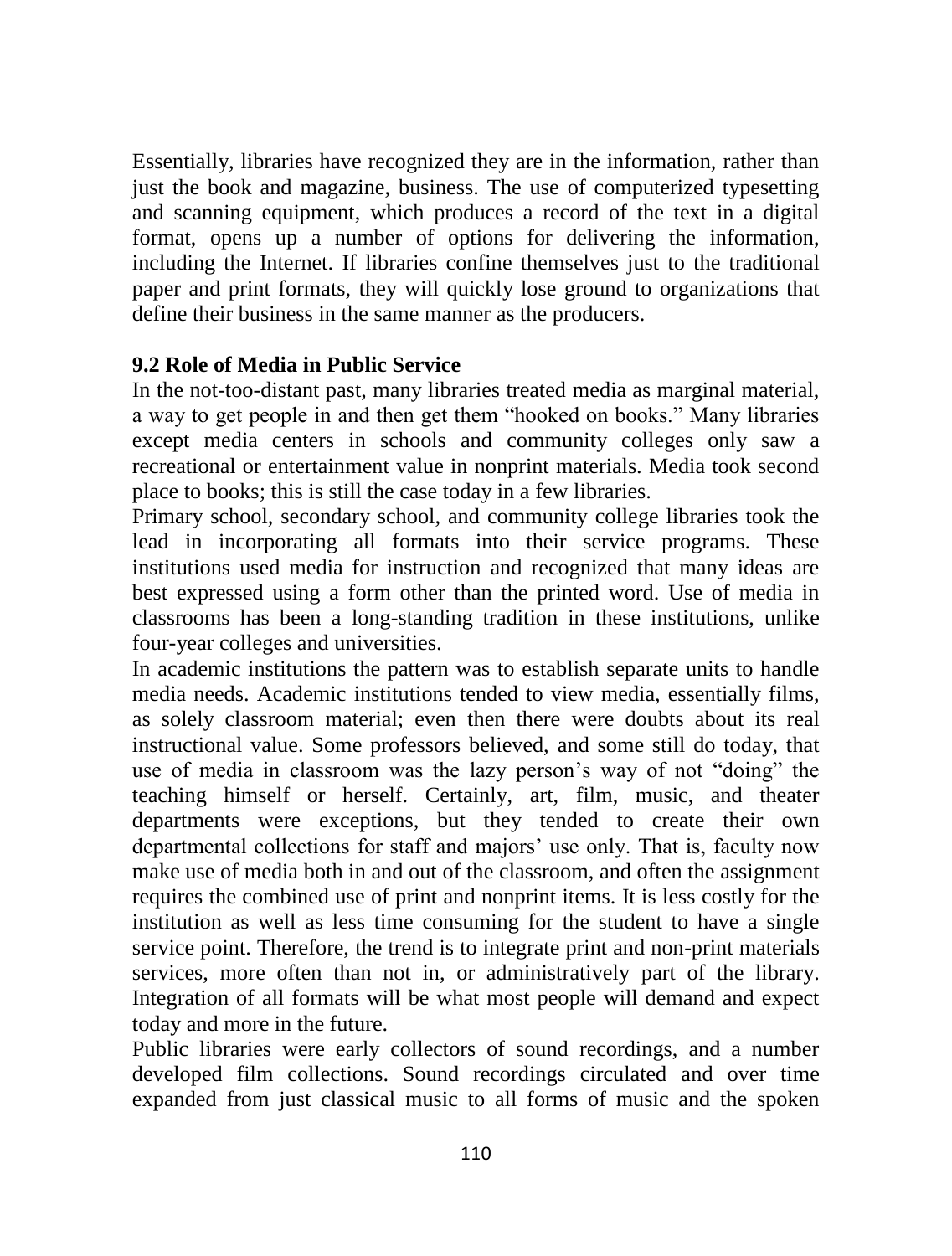word. Motion picture films attracted groups for in-house showings and were also available for loan to groups such as scouts, churches, and occasionally schools. Today, few libraries collect films except in a video format and the number of public libraries doing so is growing.

Media play an important role in meeting the educational and recreational needs of the service community. Some people are print oriented, while others prefer audio or graphic presentations of information. For many types of information, a print format is inappropriate. Limiting a collection to one or two formats seldom provides the range of services appropriate to the service community's needs.

#### **9.3 Philosophy of Media Service**

One goal of media service is to make the use of the equipment so simple that it is "transparent." This means the users focus their attention on the information presented rather than on working the equipment. In the past, using the equipment was so complex that some people refused to learn how to operate it. Now most of the equipment is easy to use, as long as all one wants to do is play back the information. One important issue in keeping equipment simple to use is maintaining it in good working order.

In addition to making operations simple, most media specialists recommend integrating media with other services. This ideal is not often fully achieved. The ideal OPAC would reflect the total holdings of the library regardless of format. The reason for the separation of media and print formats in catalogs of the past was the result of administrative work patterns. Having a book catalog, a serials catalog, a media catalog was common not too many years ago. Also, until relatively recently, there were no generally accepted rules for cataloging all the different media formats that would allow an integrated catalog. Another factor, at least in academic institutions, was that the media services unit was not part of the library. With more and more libraries collecting all formats, along with greater administrative integration, there is a strong need for a single integrated catalog. OPAC make this process more feasible and less demanding on staff time. Another goal of media service is to collect and provide access all the appropriate formats. This means the public service staff must know and appreciate the value of all the formats collected. It also means the staff must know how to operate the appropriate equipment and be able to assist the public. Recognizing that some individuals have strong preferences for one format or another is also important, as well as not letting the staff's personal preferences influence the service provided. What the future holds for public services in terms of information technology and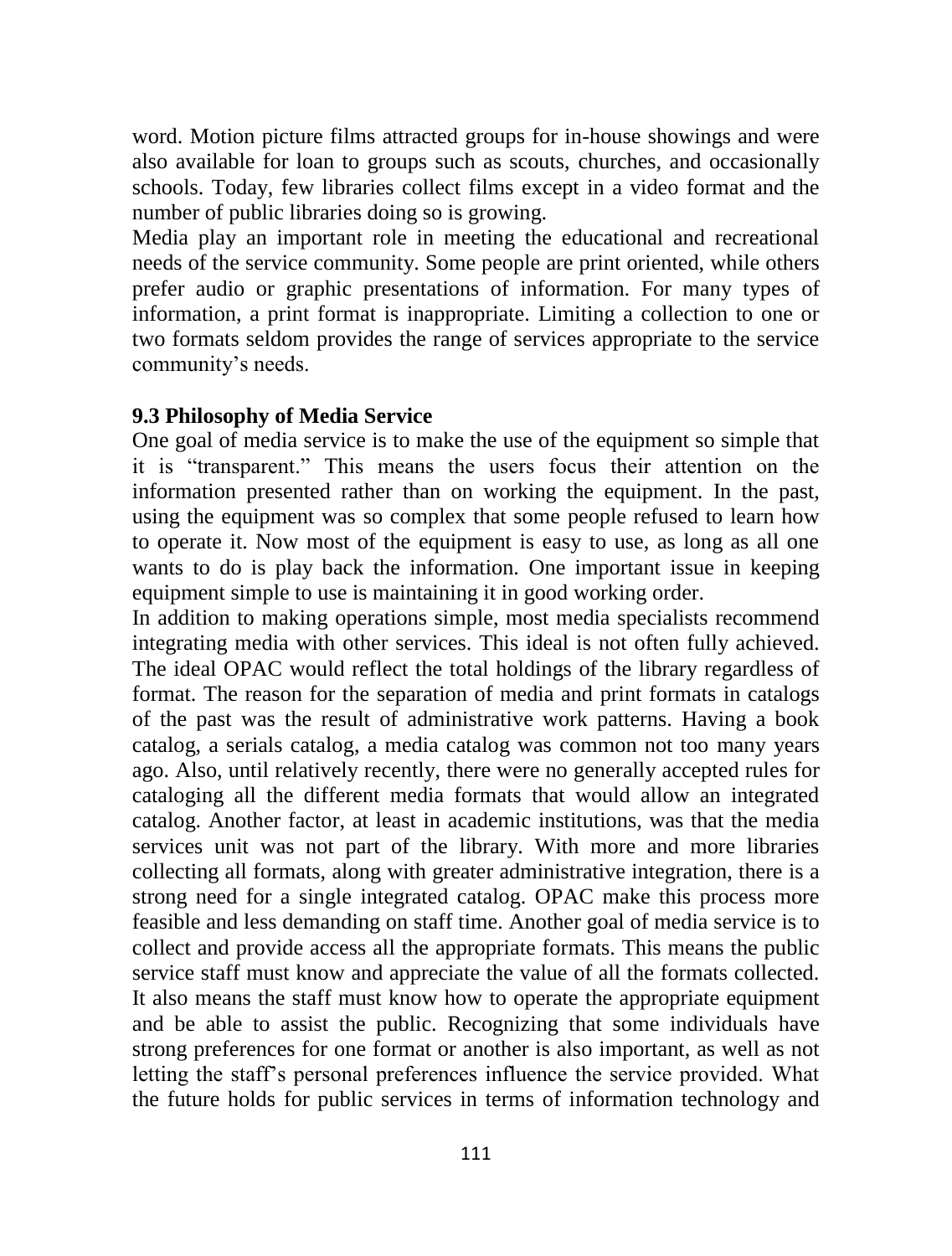the possibilities raised by remote access to databases and the Internet is impossible to predict with certainty. What is certain is that people will need assistance in selecting the most useful databases and information formats as well as in using the technology effectively.

### **9.4 Different Media Formats**

Media formats, like print formats, exist in a variety of sizes and shapes. Unlike the print forms, each media format requires special equipment or handling for an individual to gain access to its information. Here in this unit, we discuss only 14 of the most commonly collected media formats and some of their implications for public service.

**9.4.1 Microforms:** Although microforms are generally carriers of print information and not the same as other media, they do require equipment use as well as special handling. One reason libraries acquire microforms is that they are space savers, especially for storing low-use materials. There never seems to be enough shelf space. Public service staff spend many hours each year shifting collections to make "just a little more room." Thirty years of back issues of a journal, occupying 25 feet of shelving, can be reduced to three reels of microfilm which, in their cardboard storage boxes, require less than one foot of space. Microforms are also a means of access to primary research material or to items that are very rare and may only be available, in their original form, in one or two libraries in the world.

The two most common microform formats in libraries are reels and fiche. Reel formats are the older of the two and are still widely used for newspaper and serials. Reel microfilms are long strips of film on the appropriate size reel and come in several sizes: 16, 35, and 70mm. Most libraries try to confine the microfilm collection to one or two sizes (35mm and 70mm) and one type (positive). With any large-scale collection, however, more variety is inevitable, because the information needed by the library is only available in a particular size and type of microfilm. Most individuals, however, will avoid microforms and use them only as a last resort; these people will need assistance. Microfiche are sheets of film with the images of the original document arranged in columns and rows. Fiche tend to be used for materials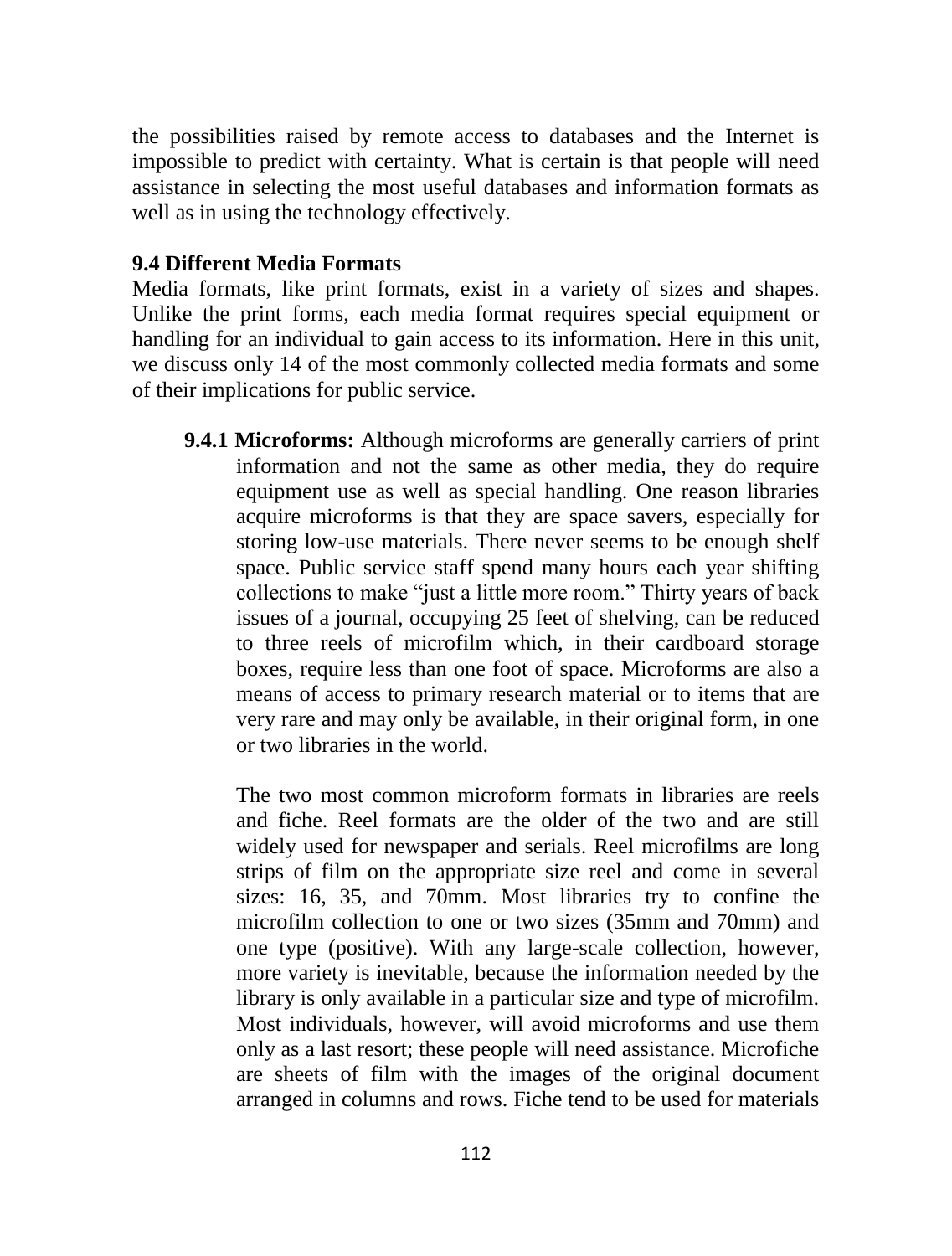that are likely to have many people needing access at the same time or with multiple means of access.

Like other media, microfiche comes in variety of sizes as well as reduction ratios. Common sizes are 3 by 5 inches, 3 by 6 inches, and 6 by 7 inches, while reduction ratios range from 12 to over 200. The greater the reduction ratio the more information the producer can fit on a single fiche. Libraries try to limit the variation in fiche size and reeducation ratio but, like microfilm, a variety of types is inevitable.

**9.4.2 Motion Pictures (Film and Video):** This type of media includes film and video and has taken over most of the role films used to play in libraries. Most educational/instructional films now available online was available in past on videocassettes. Almost all individuals used a library and know how to operate a VCR, which means less staff time was spent in assisting in equipment set-up. In past years, all of the films were educational documentary in character and most of the public libraries tended to use them for programming purpose rather than circulation. The strength of this media is that it provides better quality images in a large room setting (current video projection system are changing that) and the film image is (or was) vastly superior to a video image (here high definition television/video may change this). It is still the best format for teaching cinema studies.

*a. Films:* Films also come in a variety of sizes such as 8, 16, and 35mm formats are, or were, common in libraries. The 70mm format is collected primarily by film archives or universities with degree program in cinematography, as it is the size most often used for distribution of so-called theatrical films, the type shown in movie theaters. As a result, the staff will need to understand and work with films, perhaps in several size formats.

The 8mm film (the home movie size) is more common in school community college media centers. Films of the 35 and 16mm sizes are for use with groups in classrooms and small auditoriums. For public service staff this format does not present too many problems. Film can be silent or have sound. There are two different types of sound. There are two different types of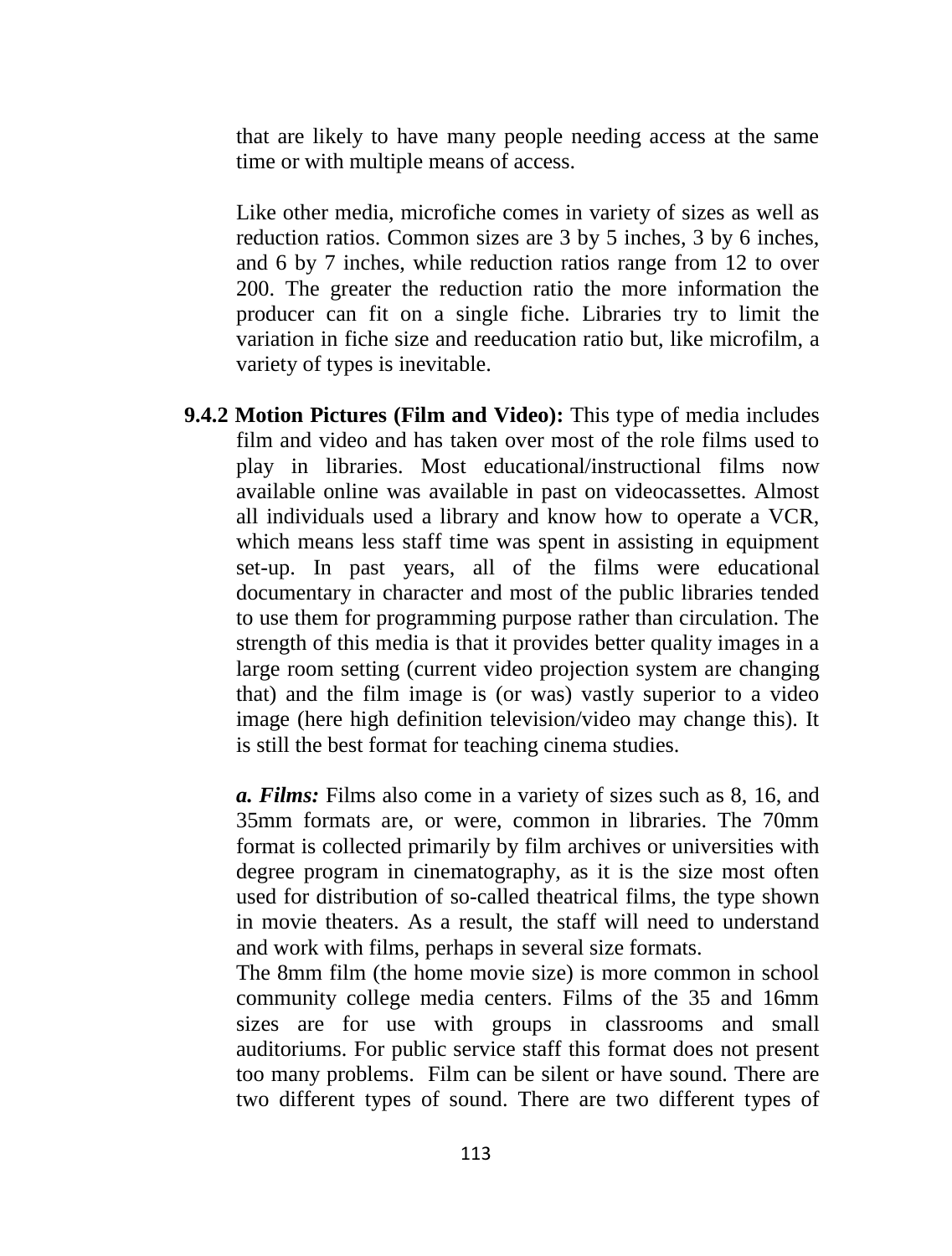soundtracks, optical and magnetic, and each type require a different projector. Normally the soundtrack is optical on 16mm and 35mm and magnetic on 80mm, but not always. Nothing creates ill will more quickly than providing the wrong or inoperative equipment. Most film producers now provide a choice of film or video for titles intended for the educational market. Even if libraries no longer require the film format media, some retain their existing films because replacement videos are unavailable, and some people still use the films.

*b. Video Recordings:* Video recording, in the cassette format, reduce the equipment problems associated with motion picture collections. More and more people own video cassette playerreorders and therefore know something about how to operate the equipment, unlike the situation with motion picture projectors. Most film producers offer both film and video formats, sometimes 8mm and 16mm, VHS, and very rarely 35mm. the three-quarter-inch format sometimes called U-Matic, was (and still is) yet another option for video collections in the library. Intended for institutional use, the design of both the cassette and player was intended to withstand the heavy use, and sometimes abuse, that occurs in schools, colleges, and business settings. A few libraries still have collections of reel-to-reel videotapes and one or two players, but most of the tapes are in-house productions and seldom used. More often than not these are transferred to a cassette if there is any expectation of real use. Depending upon the purpose of the video collection, circulation or instruction, the problems for the public service staff vary. In many ways the circulating collection creates the greatest number of concerns, ranging from reserving or not reserving tapes for individuals to maintaining some listing of cassette titles available. Academic libraries also have their challenges about the suitability of some of the titles in the collection. Public libraries face the greatest challenge. Their public is in fact anyone, children to senior. Very often the individuals who raise a question about the suitability of certain title will do so in the context of "protecting the children." In addition to the broad service community, public library video collections have, in general, a high percentage of theatrical titles. Videos are an important source of programing for the public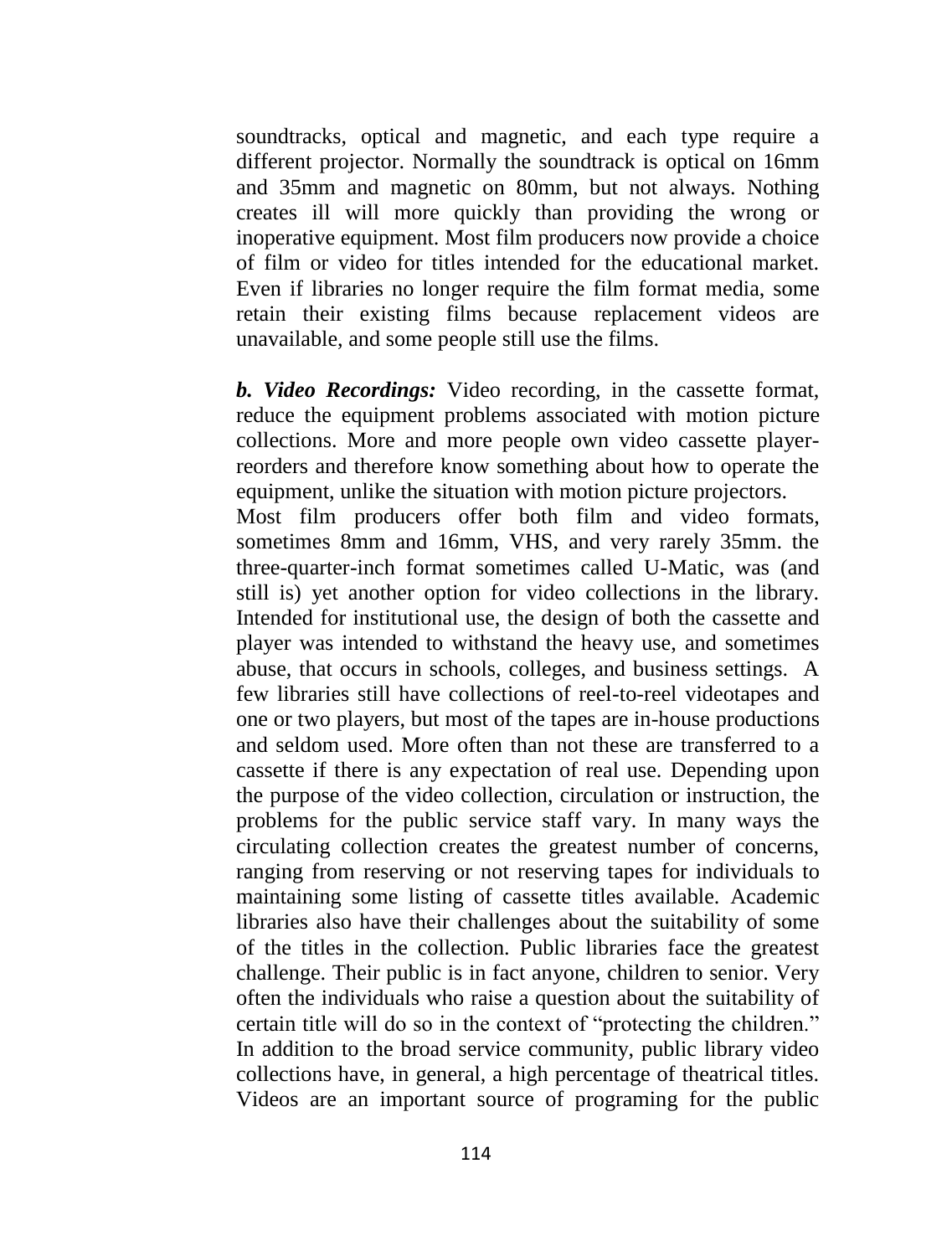library's service community, especially children. Programing can be something of a problem because of something called "performance rights."

*c. Laser Discs:* As compared to earlier mentioned formats a relatively new format, but became old for theatrical release gaining in popularity was the laser disc. In past it was a play-only technology, which has slowed its growth in the home marketplace. When it seriously cuts into the videocassette playerrecorder market, libraries will need to consider adding this format to their collections. The manufacturers claim that the laser disc technology produces a much sharper, clearer picture with better color. Users who have seen both the cassette and disc versions of movie agree. In past, most of libraries have laser discs and have circulating collections of them. Another format that was appeared commercially for home use was DVD it eventually has an impact on library collection. Online Video website such as (YouTube, Instagram, social media) have replaced this format with a diver's collections which is freely available, accessible 24/7, userfriendly and high-quality media.

**9.4.3 Filmstrips:** A format related to film is the filmstrip. A filmstrip (usually 16mm or 35mm) is a series of single frame still photographs on a strip of film. In past Most of educational and public libraries have filmstrip collections. In the public library, they were in the children's section. Historically, educational libraries, schools, and colleges often have a broader range of filmstrips. Schools do collect the audio filmstrips based on picture books, but most of the collection is of a more instructional nature. Filmstrips are less expensive than motion picture film and the user has the advantage of being able to stop the film at any image for careful study. In essence one can think of filmstrips as an uncut set of slides. Almost all commercial filmstrips in a library's collection could have been produced as a slide set. A major advantage of the filmstrip over a set of slides, from a library point of view, is that it is easier to handle one filmstrip to keep track of 75 to 100 individual slides that should be shown a prescribed sequence.

In today's electronic environment it may be difficult to believe filmstrips have any future; perhaps they do not. However, there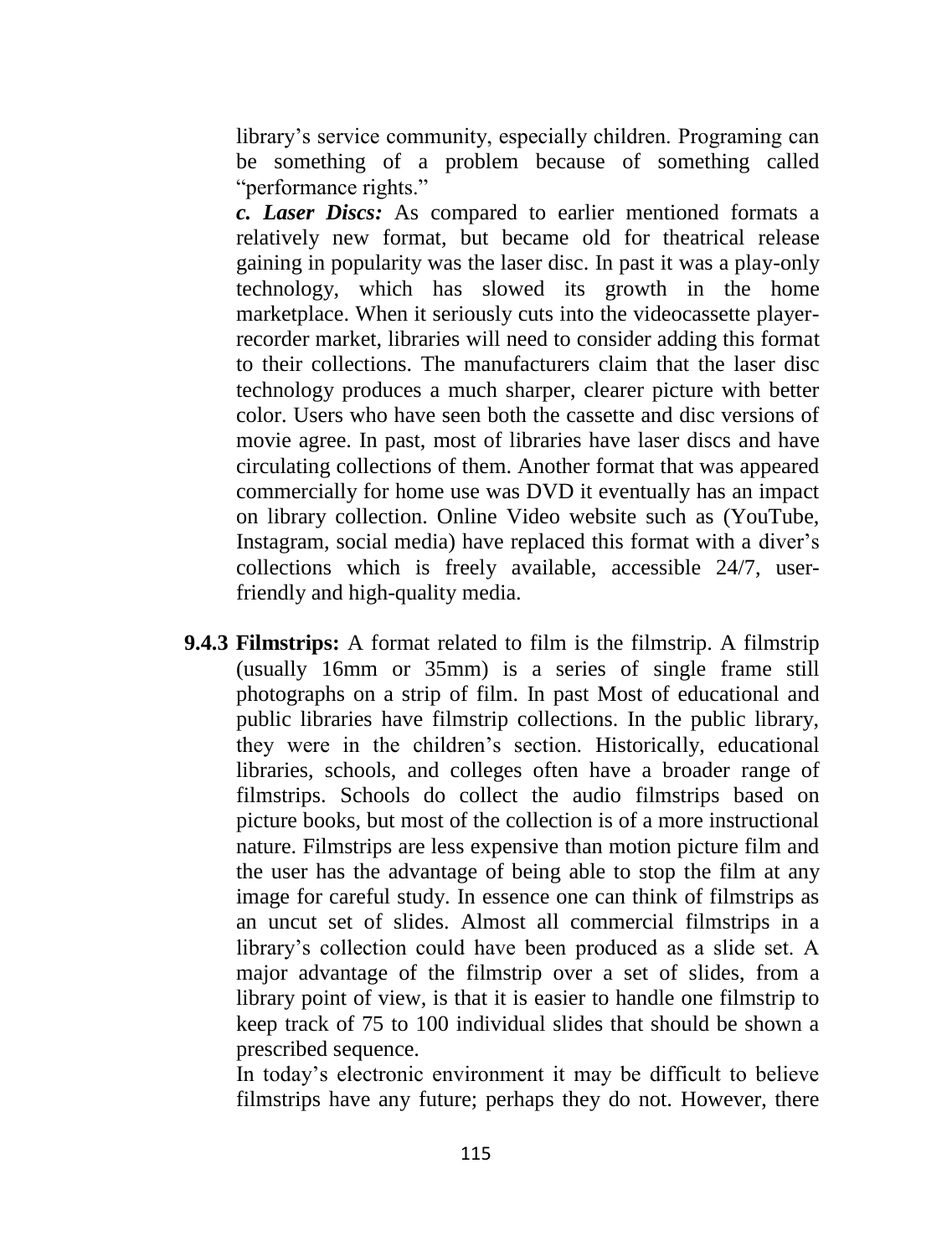are still companies producing them and apparently managing to stay in business. Most of archive centers are still collections of filmstrips of various rare books/material and manuscripts of significance value for researchers.

**9.4.4 Slides:** For most users of library, the term photographic slides recall the family collection of 35mm slides from various vacation trips and family events. Indeed, the common 35mm slides is a part of many library collections, but it is not just a matter of collecting the garden-variety paper-mounted 2 by 2-inch 35mm slide.

Like all the other media formats, there are several variations on a common theme. Large slide collections are likely to consist of 2 by 2 inch.2¼ by 2¼ inch, and 3 by 2-inch slides, perhaps with even a few old glass lantern slides. Slide mountings also vary from paper to plastic to meta to glass. Each type of mounting material results in a different thickness for the final slide, which may create some projection and projector problems. While the 35mm slide is satisfactory for most general purposes, highdefinition slides require a large film format. In past and presently such slides were commonly found in special libraries, especially those supporting scientific, medical, and art museum work.

**9.4.5 Flat Pictures:** Flat pictures, paintings, posters, postcards and photographs, and other pictorial materials are often part of library's collection. Some school library media centers have a collection of pictures from magazines and other sources that teachers use to supplement their personal collections. The collection focuses on the teaching units in the school district. Some public libraries have a circulating collection of art reproductions, both paintings and sculptures. Museums and academic libraries often have extensive collections of posters, in the case of academic libraries usually housed in special collections. Photographic archives, museums, and academic libraries often have collections of photographs and occasionally postcards. The archive focuses on photographs on historic photographs.

Providing access to pictorial material is a long-standing problem. Users sometimes complain about where the library has classified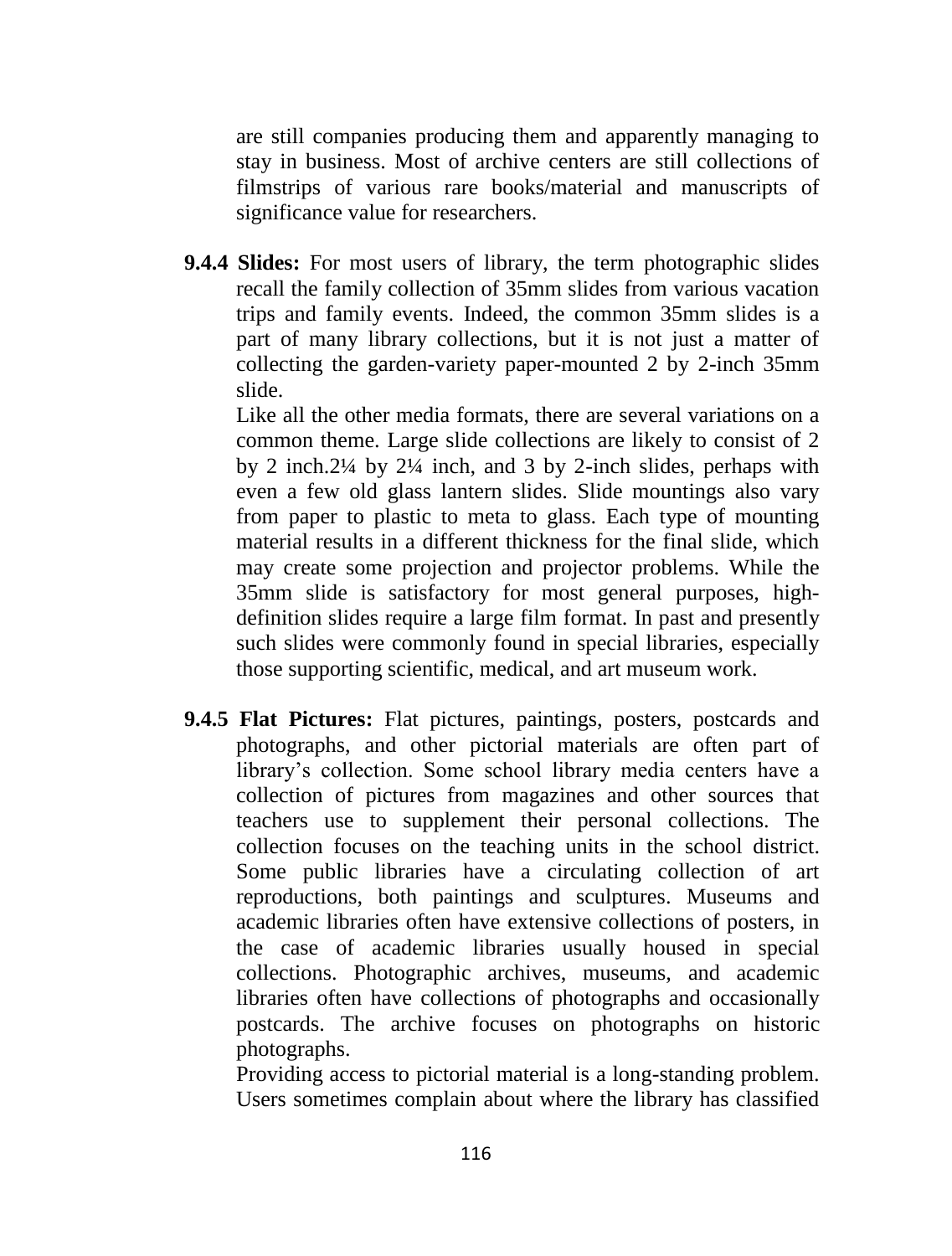a book or serial title. If users had similar access to pictorial material, complaints would be constant. Pictures generally include a number of people or objects, as well as background scenery. Identifying the main feature and organizing the collection for use presents a challenge for the library. Whatever system is in place, the public service staff will need to understand it to assist patrons in using the pictorial files effectively. Keeping the files in proper order, while not a major problem, is important for efficient service.

Scanning images is one approach to keeping pictorial material in order. However, unless one does a great deal of coding, access by different subject/content categories is not improved by scanning, certainly images on the Internet are searchable to a point but mounting a large number of scanned images requires staff commitment and equipment and the results are still not too accessible.

**9.4.6 Maps:** Maps are a form of pictorial material and most libraries have at least a small collection, in addition to atlases in the reference collection. Small collections of local area maps pose no particular problem other than having them disappear into an individual's books or briefcase. Large public libraries, academic libraries, and many business and industrial libraries have extensive collections. Maps, as graphic representations of geological, physical, and natural features, take many forms and shapes, from folded road maps to raised relief globes. Any major map collection must determine its scope and define what to collect. Most would include aerial photographs, including satellite photographs, but should they also house the remote sensing data from satellites?

Depending on the collection's purpose, maps can be organized in a simple geographic location sequence or by some more complex system. Staff working with large map collections will need special training to handle this format properly.

**9.4.7 Games and Realia:** While schools are the primary collectors of games and realia. Some public and a few academic libraries have small collections. Public libraries sometimes have loan collections of games and toys that may attract new users to the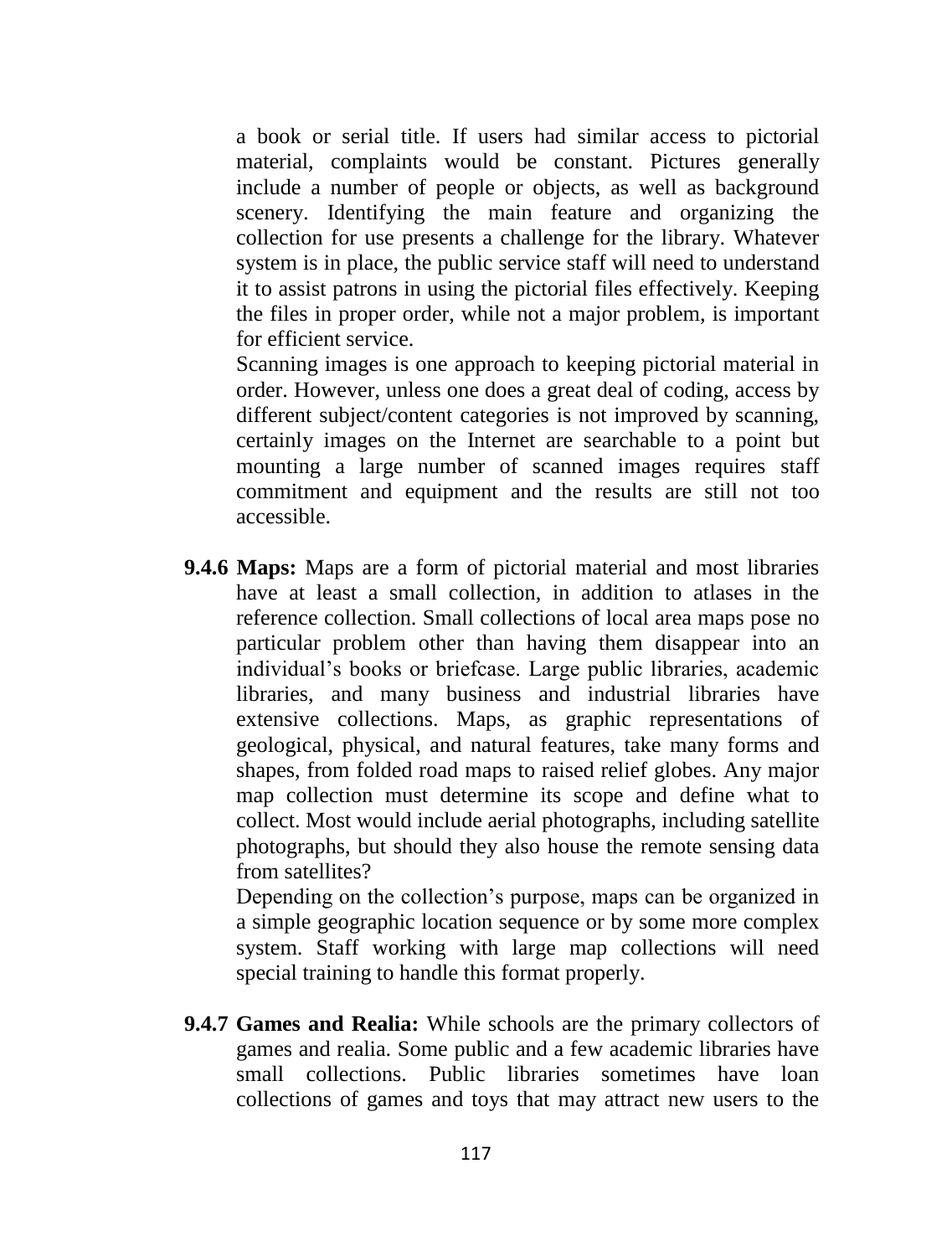library. School library media centers collect educational games for use in the classroom or in the media center. Teaching realia and models can range from samples of materials, such as rocks or insects, to working models, to large, take-apart anatomical models. Scientific and technical supply houses offer a variety of large-scale models for use in the classroom. Because the models are expensive, few teachers can afford to buy them and the instructional media center is the usual source for these, except where there is a large biology or physics department, that acquires the items. Even in the case of large departments, students get better service if the models are in the media center where they can examine the material any time.

**9.4.8 Audio Recordings:** Returning to a widely held format, audio recordings, we again encounter great diversity and incompatibility. Sound recordings were among the first nonprint formats collected by libraries. In public libraries the recordings are usually part of the circulating collection. For educational libraries the purpose is usually instructional, with limited use outside the library. This is the media category that most clearly reflects the long-term influence of a changing technology on a library collection. While a few music libraries and archives have collections of early cylinder recordings, by the time libraries began actively collecting recordings the standard format was the flat disc. Near past, tape and CDs are the most popular formats for sound recordings. Each format will need its own equipment or older more flexible equipment, either of which requires special skills to maintain. Presently, there is a big change taking place and exists: digital tapes, online spaces and libraries of old sound recordings which will probably mean yet one more format to collect and provide access to users.

The variety of formats and equipment may provide a slight challenge for the public service staff. Most homes have some type of sound recording equipment; therefore, staff members have greater familiarity with this equipment than other media equipment.

**9.4.9 Television:** The type of television technology that sometimes are part of the library's public service program, other than video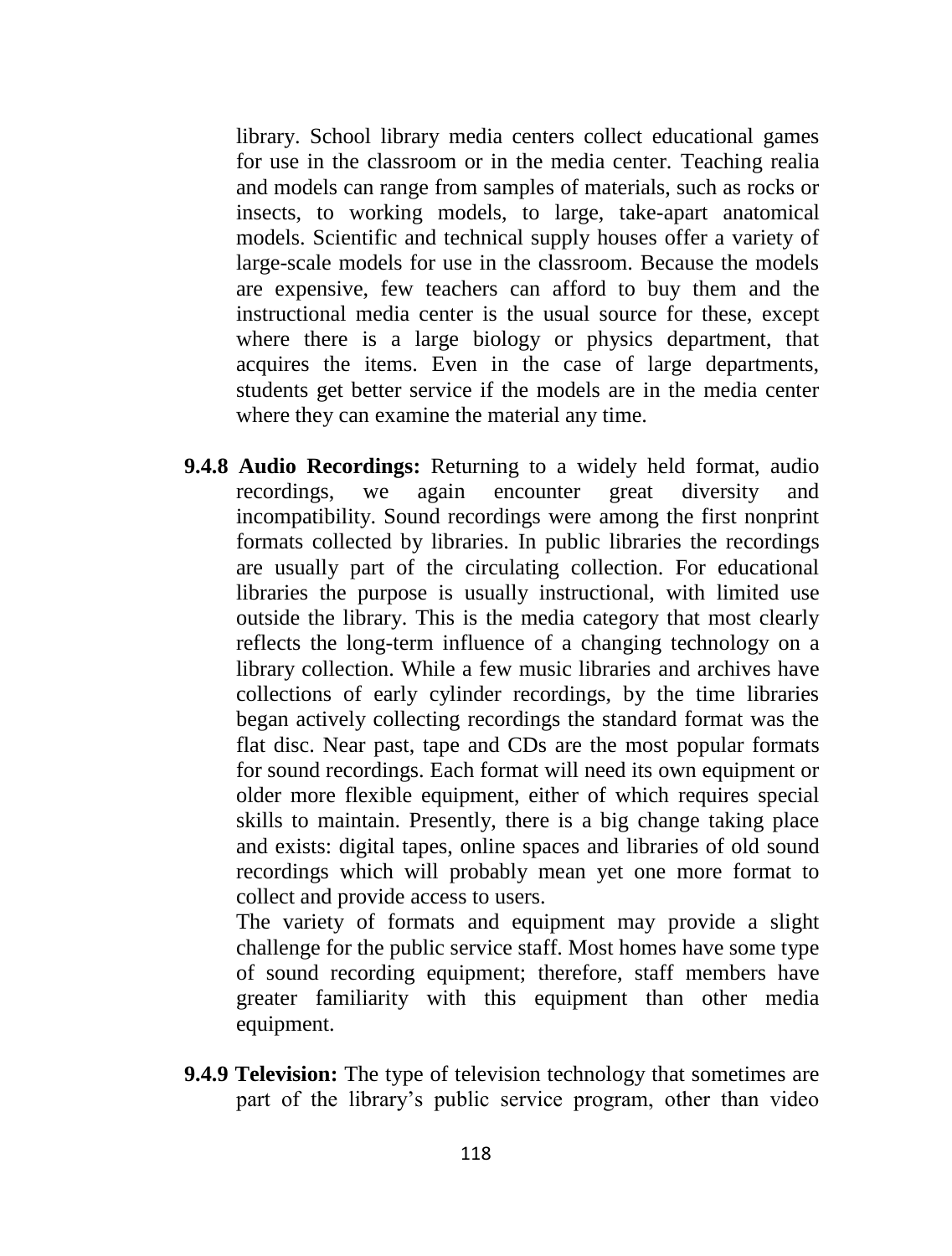recordings, are closed circuit television and satellite links. If the library has become an organization's information center, it is likely that closed circuit television and/or television satellite links will be part of the library's responsibilities. Closed-circuit television, a system to distribute video signals from a central location to a series of monitors by cable or microwave, has a variety of uses. It can eliminate travel time for meetings: rather than bring people together in a single room, the system can link them together. It makes it possible to share information simultaneously with hundreds or thousands of people. Another use is to distribute a videocassette presentation from a media center to single or multiple classrooms.

Television satellite linkup (uplink for sending and downlink for receiving), in a sense, is a form of closed-circuit television for large-scale geographic coverage. Used primarily for conferences in a library context, the technology has potential for distance learning. In theory it is possible, using this technology, to have an international conference involving participants on every continent without anyone leaving his or her country. It is interesting t think about the long-term implications of this and related technology for educational libraries.

**9.4.10 Computer Software:** School library media centers were the early leaders in patron access to computers and software in library environment. There was a time when libraries thought they should add loaning of computer software to their service programs. Some publics are academic libraries did experiment with circulating computer software. Most of these experiments ended by dropping the service for practical and legal reasons. Selection of appropriate software has become as important as selecting books and journals. Providing access to the packages requires the public service staff to know the use of the computer and the various software applications.

#### **9.5 Access, Storage, Preservation and Circulation**

As discussed earlier there are variations in size and shape of the media formats. This variety has implications for storage and access. While it is possible to use standard library bookcases to house these materials, even with adjustable shelves such storage wastes space. Library equipment and supply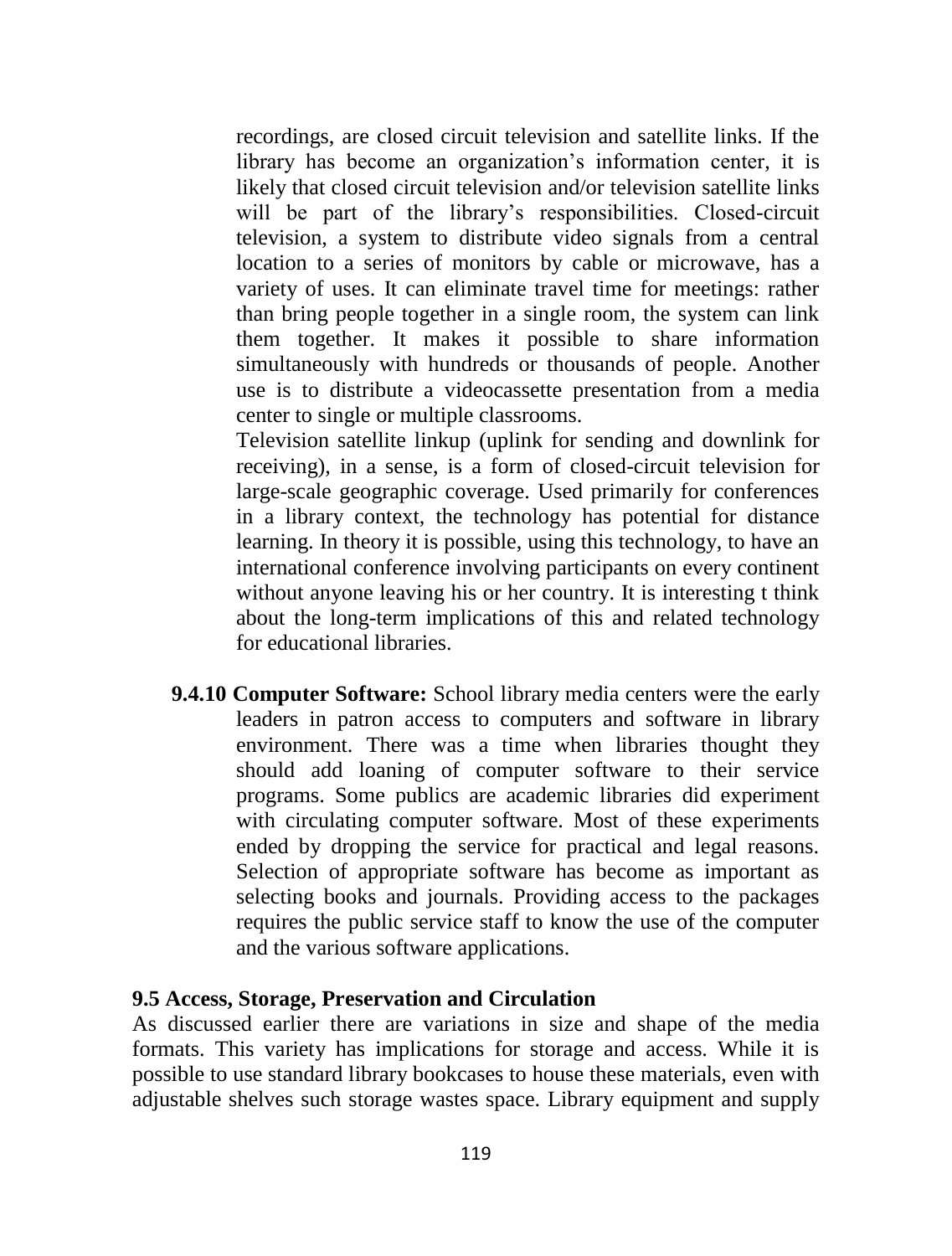houses offer a wide range of cabinets and storage units designed for the different formats. What type of storage unit to use depends upon decisions made regarding circulation of the material and direct public access?

*9.5.1 Microform:* Very few libraries have circulating microform collections and most use cabinets with drawers designed to hold either fiche or reels. The cabinets are multiple-drawer units, which are very heavy even when empty and exceedingly heavy when filled. Normally libraries store their microfilm rolls inside a small cardboard container that has a small identification label. Microfiche may or may not be stored inside a protective cover, such as an envelope or notebook. Most damage occurs during the filing and refiling process. Damage to a corner of the fiche can put a scratch down the entire surface of the fiche behind it.

*9.5.2 Film:* Motion picture films seldom circulate, and libraries usually store them in a nonpublic are of the library. As with microfilms, the container has the label identifying the title. Some libraries splice an additional leader with identification information to the film's leader and add a label to help quickly identify a reel of film not in a canister. Because the public seldom has direct access to the films. Special film storage racks or special library shelving with slots allow the library to divide the three-foot shelf into a number of small storage compartments and are common for housing film. Films need regular inspection, at least once every six months, even if they sit in their storage cans unused. Early twentieth century photographic films were nitrate based. These films are very unstable and can pose a fire danger. Films and photographic negative dating before 1950 could be nitrate based. Most major collections of nitrate films are known, and safety precautions are in place. But the staff members who work with films should make sure they know that they have no nitrate-based stock.

*9.5.3 Videotape:* The most library video collections are in the cassette format. The colorful, but thin, cardboard covers are not sufficient to provide longterm protection for circulating cassettes. Special videocassette storage boxes are available and are a wise investment for getting the maximum life from the cassettes. The special boxes provide much greater protection because they fully enclose the cassette. The full closure reduces the risk of accidental damage from dropping a cassette. Many of the commercial covers are open on the bottom or side. Careless handling can cause the cassette to fall out and become damaged. One unfortunate characteristic of videotapes is their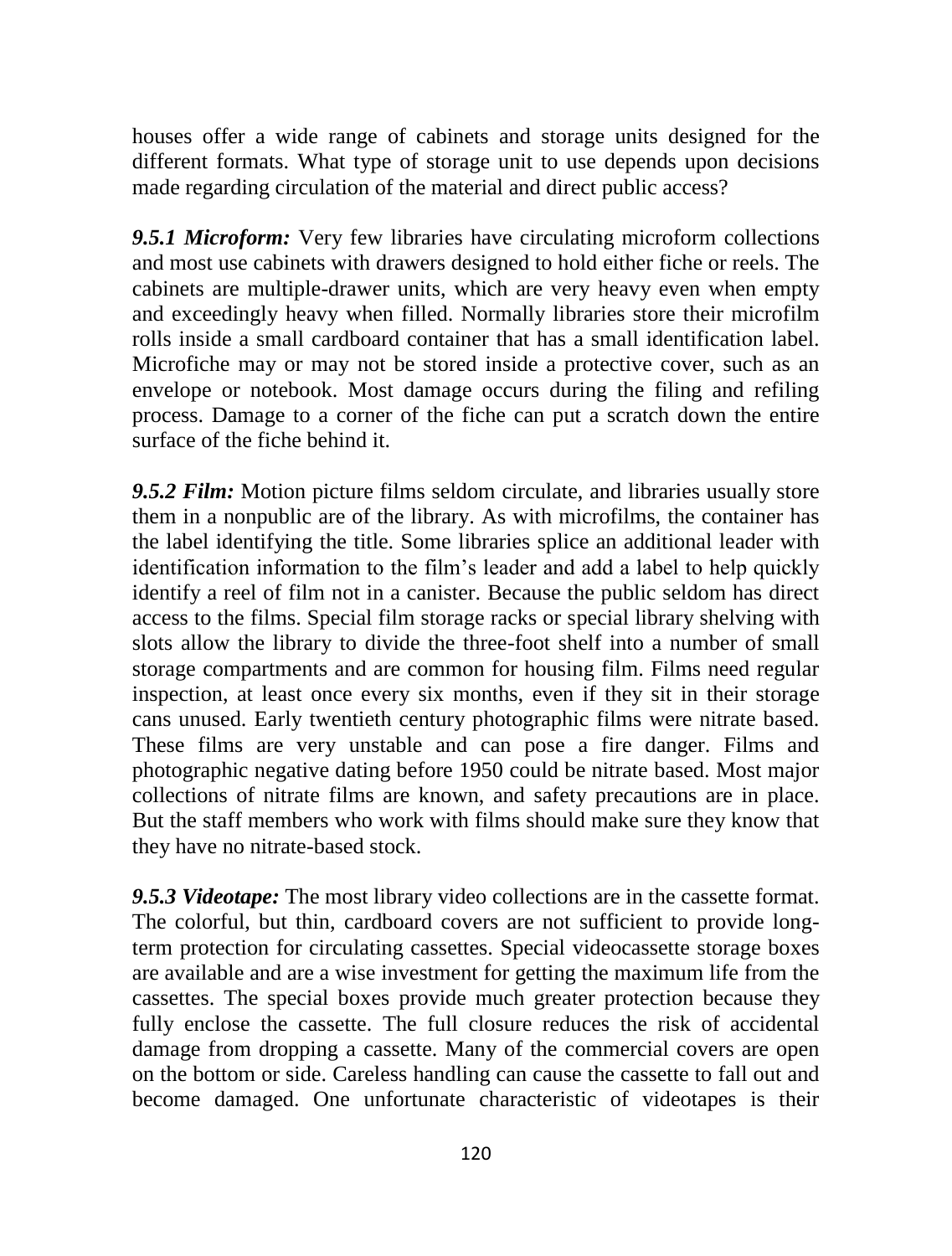limited playing life, somewhat like professional athletes. The number of times they can be played before visible damage appears depends on several factors. Most of the damage occurs because of equipment conditions rather than improper handling.

Display of the library's loan collection of videocassettes generally follows the pattern of video rental stores; that is, the borrowers do not handle the cassette until they make one or more selection(s). Having the cassette in the box reduces staff time required for handling the video but it increases the risk of accidental damage and theft. In short, staff workload, available space, and the philosophy about how much loss is acceptable will determine the approach used.

*9.5.4 Filmstrips:* Filmstrips can use up substantial space despite their small size. If all one hand to store were the small film canisters, one microfilm cabinet would be enough store all the filmstrips in a library and have space left over. The problems are with the variations, such as filmstrips books, and audio recordings. Many public libraries put such packages into clear plastic bags and hang them on revolving racks, similar to racks use to display paperbacks and greeting cards. That approach is fine as long as the collection is small. Educational libraries usually have collections too large for that method and tend to use standard library shelving despite the waste of space. Keeping the material in the manufacturers' original packaging is often best, even if these packages use up even more space.

Filmstrips rarely are used outside the library other than in the classroom. They pose no special handling or preservation problems. The major problem from a staff point of view is their apparent endless variations in size and the equipment needed to use them.

*9.5.5 Slides:* Slides are normally stored in special cabinets or storage boxes. The cabinet exteriors look like microfilm and video cabinets except that there are more drawers. Drawers have rows created by metal dividers with slots in them. The width of the slot will accommodate the typical slide mounts. In fact, two cardboard mounted slides can fit in one slot, but doing that can damage the cardboard mounts to the point that they will jam in the projector. Storing the slides in the trays or magazines used with the projectors will save everyone time and trouble. Digitization of slide collection is that it opens up the possibility of remote access to the material through a network; it also reduces the staff time spent in sorting and refiling individual slides. The major problem with digitization is legal. Just like other creative products,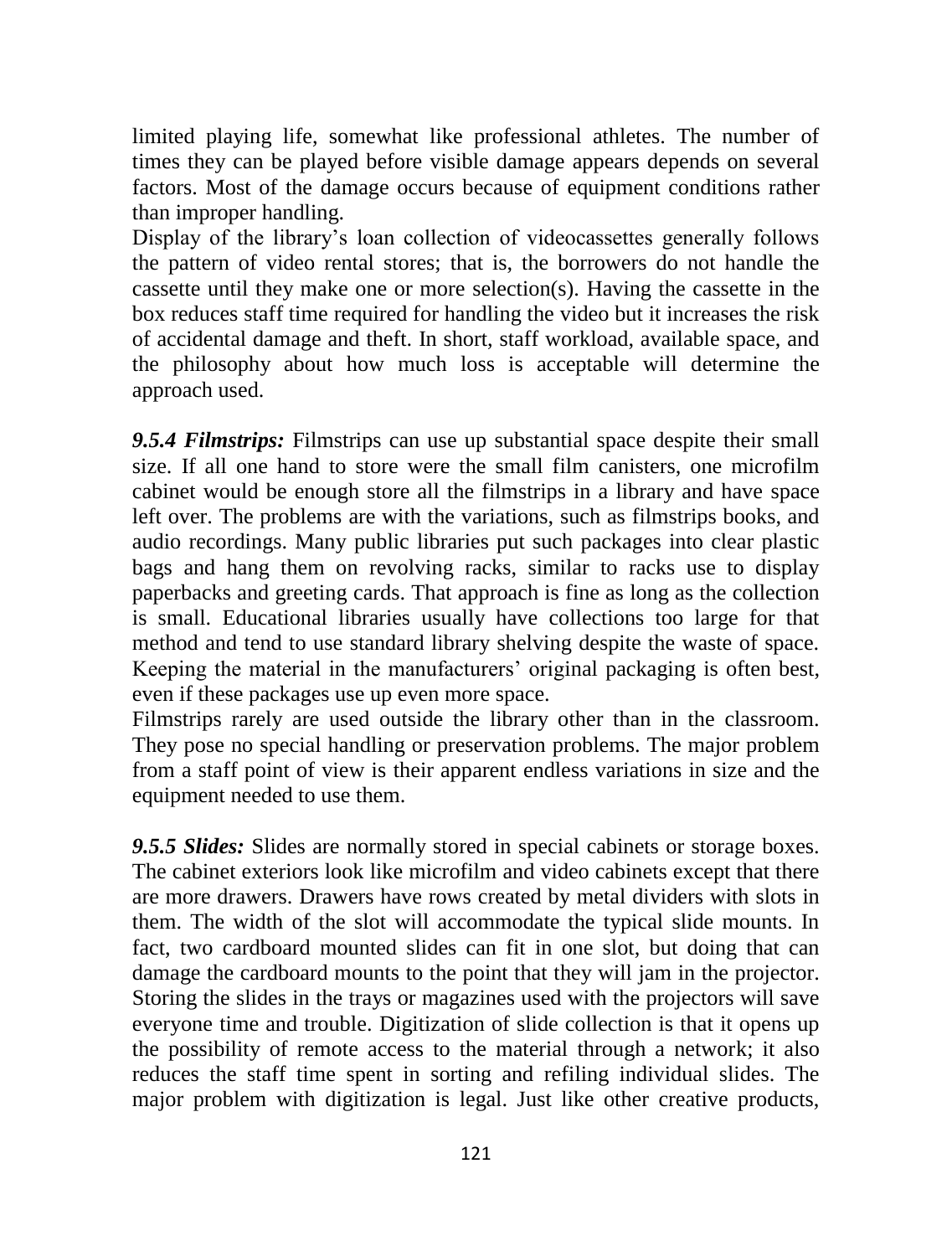most slides are copyrighted. This approach will require more storage space because there will be more trays than needed to operate each projector the library owns. Usually, such collections came from a variety of sources, making the tracking down of who holds rights to what very complex. Nevertheless, digitization may be the best alternative for long-term preservation and better access.

## *9.5.6 Flat Materials*

Flat pictures, posters, and maps are most effectively stored in map cases. Posters and maps seldom circulate but, because of their size (usually large), and medium weight paper, they do present special handling problems. Especially if old, valuable, or fragile. In some libraries, valuable or heavilyused items are encapsulated in Mylar to prevent damage. Properly maintaining flat material such as maps and posters, requires more staff time than their number might suggest.

## *9.5.6 Other Materials*

Paintings, sculptures, realia, and games all require special storage or display units. Usually these collections are small and, other than games, pose no unusual problems for the staff. Transparencies can be stored in legal-sized file drawers. Store computer software in the original box or special disk storage boxed. Software, as long as it does not circulate, causes no problem for the staff, other than knowing something about how to use it and the computer and making sure it is protected from dust, excessive heat, demagnetizing, or mishandling.

### **9.6 Equipment Use to Access the Information**

From a public service point of view, locating all of the public access media equipment in one area is best. An area near a service desk with staff on duty full time is ideal. In the past, it was necessary to place microform-reading machines in low-light areas for users to read the screen easily. Today, that is no longer necessary, which makes it reasonable to have a single equipment area. Staffing the area will assure minimal damage to both equipment and the "software" and reduce user frustration. It also means the staff in the area can and should have more knowledge about how all of the equipment works than when it is just one of many public service duties.

# **9.7 Government Information**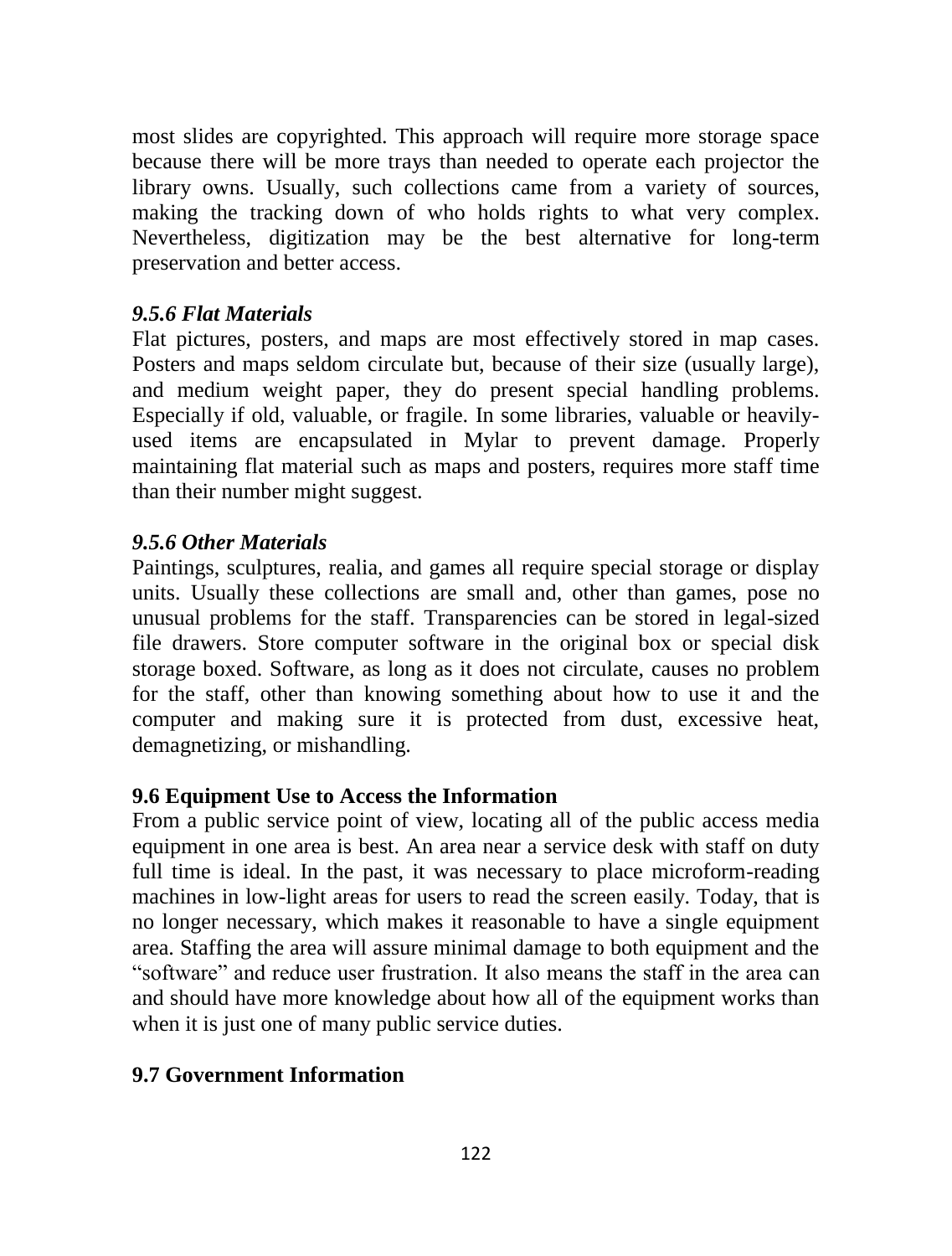Government information has a very long history man from its civilization used government information and need the access to government documents, government publications, public documents or one of several other variants. Today there is no doubt the proper title is government information. Internet and other electronic means of access and distribution make it clear that terms such as document and publication, in the traditional print on paper meaning, are less and less appropriate. All types of libraries acquire some kinds of government information. Without question governments ae the world's number one producers of information and publications.

Defining what is government information is not always easy. Are reports prepared by nongovernmental agencies, but required by a government agency, government publications? Historically at some point, is small steps, the government decided that citizens needed easy access not only to information about government activities, but also to information that would improve the economy or enhance daily living.

### **9.8 Philosophy of Library Government Information Service**

Today there is a debate about what information should be available and the debate can and has had some impact on public service staff. Access to scientific and technical information, provided by the central/federal government is one such focal point of debate. The government discussed and to some extent acted to limit access to its information, particularly scientific and technical material.

Many people, including most librarians, think complete freedom of access to unclassified government information is vital to scholarship and to the wellbeing of society. Others think that access to scientific, but unclassified, information leads to increased security risks for the country. A few people even suggest that "the individual abstracts or references in government and commercial databases are unclassified, but some of the information taken in aggregate, many reveal sensitive information concerns. How has the debate affected public service staff in libraries? One way is that the security concerns and the government's desire to reduce the volume of government information have resulted in a small decline in the amount of material the staff must handle.

From the library perspective, government publications still provide a means of inexpensively expanding a collection. Given the range and content of government information packages, all types of libraries can acquire useful authoritative materials at minimal cost. Free unrestricted access is the cornerstone of library public service programs, at least for the library's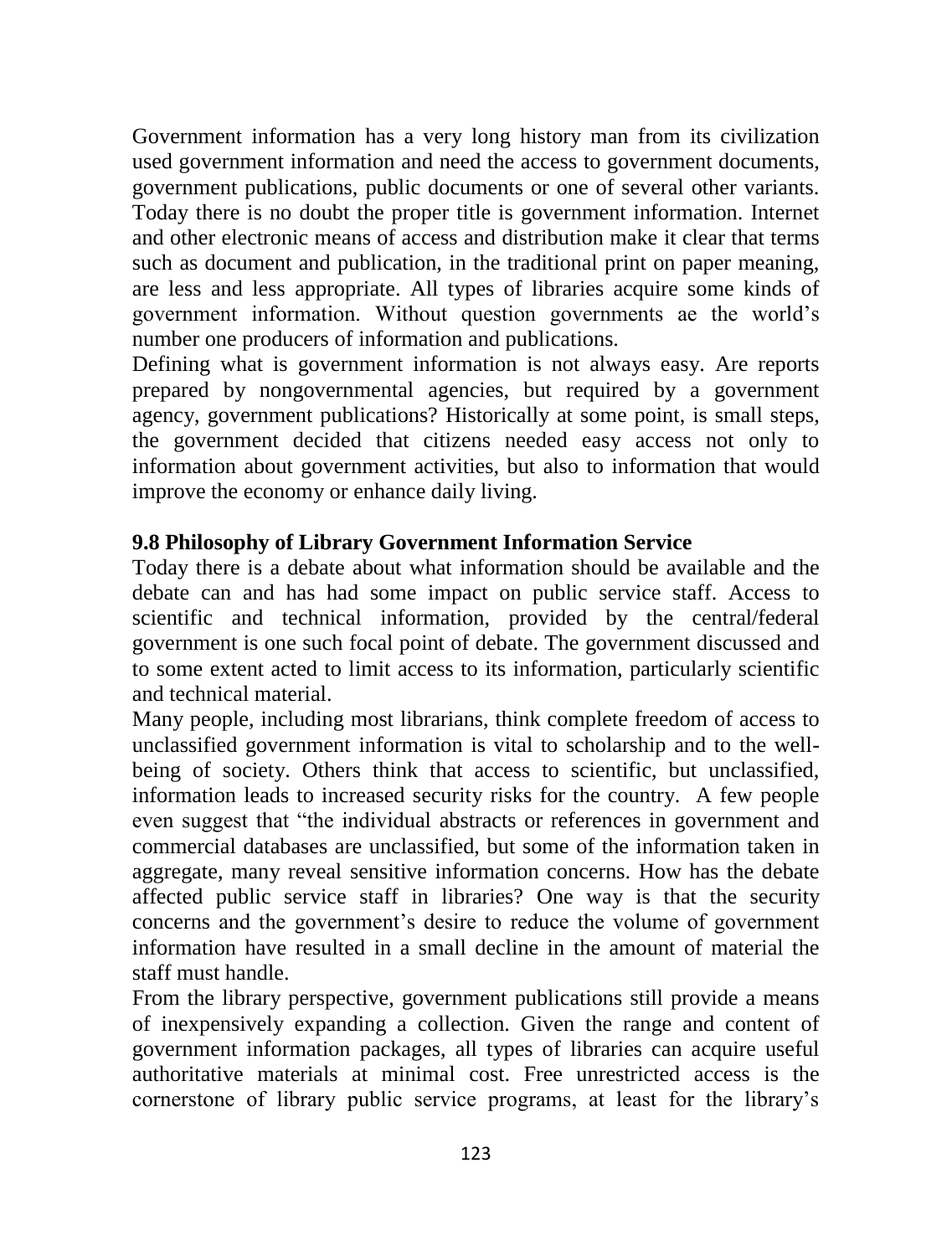primary service population. In the case of information depository libraries, there is a legal requirement that the documents collection be open to all persons, not just the primary service population. Thus, privately funded libraries that have depository status must allow anyone to come in and use the government material, even if the library limits access to its other collections. This requirement can create some problems for public service staff, especially if the library requires the user to show a valid identification card to enter the library.

Lacking that practice, the library may decide to escort such individuals to and from the government documents area. Staff operating the entrance control desk must understand that they must admit anyone requesting access to the depository collection. Most private institutions that have depository status do not attempt to monitor entrance and in-house use of the collection. Staff members who work regularly with government information also believe that better and more use of government material would benefit most library users. They believe that if individuals understood the broad range of information and subjects available, usage would increase. Two factors work against increased usage. In depository collections the lack of full cataloging for all received items means customers interested in using such items cannot use the library's public catalog to identify specific items. The high volume of material received is a major factor in not fully cataloging depository items. Even though the items in the Monthly Catalog are now being listed in OCLC, the size of uncatalogued older collections keeps the old uncatalogued system in place. If depository items are not fully cataloged, libraries usually setup a separate are to house the items. Frequently the government documents room is in a corner or basement of the library with a low volume of traffic. The old saying "out of sight, out of mind" is all too true about government documents.

It is incumbent upon the public service staff to remind users about the potential value of using government information. Unfortunately, this is sometimes not done. This forgetfulness is not only because of the location of the material but also due to the difficulty in identifying appropriate material, both print and electronic.

Reference service in this "new age" of electronic government information presents some challenges for the staff. There is much to learn about the idiosyncrasies of the various agency databases and websites, even in terms of such basics as how to search, display, and print/download. Also some agencies provide different or more information in the electronic format than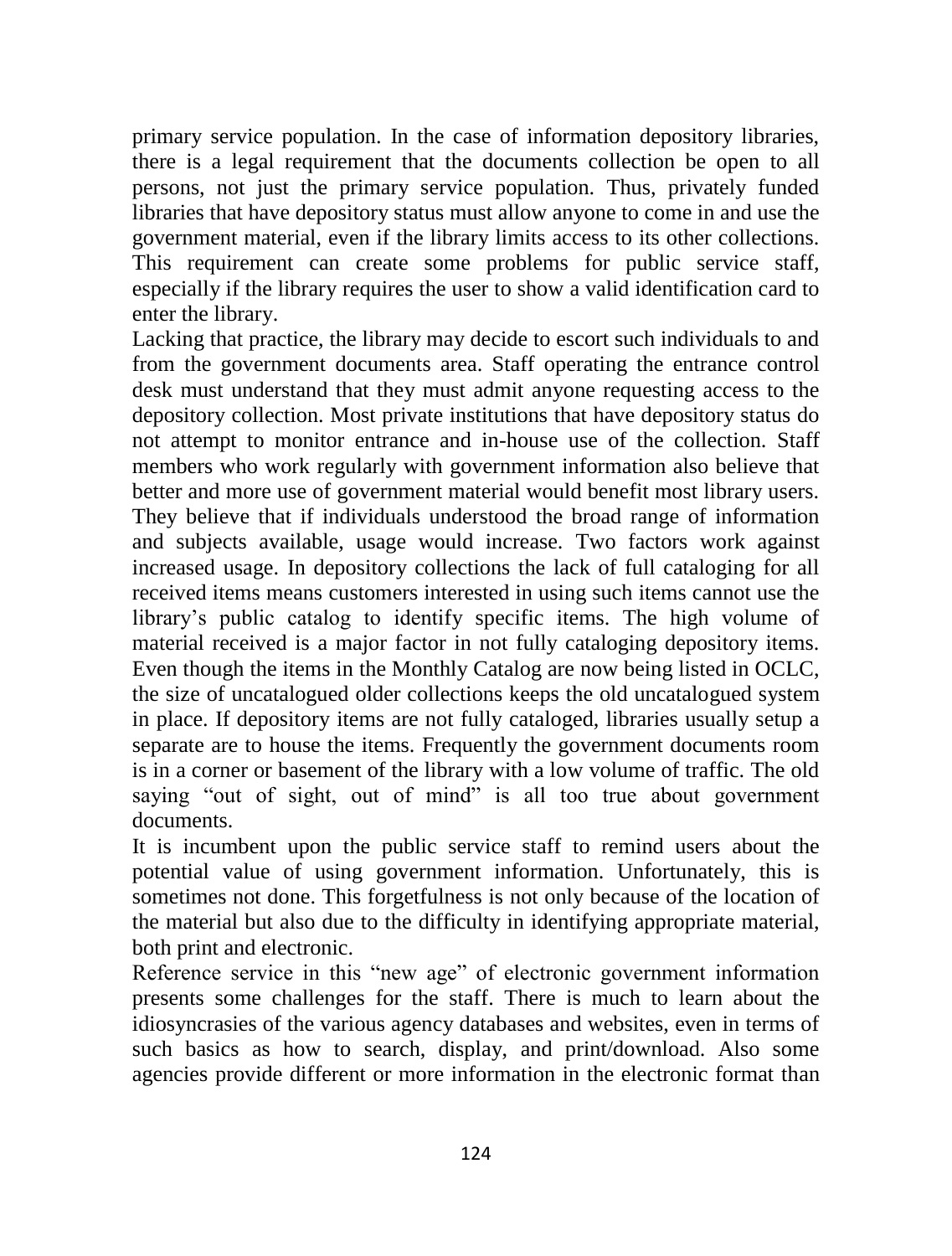they did/do in the print version. The result is that the user must remember which version supplies this or that type of information.

Library staff must struggle to learn the new and seemingly endless changing formats. The library must address equipment issues, for example multiple disc CD-ROM products that really require the availability of all the disks on a tower to assure complete or at least somewhat efficient searching. Moving to web-based product will reduce the CD tower cost but will generate greater computer cost as more and more graphics are added to the products, meaning that low-end machines result in user complaints.

### **9.9 Types of Government Information**

There are various kinds of government documents/publications are published by difference branches and affiliated departments of government bodies. Some of them are as follows:

### **9.9.1 Federal Information**

All branches of the federal government/central government (executive, judicial and legislative) produce prodigious quantities of information. In addition, independent government agencies contribute their share of material to the pool of federal information. When the public services staff is aware of the variety of information contained in federal information sources, especially those that are not reporting on government activities, they can direct the public to these useful sources. All types of libraries can find some useful material for patrons in the annual pool of federal publications. Even at higher prices these materials not only enrich the collection but also help stretch the collection development funds. The extra material in turn will benefit the individual and the institution or community being served.

#### **9.9.2 State/Province Information**

Several differences exist between state and federal information. One difference is that there is still a very strong print orientation at the state level. Certainly, there is a movement to have more and more state information available through the web. Presently, most of provinces are going towards online provision of services and government information. Very few states produce audiovisual materials, which means state publication or information refers to textual material, whether printed, mimeographed, or occasionally in microformat or some type of electronic format. A second and often overlooked difference is that states can and frequently do copyright their publications. Some shared characteristics between state and federal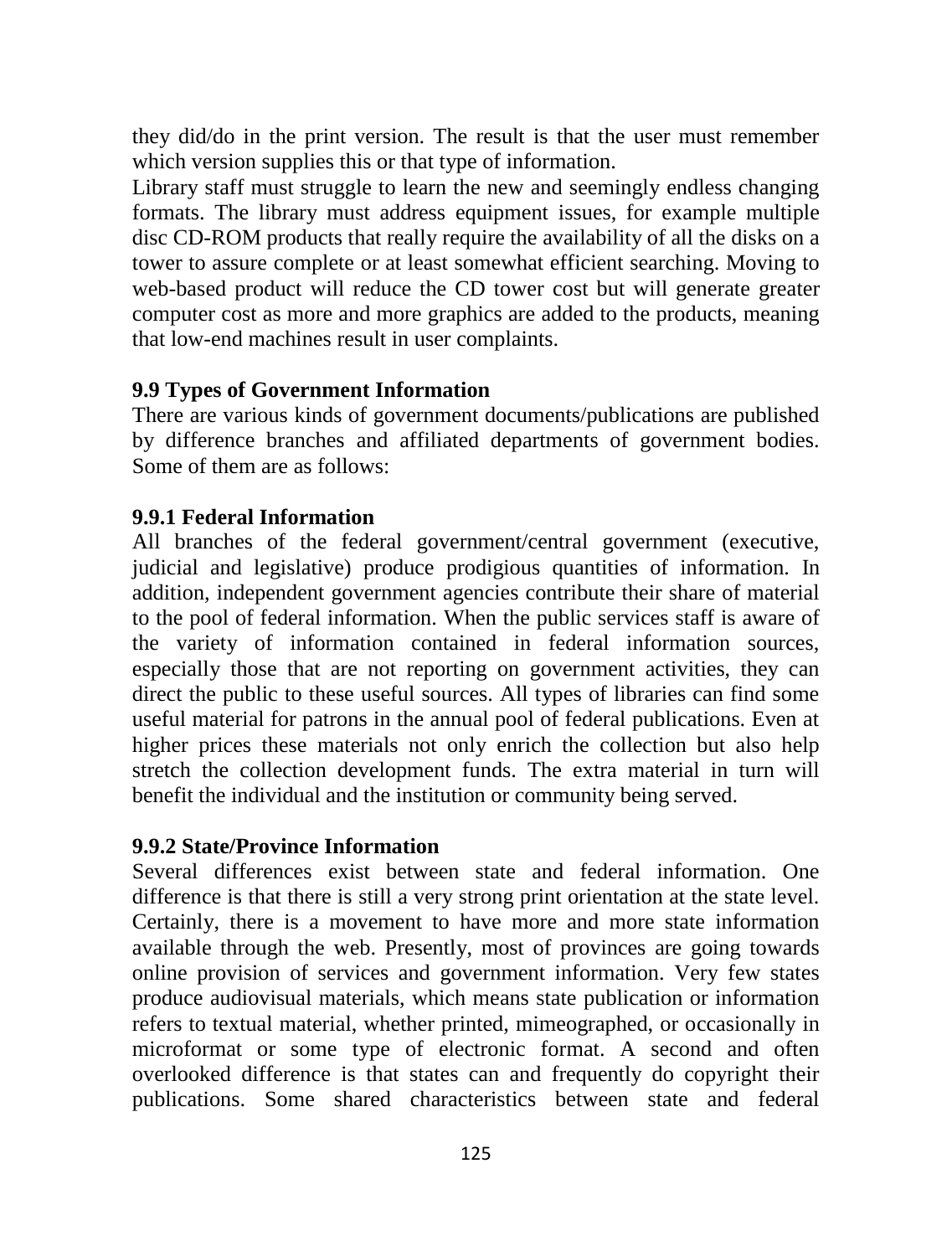information are diversity of subject matter, relatively low purchase price, and increasing difficulty in identifying what is an official publication.

Many users, including librarians, believe that state publications are public domain (not copyrighted) items, similar to federal publications. Like the federal publishing program, most state programs now produce materials mandated by law; that is, they record government activities and release a variety of statistical data and general information about the state. Many of the federal statistical publications are compilations of state data, which means the most current information, by as much as two or three years, is in the state publications.

Access to electronic state information is often difficult because state information is varied as it is for federal agencies. In terms of websites, some states have well organized and coordinated home pages. States and local governments tend to take greater advantage of the web's interactive and graphic potential than does the federal government. In terms of physical access, most states have established a depository law similar to the federal system, but often this system only applies to in-state libraries and archival centers. Some states allow receiving libraries to select what they want, while other states require the library to take everything if it wants depository status. Acquiring materials as a non-depository can be frustrating and time consuming because not all states have central documents distribution center.

#### **9.9.3 Local Government Publications**

Collecting local document is something almost all public and academic libraries do, if not through intent, then by serendipity. Even if there is nothing about acquiring local documents in the library's collection development policy, local governments often view the library as a distribution mechanism. A better approach is to plan on collecting local documents as they are often high-interest items for the community. One consideration in planning is the retention policy: How long should the library retain such documents? Collecting and retaining the local city and perhaps division documents is reasonable for central public library and perhaps one local academic or public/municipal library. Collecting from more than two or three local governments becomes expensive in terms of staff time.

Normally the public learns about local government publications through newspaper articles and/or local news broadcasts, not from indexes.

#### **9.9.4 International Documents**

National governments in almost every country issue at least a few publications each year and a great many now have Internet sites. In many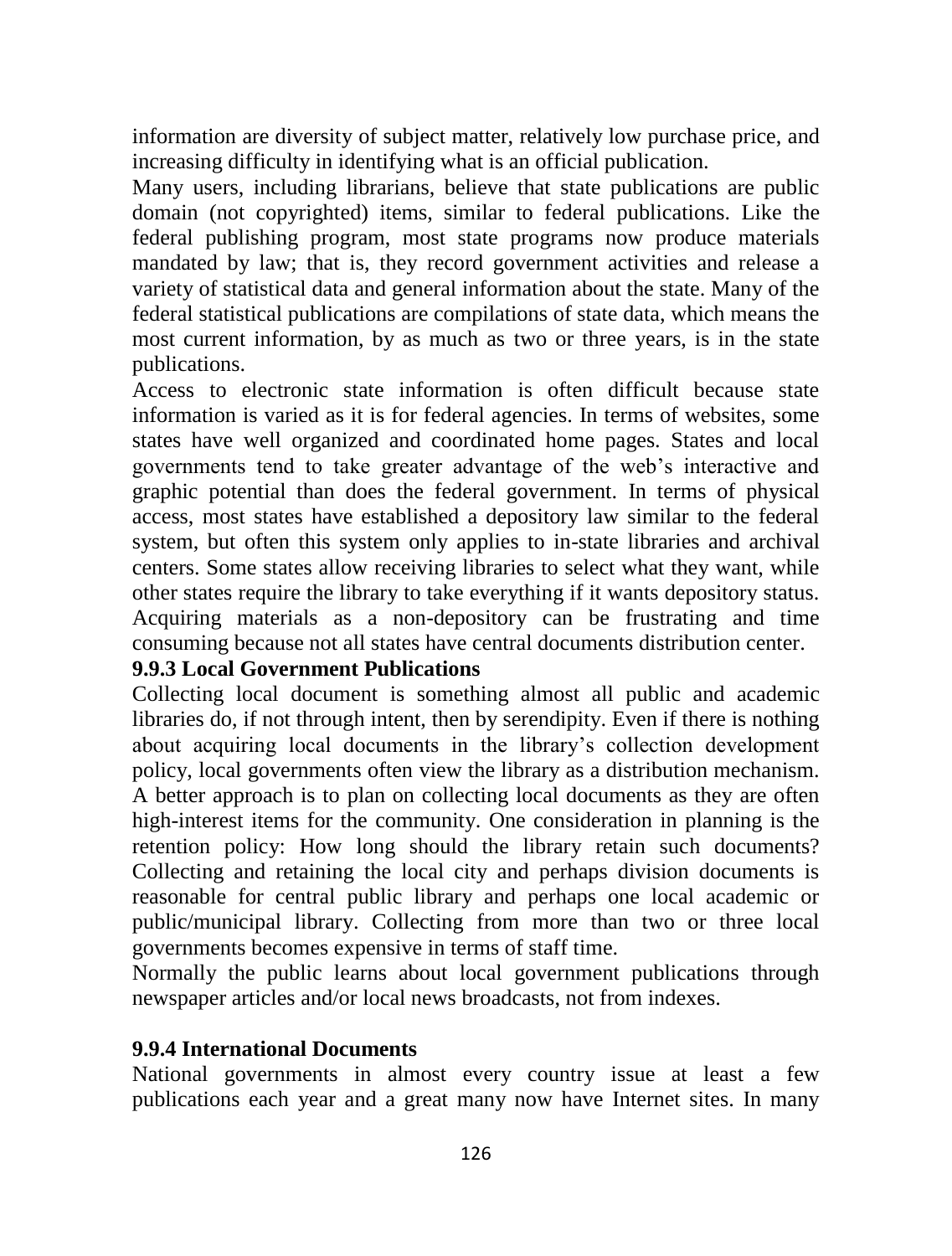countries, the government publication program equals the U.S. program in volume and complexity. International documents, especially U.N. publications, however, do have a wider appeal. The major sources of international publications/information are intergovernmental organizations (IGOs). The usual definition of an IGO is a group of three or more member countries working together on one or more long-term common interests. Without doubt the largest IGO is the United Nations.

There are also nongovernmental organizations (NGOs) such as the World Health Organization (WHO), which issue publications and information of interest to many library users. The United Nations has an extensive publications program, and like other governmental bodies is beginning to issue material in electronic formats. The U.N. Website provides a variety of information about the organization such as the UN Publications Catalogue (http://www.un.org/pulicataions), which includes ordering information.

### **9.10 Staffing, Public Service and Government Information**

In an integrated collection situation, all public service staff need some training and understanding of government publications. Here, we are assuming the library is a partial depository and receives a substantial number of publications. Obviously, in libraries (non-depository status) that acquire just a few items per year and handle these items as they do any other collection material no special training is necessary.

When the collections are separate the situation changes. One decision to make is whether the staff responsible for the collections are to be public service only or divided between public and technical services. It is not uncommon for smaller partial depository libraries to divide the duties. In such cases, the receiving and processing work as assigned to technical services; often support staff in a serials unit handle this work. Because of the complexity of indexing and other access tools, a common practice is to assign to a reference librarian the primary responsibility for keeping current with the tools.

With large collections one or more full-time librarians plus support staff usually handle all aspects of document work. Even with a full-time staff in documents, however, there is a need to provide some background and training for the rest of the public service staff. Without such background they are not as likely to refer users to the collection. When a library becomes a federal depository, it takes on certain obligations, including one of having a full-time staff member responsible for the service. This does not mean a full-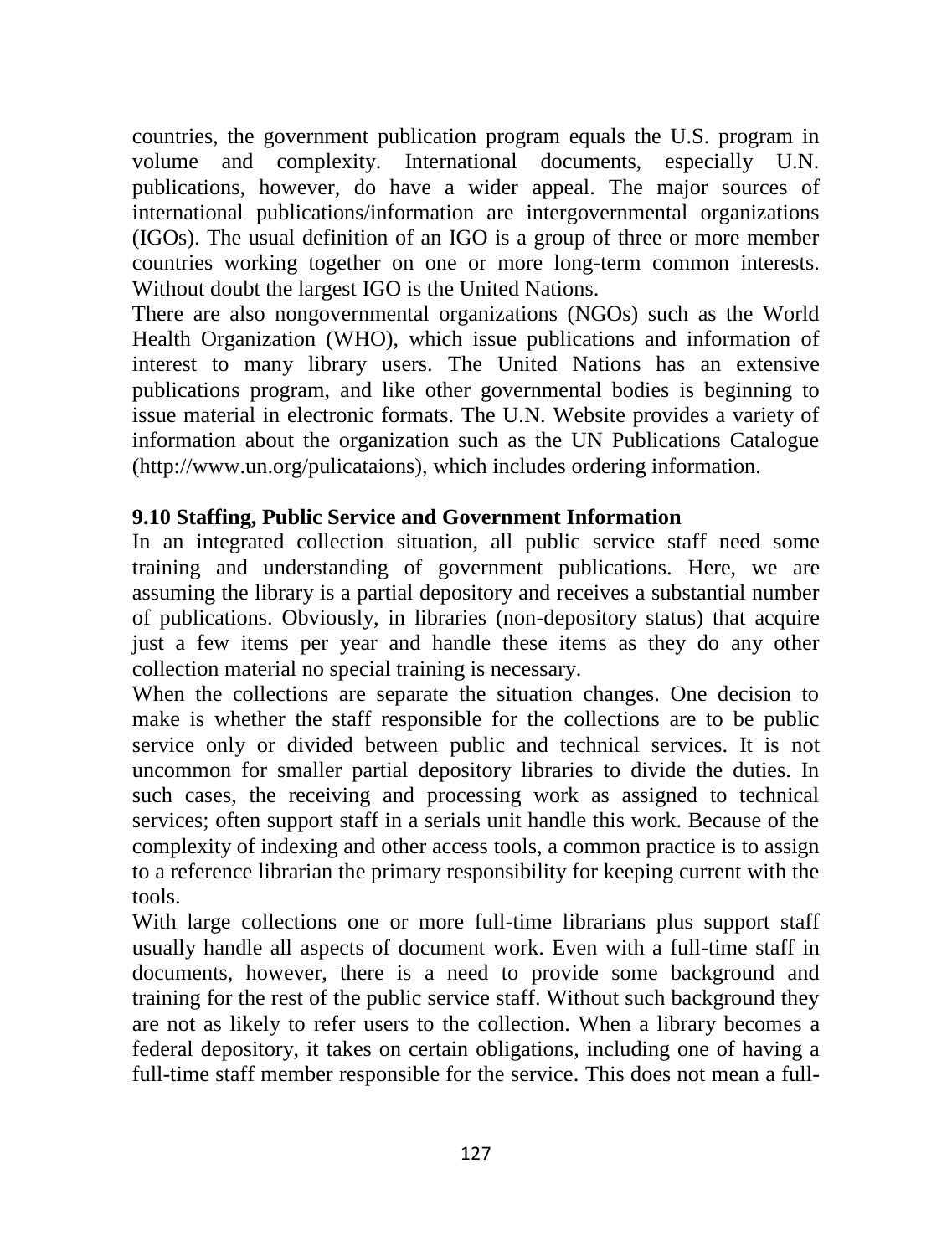time documents staff, just a full-time staff member who is responsible for document.

### **9.11 Conclusion**

Media is an important source of information and plays an important role in any library's service program. The entire public service staff needs to understand the role and now view media services as a stepchild to other services or as an unreasonable burden on staff time. Access, storage, and organization of media sources need careful attention it needs proper training of library staff. The library should have enough budget, space, and other resources to manage media collections.

Government documents are excellent, inexpensive, often free, publications that can help build a useful collection for users. They come in almost all formats from all levels of government, making them a challenge to track down, acquire, and preserve. Because of their diverse sources, structure, and content they do require extra time and attention to exploit fully their value and information. All types of libraries can and should include them in the collection and actively promote their use.

# **SELF-ASSESSMENT QUESTIONS**

- 1. What role do media play in public service programs? Discuss the common problems for media use.
- 2. Films and videocassettes present some special problems for the staff. What are these problems?
- 3. What are some of the characteristics of government publications that make them useful in a library's collections?
- 4. What are the major type of government publications? Describe the concept of depository library and the implications of being a depository library.

# **ACTIVITY:**

Visit the nearby public library or any archival center and prepare a list of government publication available there and with the help of deputed staff prepare and organization plan of these publications.

# **RECOMMENDED READINGS:**

Garvin, P. (2016). Government information management in the  $21<sup>st</sup>$  century: International perspectives. London: Routledge.